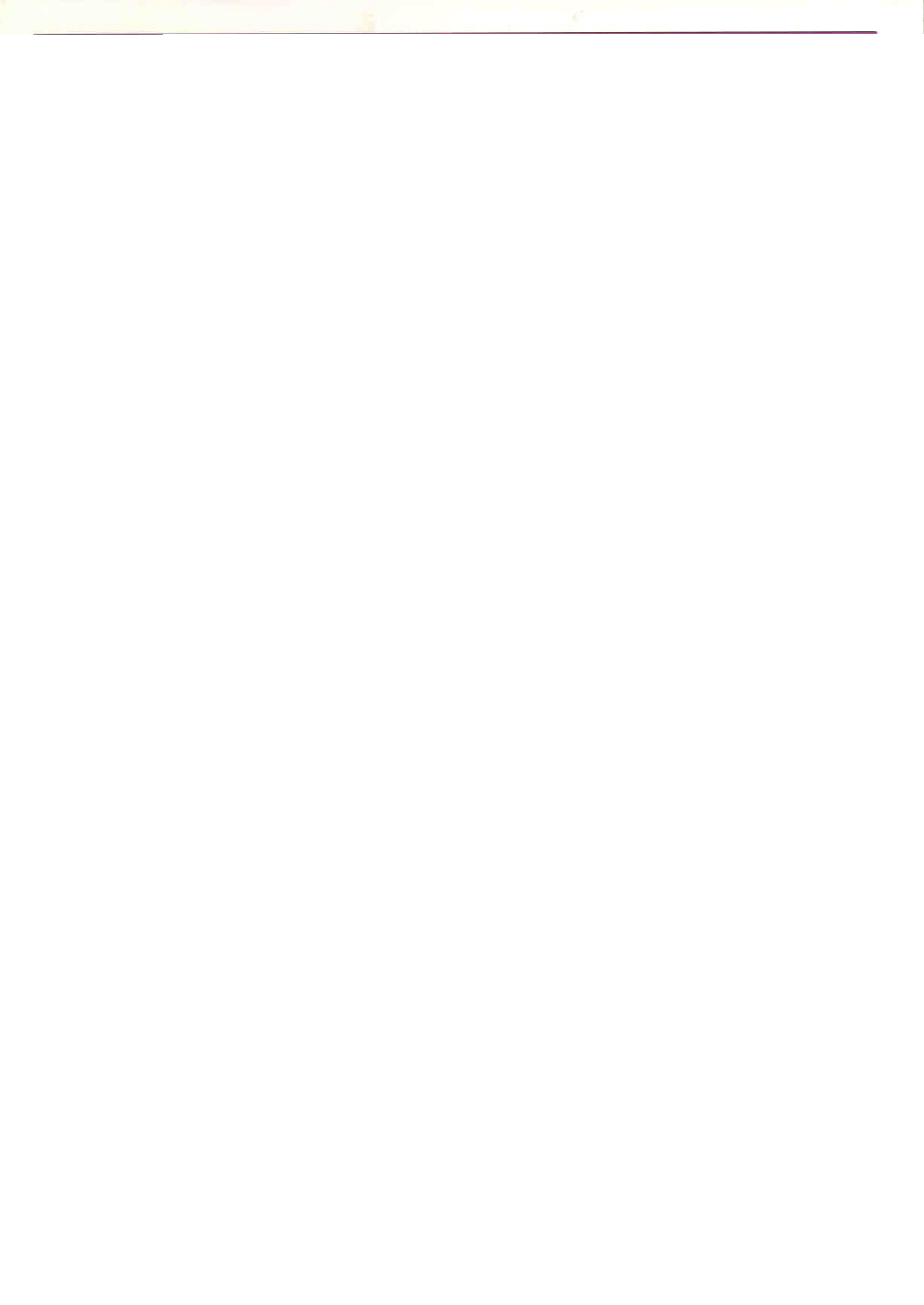The International Plant Genetic Resources Institute (IPGRI) is an autonomous international scientific organization operating under the aegis of the Consultative Group on International Agricultural Research (CGIAR). The international status of IPGRI is conferred under an Establishment Agreement which, by December 1995, had been signed by the Governments of Australia, Belgium, Benin, Bolivia, Burkina Faso, Cameroon, China, Chile, Congo, Costa Rica, Côte d'Ivoire, Cyprus, Czech Republic, Denmark, Ecuador, Egypt, Greece, Guinea, Hungary, India, Iran, Israel, Italy, Jordan, Kenya, Mauritania, Morocco, Pakistan, Panama, Peru, Poland, Portugal, Romania, Russia, Senegal, Slovak Republic, Sudan, Switzerland, Syria, Tunisia, Turkey, Ukraine and Uganda. IPGRI's mandate is to advance the conservation and use of plant genetic resources for the benefit of present and future generations. IPGRI works in partnership with other organizations, undertaking research, training and the provision of scientific and technical advice and information, and has a particularly strong programme link with the Food and Agriculture Organization of the United Nations. Financial support for the agreed research agenda of IPGRI is provided by the Governments of Australia, Austria, Belgium, Canada, China, Denmark, France, Germany, India, Italy, Japan, the Republic of Korea, Mexico, the Netherlands, Norway, Spain, Sweden, Switzerland, the UK and the USA, and by the Asian Development Bank, IDRC, UNDP and the World Bank.

The European Cooperative Programme for Crop Genetic Resources Networks (ECP/GR) is a collaborative programme among most European countries aimed at ensuring the long-term conservation and facilitating the increased utilization of plant genetic resources in Europe. The Programme, which is entirely financed by the participating countries and is coordinated by IPGRI, is overseen by a Steering Committee (previously Technical Consultative Committee, TCC) composed of National Coordinators nominated by the participating countries and a number of relevant international bodies. The Programme operates through ten broadly focused networks in which activities are carried out through a number of permanent working groups or through ad hoc actions. The ECP/GR networks deal with either groups of crops (cereals, forages, vegetables, grain legumes, fruit, minor crops, industrial crops and potato) or general themes related to plant genetic resources (documentation and information, *in situ* and on-farm conservation, technical cooperation). Members of the working groups and other scientists from participating countries carry out an agreed workplan with their own resources as inputs in kind to the Programme.

The geographical designations employed and the presentation of material in this publication do not imply the expression of any opinion whatsoever on the part of IPGRI or the CGIAR concerning the legal status of any country, territory, city or area or its authorities, or concerning the delimitation of its frontiers or boundaries.

Citation:

Gass, T., K.R. Tobutt and A. Zanetto, compilers. 1996. Report of the Working Group on *Prunus.* Fifth meeting, 1-3 February 1996, Menemen-Izmir, Turkey. International Plant Genetic Resources Institute, Rome, Italy.

ISBN 92-9043-293-4

IPGRI Via delle Sette Chiese 142 00145 Rome Italy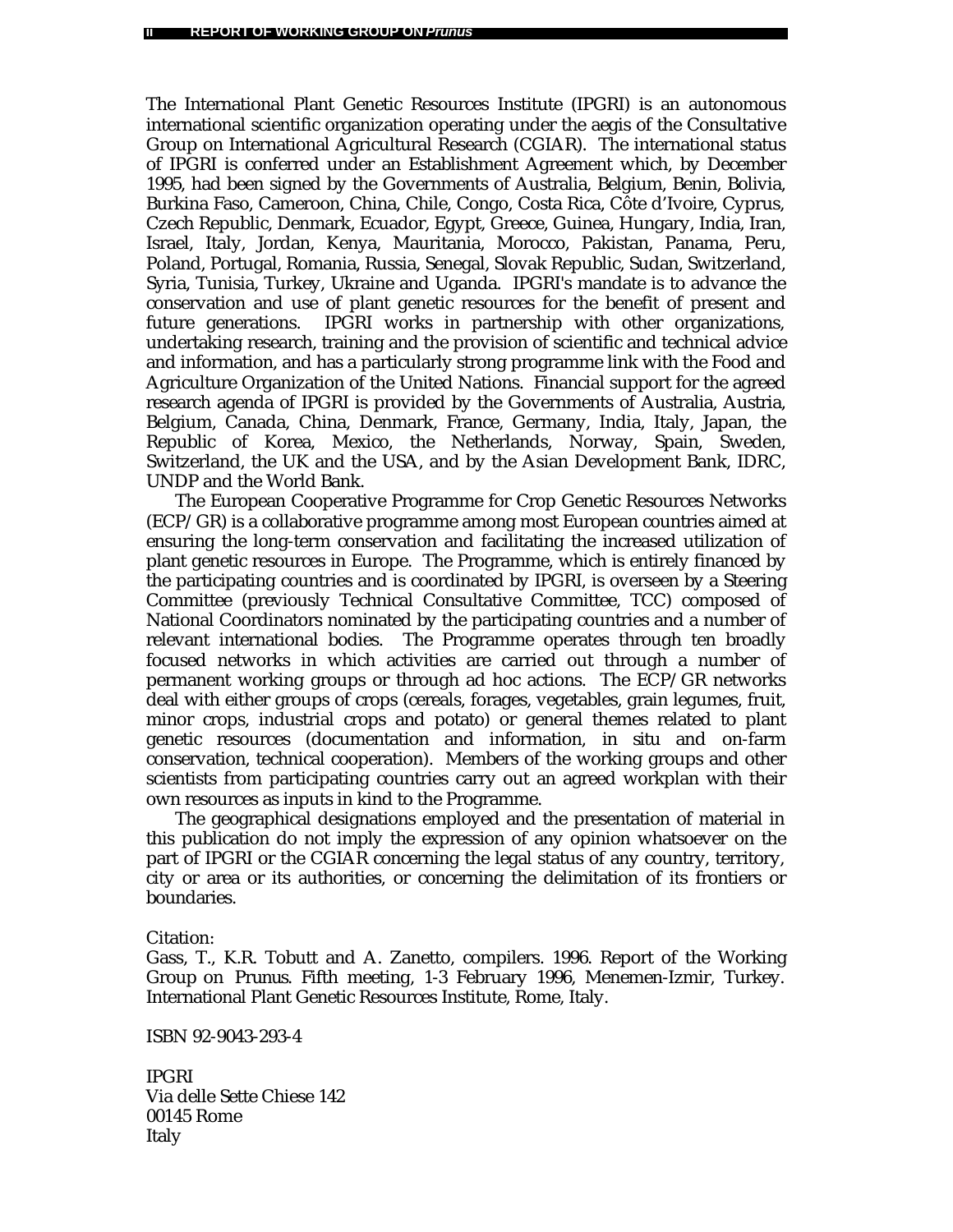© International Plant Genetic Resources Institute, 1996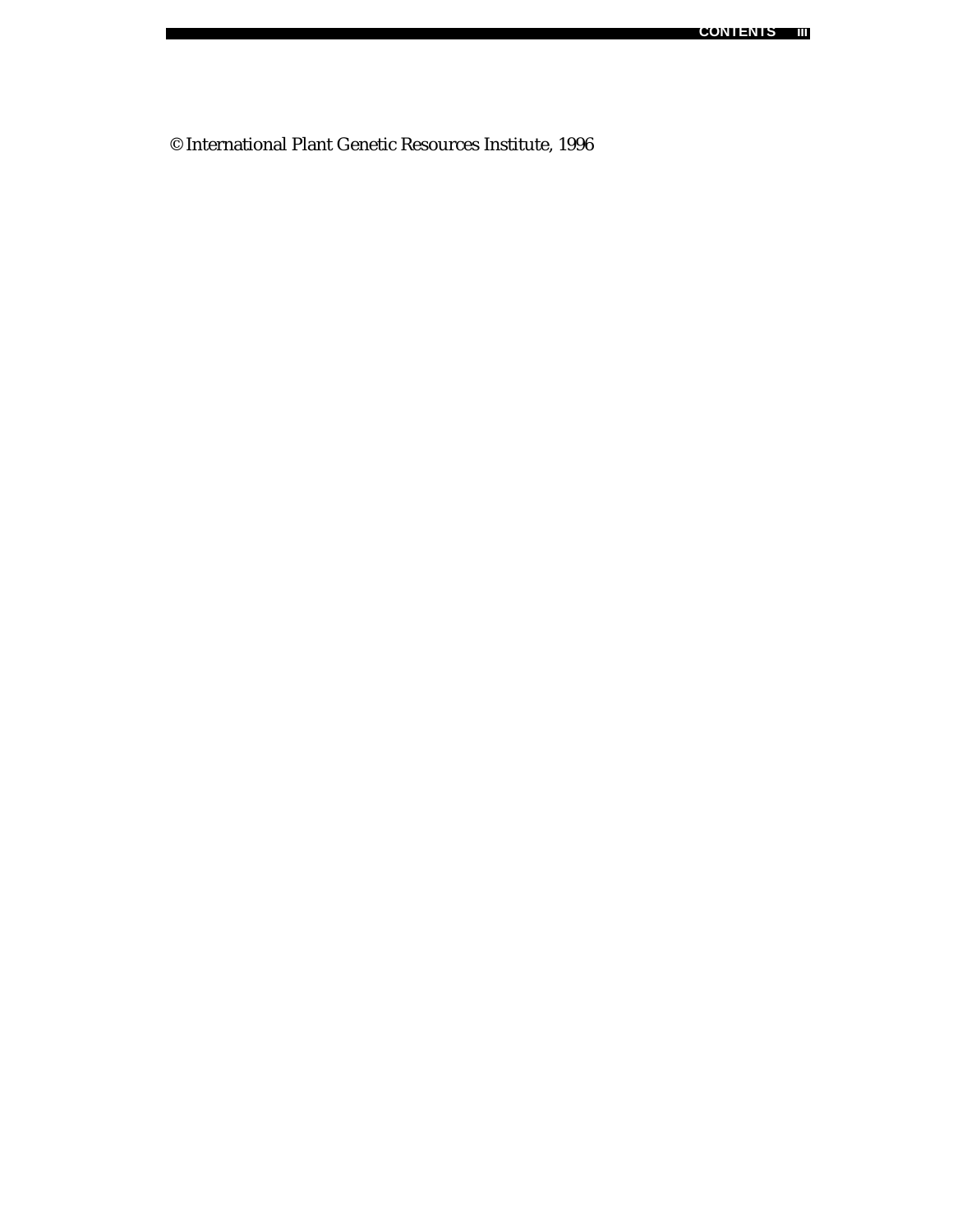# **Contents**

# **Discussions and Recommendations**

| Introduction                                                                            | 1              |
|-----------------------------------------------------------------------------------------|----------------|
| Prunus genetic resources collections in Europe                                          | 4              |
| The European Prunus Database (EPDB)                                                     | $\overline{5}$ |
| EU-funded project on <i>Prunus</i> genetic resources                                    | 13             |
| Developments in conservation of Prunus in situ and ex situ                              | 13             |
| Research activities relating to Prunus conservation                                     | 14             |
| International collaboration                                                             | 17             |
| Conclusion                                                                              | 18             |
| <b>Review of National Collections</b>                                                   |                |
| Status of <i>Prunus</i> collections in Belgium<br>M. Lateur                             | 19             |
| Status of the Prunus collection in the Czech Rupublic<br>J. Blazek                      | 24             |
| Status of the Prunus collection in France<br><b>Anne Zanetto</b>                        | 27             |
| Status of the Prunus collection in Germany<br>M. Fischer                                | 30             |
| Status report on <i>Prunus</i> collections in Greece<br>I. Hatziharisis                 | 36             |
| <b>Status of Prunus collections in Hungary</b><br>J. Apostol                            | 39             |
| Status of Prunus collections in Italy<br>F. Grassi, G. Morico and G. Della Strada       | 42             |
| The genus <i>Prunus</i> in the Nordic countries<br>E. Bratberg                          | 46             |
| <b>Status of Polish Prunus collections</b><br>Z.S. Grzyb                                | 48             |
| Status of the Prunus germplasm collections in Portugal<br>E. Bettencourt and J. Olímpio | 50             |
| Status of Prunus collections in Romania<br>I. Botu                                      | 58             |
| Status of <i>Prunus</i> collections in Russia<br>V.L. Vitkovsky                         | 61             |
| Prunus germplasm in the Slovak Republic<br>D. Benediková                                | 63             |
| Status of Prunus germplasm in Spain<br>R. Socias I Company                              | 65             |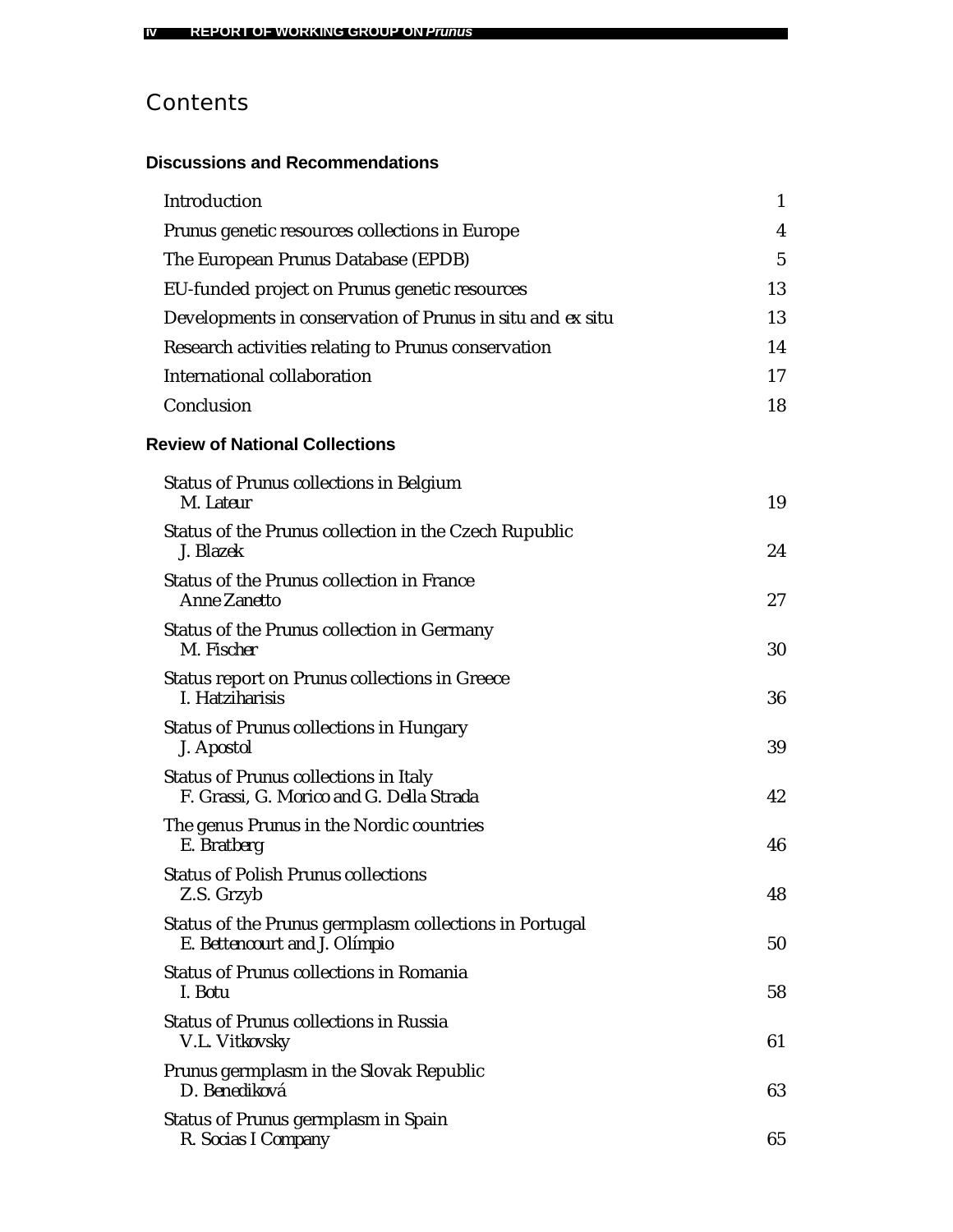| Status of <i>Prunus</i> collections in Switzerland<br>M. Kellerhals                                        | 69 |
|------------------------------------------------------------------------------------------------------------|----|
| <i>Prunus</i> germplasm in Turkey<br>N. Gönülsen                                                           | 71 |
| Status of <i>Prunus</i> collections in the United Kingdom<br>K.R. Tobutt                                   | 79 |
| Status of the <i>Prunus</i> collection in the Federal Republic of Yugoslavia<br>D. Ogasanovic              | 82 |
| Establishment of a gene management zone (GMZ) for an in situ<br>conservation programme in Turkey<br>A. Tan | 84 |
| <b>List of Participants</b>                                                                                | 87 |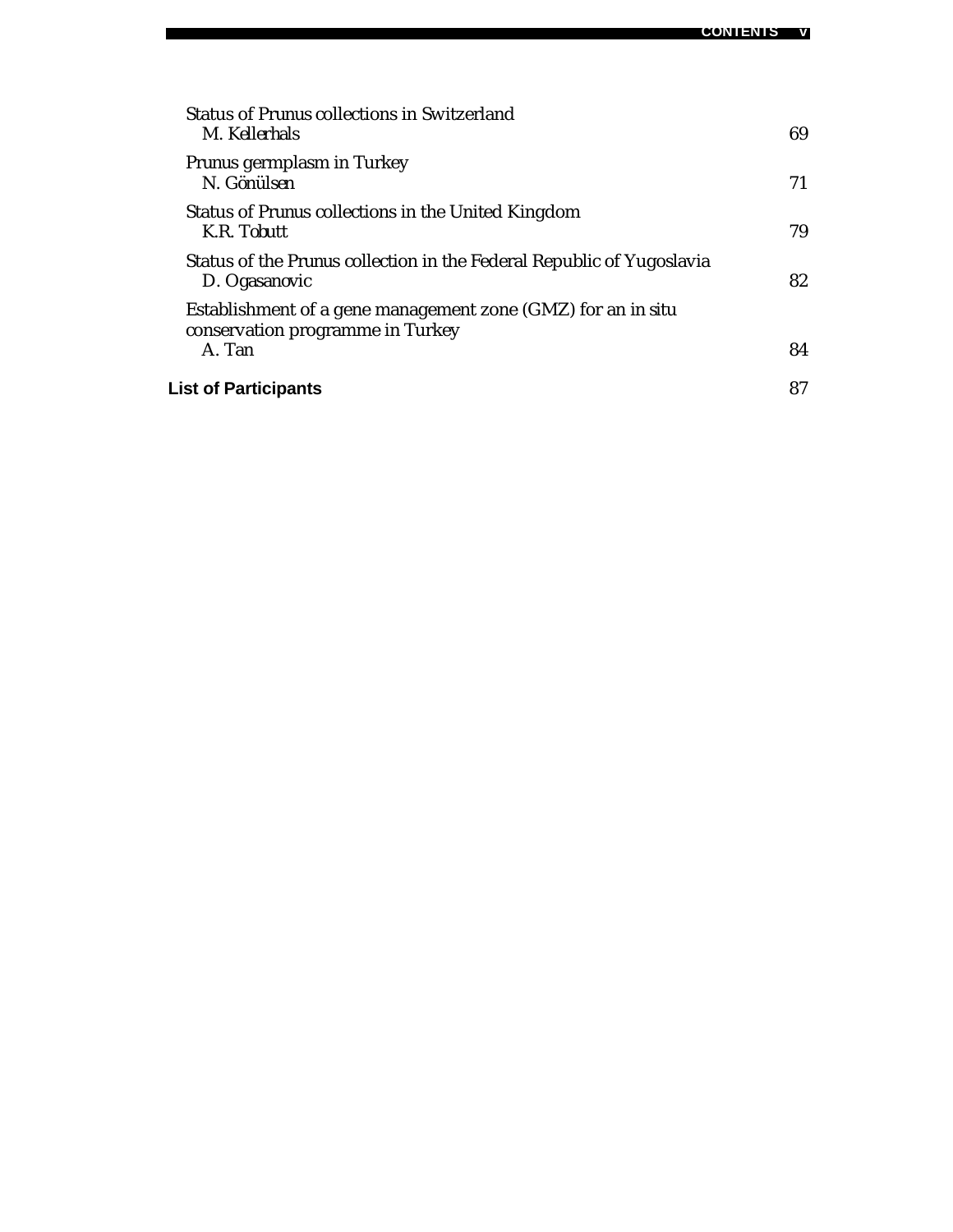# Discussions and Recommendations

# Introduction

## Welcoming address

The meeting was opened by Dr Ertug Firat, Director of the Aegean Agricultural Research Institute (AARI), who welcomed the participants and expressed his pleasure at hosting the fifth meeting of the *Prunus* Working Group. Dr Firat briefly outlined the history and role of AARI which has, since its establishment in 1963, worked to apply scientific methods to obtaining better yields and food quality. The genetic resources programme at AARI was established in 1963 through a special agreement between FAO and the Turkish Government. The Institute has recently initiated activities in *in situ* conservation to complement the traditional *ex situ* conservation.

Dr Firat emphasized the importance which Turkey attributes to cooperation between countries when dealing with plant genetic resources. The country has collaborated closely with IPGRI since its establishment in 1974. In 1984 Turkey joined ECP/GR and in 1993 the West Asia and North Africa Plant Genetic Resources Network (WANANET). This collaboration is of particularly high value in the labour-intensive and often complicated conservation of fruit trees. On behalf of the Turkish Ministry of Agriculture and of AARI, he wished the participants fruitful discussions and continued cooperation within ECP/GR.

Dr Gass, ECP/GR Coordinator, then welcomed the participants on behalf of IPGRI and thanked AARI, Dr Firat and his staff for hosting the meeting. Dr Gass recalled the fundamental principles that have made ECP/GR a model of international cooperation, namely: the commitment of countries to supporting the programme, the commitment of individual scientists to the conservation of plant genetic resources, and the firm will of all to collaborate despite differences in culture, in approaches and in methods. Finally, he emphasized the role of delegates, asking them to represent the interests of the *Prunus* genetic resources communities in their respective countries and to facilitate the implementation of the common workplan on return to their countries.

The meeting appointed Dr F. Dosba chairperson; K.R. Tobutt and A. Zanetto agreed to act as recording secretaries.

#### Report of the Chairperson

F. Dosba reviewed activities of the Working Group since the fourth meeting, held at INRA Bordeaux in December 1992.

The main development concerned the European *Prunus* Database (EPDB) which the Institut National de Recherches Agronomiques (INRA) Bordeaux took over from the Nordic Gene Bank in July 1993; Anne Zanetto, the INRA officer responsible for the management of the EPDB, was recruited in January 1994.

The EPDB was on dBase IV in 1994. After discussions with different managers of other databases, the choice was made to transfer the EPDB to MS-Access software. To update and amend the EPDB, Anne Zanetto sent a questionnaire in May 1994 to all the *Prunus* curators and liaison officers; some answers were received and allowed a partial updating.

Concerning the revision of the EPDB, it appears that the passport data need to be harmonized and re-examined, particularly for the cultivar names in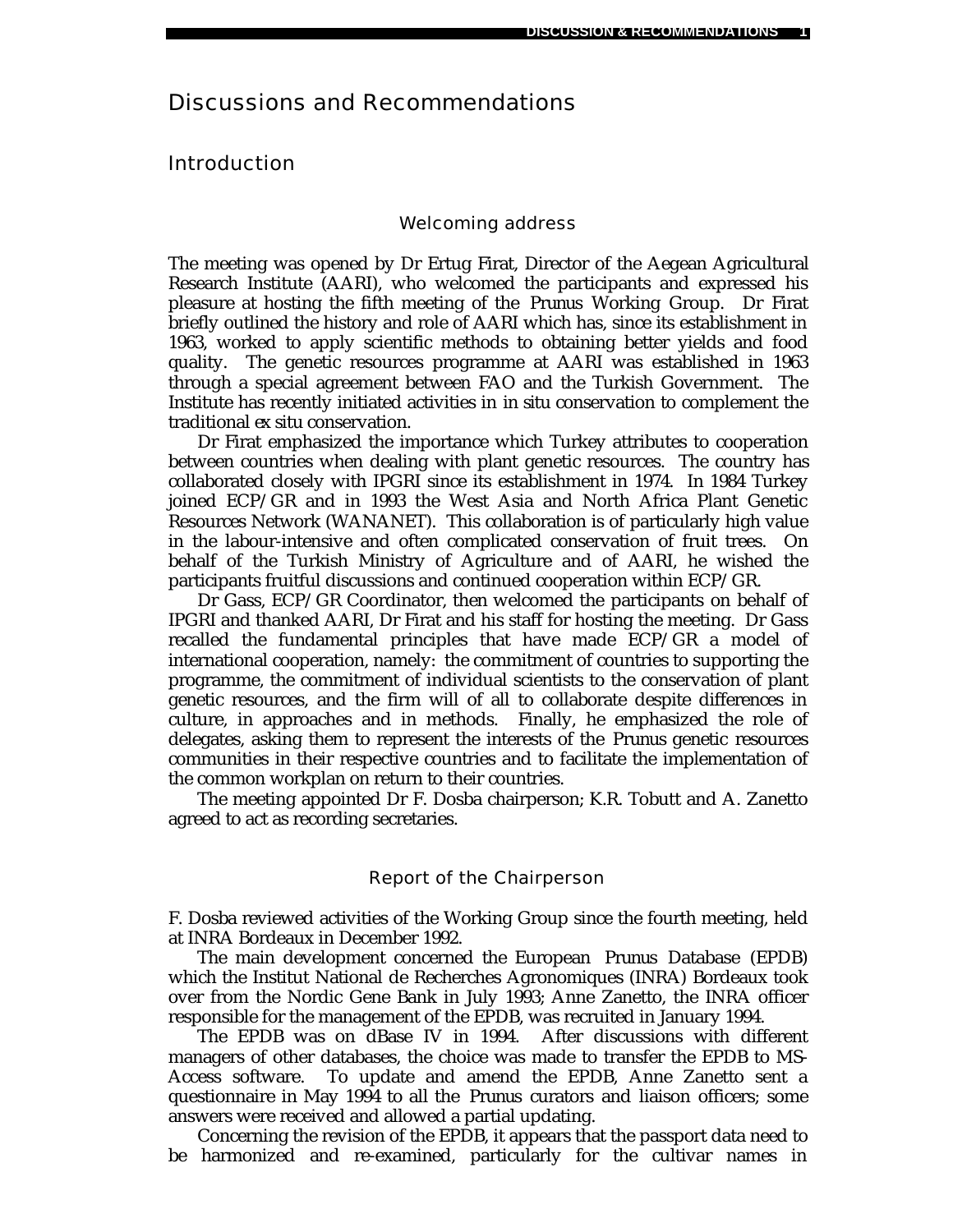accordance with the international nomenclature for cultivated plants. It is also important that the descriptor lists should be developed to allow secondary characterization based on genetic and agronomic characters.

Particular attention should be paid to nominating new standard cultivars. A restricted list was established at the last meeting at INRA, Bordeaux which should be very useful for phenological studies.

Since the last meeting, there have been developments in the definition and constitution of the national *Prunus* collections in some countries. The national organizations are mainly based on the most representative and long-term collections, and need national coordination and management. They are often concerned mainly with the characterization, evaluation and conservation of original and/or indigenous accessions.

At the last meeting, it was also pointed out that some collections are threatened. A transfer of collections to a safer place in Belgium was proposed as was the reorganization and selection of the most valuable material in the former Czechoslovakia. This is currently being organized by the Czech Republic and Slovakia.

Some collections are also endangered in the former USSR. The help of national or international organizations is needed. IPGRI coordinated a project proposal for the maintenance of the *Prunus* collections of the Botanical Gardens in Yalta. An INRA/BRG project was not successful.

From the national collections, the definition of the European *Prunus* collection can be envisaged as recommended by the fourth, fifth and sixth meetings of TCC. Priority in conservation would be given to the European indigenous accessions and to wild species originating in Europe. The long-term conservation and safetyduplication have to be done either *ex situ* or *in vitro* and could be based not only on the national organizations but also on the European cooperation coordinated by IPGRI. The participation of nine countries in a new EU project to develop the international network on *Prunus* genetic resources, coordinated by France, could promote such an organization. It will be important to take into account this opportunity in the development of the *Prunus* ECP/GR group.

Another important development was the establishment of the *Prunus* Genetic Resources Newsletter to provide regular information to the whole group as recommended at the last meeting. The first issue was compiled by K.R. Tobutt and the second one by N. Gönülsen.

At its last meeting, the Working Group recommended that guidelines for the safe movement of *Prunus* germplasm be developed. Guidelines for the safe movement of stone fruits germplasm have been prepared in collaboration with experts from a number of countries and FAO. Publication of these guidelines is expected in summer 1996.

At Bordeaux, priorities for research in the area of *Prunus* genetic resources were discussed. The recommendations of the Working Group were to encourage *Prunus* cryopreservation, molecular characterization and evaluation of the germplasm resistance to biotic and abiotic factors. Cryopreservation could be a very important way to maintain material, in the long term, free of quarantine pests and to allow the safety-duplication of national or European resources.

Molecular markers are increasingly studied for the characterization and identification of *Prunus* accessions and cultivars. The results of the research look very promising, but it is necessary to think about the reliability, suitability and cost of such an approach before using it for identification and characterization of the material.

Evaluation of the germplasm for resistance to biotic and abiotic factors is already in progress, particularly in eastern European collections. To integrate all the collected data into the database, it is now essential to define precisely the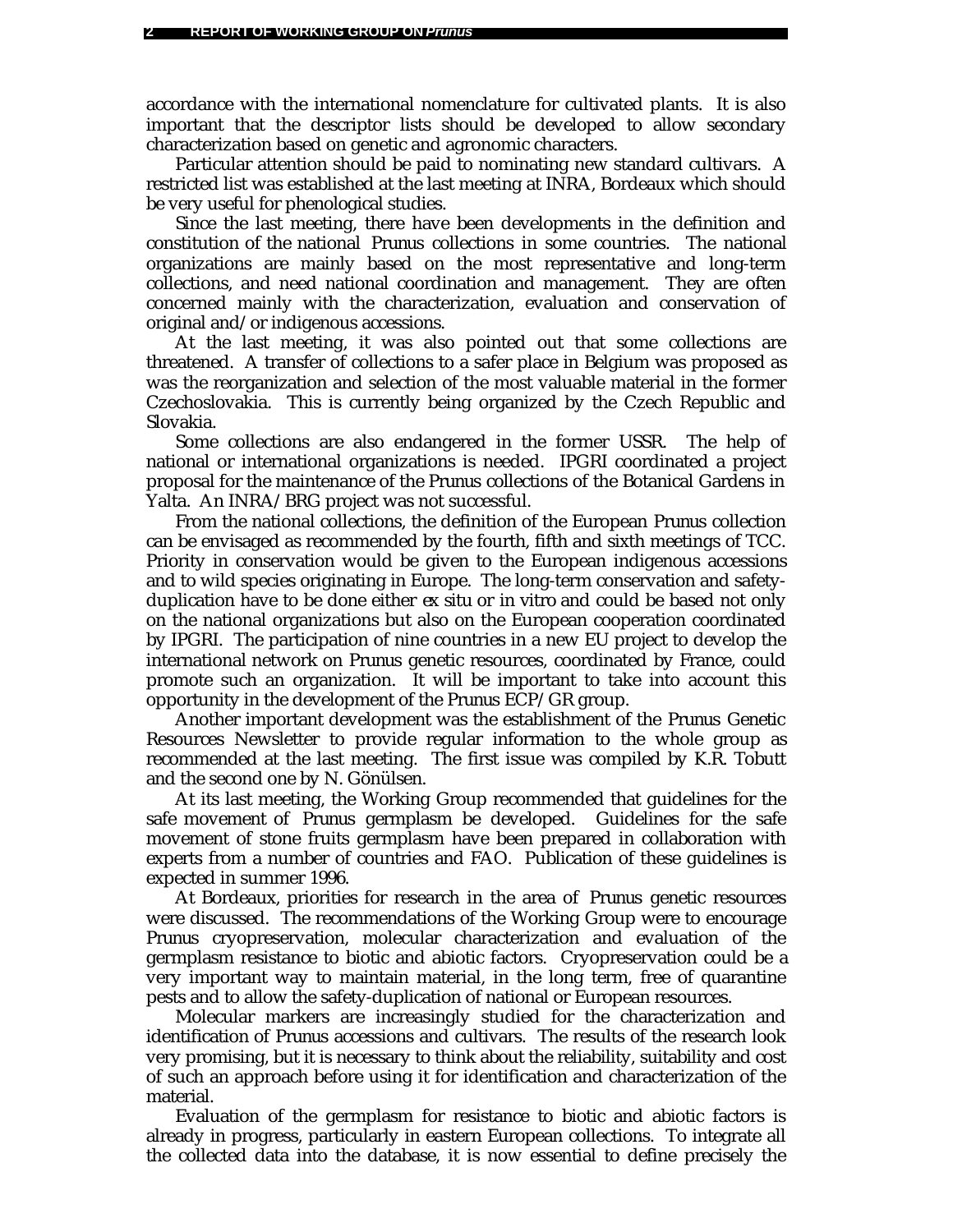corresponding descriptors. This is one of the main tasks of the European project on *Prunus* genetic resources and it is also the right time to do this work in the context of the *Prunus* ECP/GR group.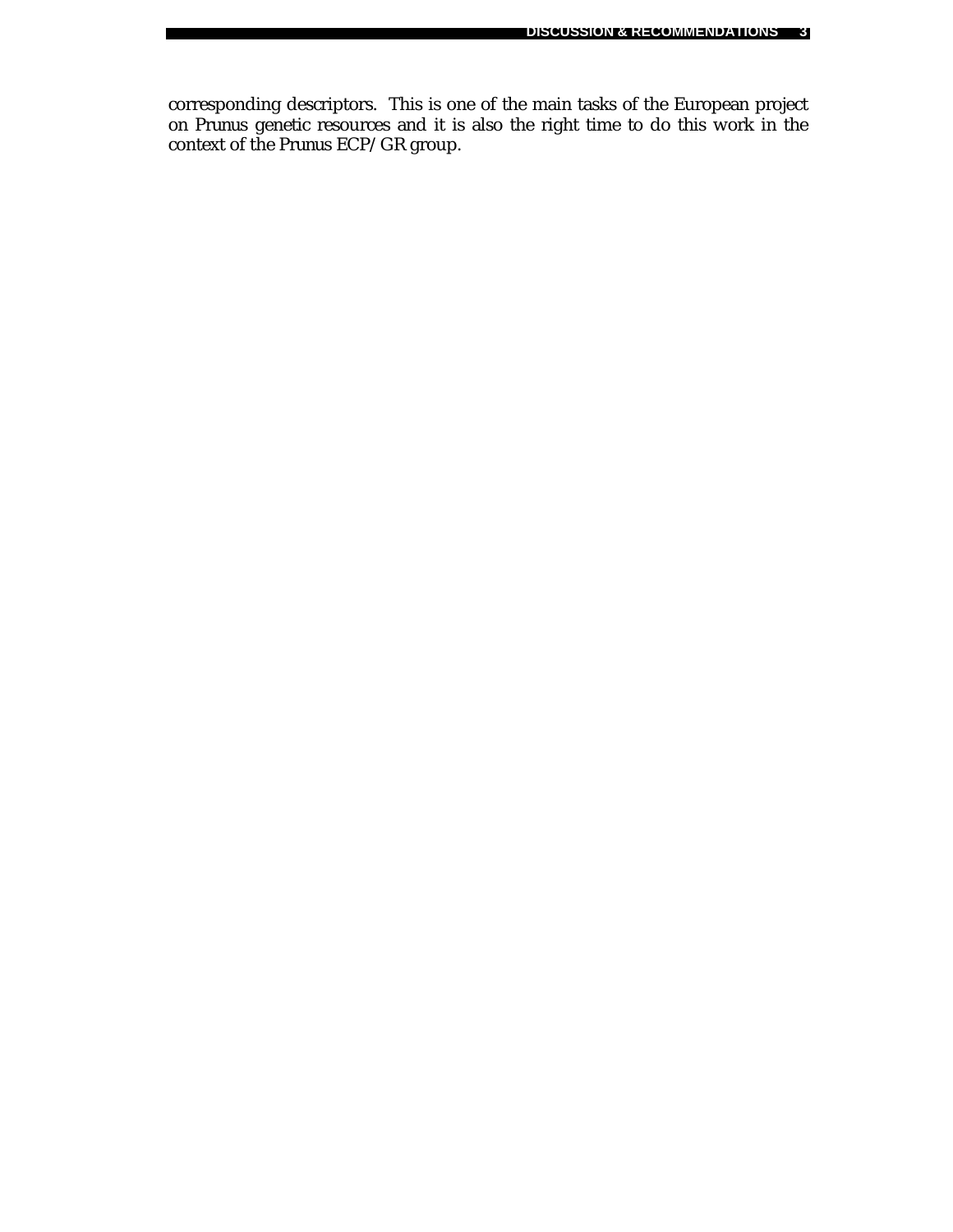Thus, the activities of the *Prunus* Working Group have continued, through informal contacts between all the curators during the last 3 years. The main objectives for the beginning of Phase V of the programme could focus on:

- improvement and updating of the EPDB, including its accessibility through an international network
- definition of agronomic characters and evaluation of the accessions
- elaboration of a real strategy for the European Collection based upon the national genetic resources.

# *Prunus* genetic resources collections in Europe

The national delegates presented reports on the collections maintained in their countries (see **Review of National Collections**). National coordination structures for *Prunus* genetic resources conservation were briefly introduced and the status of collections reported. Delegates outlined the needs and challenges encountered by *Prunus* collections in their country and presented an overview of the activities envisaged for the next 3 years.

Reports received from Z. Grzyb, Poland and V. Vitovsky, Russia, both unable to attend, were presented by T. Gass. The Group expressed its thanks for receiving these reports and looks forward to a close collaboration with the national programmes in Poland and Russia.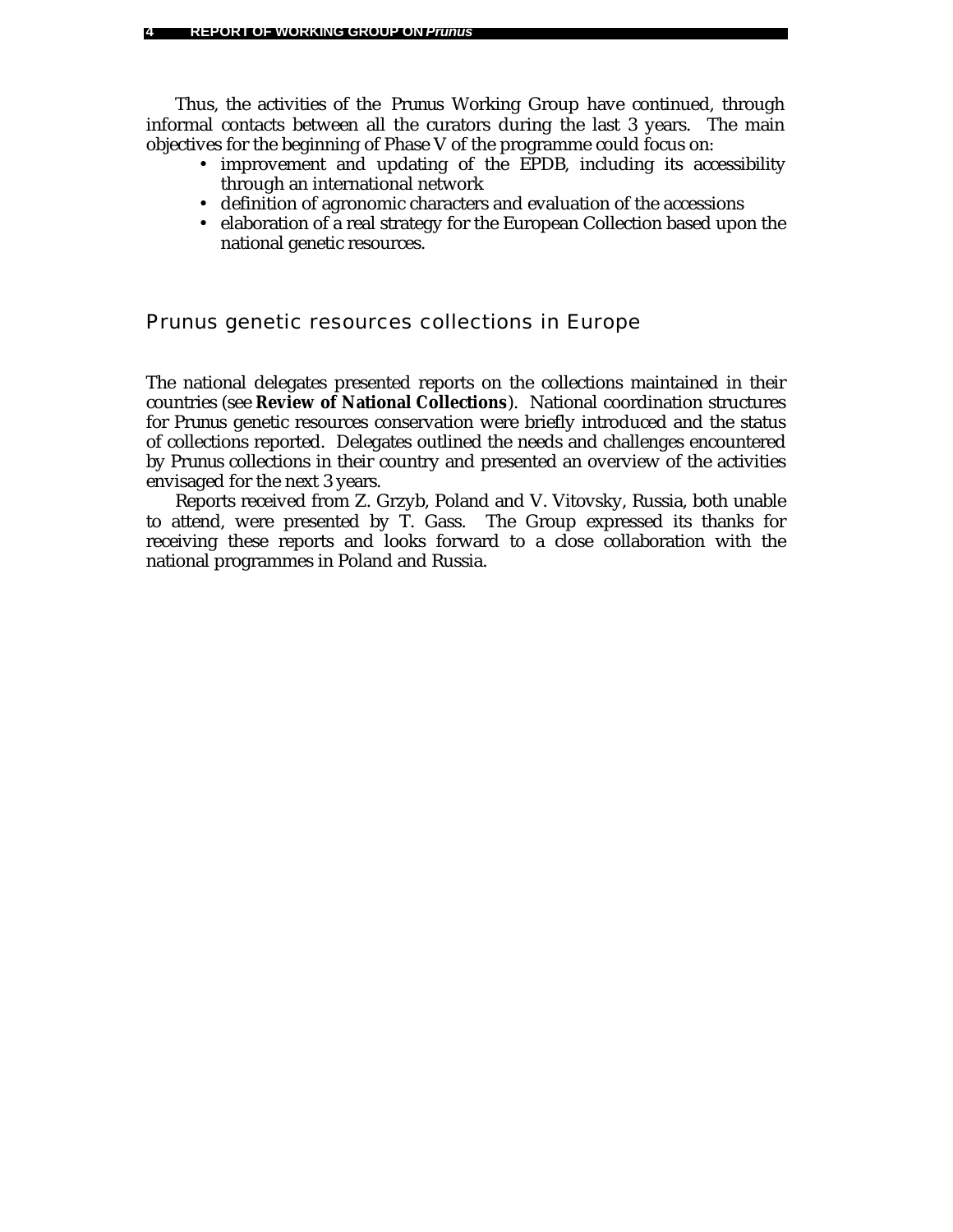# The European *Prunus* Database (EPDB)

# Status of the Database

A. Zanetto, manager of the EPDB, presented the status and current structure of the database. Since the transfer of the database from the Nordic Gene Bank to the Institut National de Recherches Agronomiques (INRA) Bordeaux in 1993, the following activities have been carried out:

- A call for revision of national records was sent out to the 95 institutes in early 1994. This included a questionnaire regarding the status of the collection, computer facilities available to curators and, in the case of the EU countries, an invitation to participate in the formulation of a project proposal to be submitted to the European Commission under the new programme on genetic resources (EC 1467/94). A total of 33 replies to the questionnaire were received.
- A new structure and interface has been developed for the database. A. Zanetto demonstrated a draft version of the software, based on MS-Access, that was developed at INRA Bordeaux. The first screen gives a menu offering Fruits, Institutes, Ecoclimates, Rootstocks or Collections, or an option for printing address labels. Thereafter, navigation through the database is straightforward, requiring minimal computer skills. All present were very impressed by this improvement of the database. The runtime version of the software will be available free of charge at the end of 1996. A. Zanetto will modify the software to allow more rapid listing of, for example, late-ripening peaches, or institutes holding 'Bigarreau Napoleon', and perhaps also to allow parentages to be entered. At the moment it is not possible to 'click' on a certain accession in a list and thereby call up more details. In due course it may be possible to include pictures on the database.
- A. Zanetto attended a meeting on the standardization of PGR documentation systems in Poland in November 1995 and has worked closely with H. Case, manager of the European *Malus* Database, to ensure a high level of compatibility between the two databases.

The EPDB currently records 12 910 accessions, from 95 institutes in 23 countries. For each crop the number of accessions is as follows (with the number of accessions considered as original by each country in brackets): almond 625 (292), apricot 1868 (454), sweet cherry 2811 (1 058), sour cherry 817 (286), peach 3259 (914), plum 2466 (938) and hybrids 1064 (125).

The Working Group thanked A. Zanetto and INRA for hosting the EPDB and taking steps to improve its quality and accessibility. In view of the recently initiated EU-funded project (see next section), it will be necessary to carry out a further update of the data and make efforts to receive data from the collections not yet included in the EPDB. The following workplan was agreed on:

- T. Gass will provide A. Zanetto with an output of the FAO/IPGRI database including addresses and institute codes of all the European institutions that have reported having *Prunus* accessions (before end of February 1996).
- A. Zanetto will contact these institutions and ask them to send data on the current status of their collections. This request will include a diskette containing the information held on collections already included in the database, a guide to the new structure of the database and instructions on how to carry out the update. The covering letter will be copied to the national members of the *Prunus* Group and to the National Coordinator together with a list of the institutions from which data were requested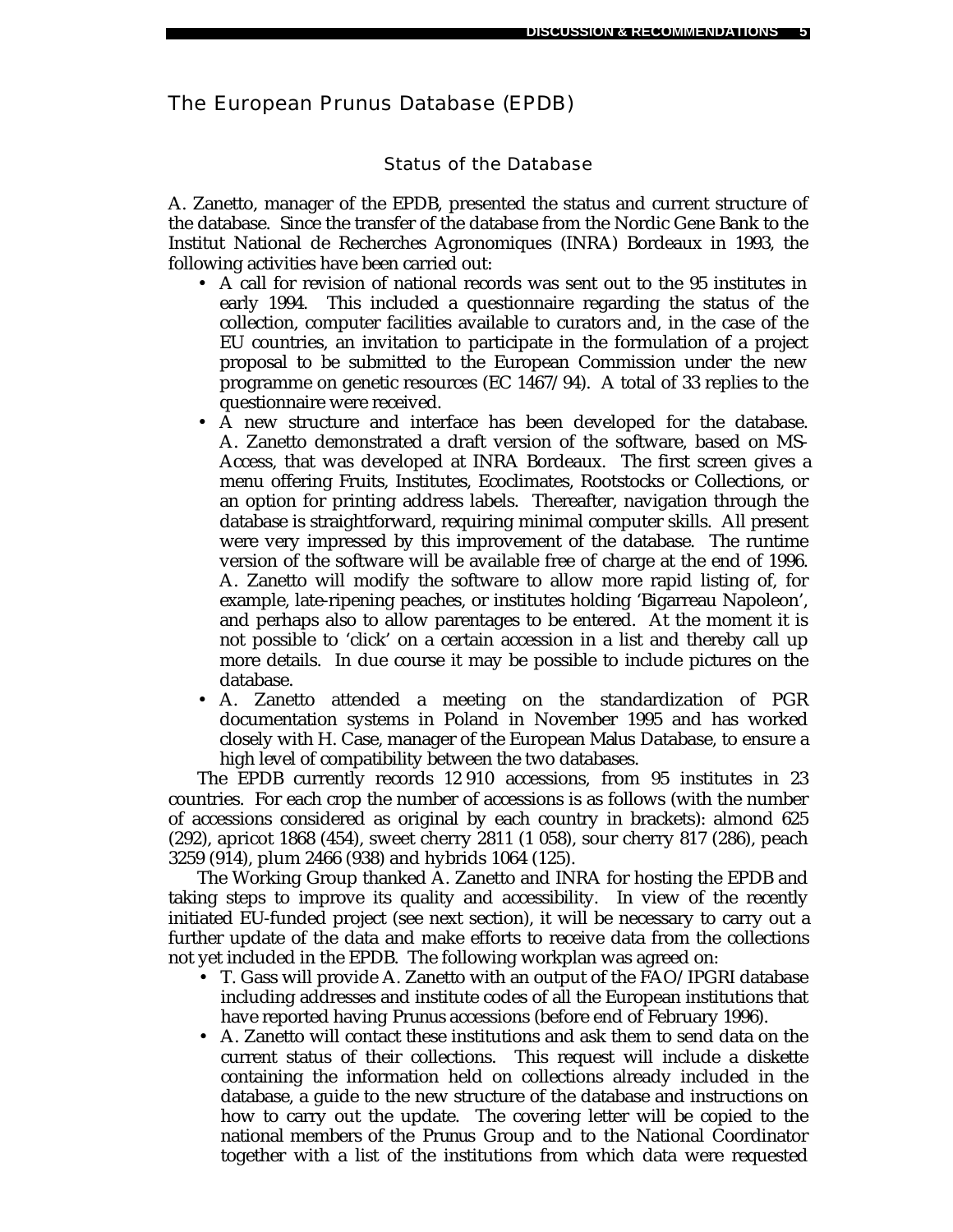(before 15 March 1996).

- Members of the Working Group will encourage collection holders in their country to return the updated information to the EPDB (by the end of June 1996).
- A. Zanetto will update the EPDB and send a runtime version of the updated database to all contributing institutions (by the end of December 1996).

The Group agreed on the importance of coordination with other ECP/GR databases to improve their standardization. They welcomed the information that ECP/GR would organize a meeting of database managers in autumn 1996 with the Dutch-funded documentation project for east European countries. It was agreed that A. Zanetto should represent the group at this meeting.

The occurrence of duplication was discussed. It was agreed that the donor number should be included in the EPDB to facilitate the identification of duplicates. Responsibility for checking synonyms, and correcting where necessary, lies with the respective crop coordinators to whom A. Zanetto would send queries. Each data provider should include only those synonyms used in their own country.

Regarding special characters, it was agreed that variety names and synonyms should be sent in their original spelling. Electronic files should, however, be accompanied by a paper copy through which the right spelling of the name can be determined if special characters are lost during the conversion procedure. It may yet be decided to omit special characters from the database. With the exception of names, all data should be provided to the EPDB in English.

#### **Descriptors**

In accordance with the recommendations of the previous meeting, the new structure of the database now includes the following possibilities to describe the virus status: virus free, virus present, untested and Sharka free. Further discussion is needed on these issues.

There are sometimes problems in recording country of origin, especially in the case of countries whose borders have moved, or whose histories have been closely interwoven. The database manager could consider retaining old country codes for countries that have split, entering more than one country code, inventing new three-letter codes for certain subregions, e.g. Fennoscandinavia or Balkans, using question marks for doubtful cases, or EUR for Europe. It was pointed out that the country of origin may have legal significance in international negotiations on access to PGR. It was suggested that this issue be discussed at a future meeting of the ECP/GR Documentation and Information Network which may then make general recommendations. Curators should be asked to draw 'difficult cases' to the attention of the database coordinator. Curators should be reminded that country of origin refers to the country in which the accession originated, whether as a seedling or from controlled crossing, as a mutation, or from seed imported from abroad.

- A field should be entered for donor institute.
- A field should be entered for protection status.
- The descriptor 'weedy' is inappropriate.

For crop types it was agreed that the definition "other related wild species and hybrids" should be changed to "other related wild species and hybrids excluding those related to cherries".

The minimum descriptors currently used in the EPDB were briefly reviewed. It was agreed that juice colour (Descriptor number 6.2.5) should be added to the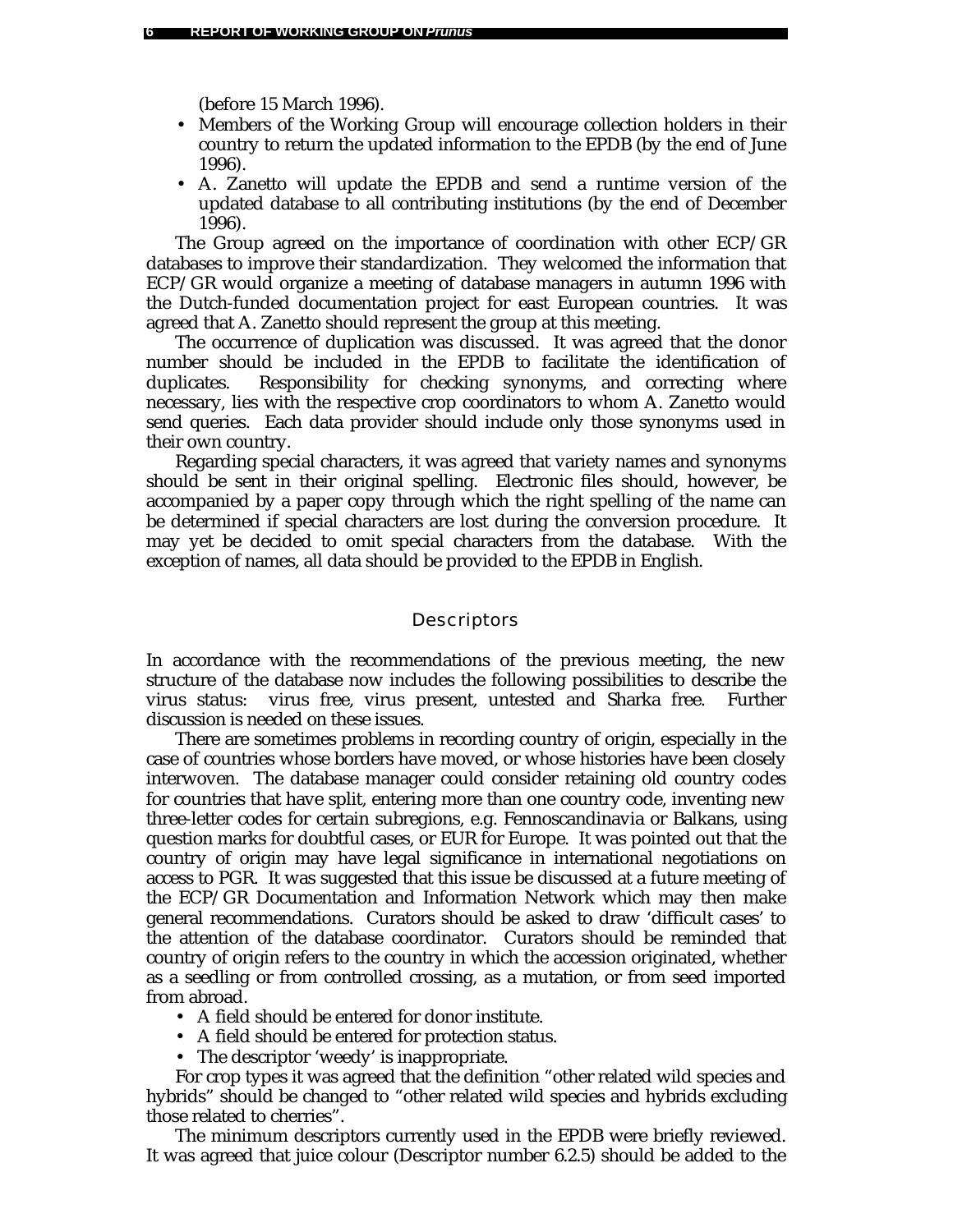descriptors for cherry and that cropping efficiency should be deleted. Leaf shape should be replaced by stone adherence (Descriptor number 6.3.3.) in the minimum descriptors for plum and length of peduncul and hairiness of ovaries should be omitted.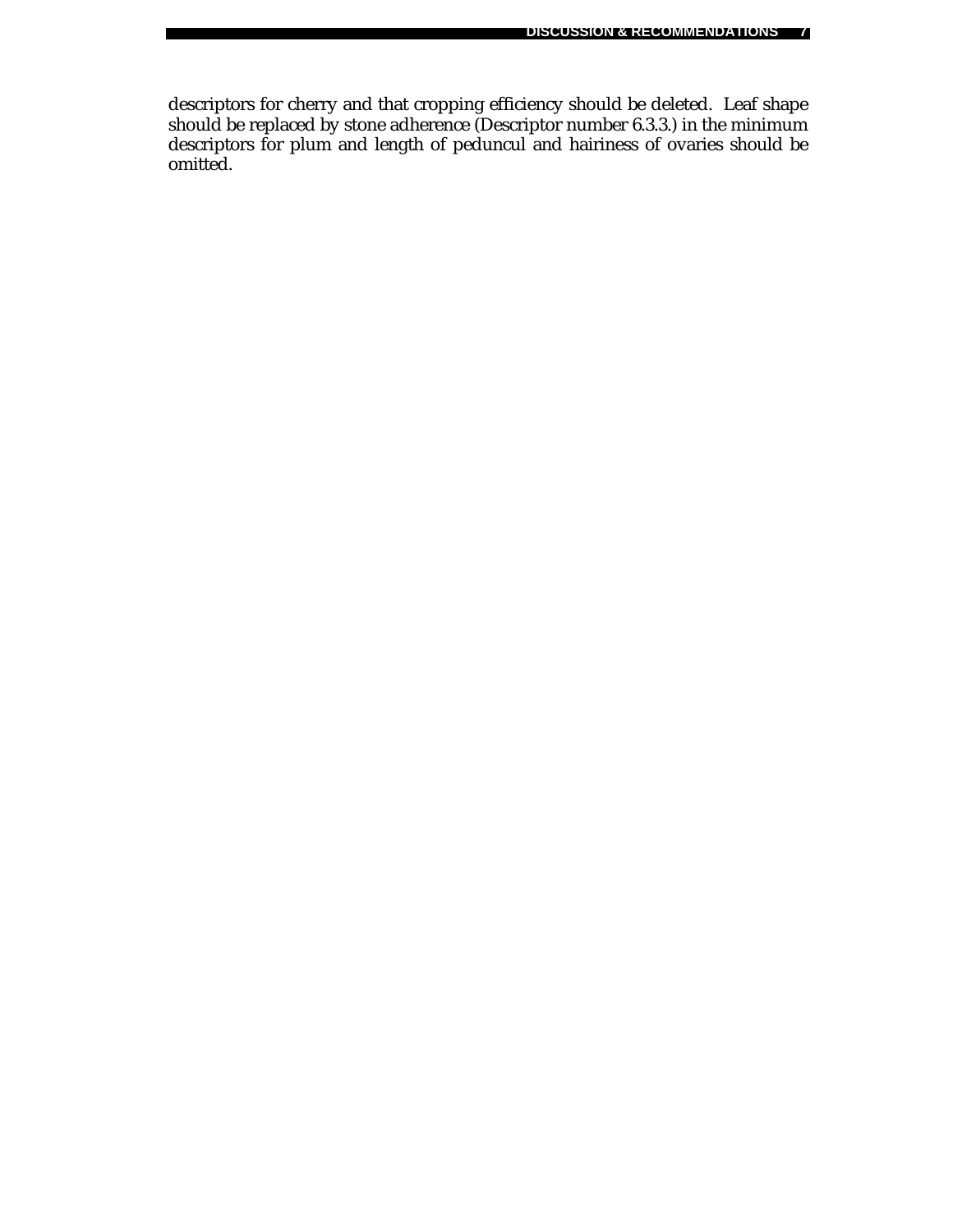### List of descriptors included in the database

Passport data

ECP Number Country Institute number Species Crop type Inventory number Accession designation Acession synonym Donor institute Protection

Common descriptors Fruit use Plant use Country of origin Indigenous to Europe Status of sample Virus disease status Use as rootstock

Descriptors specific for each crop

#### **Almond**

Harvest maturity Season of flowering Kernel shape Marking of outer shell Softness of shell Kernel taste Nut shape

#### **Apricot**

Harvest maturity Season of flowering Flesh colour Kernel taste

Separation of stone **Cherry** Harvest maturity Fruit skin colour Juice colour

#### **Peach**

Harvest maturity Peach or nectarine Flower type Flesh colour Petiole gland shape Stone adherence to flesh

#### **Plum**

Harvest maturity Fruit size Ground colour Stone shape Stone adherence to flesh Colour or over colour of the skin

The Group noted that the reference varieties recommended in the descriptor lists needed to be revised as they were no longer widespread among European collections. A revision of the reference varieties for the minimum descriptors will be undertaken at the next meeting of the Group, taking into account the UPOV testing guidelines. The following workplan was agreed upon.

In preparation for the next meeting of the Group, members have agreed to prepare draft descriptor lists, including scales and reference varieties for agronomic characterization. Names of persons who will prepare these descriptors for proposal to the meeting in September 1996 are listed below.

### **Almonds**

Twin kernel **R. Socias i Company**, H. Duval Resistance to pest and diseases R. Socias i Company, H. Duval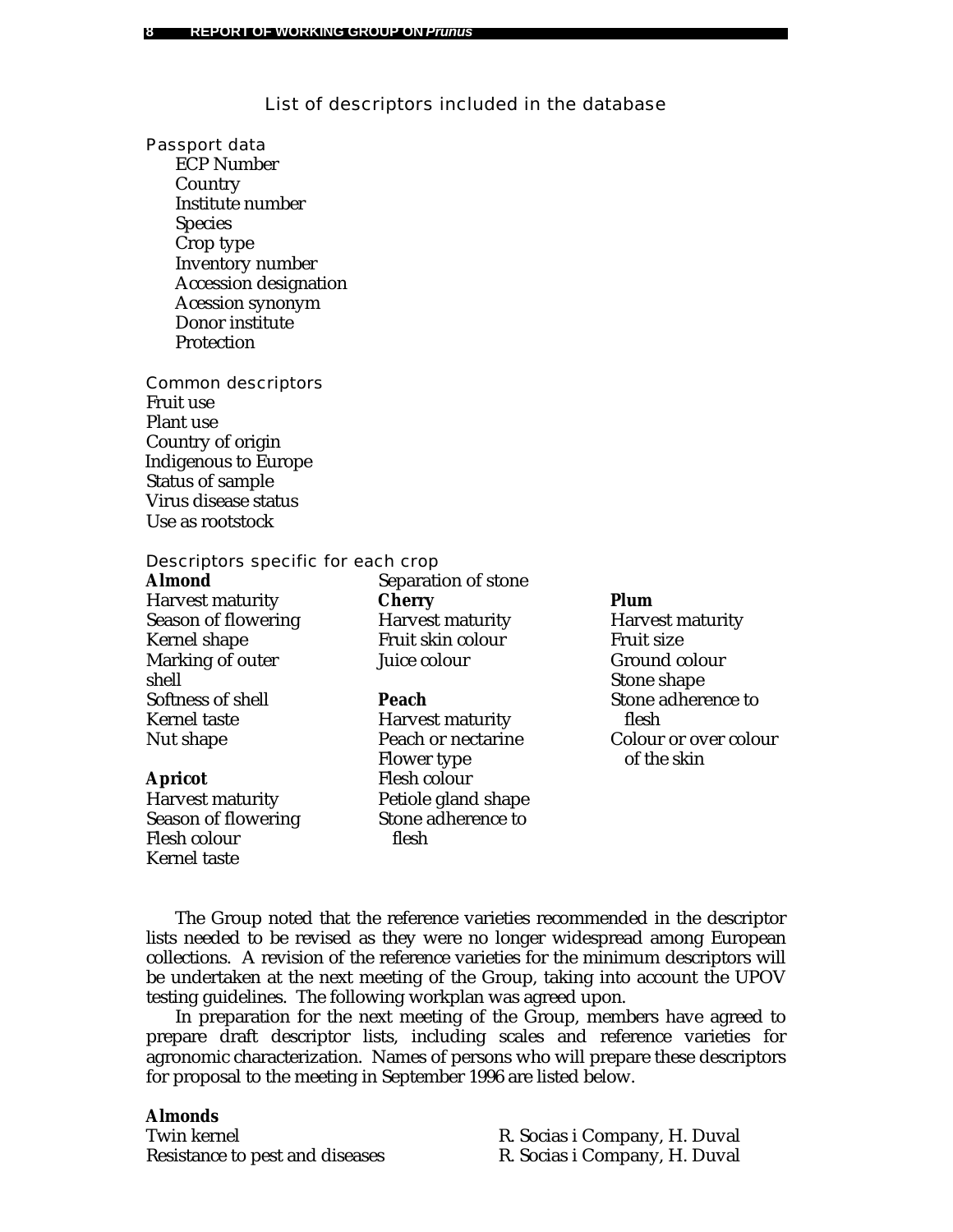Alleles of incompatibility, self-compatibility R. Socias i Company, K.R. Tobutt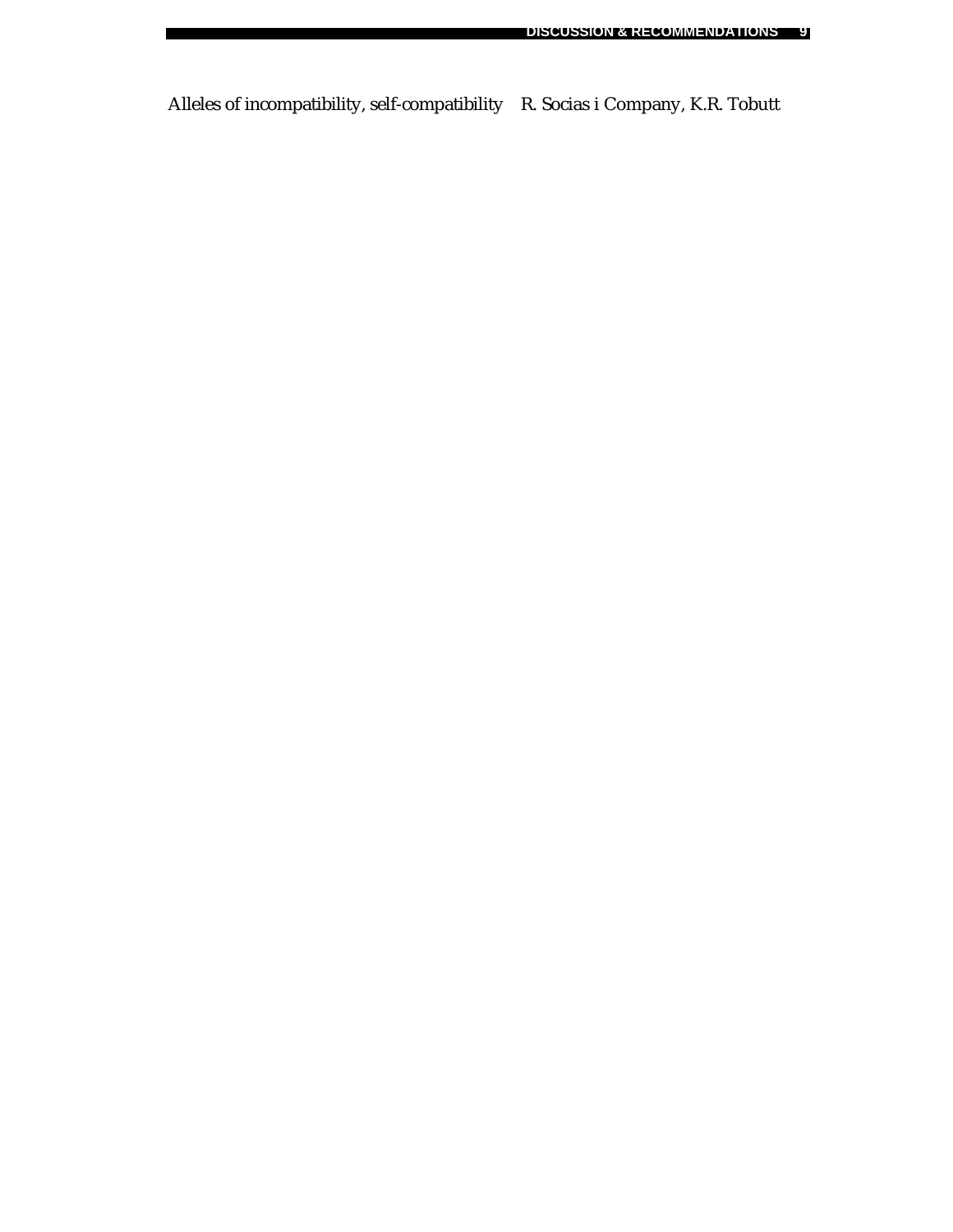**Apricots** Fruit quality N. Gönülsen Resistance to Sharka, *Monilia* D. Benedikova **Sweet cherries** Cracking M. Lateur, M. Kellerhals Alleles of incompatibility K. R. Tobutt Bacterial canker, black fly K. R. Tobutt Resistance to *Pseudomonas* M. Fischer Resistance to *Monilia,* ring spot J. Apostol, J. Blazek Resistance to frost for flowers and plants E. Bratberg, M. Hulden, V. Trajkovski **Sour cherries** Resistance to M*onilia,* ring spot J. Apostol Juice colour, percentage of juice N. Gönülsen Resistance to frost for flowers and plants E. Bratberg, M. Hulden, V. Trajkovski **Peaches** Fruit quality I. Hatziharissis, F. Grassi Resistance to Sharka I. Hatziharissis Resistance to curl leaf, *Monilia*, green aphid F. Grassi **Plums** Fruit quality M. Lateur, I. Botu Resistance to Sharka M. Fischer, I. Botu Resistance to *Monilia* M. Lateur, J. Blazek Resistance to *Taphrina pruni* M. Lateur, J. Blazek, D. Ogasanovic Resistance to cracking M. Lateur Resistance to frost for flowers and plants E. Bratberg, M. Hulden, V. Trajkovski Fruit shape M. Lateur *Prunus salicina* **and** *Prunus cerasifera* Fruit quality **N. Gönülsen, H. Duval Hybrids** Resistance to drought R. Socias i Company Resistance to chlorosis and soil biotic factors R. Socias i Company

Development of the European *Prunus* collection

This session was based on A. Zanetto's presentation of the EPDB. She went on to emphasize the need for collaboration on the conservation of genetic resources, the need for well-organized safety-duplication and the need to exchange information and plant material. She suggested the rationalization of efforts by concentrating on material of European origin as a priority.

It was agreed that names of all accessions, European and non-European, should be included in the EPDB, accompanied by passport data when possible. For characterization, priority should be given to European accessions. For this purpose European accessions were considered to be those that originated in European countries. It was recognized that the current international negotiations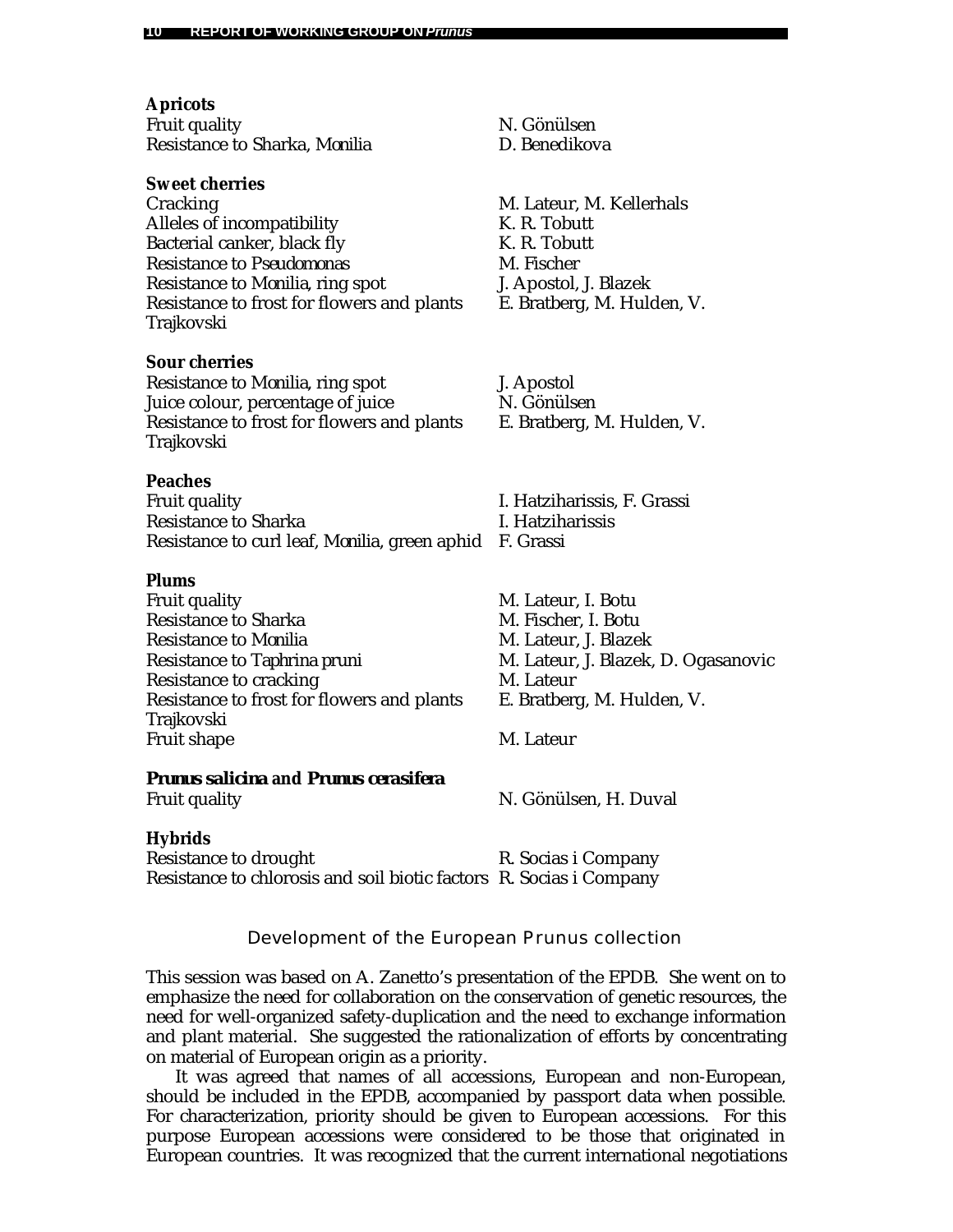in the framework of the Convention on the Conservation of Biological Diversity (CBD) and that of the revision of the International Undertaking may have a bearing on what material can actually be defined as European.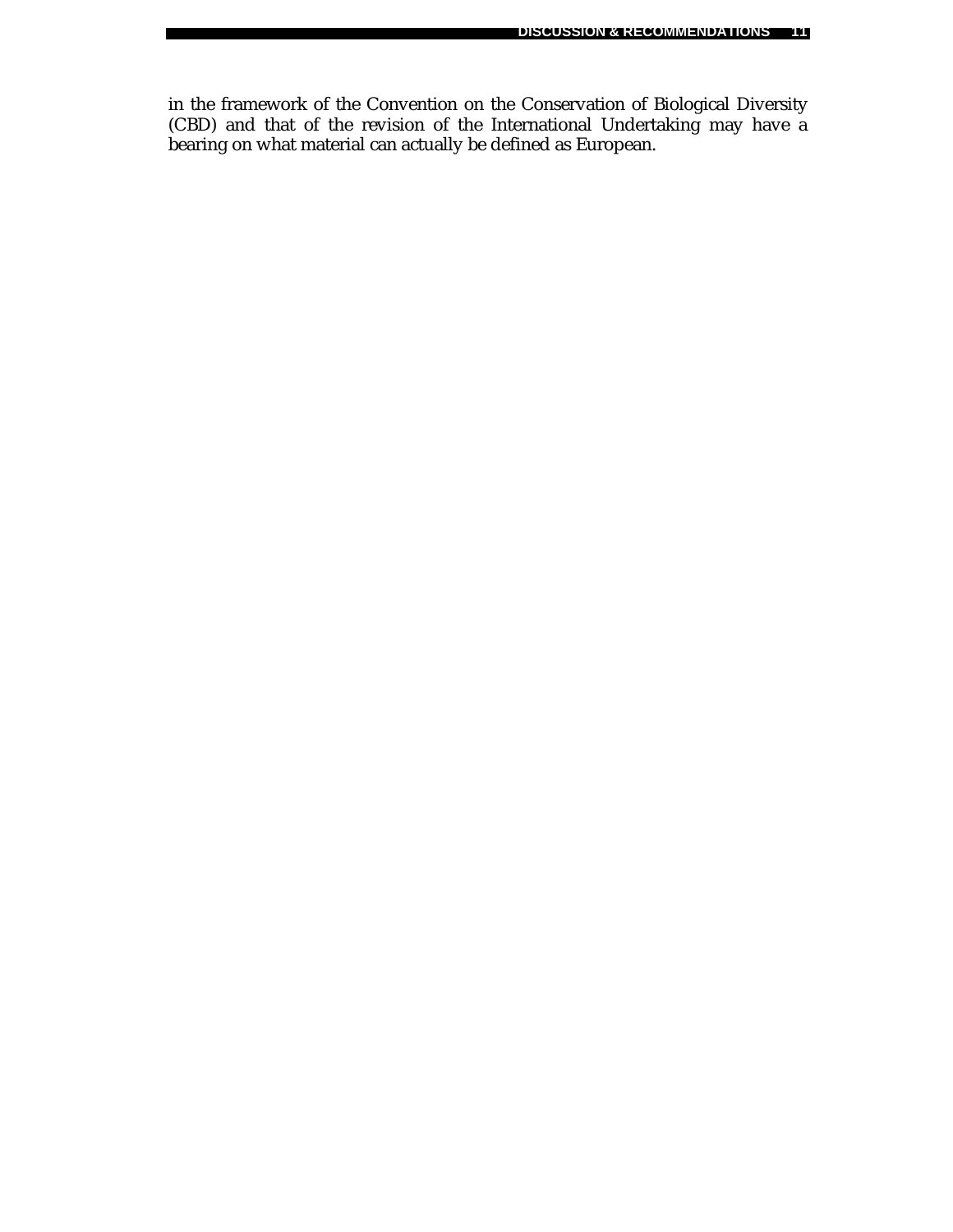It was suggested that the accessions native to Europe be deemed to constitute the 'European Collection', a concept, rather than a physical collection established on one or two sites. In due course, this collection could be rationalized to reduce duplication, with particular accessions being designated as 'European Collection Accessions'. Where possible, each country would take the responsibility for its indigenous accessions.

A further suggestion was that the European Collection would be constituted on the basis of an agreed charter which could be drafted following a number of existing national models (France, Spain). Under certain conditions, accessions originating from outside Europe would be included in this collection, if their conservation is not guaranteed elsewhere. A country including its accessions in this European Collection would take responsibility to maintain it on behalf of the other countries of the region. Here again, it was recognized that the current international negotiations on access to genetic resources would need to advance further before such a European Collection can be fully implemented.

The Group agreed that the further development of the concept of 'European *Prunus* Collection' should be pursued and could serve as a model for other crops.

It was agreed that the drafting of a 'charter' for consideration at a future meeting would be useful. This charter should describe the role of the European *Prunus* Collection, the criteria for inclusion and exclusion of material, and obligations to maintain native accessions.

It was recognized that national collections are likely to retain accessions from other European countries and from other continents.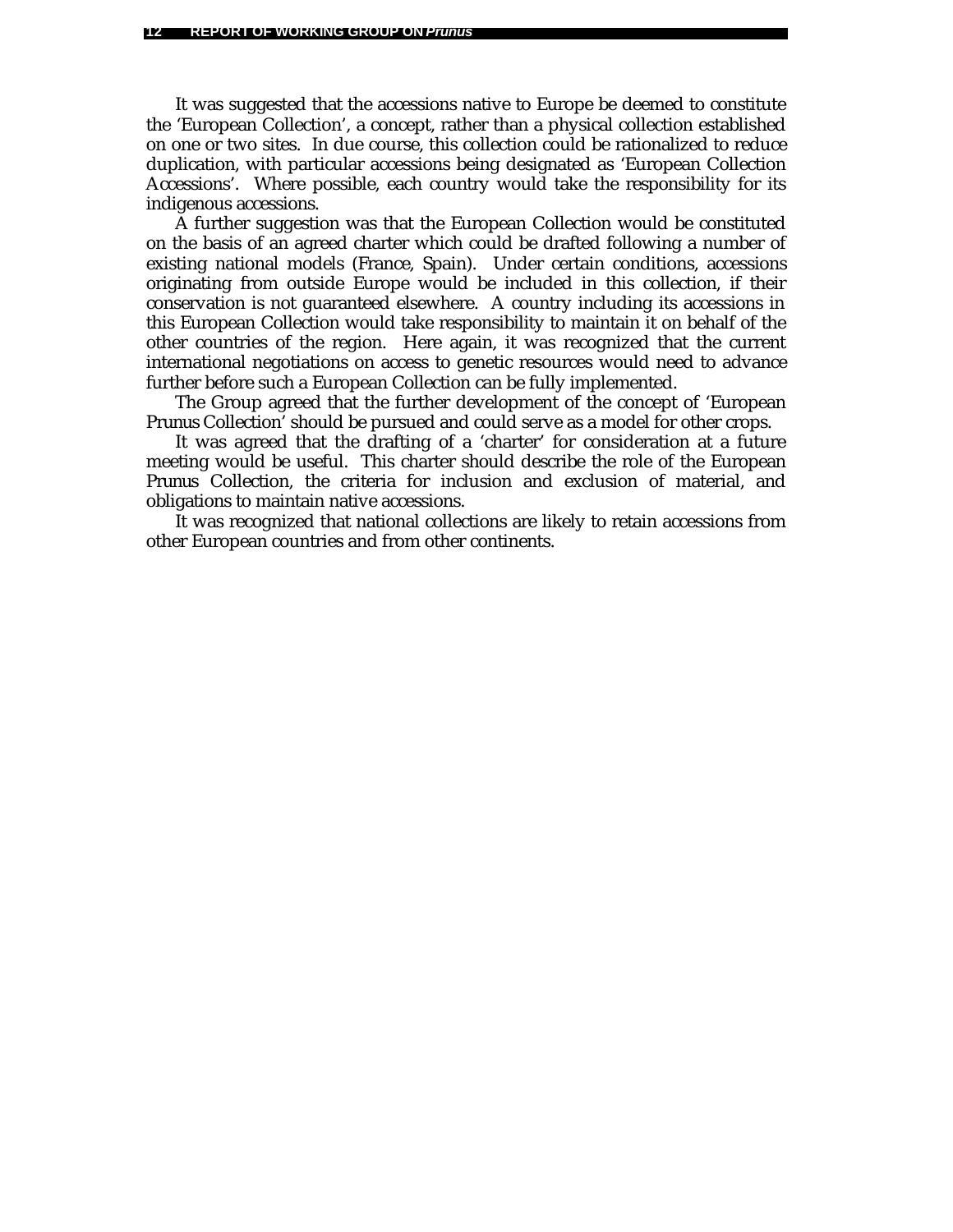# EU-funded project on *Prunus* genetic resources

F. Dosba reported that the collaborative shared-cost project she had formulated, to establish a *Prunus* Genetic Resources Network, has been approved by the European Commission, as GENRES61. Eleven partners from nine countries will participate: France (two partners), Belgium, Germany, Greece, Italy (seven complementary partners), Spain (two partners), Sweden, Switzerland and the UK.

The project is to last for 3 years and should start in spring 1996. The objectives include evaluating genetic resources with a view to better characterization and use by farmers and foresters, generating a computerized inventory and diffusing results. Tasks include updating the existing database structure, recording and entering passport data and primary descriptors, principally for accessions of European origin, and, very importantly, evaluating and entering data for agronomic characters.

It was agreed that this opportunity should be seized to benefit the entire ECP/GR Working Group of EU and non-EU countries. T. Gass informed the group that ECP/GR could provide funds to ensure that all Working Group members would be able to attend the meetings of the EU-funded group and participate in discussions. As two to three meetings of the EU project are foreseen before the end of Phase V of ECP/GR, the Working Group could formally convene in conjunction with these meetings.

F. Dosba confirmed that the EPDB should continue to receive data from the whole of Europe, although the EU is primarily interested in the collections of EU countries.

### Developments in conservation of *Prunus in situ* and *ex situ*

N. Gönülsen described and illustrated work to survey *Prunus divaricata* in the Kazdagi region of Turkey, and wild almond in southern Anatolia. This includes the inventory of selected sites by recording species incidence along transects, collecting herbarium specimens, and sampling for genetic analyses of target species by isoenzyme analyses due to start in 1996.

A. Tan described the establishment of Gene Management Zones in which the native vegetation, including *Prunus*, will be protected within the framework of the prospects *in situ* conservation of the Genetic Diversity. She illustrated the differences between this form of conservation and ecosystem conservation.

R. Socias reported the surveying of *Prunus webbii* (Spach) Vierh. and *Prunus ramburii* Boiss. from central Spain.

In the UK, East Malling is collecting wild *Prunus avium* with good tree form and vigour, for clonal trials for timber production and for possible use in the timber cherry breeding programme.

In Belgium, M. Lateur reported that the Centre de Recherches Agronomiques (CBA) of Gembloux is similarly prospecting for wild *P. avium*. The group noted the practical way in which *in situ* conservation is being promoted in Belgium: owners who provide graft wood of endangered trees to the nursery of the Station de Phytopatologie are later offered a young tree of the same genotype to be replanted near the original collection site.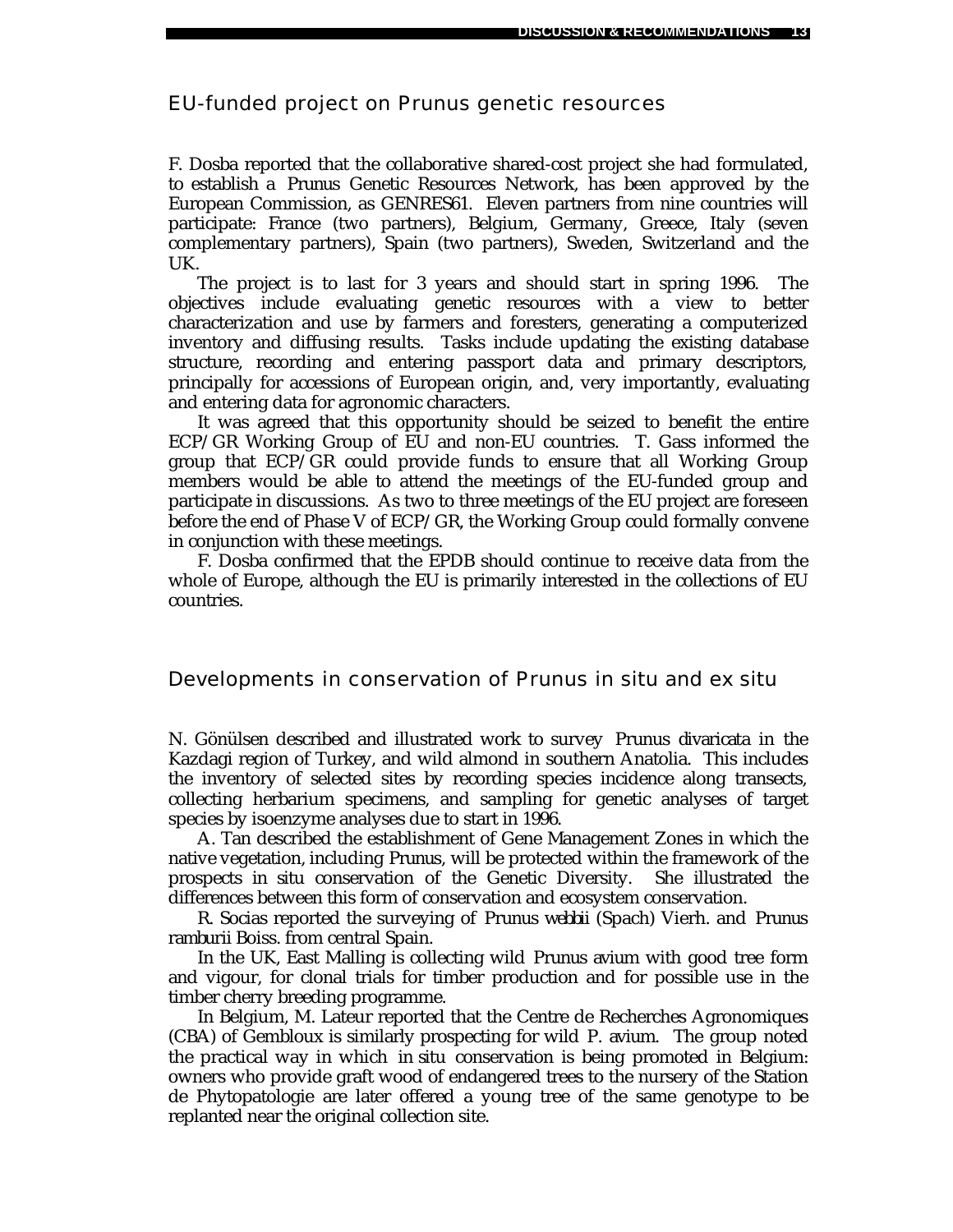# Research activities relating to *Prunus* conservation

#### Progress in cryopreservation

F. Dosba outlined work at INRA Bordeaux on the cryopreservation of peaches, plums and hybrids, using embryonic axes, shoot tips or somatic embryos. Topics studied included the effects of acclimatization of the source material to cold, the effects of cryoprotectants such as dimethyl sulphoxide, the role of proline, the effects of virus infection, and the genetic stability of regenerated plants. She reported that peaches had successfully been regenerated after cryopreservation.

The consensus view was that cryopreservation is potentially a helpful backup, but more needs to be known about the length of time for which preserved material can be stored, and the trueness-to-type of regenerants. The group agreed that it was very important that research in cryopreservation be continued, as this conservation can offer valuable alternatives for safety-duplication under conditions that prevent re-infection through quarantine diseases and pests.

It was pointed out that *in vitro* cultures can be stored at ca. 4°C on minimum growth medium up to 2 years and that mother plants for propagation are frequently maintained in pots in screenhouses.

#### Progress in molecular markers

K. Tobutt reported the following number of research papers dealing with molecular markers in *Prunus* (the numbers dealing more or less with varietal identification or biodiversity are given in brackets): isozymes 54 (33), RFLPs 9 (3), RAPDs 10 (5) and microsatellites 1(0). For diversity studies, isozymes are relatively cheap and informative, RFLPs are expensive, RAPDs are not very informative and microsatellites promise to be very informative but expensive. EUfunded projects of interest to the Working Group are led by P. Arus, IRTA, Cabrils, Spain, on molecular markers for mapping in *Prunus* and Angela Karp, IACR, Long Ashton UK, on molecular markers in plants and animals for genetic diversity studies.

Other forums of likely interest are the UPOV Working Group on Molecular Techniques for cultivar identification (contact UPOV, Geneva, Switzerland) and the Biotechnology for Biodiversity Platform to increase understanding of molecular markers for genetic resources and other applications, led by James Reeves, NIAB, Cambridge, England.

For future *Prunus* studies, important considerations are: inclusion of reference cultivars, harmonization of laboratory protocols, the desirability of genetic interpretation of banding patterns, standardized scoring for loci and alleles and collaboration between collections and laboratories and between countries.

East Malling research has focused on cherry, analyzing interspecific progenies and 14 cultivars of *Prunus avium* for 48 enzyme systems: 68 loci segregate in the interspecific progenies and 44 have proved to be linked; the cultivars were polymorphic for 25 loci. The progenies and cultivars are now being analyzed for RAPD and RFLP markers.

As part of the EU-funded *Prunus* mapping project, IRTA, Cabrils, CIMA Arkaute, INRA Bordeaux, INRA Orleans, ISF Rome and HRI East Malling will analyze 30 cultivars of each of almond, apricot, cherry, peach and plum for the same 10 enzymes, 30 RAPDs and 30 RFLPs. K. Tobutt was willing to help coordinate future efforts.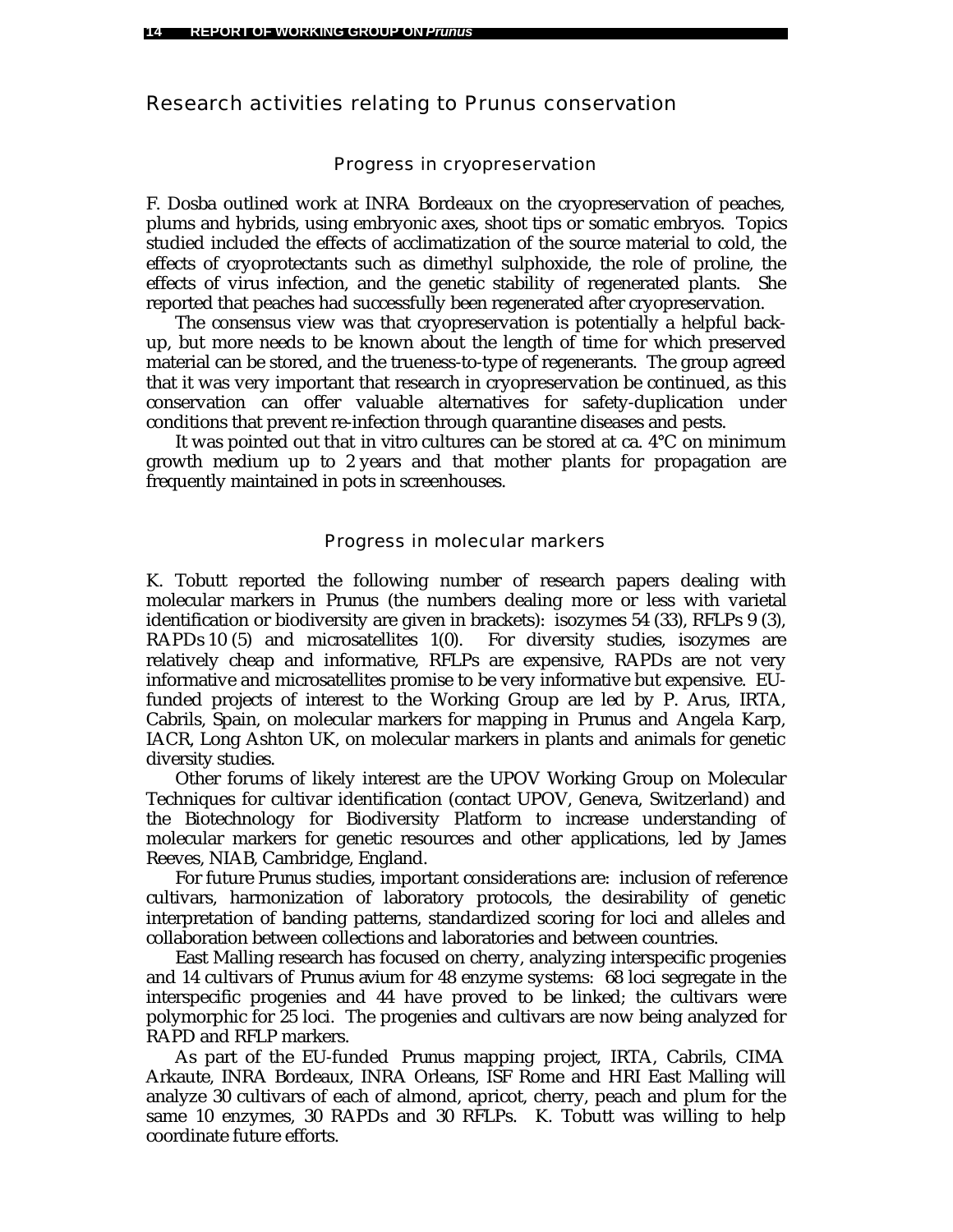Sources of resistance and tolerance to biotic and abiotic stresses

M. Fischer described work carried out at Dresden-Pillnitz to assess the resistance of some 30 cherry cultivars to *Cytospora* and *Pseudomonas*. For the two diseases, year-to-year variation was very great and only the very susceptible cultivars could be distinguished from the very resistant. There was no correlation with frost resistance.

M. Fischer also mentioned work to identify resistance to Plum Pox Virus. All plums in the Dresden collection showed some symptoms.

R. Socias pointed out that for several crops and several regions, lime-induced chlorosis is a problem, so more research would be welcome.

M. Lateur pointed out that good descriptors are needed for pest and disease resistance evaluation and offered the descriptors he uses for plum diseases at Gembloux as a starting point for discussion.

N. Gönülsen identified *Fusarium* resistance as a priority for apricot.

F. Grassi pointed out that apart from the efforts of genebank curators, *Prunus* breeders are trying to obtain resistance for a range of pests and diseases.

It was recognized that some countries have good facilities for resistance testing and might be willing to help others.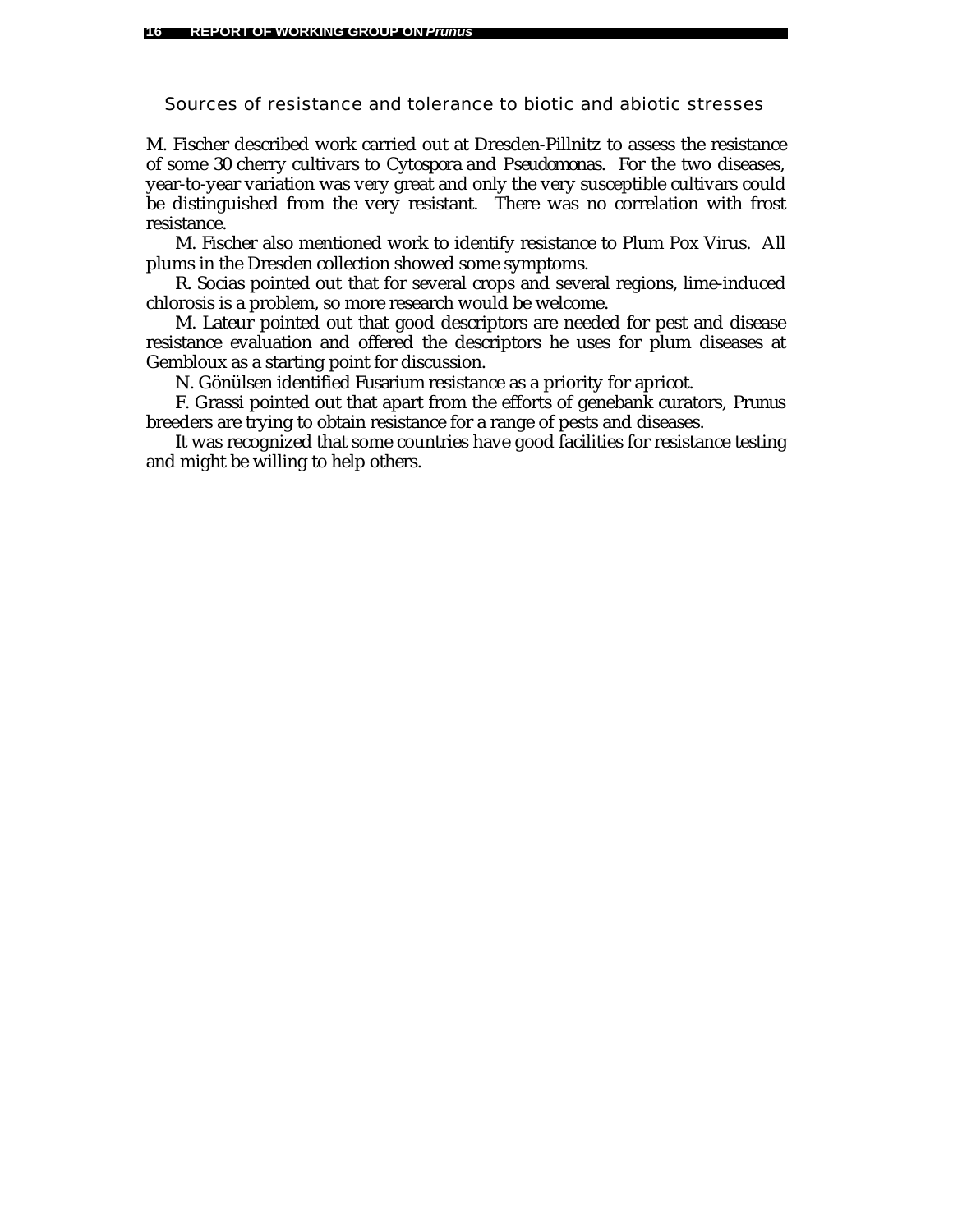# International collaboration

# Negotiations on access to genetic resources

T. Gass gave a presentation on the current international negotiations within the framework of the FAO Global System on Plant Genetic Resources. He gave an overview of the context of these negotiations and how international agreements such as the Convention on the Conservation of Biological Diversity (CBD) and the Trade Related Intellectual Property (TRIPS) agreement influenced these negotiations. Finally T. Gass briefly described a proposal for a multilateral system which IPGRI has prepared for the FAO Commission on Genetic Resources for Food and Agriculture.

Links with other groups and networks and with the non-formal sector

The Group thanked K. Tobutt and N. Gönülsen for their excellent work in preparing the first two issues of the newsletter. It was agreed that this publication is of great value to diffuse information and strengthen the cohesion of the Group. It was pointed out that the newsletter could also be valuable for the spread of information regarding the EU-funded project and for increasing international interest outside Europe.

- T. Gass informed the group that members would be included on the mailing list of the IPGRI Newsletter for Europe. He invited participants to submit short news articles to this newsletter.
- The *Prunus* Genetic Resources Newsletter will be produced within 1 year by D. Ogasanovic.
- T. Botu will produce the subsequent issue.
- All members agreed to contribute articles and news to the editor. F. Dosba will contribute a paper on the Sharka project (EU-funded).
- Links with other groups:
	- GREMPA, Groupe de recherches et d'études Méditéerrannes pour l'amandier will meet in Morocco in October 1996
	- EUCARPIA (Fruit symposium at Oxford) will be held in the first week of September 1996.

The establishment within ECP/GR of a *Malus/Prunus* Working Group was welcomed and close collaboration recommended. *Ad hoc* support for collaboration on other fruit crops is also possible within the ECP/GR Fruit network.

The group asked Dr Gönülsen to give regular reports on the activities of the WANANET Programme. A regular report should also be given on the status of the IPGRI *in situ* projects in which Hungary and Turkey are participating.

Next extraordinary meeting

# **Objectives:**

1. Agreement on the descriptor lists for agronomic evaluation.

2. Discussion of a first draft for a charter of a European *Prunus* collection. **Venue:**

Istituto Sperimentale per la Frutticoltura, Rome (Local organizer: F. Grassi). **Tentative Date:**

27-29 October 1996.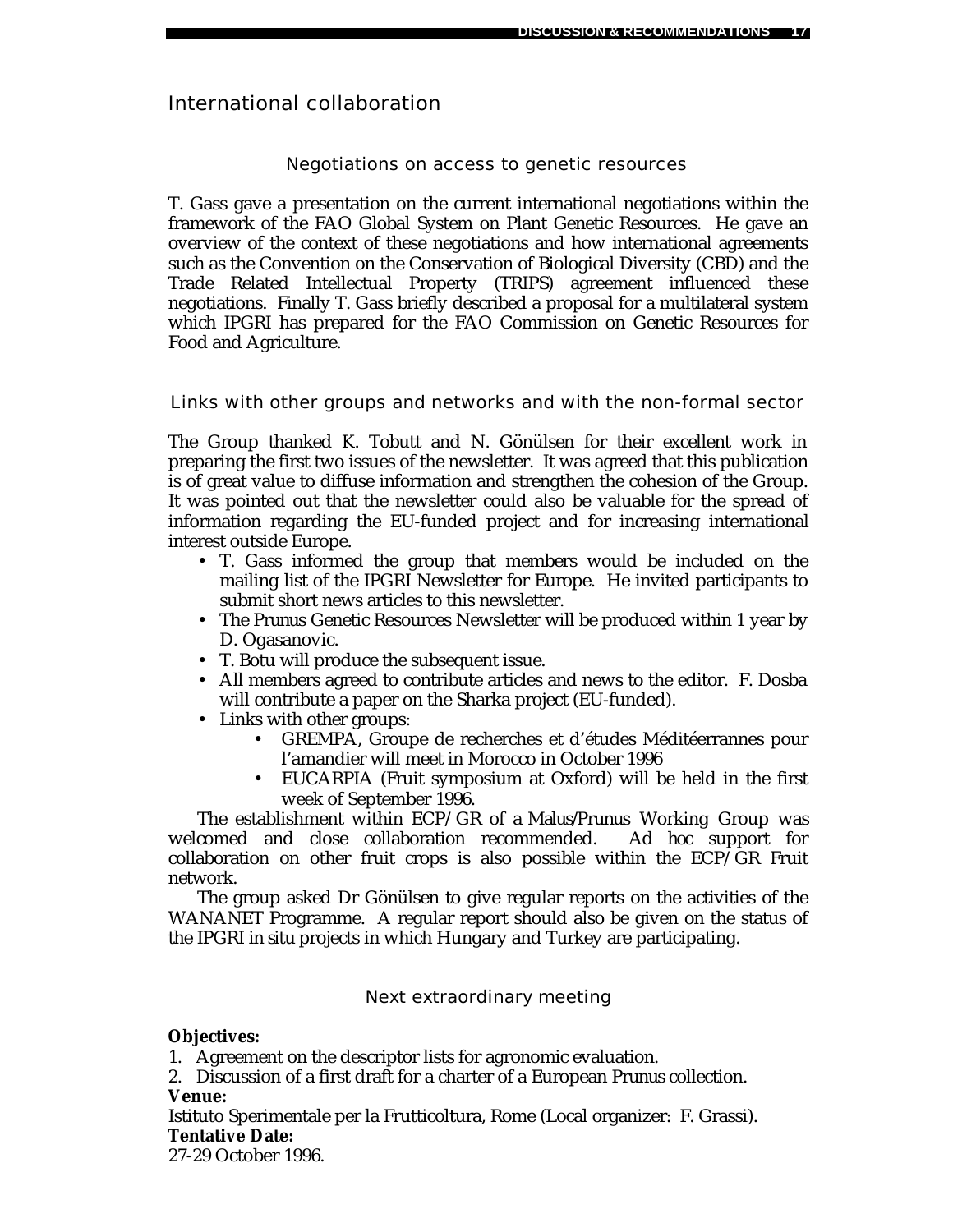# Conclusion

Members of the Working Group were shown around AARI and saw not only well-maintained almond, apricot, peach and plum collections but also an excellent herbarium and well-equipped laboratories.

The participants reviewed the discussions and recommendations section of the meeting's report and approved it. F. Dosba was re-elected unanimously to chair the group until its next ordinary meeting.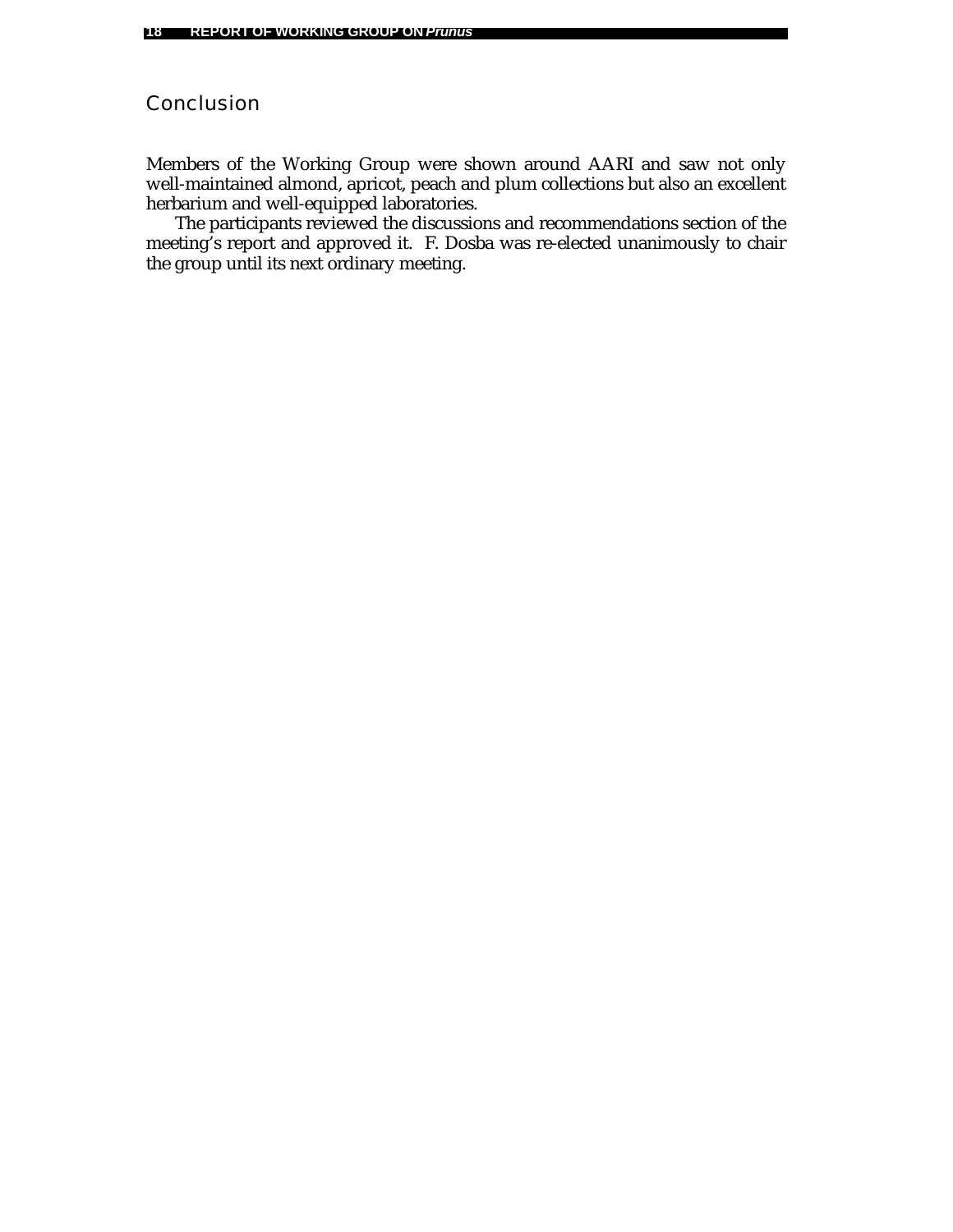# Review of National Collections

Status of *Prunus* collections in Belgium

# *M. Lateur*

Station de Phytopathologie de l'Etat, Chemin de Liroux, 5030 Gembloux, Belgium

During the late 18th and early 19th centuries Belgian fruit-tree breeders were famed throughout the Western hemisphere for their excellence and energy, especially in the area of pear breeding where over 1100 cultivars were produced.

In 1921, the great American pomologist U.P. Hedrick wrote emphatically, "Providence ordained Belgium to produce the modern pear. The pear was improved more in one century in Belgium than in all the centuries that had passed…". Although interest shown was less for other fruit species, a considerable heritage was left. However, during this century, as in neighbouring countries, it was gradually neglected along with other numerous and often littleknown landraces.

Over the past two decades there has been an effort to collect, conserve and where possible characterize and evaluate what is left of the previous diversity. Other collections in the country are either of botanic interest or were set up for testing rootstocks and modern commercial cultivars, or for keeping virus-free material.

Data are approximate, mainly because curators are absorbed by other and more practically oriented tasks. There is a lack of information on duplications both within and between most collections. There may also be identification problems. As the impending restructuring of agricultural research at the Federal level should provide for a clear plant genetic resources programme, the initiation of appropriate coordination may be expected in the coming months. Table 1 shows a summary of all Belgian collections while Tables 2-7 shown the status of collections by institution.

Activities planned for 1996-98

- characterization of passport data for 591 accessions including three species
- biological characterization of 111 accessions (one species)
- agronomic evaluation of 376 accessions (three species)
- evaluation for resistance on 111 accessions (one species)
- characterization data of 366 accessions (three species) will be introduced into the European *Prunus* Database
- 10 accessions (two species) will be safety-duplicated
- 30 accessions (three species) will be regenerated and multiplied for exchange and distribution.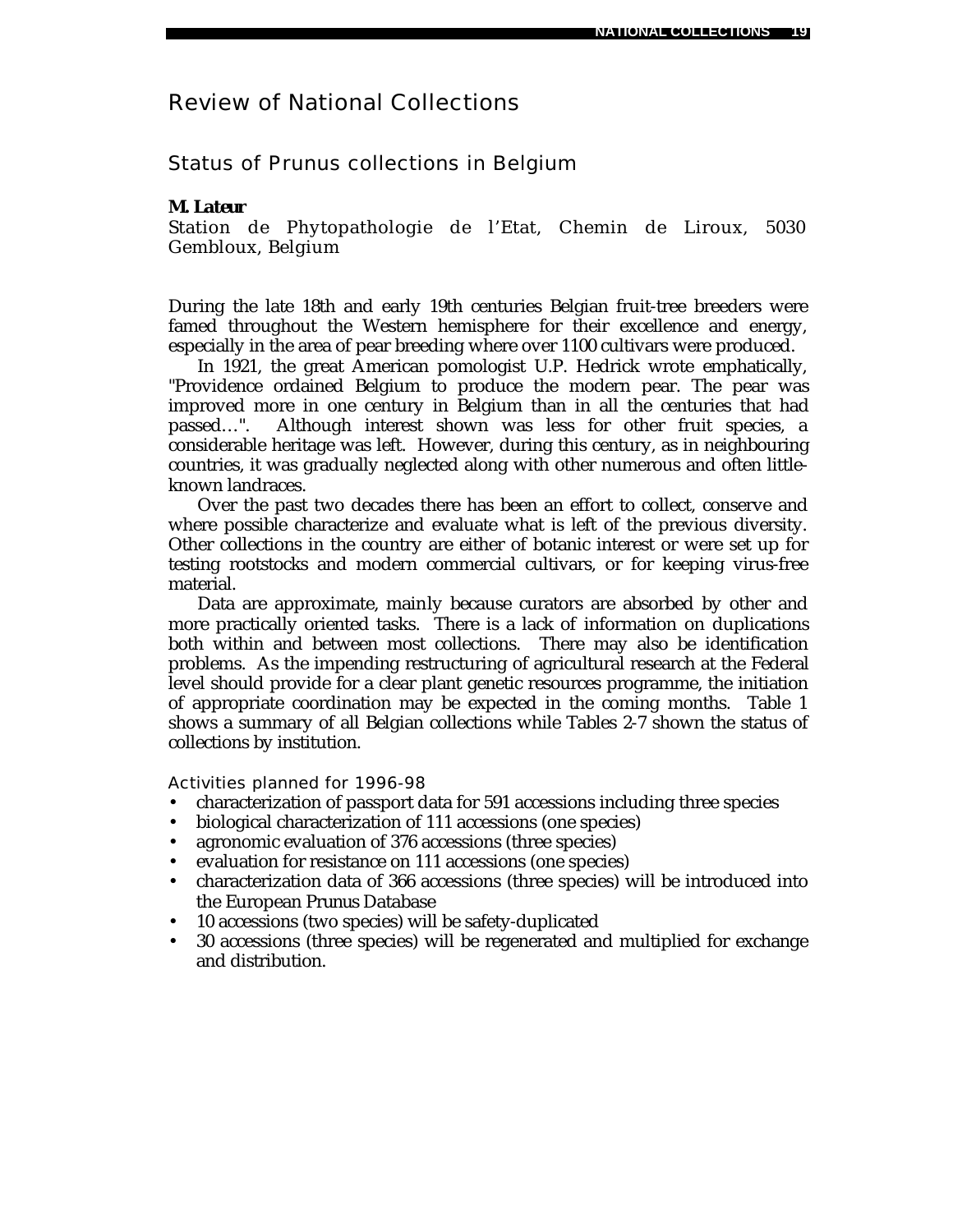|                    |      |                             |                  | 'Original' <sup>2</sup> accessions |           |
|--------------------|------|-----------------------------|------------------|------------------------------------|-----------|
|                    |      | <b>Total no. accessions</b> |                  | Safety-                            |           |
| Crop               | Cvs. | <b>Seedlings</b>            | <b>Number</b>    | duplicated                         | % in EPDB |
| Almond             | 7    |                             |                  |                                    |           |
| Apricot            |      |                             | 4                | 4                                  |           |
| Cherry (sour)      | 45   | 717                         | 8                | 6                                  |           |
| Cherry (sweet)     | 666  | 200                         | 145              | 140                                | 35        |
| Cherry (related    | 57   |                             | 3                | $\boldsymbol{0}$                   | 51        |
| spp.)              |      |                             |                  |                                    |           |
| $Plum + prune$     | 616  | 1565                        | 280              | 189                                | 20        |
| Peach              | 40   |                             | 28               | 9                                  |           |
| Interspecific      | 157  |                             | $\boldsymbol{0}$ |                                    | 9         |
| hybrids            |      |                             |                  |                                    |           |
| Wild related       | 24   | 200                         | 14               | 8                                  | 20        |
| <i>Prunus</i> spp. |      |                             |                  |                                    |           |
| <b>Total</b>       | 1619 | 2682                        | 483              | 357                                |           |

|  |  | Table 1. Summary of holdings, Belgian Prunus collections. |
|--|--|-----------------------------------------------------------|
|  |  |                                                           |

<sup>1</sup> Excluding known duplicates

<sup>2</sup> Original material. According to the Fourth Meeting of the TCC and the Fourth Meeting of the *Prunus* Working Group, priority for conservation in each country should be to "...indigenous older cultivars and wild material - originating in the country". Report of a Working Group on *Prunus*. IPGRI, Rome. 1993.

# Collections and their locations

National plantentuin / Jardin botanique national, Ministry of Middleclasses and Agriculture

Location: B-1860 Meise

Curator: E. Lammens

• Field collection of wild *Prunus* spp., mostly introduced from abroad.

|                            | Total no. accessions |                  | 'Original' accessions |              |
|----------------------------|----------------------|------------------|-----------------------|--------------|
| Crop                       | Cvs.                 | <b>Seedlings</b> | $%$ in EPDB           | % identified |
| Almond                     | O                    |                  |                       |              |
| Apricot                    |                      |                  | 100                   |              |
| Cherry (sour)              |                      |                  |                       |              |
| Cherry (sweet)             |                      |                  |                       |              |
| Cherry (related spp.)      | 31                   | 3                | 93                    | 100          |
| $Plum + prune$             |                      |                  |                       |              |
| Peach                      |                      |                  |                       |              |
| Interspecific hybrids      | 17                   |                  | 35                    |              |
| <b>Wild related Prunus</b> | 6                    | 2                | 83                    | 100          |
| spp.                       |                      |                  |                       |              |
| <b>Total</b>               | 56                   | 5                |                       |              |
| Evoluding known duplicates |                      |                  |                       |              |

| <b>Table 2.</b> Nationale plantentuin / Jardin botanique national (Meise). |  |
|----------------------------------------------------------------------------|--|
|----------------------------------------------------------------------------|--|

Excluding known duplicates.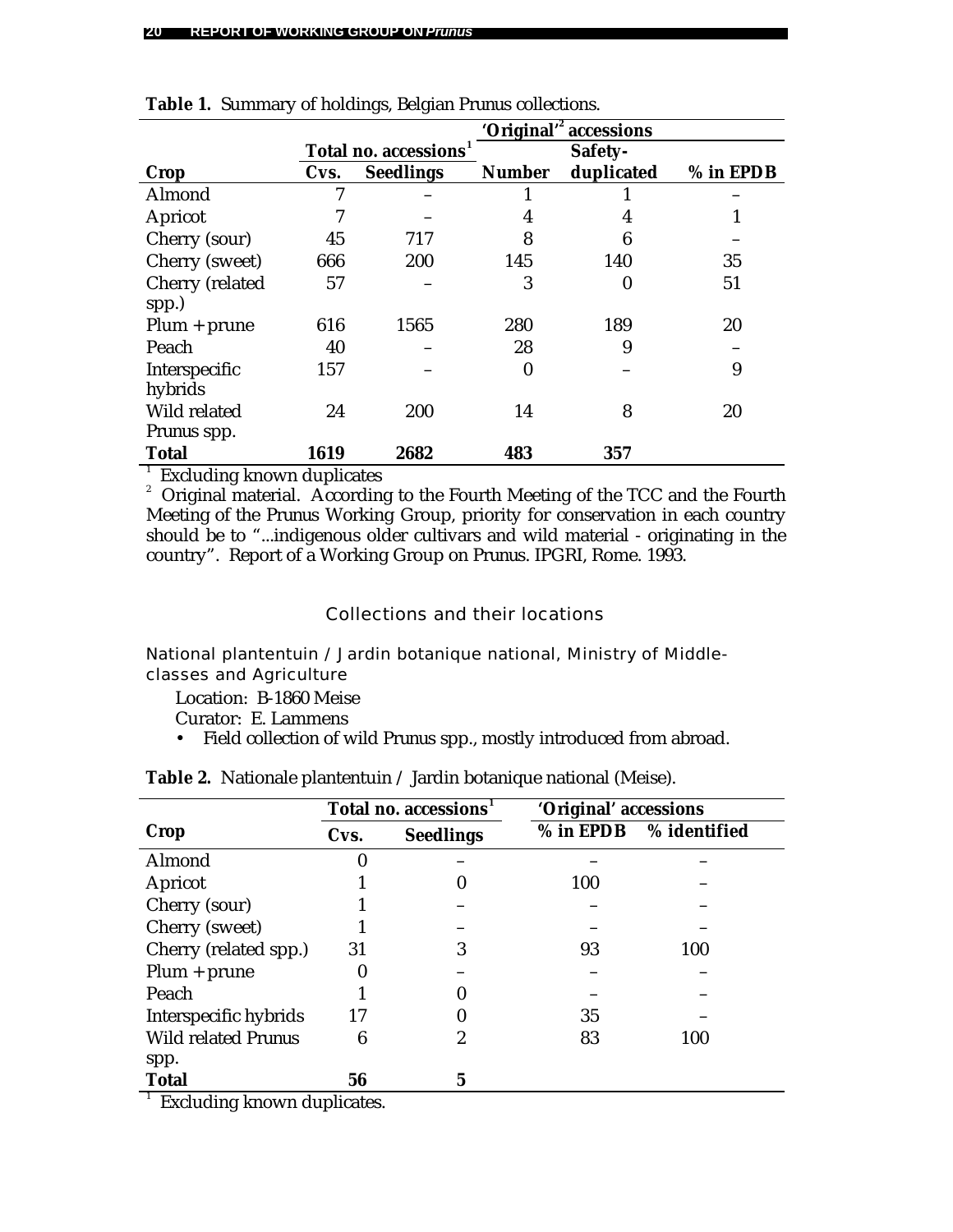Station des Cultures Fruitères et Maraîchères (Gembloux), Ministry of Middle-classes and Agriculture

Location: B-5030 Gembloux

Curator: P. Druart

- Working collection of wild *Prunus* spp. and interspecific hybrids, tested as rootstocks for sweet cherries and plums. Breeding work with same purpose.
- Trials with commercial sweet cherry cultivars.
- Collaboration with the Station de Phytopathologie.

Activities planned for the period 1996-98

• Agronomic evaluation of 10 accessions representing one species.

|                                                               |                  | Total no. accessions |    | 'Original' accessions |                 |
|---------------------------------------------------------------|------------------|----------------------|----|-----------------------|-----------------|
| Crop                                                          | Cvs.             | <b>Seedlings</b>     |    | Number % in EPDB      | %<br>identified |
| Almond                                                        | 0                |                      |    |                       |                 |
| Apricot                                                       | 0                |                      |    |                       |                 |
| Cherry (sour)                                                 | 11               |                      |    |                       | 100             |
| Cherry (sweet)                                                | 140              |                      | 2  |                       | 100             |
| Cherry (related spp.)                                         | $\boldsymbol{0}$ |                      | 2  |                       |                 |
| $Plum + prune$                                                | 25               | 340                  |    |                       | 100             |
| Peach                                                         | 0                |                      |    |                       |                 |
| Interspecific hybrids                                         | 140              |                      | 0  | 6                     |                 |
| Wild related Prunus                                           | $\boldsymbol{0}$ | 200                  |    |                       |                 |
| spp.                                                          |                  |                      |    |                       |                 |
| <b>Total</b><br>$\frac{1}{2}$ Euclidean linearns alon linears | 316              | 540                  | 11 |                       |                 |

|  |  |  |  | Table 3. Station des Cultures Fruitères et Maraîchères (Gembloux). |  |
|--|--|--|--|--------------------------------------------------------------------|--|
|--|--|--|--|--------------------------------------------------------------------|--|

Excluding known duplicates.

Station de phytopathologie

Location: B-5030 Gembloux

Curator: M. Lateur

- Research project on "Fruit-tree genetic resources and resistance to diseases"; collecting conservation and evaluation of old fruit-tree cultivars; release of the better-performing cultivars to the nursery trade and for use in breeding work.
- Partner 3 in project 61 "*Prunus* genetic resources" of the EC Programme on the conservation, characterization, collecting and utilization of genetic resources in agriculture - Council Regulation (EC) 1467/94 of 20.06.94.
- Collaboration with Station des Cultures Fruitières et Maraîchères occasionally also with National Plantentuin/Jardin Botanique National, Koninklijk Opzoekingsstation van Gorsem, V.Z.W., Fruitteeltcentrum K.U. Leuven and Nationale Boomgaarden Stichting V.Z.W.

Activities planned for the period 1996-98

- Passport and biological data will be characterized and agronomic qualities and resistance will be evaluated for 111 accessions (one species). These data will be included in the European *Prunus* Database.
- Ten accessions (two species) will be safety-duplicated and five accessions (two species) will be regenerated and multiplied for exchange and distribution.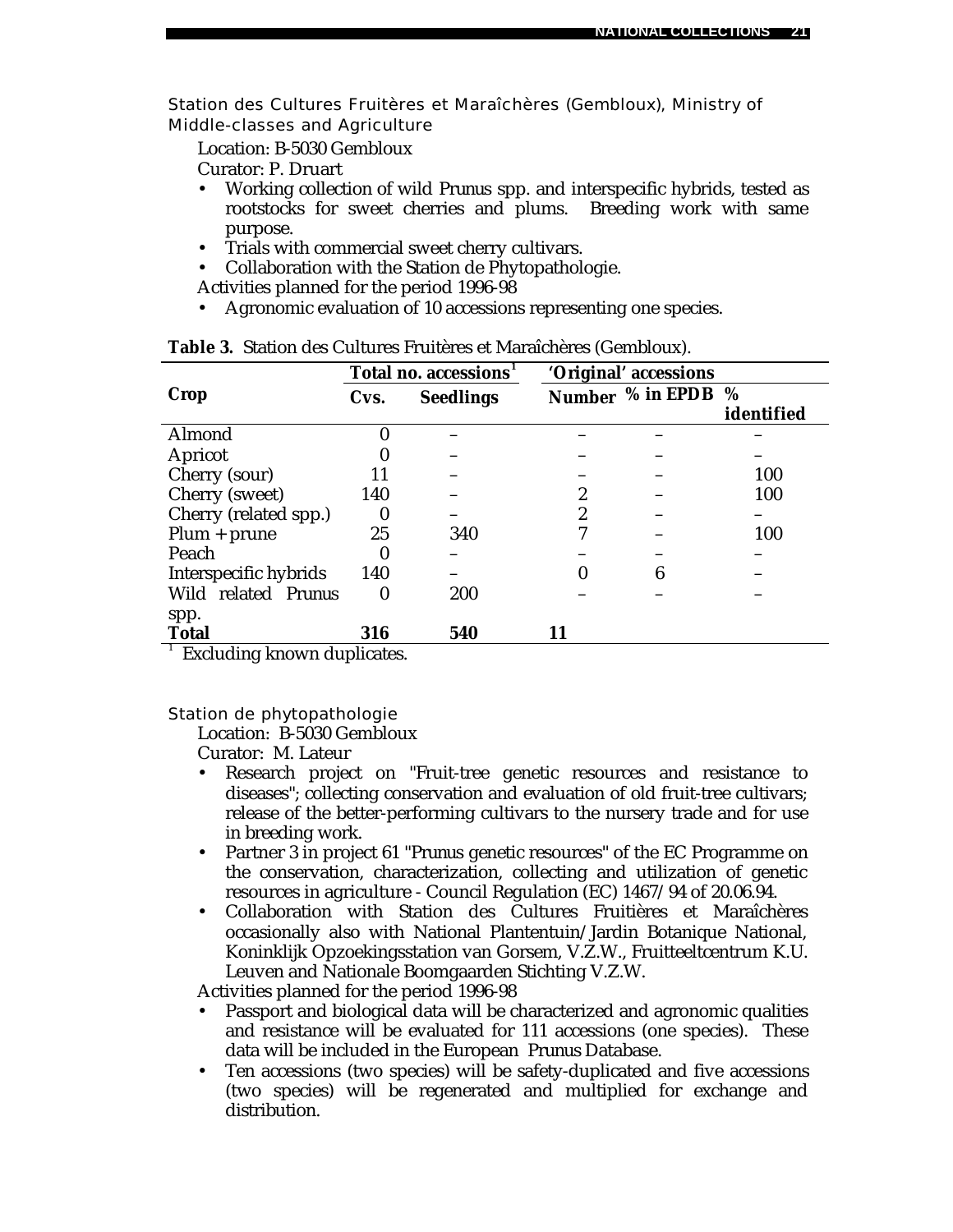|                            | Total no. accessions |                  | 'Original' accessions |             |                    |
|----------------------------|----------------------|------------------|-----------------------|-------------|--------------------|
| Crop                       | Cvs.                 | <b>Seedlings</b> | No.                   | $%$ in EPDB | $\%$<br>identified |
| Almond                     | 0                    |                  |                       |             |                    |
| Apricot                    |                      |                  |                       |             |                    |
| Cherry (sour)              | 6                    | 687              | 6                     | 6           | 100                |
| Cherry (sweet)             | 45                   |                  | 40                    | 40          | 100                |
| Cherry (related spp.)      | 3                    |                  |                       |             |                    |
| $Plum + prune$             | 283                  | 400              | 220                   | 139         | 40                 |
| Peach                      | 29                   |                  | 20                    |             | 80                 |
| Interspecific hybrids      | $\boldsymbol{0}$     |                  |                       |             |                    |
| <b>Wild related Prunus</b> | 7                    |                  | 7                     | 3           | 100                |
| spp.                       |                      |                  |                       |             |                    |
| <b>Total</b>               | 374                  | 1087             | 294                   |             |                    |

| Table 4. Station de phytopathologie (Gembloux) |  |  |  |  |  |  |  |
|------------------------------------------------|--|--|--|--|--|--|--|
|------------------------------------------------|--|--|--|--|--|--|--|

<sup>1</sup> Excluding known duplicates.

Koninklijk opzoekingsstation van Gorsem, v.z.w.

Status: Non-profit-making association, partly public-funded

Location: B-3800 sint-truiden

Curator: C. Verheyden

• Collection of virus-free commercial cultivars of plums and cherries.

|  |                                     | Table 5. Koninklijk opzoekingsstation van gorsem (Gorsem), Non profit |  |  |  |
|--|-------------------------------------|-----------------------------------------------------------------------|--|--|--|
|  | association (partly public-funded). |                                                                       |  |  |  |

| <b>Crop</b>              | Total number of accessions (cvs.)<br>excluding known duplicates |
|--------------------------|-----------------------------------------------------------------|
| Almond                   |                                                                 |
| Apricot                  |                                                                 |
| Cherry (sour)            | 8                                                               |
| Cherry (sweet)           | 41                                                              |
| Cherry (related spp.)    | 23                                                              |
| $Plum + prune$           | 43                                                              |
| Peach                    | O                                                               |
| Interspecific hybrids    |                                                                 |
| Wild related Prunus spp. | 6                                                               |
| <b>Total</b>             | 123                                                             |

Fruitteeltcentrum K.U. Leuven

Status: A branch of the Catholic University of Leuven Location: B-3202 Rillaar

Curator: J. Keulemans

- Working collection of plum and cherry cultivars from a previous breeding project.
- Trials with commercial plum and cherry cultivars and dwarfing rootstocks.

Activities planned for the period 1996-98

• Agronomic evaluation of 255 accessions of three species, which will be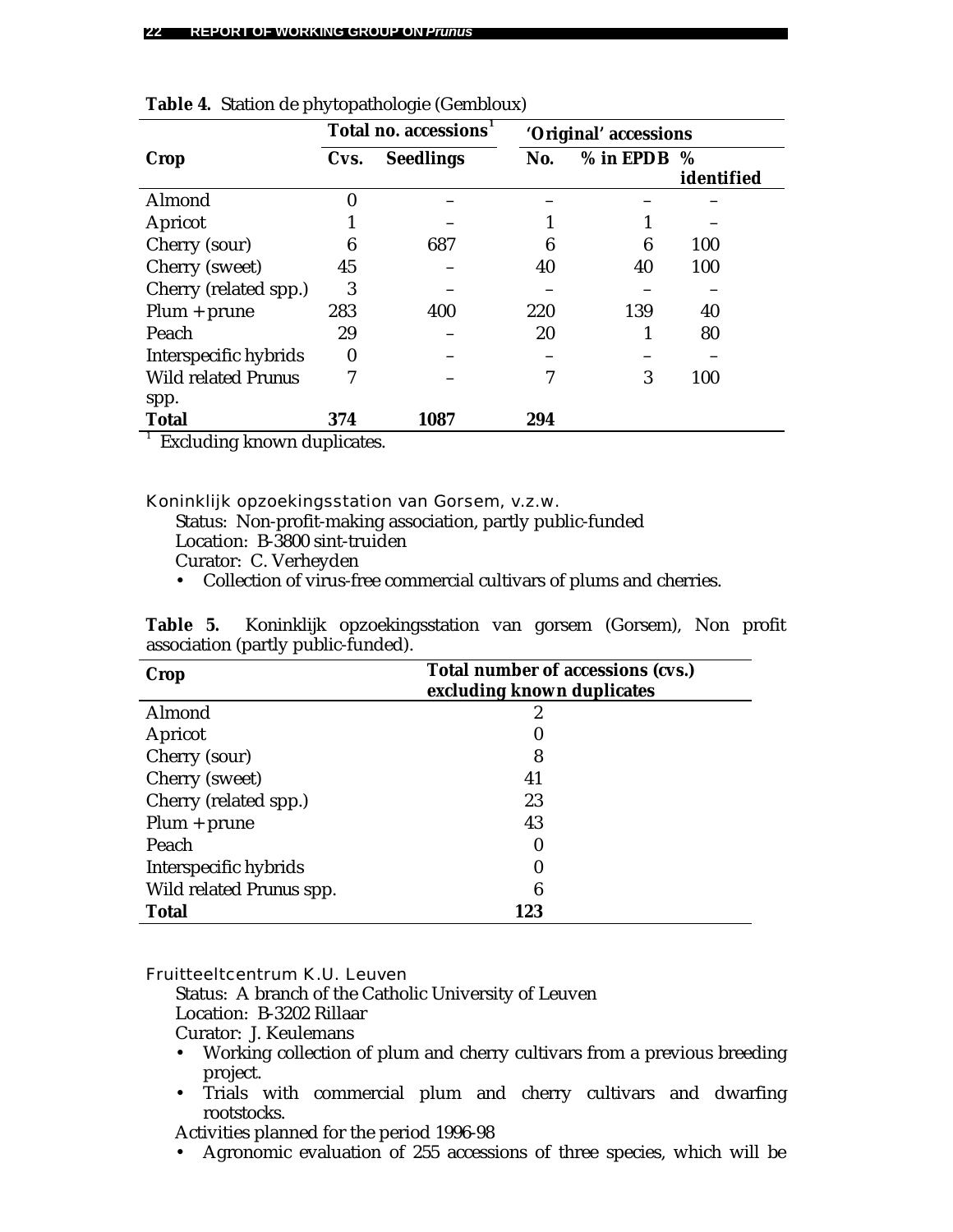|                                 |      | <b>Total number of accessions</b><br>excluding known duplicates | 'Original'        |  |
|---------------------------------|------|-----------------------------------------------------------------|-------------------|--|
| Crop                            | Cvs. | <b>Seedlings</b>                                                | accessions (cvs.) |  |
| Almond                          | 0    |                                                                 |                   |  |
| Apricot                         |      |                                                                 |                   |  |
| Cherry (sour)                   | 20   | 30                                                              |                   |  |
| Cherry (sweet)                  | 150  | 200                                                             | 3                 |  |
| Cherry (related spp.)           | 0    |                                                                 |                   |  |
| $Plum + prune$                  | 75   | 825                                                             | 3                 |  |
| Peach                           | 0    |                                                                 |                   |  |
| Interspecific hybrids           | 0    |                                                                 |                   |  |
| Wild related <i>Prunus</i> spp. | 0    |                                                                 |                   |  |
| <b>Total</b>                    | 245  | 1055                                                            |                   |  |

| entered into the European Prunus Database.                                              |  |  |  |
|-----------------------------------------------------------------------------------------|--|--|--|
| <b>Table 6.</b> Fruitteeltcentrum k.u. leuven (Rillaar), Catholic University of Leuven. |  |  |  |

Nationale boomgaarden stichting v.z.w. (National Orchards Trust)

Status: Non-profit association

Location: dispersed, mostly in Limburg Province; B-3724 Vliermaal-Kortessem Curator: L. Royen

• Collection and conservation of old fruit-tree cultivars, predominantly in standard-tree orchards.

Activities planned for the period 1996-98

- Characterization of passport data of 480 accessions representing three species
- 25 accessions will be regenerated and multiplied for exchange and distribution.

|                                                             | Total no.                |               | 'Original' accessions |                       |                 |
|-------------------------------------------------------------|--------------------------|---------------|-----------------------|-----------------------|-----------------|
| Crop                                                        | accessions<br>$(cvs.)^1$ | <b>Number</b> | Safety-<br>duplicated | $%$ in<br><b>EPDB</b> | %<br>identified |
| Almond                                                      | $\mathbf{5}$             |               |                       |                       | 100             |
| Apricot                                                     | 5                        | 3             | 3                     |                       | 60              |
| Cherry (sour)                                               | 0                        |               |                       |                       | 80              |
| Cherry (sweet)                                              | 290                      | 100           | 100                   | 80                    |                 |
| Cherry (related                                             | $\bf{0}$                 |               |                       |                       | 65              |
| spp.)<br>$Plum + prune$                                     | 190                      | 50            | 50                    | 65                    | 80              |
| Peach                                                       | 10                       | 8             | 8                     |                       |                 |
| Interspecific hybrids                                       | $\bf{0}$                 |               |                       |                       | 100             |
| Wild related Prunus                                         | 5                        | 5             | $\overline{5}$        | 0                     |                 |
| spp.                                                        |                          |               |                       |                       |                 |
| <b>Total</b>                                                | 505                      | 167           | 167                   |                       |                 |
| $^{-1}$ . Each collinear linear composition of the state of |                          |               |                       |                       |                 |

|  |  | Table 7. Nationale boomgaarden stichting (Vliermaal), NGO. |  |  |  |
|--|--|------------------------------------------------------------|--|--|--|
|--|--|------------------------------------------------------------|--|--|--|

Excluding known duplicates.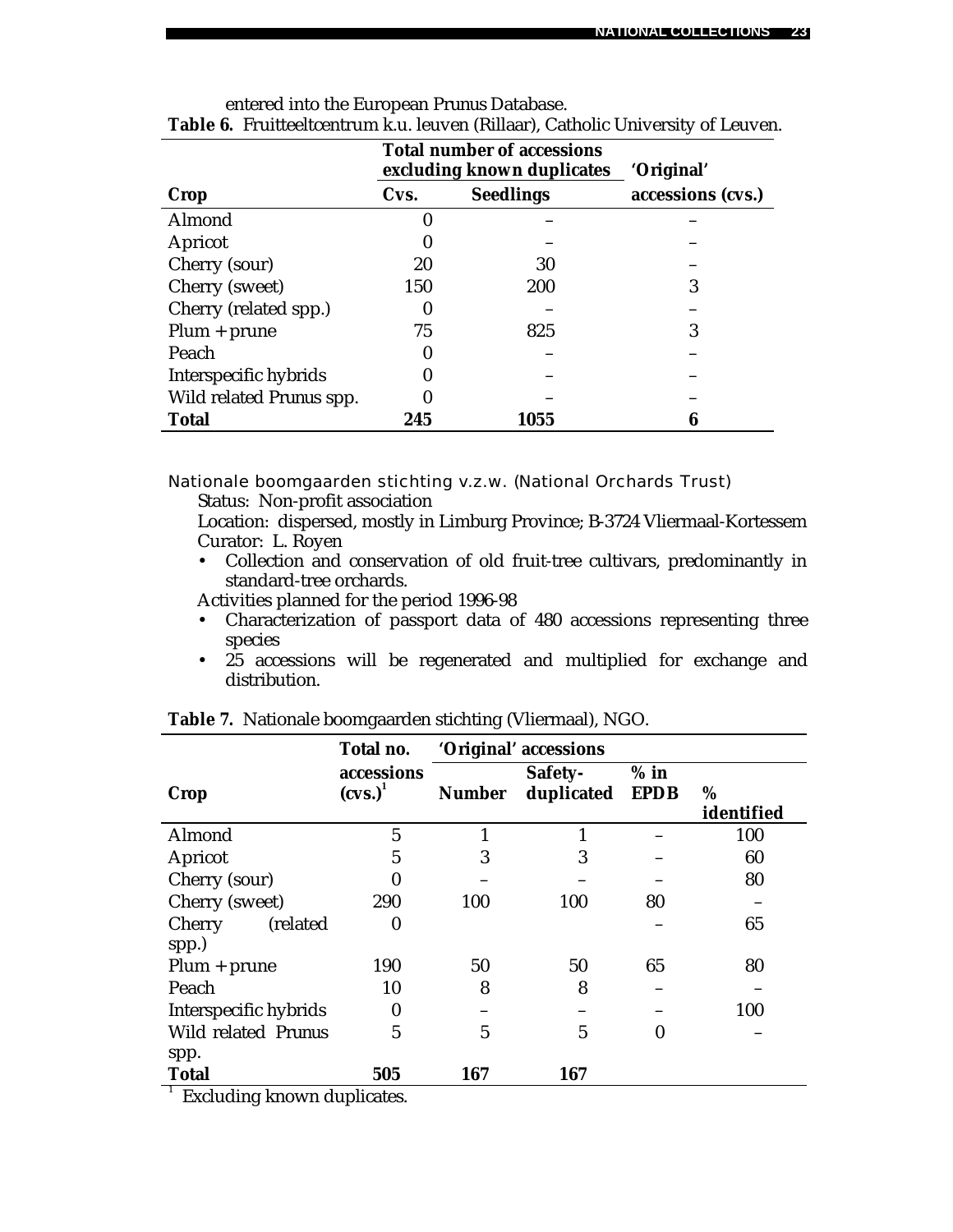Status of the *Prunus* collection in the Czech Rupublic

# *J. Blazek*

Research and Breeding Institute of Pomology, 50751 Holovousy, Czech Republic

# Location of collections

In the Czech Republic *Prunus* species collections are included in the national programme of plant germplasm conservation, coordinated by the Genetic and Plant Breeding Division (Director: Dr L. Dotlacil, Research Institute for Crop Production, Drnovská 507, 16106 Prague 6, Ruzyne) and is fully funded by the Ministry of Agriculture. Funds for maintenance and basic evaluation are presently sufficient, but do not cover sophisticated research or special projects, for example cryo-preservation or molecular markers.

In regard to particular collections of *Prunus* species, cherries and plums are kept at the Research and Breeding Institute at Holovousy (Curator: Eng. F. Paprstein, Csc.); plums and prunes at the Mendel Agricultural and Forestry University, Brno (Curator: Doc. Eng. V. Reznícek, Csc.), and almonds, apricots and peaches at Mendel Agricultural and Forestry University, Brno, faculty of horticulture at Lednice na Morave (Curators: Prof. Eng. Z Vachún, CSc. (apricots) and Eng. I. Oukropec (almonds and peaches))

There are rather severe quarantine regulations in the Czech Republic. The following restrictions are applied to all *Prunus* spp. (imports).

**Budwood from European countries**: must be from nurseries under regular phytoquarantine supervision, in which no occurrence of *Leucaspis japonica* and *Quadraspidiotus perniciousus* has been found during the last 2 years. The area also has to be free of *Popilia japonica*. The material has to be free from all dangerous virus, mycoplasma and ricketsia diseases. This has to be stated in the phytocertificate or substituted by a general statement that the material is virus free or virus tested.

**Budwood from non-European countries**: the same conditions as in the previous item, but the statement that the material is virus free or virus tested is obligatory.

**Roottocks from European countries**: an additional statement is needed that the fields are free from *Clavibacter michiganensis* subsp. *sepedonicus, Globodera rostochiensis*, *Globodera pallida*, *Ditylenchus destructor*, *Meloidogyne* spp. and *Synchytrium endobioticum*. An absence of nematodes from genera *Globodera* must be supported by soil analysis and the field must also be free of aggressive pathotypes of *S. endobioticum*.

**Rootstocks from non-European countries**: The same conditions as in the previous item, but the roots have to be exceptionally clean of soil.

Activities planned for 1996-98

- characterization of passport data of 1334 accessions of 11 species
- 805 accessions (10 species) will be characterized for morphological and biological characteristics
- 10 accessions (five species) will be characterized for other characteristics
- agronomic evaluation will be made of 1125 accessions (eight species)
- resistance evaluation of 35 accessions (23 species)
- 40 accessions will be safety-duplicated
- 130 accessions (3 species) will be regenerated and multiplied for exchange and distribution.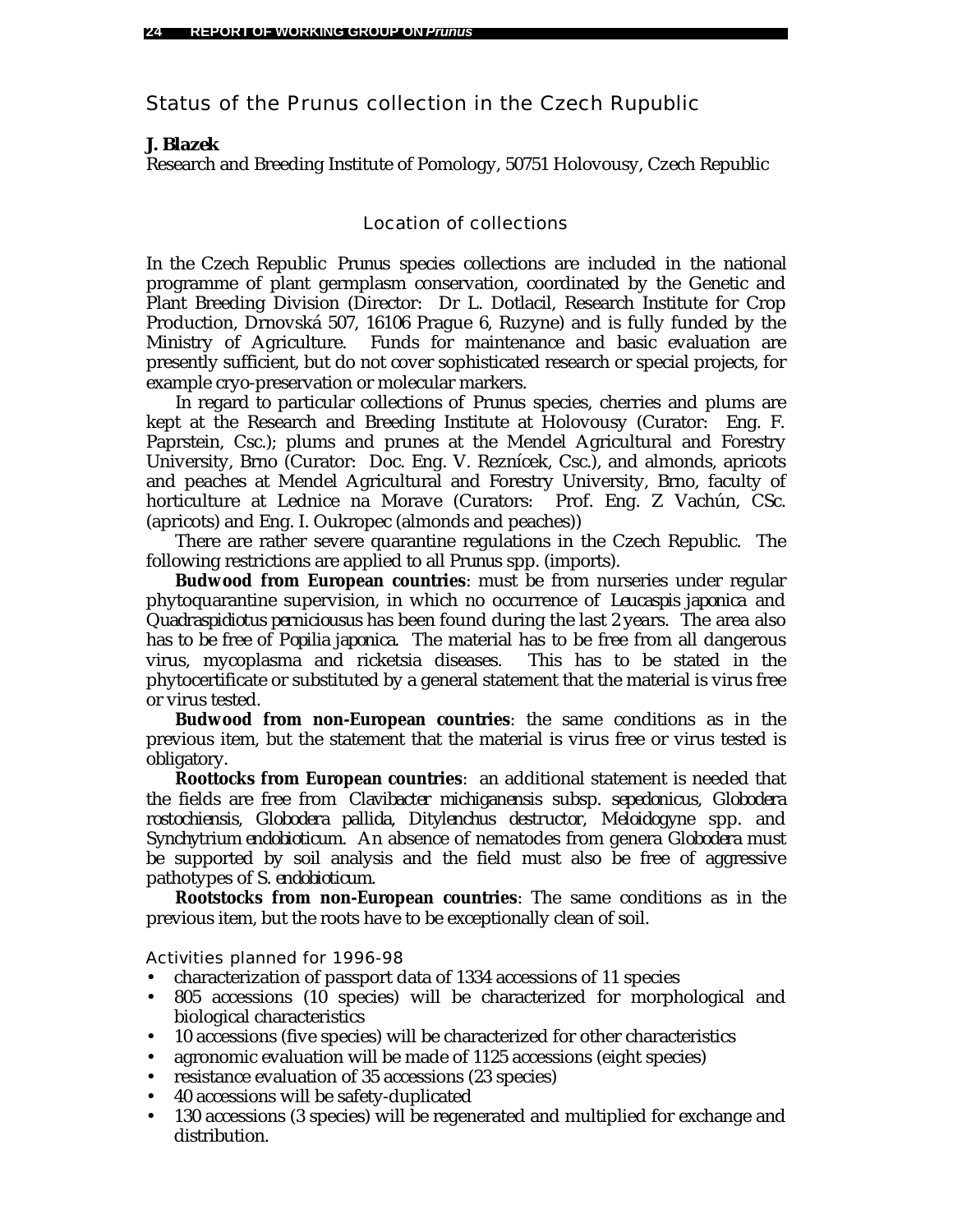|                                                                                              |                              |            | 'Original' accessions                 |          |    |                                    |
|----------------------------------------------------------------------------------------------|------------------------------|------------|---------------------------------------|----------|----|------------------------------------|
| Crop                                                                                         | Total no.<br>accessions<br>1 | Number     | Safety-<br>duplicated EPDB identified | $%$ in   | %  | $%$ for<br>quarantine <sup>2</sup> |
| Almond                                                                                       | 13                           |            |                                       |          |    |                                    |
| Apricot                                                                                      | 358                          | 11         |                                       | 36       | 36 |                                    |
| Cherry (sour)                                                                                | 108                          | 11         |                                       | 100      | 11 | 10                                 |
| Cherry (sweet)                                                                               | 323                          | 29         |                                       | 90       | 29 | 5                                  |
| Cherry (related<br>spp.)                                                                     |                              |            |                                       |          |    | 5                                  |
| $Plum + prune$                                                                               | 395                          | 39         | 4                                     | 95       | 37 | 20                                 |
| Peach                                                                                        | 269                          |            | 25                                    |          |    |                                    |
| Interspecific<br>hybrids                                                                     | 28                           | 7          | 2                                     | $\bf{0}$ | 60 | 35                                 |
| <b>Wild related Prunus</b><br>spp.                                                           | 7                            | $\sqrt{5}$ | $\overline{c}$                        | $\bf{0}$ | 50 | 20                                 |
| <b>Total</b>                                                                                 | 1501                         | 102        | 33                                    |          |    |                                    |
| $\mathbf{1}$<br>Excluding duplicates.<br>Holdings for which quarantine requirements are met. |                              |            |                                       |          |    |                                    |

| <b>Table 1.</b> The status of <i>Prunus</i> collections in the Czech Republic. |  |
|--------------------------------------------------------------------------------|--|
| $\sim$ $\sim$ $\sim$ $\sim$ $\sim$                                             |  |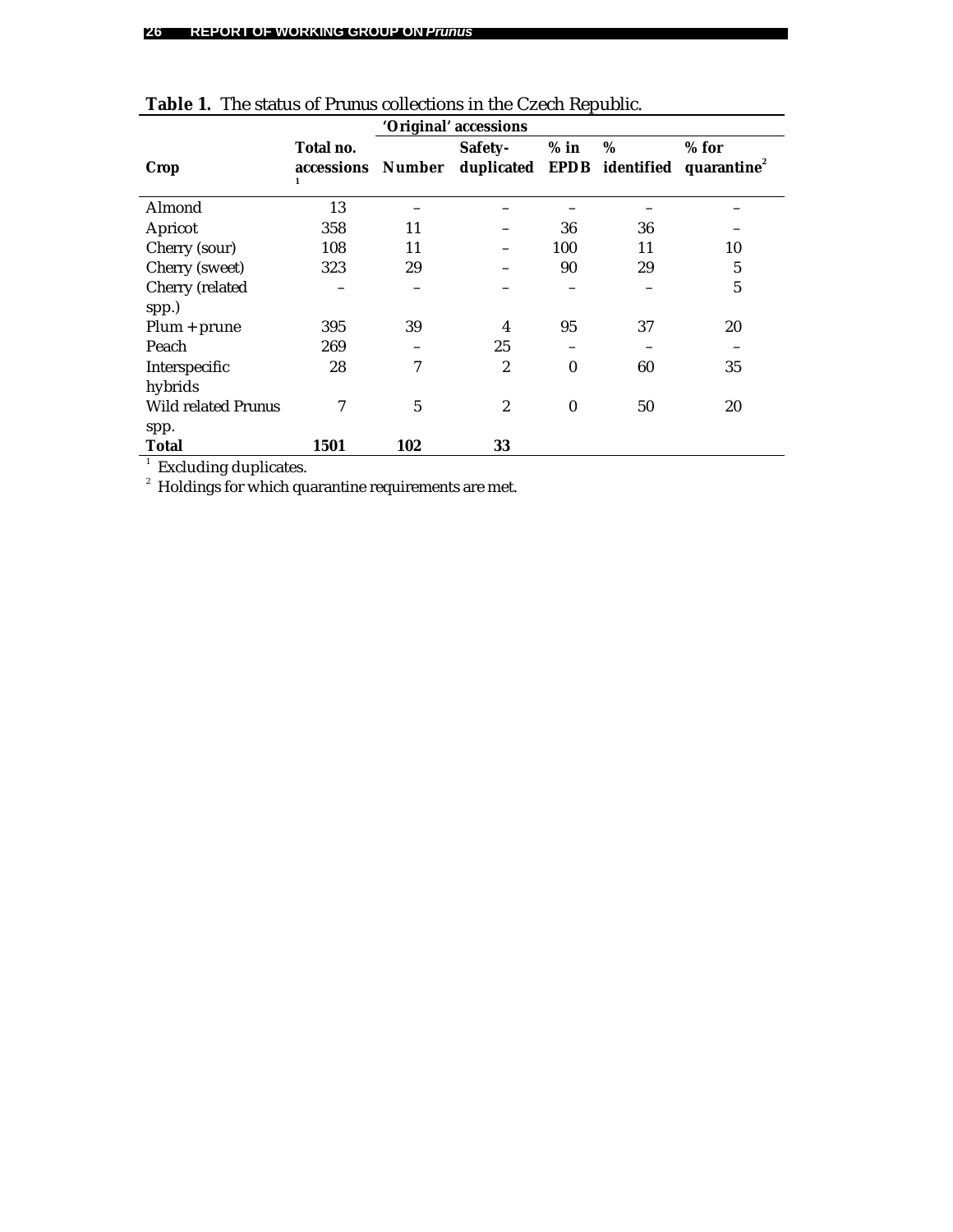# Status of the *Prunus* collection in France

#### *Anne Zanetto*

INRA, Centre de Bordeaux, Unité de Formation et de Recherches d'arboriculture fruitière, 2, Place Pierre Viala, 34060 Montpellier, cedex 1, France

### The national collection

The French national collection of *Prunus* is at present held in different collection sites and under the authority of different organizations. Three research institutes are involved in the conservation of *Prunus* genetic resources: INRA-Bordeaux holds collections of cherries, plums, peaches and wild *Prunus*-related species, INRA-Avignon holds collections of apricots and almonds, and the Conservatoire Botanique National de Porquerolles mostly has collections of old French varieties of peaches and a few other *Prunus* species.

Other collections of *Prunus* are held by non-governmental organizations. The Association Française pour la Conservation des Espèces Végétales (AFCEV) is an association which includes most of the people in France concerned with conservation of genetic resources in plants and they have a fruit group. The main objectives of this association are:

- the conservation of old and regional varieties, also considered as cultural patrimony
- the possible use of those varieties for scientific purposes
- an economic interest for local varieties at the local level.

Eleven French conservatories have an agreement with AFCEV including INRA and CBN, and other local conservatories are ready to apply. To obtain this agreement from the association, the conservatories need to take into account certain conditions of perenniality and sanitary state.

The Comité Technique Interprofessionnel des Fruits et Légumes (CTIFL) also has collections of *Prunus* genetic resources mostly representing varieties under certification or patent.

# The French National *Prunus* Genetic Resources network

The conservation of French *Prunus* genetic resources in France is included in a national network under the authority of the French National Board of Genetic Resources (BRG). This network includes all those involved in *Prunus* genetic resources conservation. The project presented here is for *Prunus* genetic resources, but the same applies, or will apply, to all plants, animals and microorganism genetic resources collections in France.

The main objective of the network is the rationalization of genetic resources conservation. For this purpose, a charter has been created defining the partners and establishing the national genebank. Collections can now be spread over different locations in France but still be considered as belonging to the national collection. An inventory of exchangeable resources will have to be made.

The operation of this network will include the management of the national collection, the setting of the national database, the coordination of the cooperative network, the definition of the core collection and coordination with international partnerships.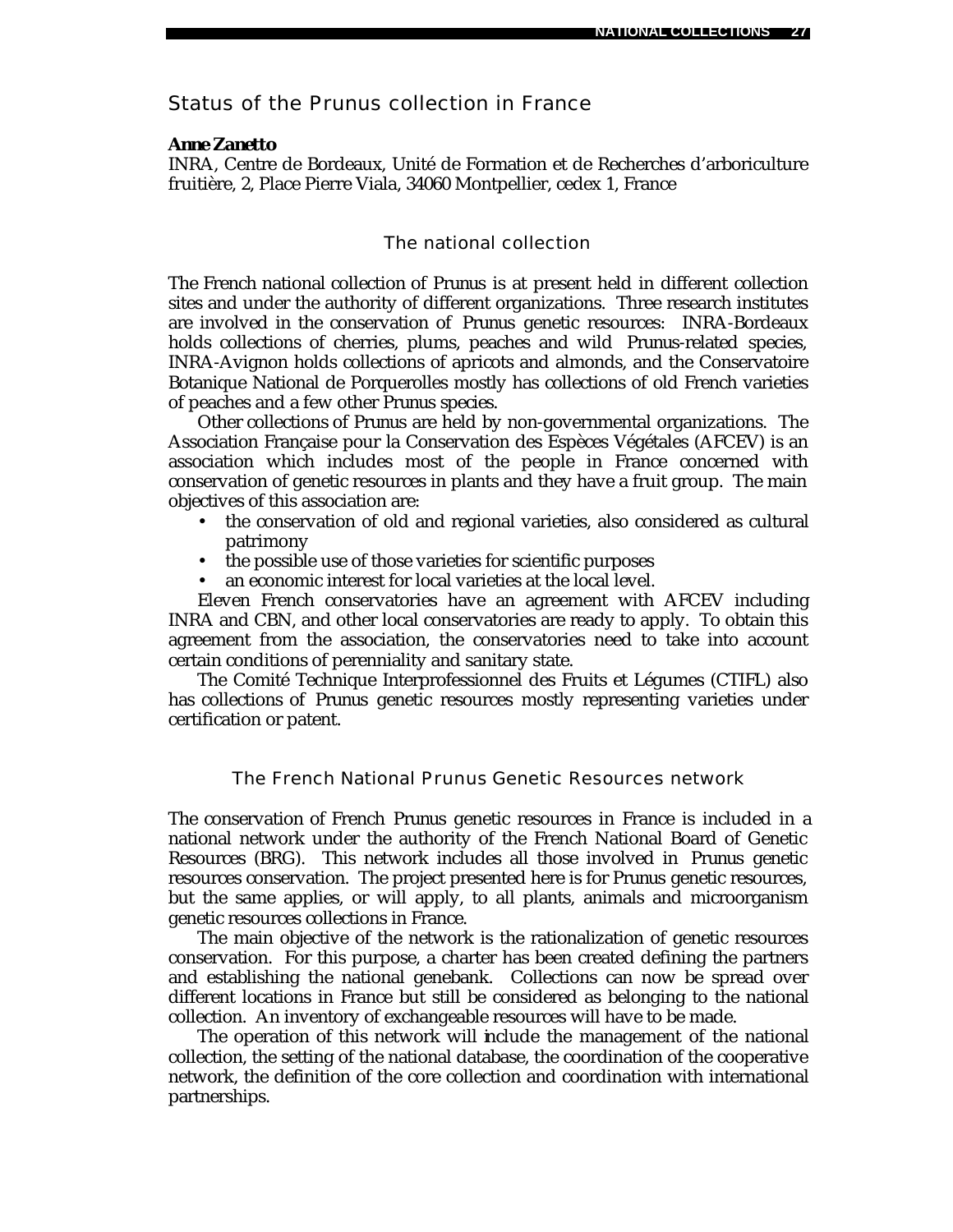|                |                         | 'Original' accessions |         |                      |                                    |
|----------------|-------------------------|-----------------------|---------|----------------------|------------------------------------|
| <b>Crop</b>    | Total no.<br>accessions | <b>Number</b>         | Safety- | duplicated % in EPDB | $%$ for<br>quarantine <sup>2</sup> |
| Almond         | 252                     | 20                    |         | 70                   | 50                                 |
| Apricot        | 656                     | 70                    | 20      | 70                   | 50                                 |
| Cherry         | 193                     | 30                    |         | 70                   | 95                                 |
| (sour)         |                         |                       |         |                      |                                    |
| Cherry         | 400                     | 60                    |         | 70                   | 95                                 |
| (sweet)        |                         |                       |         |                      |                                    |
| Cherry         | 75                      |                       |         | 80                   | 95                                 |
| (related spp.) |                         |                       |         |                      |                                    |
| Peach          | 932                     | 200                   | 94      | 70                   | 90                                 |
| Plum<br>$^{+}$ | 607                     | 73                    |         | 70                   | 90                                 |
| prune          |                         |                       |         |                      |                                    |
| Interspecific  | 640                     | 50                    |         | 40                   | 90                                 |
| hybrids        |                         |                       |         |                      |                                    |
| Wild related   | 150                     | 15                    |         | 50                   | 90                                 |
| species        |                         |                       |         |                      |                                    |
| Total          | 3905                    | 338                   |         |                      |                                    |

|  |  | Table 1. Summary of holdings in France. |  |
|--|--|-----------------------------------------|--|
|--|--|-----------------------------------------|--|

<sup>1</sup> Excluding duplicates.

 $^{\text{2}}\,$  Holdings for which quarantine requirements are met.

Activities planned for 1996-98

- characterization of passport data, morphological and biological characters will be made of 100% of all *Prunus* accessions
- molecular characterization will be made of 5% of *Prunus* accessions (2 species)
- agronomic evaluation and evaluation for resistance (visual observation) will be made of 10% of the accessions (5 species)
- characterization data and evaluation data for 100% of *Prunus* accessions will be introduced into the *Prunus* database*.*

#### Safety-duplication

Depending on funds available for this purpose, some of our collections are duplicated on an island. Some tests are made to store the duplicates *in vitro* and by cryopreservation. There are no funds for regeneration and multiplication of accessions for exchange and distribution.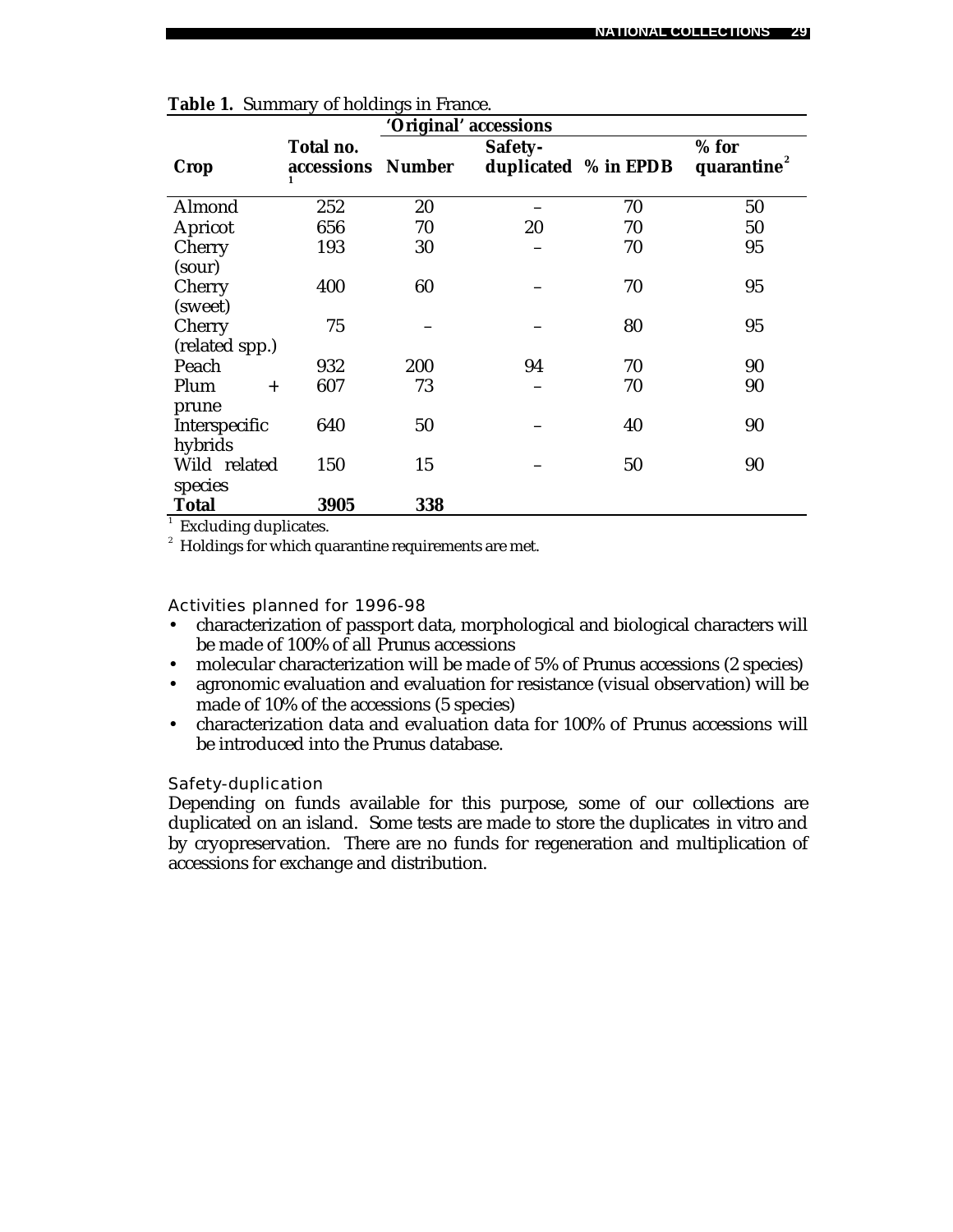Status of the *Prunus* collection in Germany

### *M. Fischer*

IPK Gatersleben, Fruit Genebank Dresden-Pillnitz, Dorfplatz 2, 01326 Dresden, Germany

The Institut für Pflanzengenetik und Kulturpflanzenforschung (IPK) Gatersleben is the central institute for the conservation of genetic resources in Germany. When fruit research was reorganized in Germany in 1991, the fruit genebank, Genbank Obst Dresden-Pillnitz, was established as an external branch of IPK. The fruit genebank originated as part of the department of breeding of the former Institut für Obstforschung Dresden-Pillnitz. The Genbank Obst represents fruit genetic resources in Germany and coordinates all activities with local institutes and NGOs working with fruits.

The Genbank Obst has the task of conserving and evaluating the genetic resources of pome, stone, small and wild fruit and of supporting projects for breeding, fruit-growing, landscape-shaping, pomology, taxonomy and phytopathology. Apart from tasks in landscape development and the conservation of old German cultivars and indigenous wild fruit species, the collections of the genebank serve as a stock and a source of basis material for fruit breeding. A special emphasis is given to the selection and conservation of donors of resistances.

At present the entire stock of the Genbank Obst Dresden-Pillnitz amounts to 2657 accessions (cultivars, varieties, clones). This includes cultivars and hybrids of apples, apple rootstocks, sweet cherries, sour cherries, plums, pears, pear rootstocks, strawberry cultivars and species, *Malus* species, *Pyrus* species, *Prunus* species and hybrids, *Ribes* cultivars, *Rubus* cultivars, *Sorbus* species and other accessions (Table 1). All are kept as plants in the field.

Moreover, lists of collections from numerous German institutions and experimental stations are published in the Federal Fruit Species Cultivar List. These collections, together with the Pillnitz collection and the temporary ones of the 'Bundessortenamt', can be regarded as the German stock of fruit species and cultivars. The periodic presentation of this list, in electronic format, will begin in 1996. Data will be available for national and international use in 1997.

Passport data are available for cultivars in the collections established at Pillnitz. Furthermore, there are results for numerous cultivars and whole collections of apples (regarding pollen fertility, apomixis, resistance to mildew, scab, fire blight, woolly aphids) and especially virus resistance in plums, apples, pears and cherries. Results also include information on regularity of yield, fruit quality, phenology, morphology, frost resistance of shoots and flowers and resistance to Valsa (pathogen) and *Pseudomonas* for sweet cherries.

The main task at hand is the consolidation of this evaluation data through observation over several years.

The direct result of evaluation of the collections at the Genbank Obst led to the publication of a catalogue including various cultivars recommended for further use by breeding institutions. These include apple cultivars of the Pi-series: 'Piros', 'Pinova', 'Pilot', 'Pikant', 'Pirol'; resistant apple cultivars of the Re-series: 'Retina', 'Remo', 'Reglindis', 'Reanda', 'Renora', 'Rewena'; apple rootstocks: 'Pillnitzer Supporter 1, 2 and 3'; sweet cherry cultivars of the Na-series: 'Nadino', 'Nalina',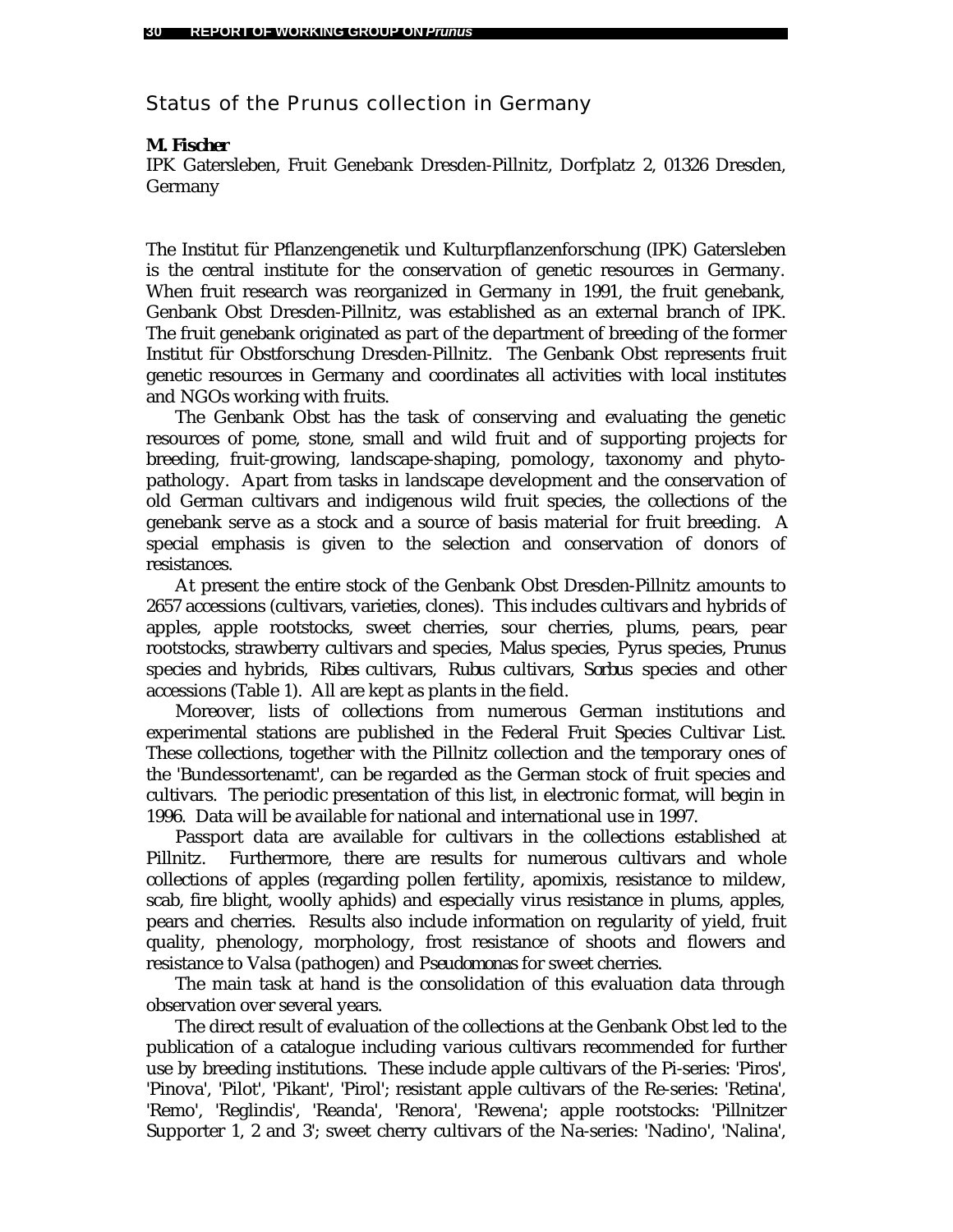'Namare', 'Namosa'; sour cherry cultivars: 'Karneol', 'Korund', 'Topas'; and strawberry cultivars: 'Fratina' and 'Fracunda' which are suitable for mechanical harvesting. Additional breeding material will soon be added to this catalogue.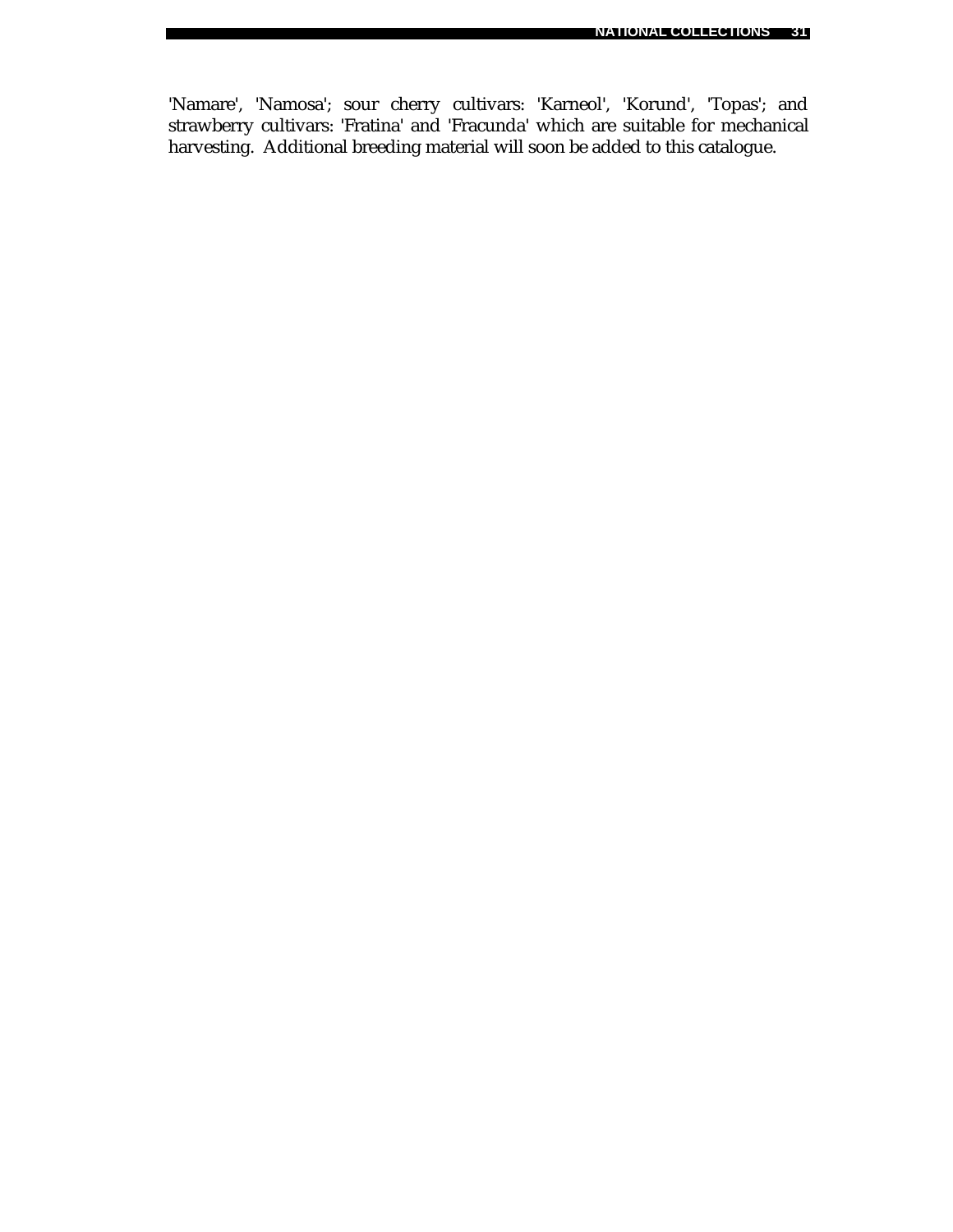| Crop          | <b>Stock</b>                           | No.             | <b>Accession type</b>            |  |  |
|---------------|----------------------------------------|-----------------|----------------------------------|--|--|
| <b>Malus</b>  | 379 accessions (spp., subsp., hybrids) |                 |                                  |  |  |
|               | 971 cultivars                          | 189             | currently regist. cultivars      |  |  |
|               |                                        | 26              | Pillnitz cultivars               |  |  |
|               |                                        | 89              | old German cultivars             |  |  |
|               |                                        | 106             | local cultivars                  |  |  |
|               |                                        | 148             | breeding clones, mutants, donors |  |  |
|               |                                        | 389             | others                           |  |  |
|               |                                        | 24              | apple rootstocks                 |  |  |
| Pyrus         | 75 spp., subsp., hybrids               |                 |                                  |  |  |
|               | 163 cultivars                          | 35              | currently regist. cultivars      |  |  |
|               |                                        | 9               | Pillnitz cultivars               |  |  |
|               |                                        | 10              | Japan-pears (Nashi)              |  |  |
|               |                                        | 69              | breeding clones, donors          |  |  |
|               |                                        | 28              | others                           |  |  |
|               |                                        | 12              | pear rootstocks                  |  |  |
| Prunus        | 41 spp., subsp., hybrids               |                 |                                  |  |  |
| P. avium      | 288 cultivars                          | 55              | currently regist. cultivars      |  |  |
|               |                                        | 11              | Pillnitz cultivars               |  |  |
|               |                                        | 43              | breeding clones, donors          |  |  |
|               |                                        | 179             | others                           |  |  |
| P. cerasus    | 115 cultivars                          | 16              | currently regist. cultivars      |  |  |
|               |                                        | 5               | Pillnitz cultivars               |  |  |
|               |                                        | 16              | breeding clones                  |  |  |
|               |                                        | 78              | others                           |  |  |
|               | P. domestica 198 cultivars             | 34              | currently regist. cultivars and  |  |  |
|               |                                        |                 | mutants                          |  |  |
|               |                                        | 18              | Pillnitz cultivars and clones    |  |  |
|               |                                        | 146             | others                           |  |  |
| Fragaria      | 15 species                             |                 |                                  |  |  |
|               | 315 cultivars                          | 58              | currently regist. cultivars      |  |  |
|               |                                        | $5\overline{)}$ | Pillnitz cultivars               |  |  |
|               |                                        | 252             | others                           |  |  |
| <b>Ribes</b>  | 20 species                             |                 |                                  |  |  |
| <b>Rubus</b>  | 52 species                             |                 |                                  |  |  |
| <b>Sorbus</b> | 17 species and hybrids                 |                 |                                  |  |  |
| Other         | <b>8</b> accessions                    |                 |                                  |  |  |
| <b>Total</b>  | 2657 accessions                        |                 |                                  |  |  |

**Table 1.** IPK Gatersleben, Genbank Obst Dresden - Pillnitz (December 1995).

National conservation projects concerned with cultivar collection on the regional level are worked on in cooperation with the Federal States. Non-orchard fruit growing and *in situ* preservation receive professional assistance. Furthermore, indigenous wild fruit species from different origins are collected and incorporated into the Pillnitz collections. Currently, in Mecklenburg, registration is made of single, very old special cherry and apple trees which are worth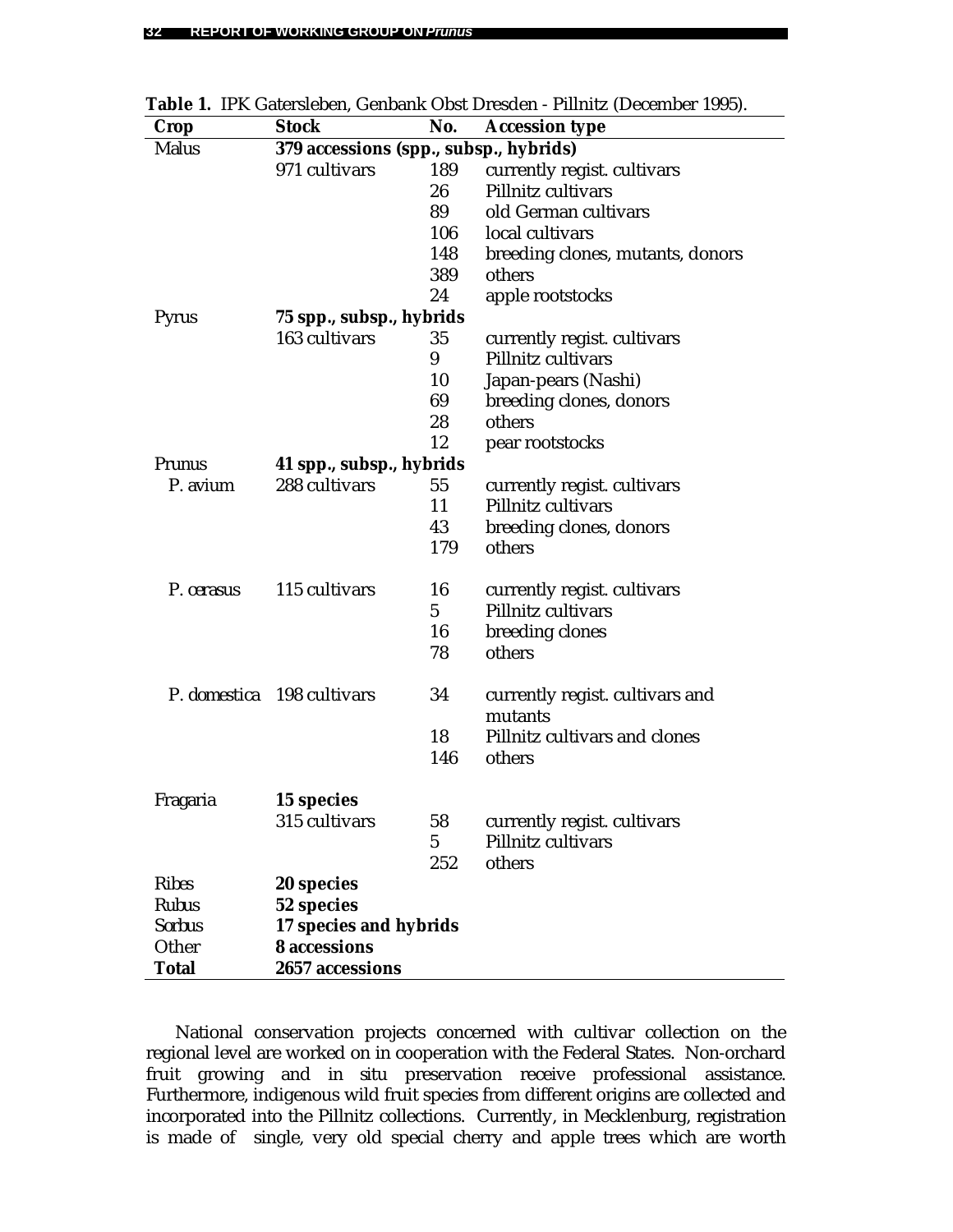protecting and support is given for special programmes of nature and landscape preservation.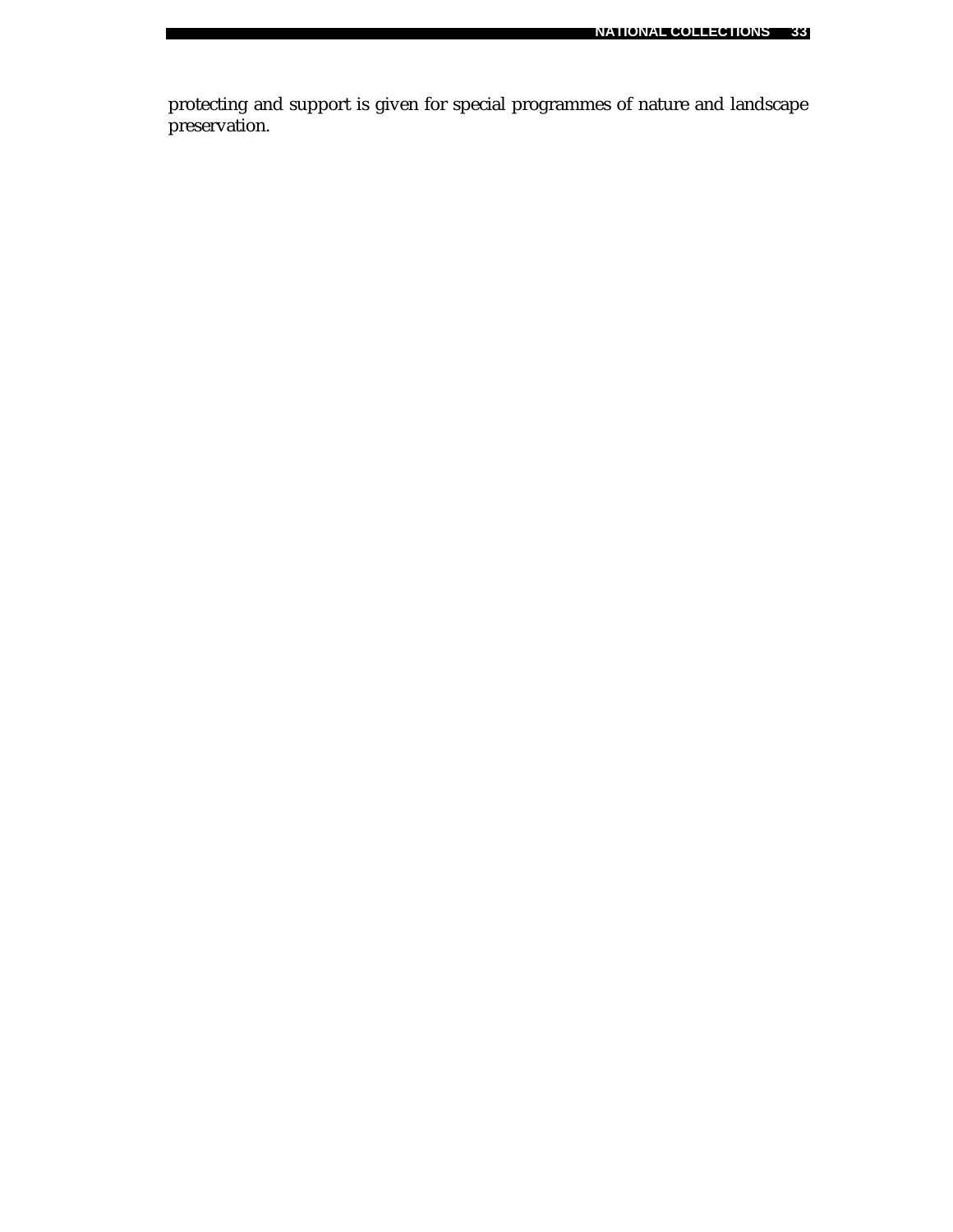| <b>Crop</b>      | No. of accessions | <b>Accession type</b>      |
|------------------|-------------------|----------------------------|
| <b>Malus</b>     | 112               | species                    |
|                  | 780               | cultivars                  |
|                  | 135               | breeding clones and others |
| Pyrus            | 170               | cultivars                  |
|                  | 20                | Japan pears (Nashi)        |
| Cydonia          | 10                | cultivars                  |
| Prunus           |                   |                            |
| P. avium         | 295               | cultivars                  |
|                  | 35                | breeding clones and others |
| P. cerasus       | 135               | cultivars                  |
|                  | 15                | breeding clones            |
| P. persica       | 45                | cultivars                  |
| P. armeniaca     | 22                | cultivars                  |
| P. domestica     | 210               | cultivars                  |
|                  | 30                | breeding clones            |
| <b>Rubus</b>     |                   |                            |
| R. fruticosus    | 30                | cultivars                  |
| R. idaeus        | 80                | cultivars                  |
|                  | 10                | breeding clones            |
| <b>Ribes</b>     |                   |                            |
| R. rubrum        | 30                | cultivars, red             |
|                  | 70                | cultivars, black           |
|                  | 15                | cultivars, white           |
| R. uva crispa    | 50                | cultivars                  |
| Juglans regia    | 15                | cultivars                  |
|                  | 30                | clones (number-cultivars)  |
| Corylus avellana | 45                | cultivars                  |
| Fragaria         | 300               | cultivars                  |

**Table 2.** Stock of the Central Fruit Genebank at 42 different locations in Germany.

Analyses and identification were completed on resistance donors within the sweet cherry collection including assessment of the interaction with Valsa infection, *Pseudomonas* and winter frost resistance. All three characters are independently expressed, requiring evaluation of all three characters. Donors for breeding work were indicated as follows: Valsa resistance: 'Burlat', 'Bianka', 'Nalina', 'Valerij Tschkalov'; frost resistance: 'Altenburger'; and 'Vinka' and the clone 'Pi-Na 1032' for *Pseudomonas* resistance. Methods developed indicate that evaluation of larger collections will be possible within the next few years.

In the future, priority will be given to supporting the evaluation of sweet cherries through HPLC-techniques, characterization of the resistance characters and finding sources of resistance. Also, a project will be initiated to identify sweet cherry cultivars through PCR techniques. The first tests for cultivar identification in *Malus* and *Prunus* through PCR techniques have been completed successfully. The tests were made in cooperation with laboratories at IPK Gatersleben and Technical Universities München. It has been shown that it is extremely costly to identify differences in near relatives. To date no relationship has been found between band patterns and prominent characters.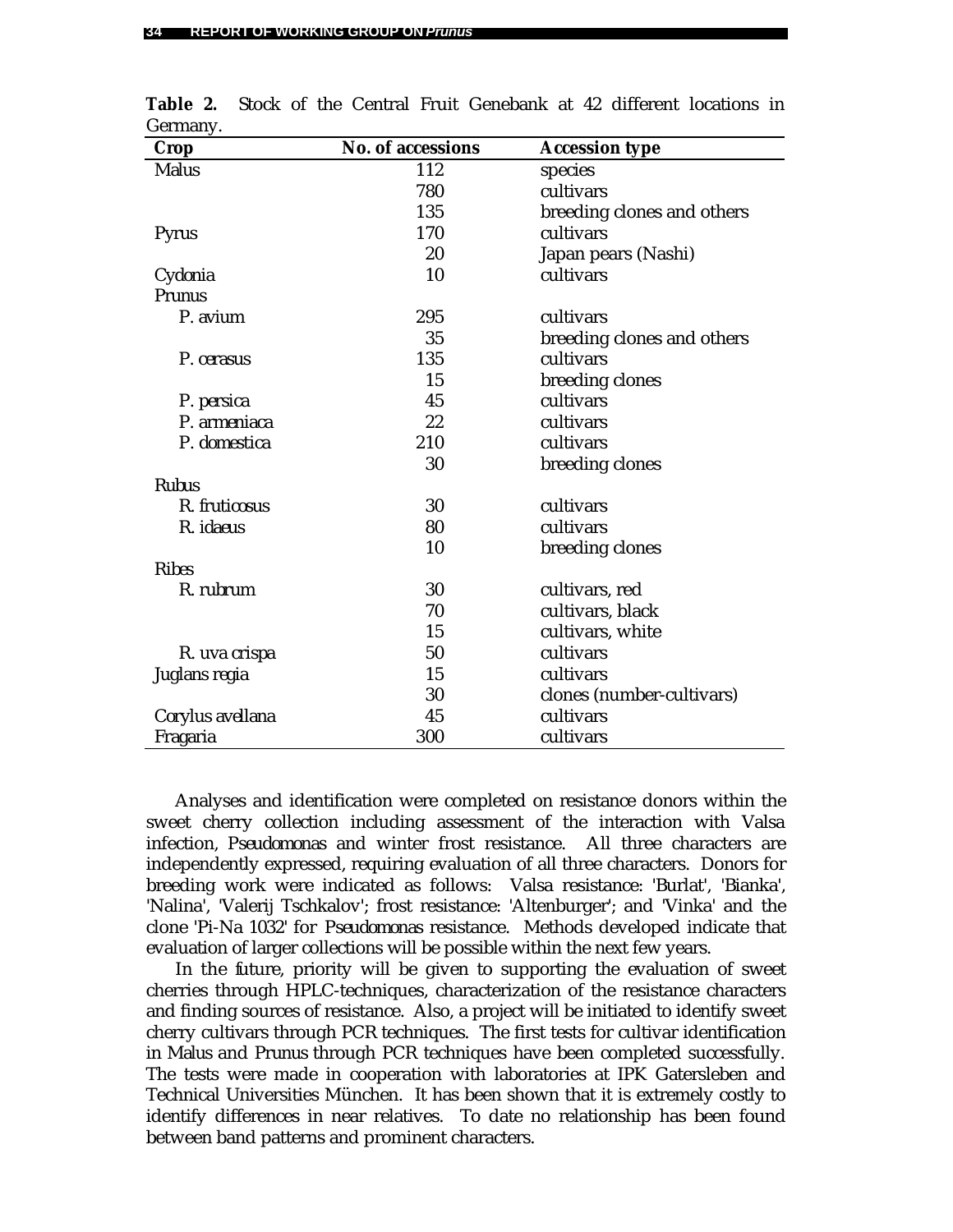Resistance reactions in plum cultivars to Plum Pox Virus were observed under natural conditions. No symptoms could be found or confirmed in 160 cultivars, but their expression is extremely independent of fruits or leaves. A disease-free cultivation is aimed at for the future conservation of plum cultivars. For this purpose further trials concerning Plum Pox Virus infestation have been initiated. Through virus elimination and *in vitro* thermotherapy, a virus-free *Prunus* genebank will be established.

An example of cooperation with NGOs has been the organization, planning and planting of an external sweet cherry cultivar garden in a nature park 'Saale-Unstrut-Triasland' near Nebra. The orchard was planted with old local cultivars, creating an official cultivar information centre for the people of the region.

| 'Original' accessions |                         |          |                       |                       |                 |                                    |  |
|-----------------------|-------------------------|----------|-----------------------|-----------------------|-----------------|------------------------------------|--|
| Crop                  | Total no.<br>accessions | No.      | Safety-<br>duplicated | $%$ in<br><b>EPDB</b> | %<br>identified | $%$ for<br>quarantine <sup>2</sup> |  |
| Almond                | 0                       | $\theta$ | 0                     | $\mathbf{0}$          | $\theta$        | $\mathbf{0}$                       |  |
| Apricot               | 22                      | 2        | 0                     | $\bf{0}$              | $\mathbf{0}$    | 0                                  |  |
| Cherry (sour)         | 230                     | 35       | 20                    | 70                    | 40              | 5                                  |  |
| Cherry (sweet)        | 535                     | 50       | 30                    | 60                    | 40              | 15                                 |  |
| Plums                 | 390                     | 30       | 10                    | 50                    | 50              | 0                                  |  |
| Peach                 | 45                      | 3        | 3                     | 3                     | 100             | $\theta$                           |  |
| Wild subsp. hybrids   | 40                      | 3        | 3                     | 3                     | 100             | 0                                  |  |
| <b>Total</b>          | 1262                    | 123      | 66                    |                       |                 |                                    |  |

**Table 3.** Status of *Prunus* collections in Germany.

<sup>1</sup> Excluding duplicates.

 $2^{2}$  Holdings for which quarantine requirements are met.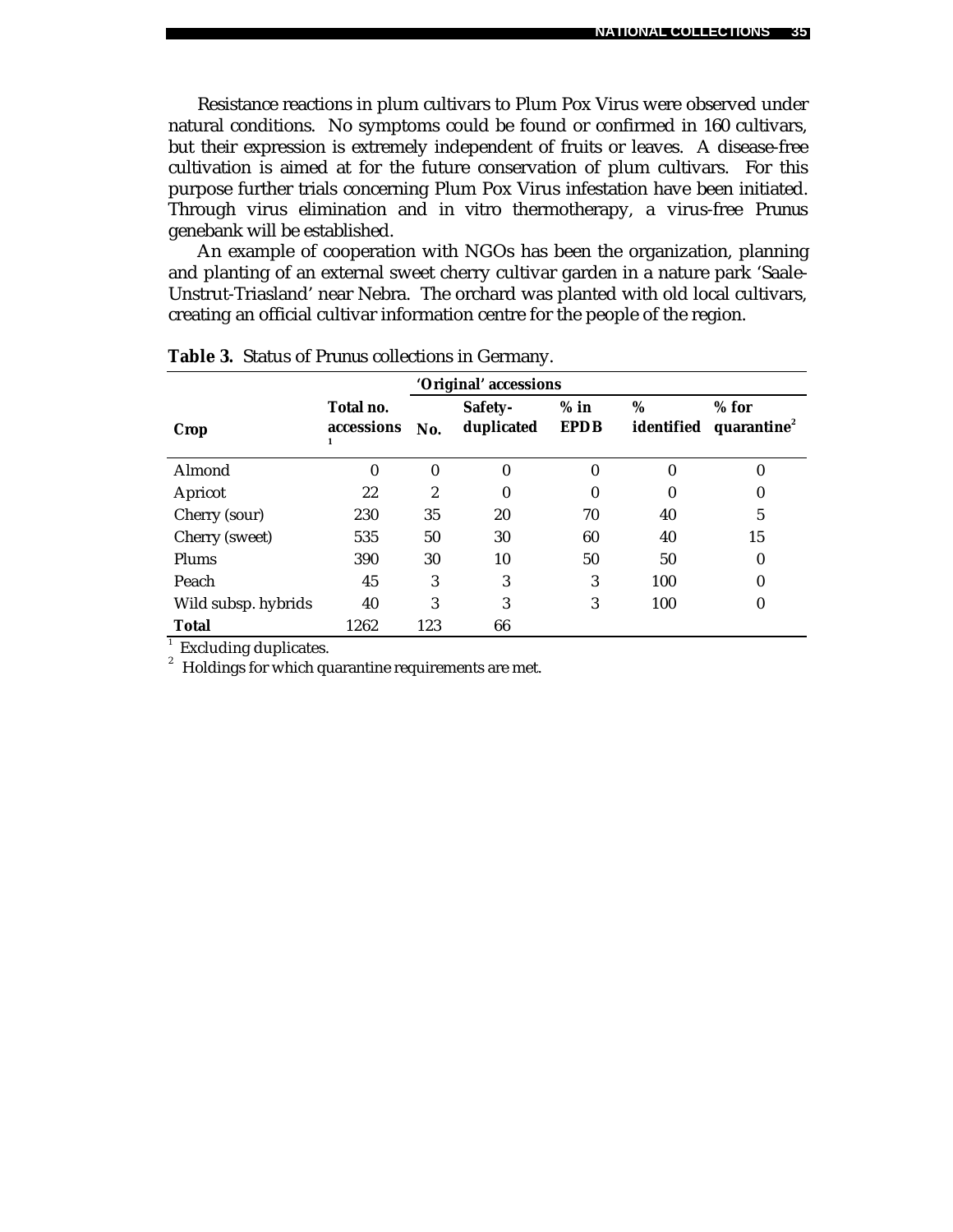# Status report on *Prunus* collections in Greece

## *I. Hatziharisis*

Pomology Institute of Naoussa, Sidii, Stathmos, Naoussas 38, Greece

## Introduction

*Prunus* collections only exist in the fields of three farms at the Pomology Institute, located in the areas of Naoussa, Macrochori and Skidra.

Cryopreservation of *Prunus* species seed is applied by the Greek Genebank, Cereal Institute, Thessaloniki.

The *Prunus* collections of the Pomology Institute consist of old cultivars, advanced cultivar varieties, landraces, wild species and seedlings. This genetic material has been collected through a programme of IBPGR and is supported by national programmes.

The head of the *Prunus* Genebank is I. Hatziharissis and the curator is C. Tsipouridis. One person is responsible for and involved with conservation, characterization and evaluation of each of the main *Prunus* species as follows:

| A. Goudaras      | Prunus domestica, P. salicina |
|------------------|-------------------------------|
| I. Hatziharissis | P. avium, P. cerasus          |
| A. Isaakidis     | P. amygdalus, P. dulcis       |
| Ir. Karayiannis  | P. armeniaca                  |
| C. Tsipouridis   | P. persica                    |
|                  |                               |

Field protection of the collections against pests and diseases follows spraying programmes of each particular species. Very valuable immune genetic material is kept in two screenhouses.

*In situ* material is not protected by law or other regulations existing in Greece.

Exportation or importation of genetic material between member countries of the EU is unrestricted. Exchange with other countries is controlled by specific regulations which are related mainly to pests and diseases native to these countries. Special attention is given to virus diseases.

A special licence, and control tests, are needed in cases of importation or exportation of genetic material with non-EU countries. These tests are made through the special services of the Ministry of Agriculture.

In Greece, field conservation of genetic material of deciduous fruit trees is carried out by the Pomology Institute and the Greek Genebank for seeds. Both institutions belong to NAGREF, which facilitates cooperation.

Cooperation with the countries of the EU is related to the exchange of genetic material, information, technology and participation in common projects.

Cooperation with countries outside the EU is limited to the exchange of information and genetic material. These countries are the Balkan peninsula, USA, Canada, Japan, China and the countries surrounding the Black Sea.

All genetic material conserved at the Pomology Institute is given to NAGRAF and included in the National Catalogue of cultivars and rootstocks. Part of this genetic material comes from old cultivars, Greek landraces and wild species. This information was given to the European *Prunus* Database as passport data. No other institutions, except the Pomology Institute and the Greek Genebank, are involved in the conservation of *Prunus* genetic material. There is no safetyduplication and genetic material is unsecured.

The Pomology Institute could establish duplication collections at its three farms, in three different areas, but land and funds are in short supply. The Pomology Institute has requested land and funding from the NAGREF, as this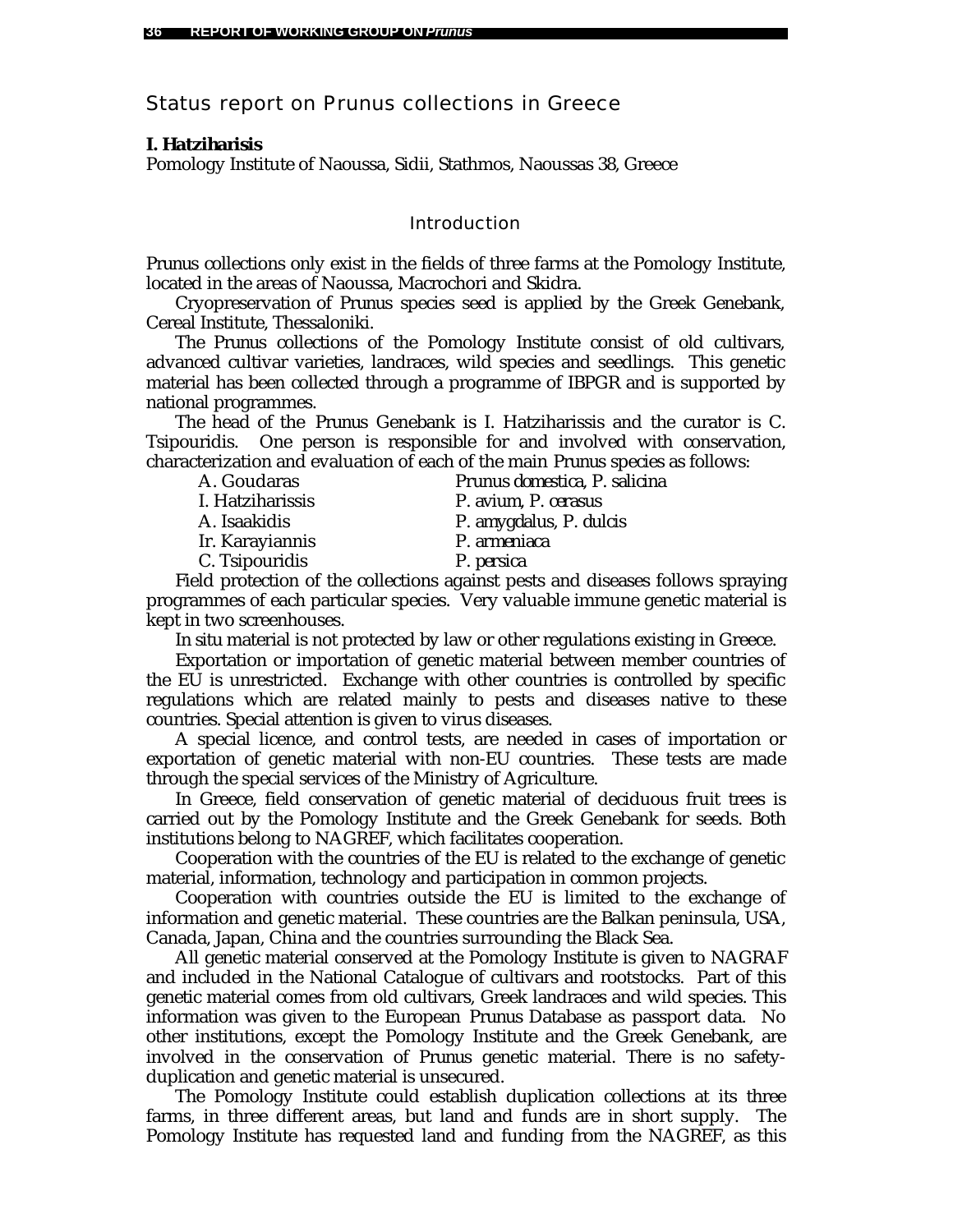organization is in possession of suitable land in various areas, which could solve this problem.

Special national programmes for marking, collecting, characterization and evaluation of genetic material are not financed in Greece owing to a shortage of funds. Some money is available for this purpose from cultivar evaluation programmes. Activities on this topic are limited and deal with:

- field conservation of existing plant genetic material collected so far
- description, in a limited way, of the morphological characteristics of some cultivars
- evaluation of a small part of the material for agronomic characteristics and observations on their sensitivity to pests and diseases
- use of a small part of the genetic material (rootstocks) in breeding programmes.

In 1996 passport data will be computerized; at the moment the data are recorded manually.

The Pomology Institute is attempting to ensure financial support, through programmes, to characterize genetic material (description of morphological, biological and molecular characteristics). After this, evaluation will be made of agronomic characteristics and resistance to unfavourable conditions, diseases, etc.

Genetic material which has been lost from the conservation collections will be re-collected. This material, although it has been marked and is considered important, remains *in situ*.

For this purpose a proposal has been submitted to NAGREF. A second proposal was submitted to the European Community, on the conservation, characterization, collecting and utilization of Genetic Resources in Agriculture in cooperation with other European countries. The coordinator is Dr Dosba. This proposal has just been approved.

#### Research related to *Prunus* genetic resources

No special work is being done on the conservation of genetic material as tissues or other plant parts, although cryopreservation is being done in Greece. The Greek Genebank is studying preservation by cryopreservation of fruit seeds.

Preliminary work on molecular markers for various national or EU programmes is being done at the Pomology Institute for some cultivars of *Prunus armeniaca*, *P. persica* and *P. amygdalus*.

There are no special programmes in Greece for the determination of genes related to pest and disease resistance or tolerance to abiotic factors.

Other programmes related to genetic material evaluation have identified cultivars with phenological characteristics relevant to tolerance to abiotic factors. In cases of infection by pest and diseases, cultivar resistance to pest and diseases is noted, then tested by artificial inoculations.

### Wild species of *Prunus* in Greece

From published information, personal communications, and the work of the Museum of Natural History, Goulandri, the Greek Genebank and the Pomology Institute, it is clear that that there is a large population of wild species of *Prunus* growing throughout Greece, having a wide variety and many rare species. There are large populations growing in various areas of Greece of *P. dulcis, P. domestica, P. myrobolana, P. insititia, P. salicina, P. spinosa, P. avium, P. cerasus, P. mahalep* and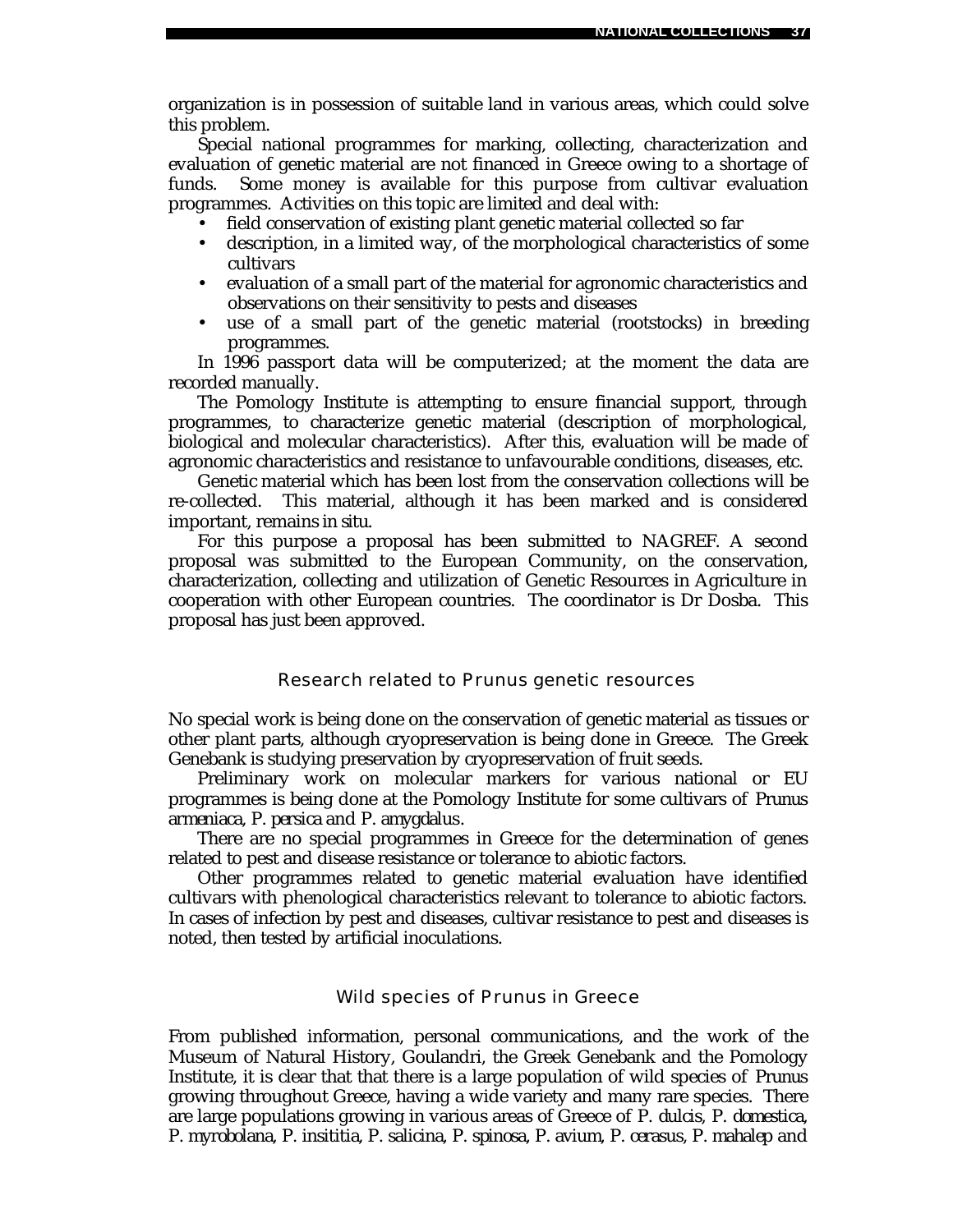### *P. armeniaca*.

Little work has been done on the inventory of these species and only to mark rare species and cultivars with great variability and to list existing species. Because little is known of existence, location or density, all the researchers involved with this subject have agreed to collect all relative information, to explore all provinces and to record all genetic material existing in each province. They have agreed to survey density and latitudinal distribution, climate and slope. They will also mention existing threats and investigate means of saving the material.

This work needs time, and more money is needed in order to finance programmes of long duration, to be carried out by teams of experts (agronomists, botanists, foresters, etc.).

In order that the above-mentioned efforts are successful, they need to be supported by the public and by ecological and other organizations related to this subject. For this purpose it is necessary to raise public awareness, so that an informed public may put pressure on the relative institutions important to this venture.

|                    |            | Total no. of 'Original' accessions |           |              |  |
|--------------------|------------|------------------------------------|-----------|--------------|--|
| Crop               | accessions | <b>Number</b>                      | % in EPDB | % identified |  |
| Almond             | 30         | 40                                 | 100       | 14           |  |
| Apricot            | 8          | 8                                  | 100       | 50           |  |
| Cherry (sour)      |            |                                    |           |              |  |
| Cherry (sweet)     | 30         | 36                                 | 100       | 20           |  |
| Cherry (related    | 4          |                                    |           |              |  |
| spp.)              |            |                                    |           |              |  |
| $Plum + prune$     | 6          | 2                                  | 33        | 50           |  |
| Interspecific      | 2          |                                    | 100       | 50           |  |
| hybrids            |            |                                    |           |              |  |
| Wild related       | 30         | 40                                 | 100       | 20           |  |
| <i>Prunus</i> spp. |            |                                    |           |              |  |
| <b>Total</b>       | 110        | 126                                |           |              |  |

|  |  |  |  | <b>Table 1.</b> Report on the status of Prunus collections <sup>1</sup> in Greece. |  |
|--|--|--|--|------------------------------------------------------------------------------------|--|
|--|--|--|--|------------------------------------------------------------------------------------|--|

1 Includes 92 old cultivars and wild material.

2 Excluding duplicates.

- 126 accessions of 10 species will be characterized for passport data, biological and other characterization
- 51 accessions of seven species will be evaluated for resistance
- characterization data will be introduced into the European *Prunus* Database
- regeneration and multiplication for exchange and distribution will be made on 126 accessions of 10 species.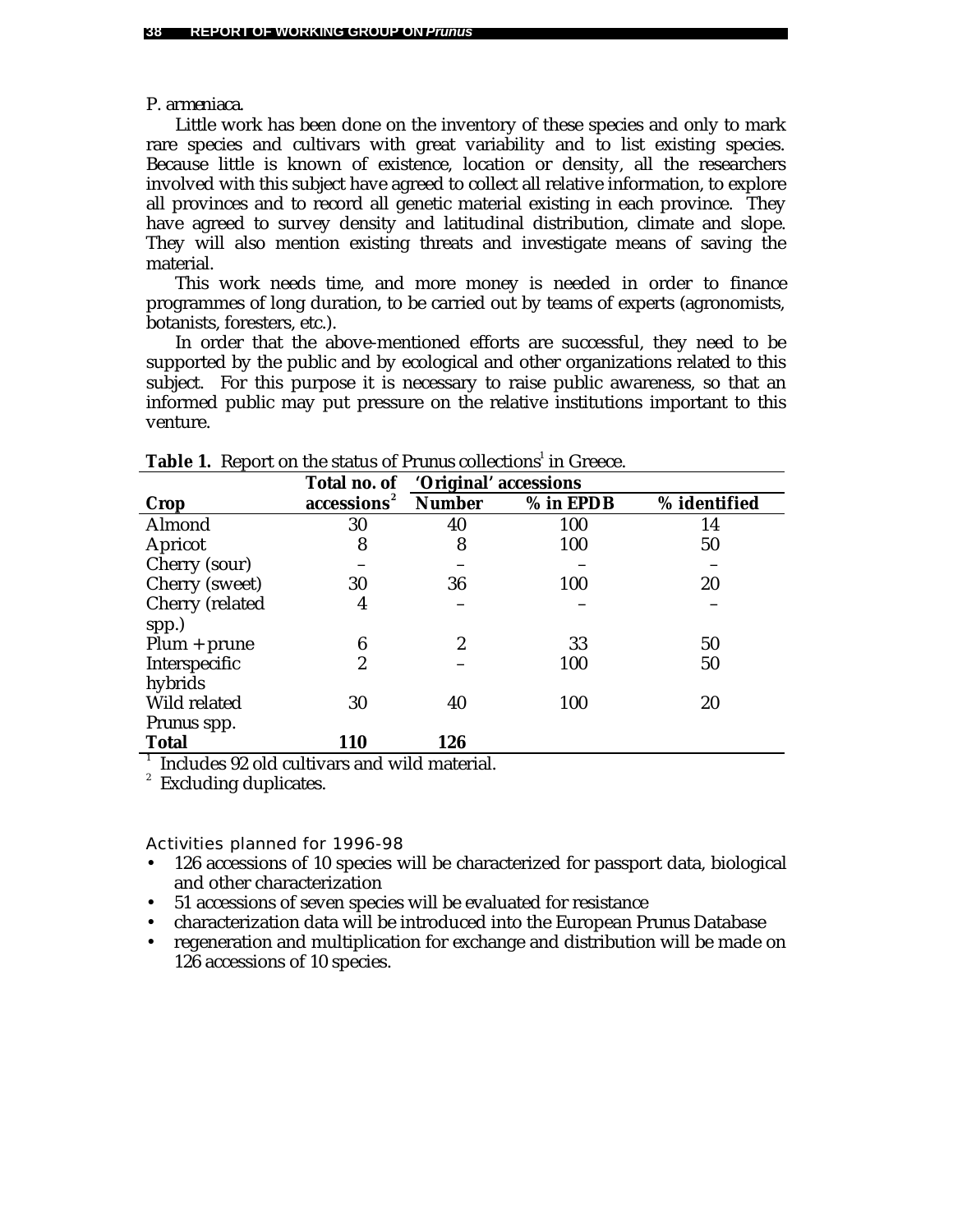# Status of *Prunus* collections in Hungary

#### *J. Aspotol*

Research Institute for Fruit Growing and Ornamentals Research Station, Érd Budapest, Park u.2 H1223, Hungary

The professional supervising board of the Hungarian Plant Gene Bank is the Plant Gene Council, which works alongside the Ministry of Agriculture. The Council coordinates the activities of the special genetic resources of the country.

The members of the Board are two senior officials of the Ministry who are also the curators of the germplasm collections for field crops, grapevine, fruit species, ornamentals, forestry species and microorganisms.

The Research Institute for Fruit Growing and Ornamentals, Budapest, was commissioned by the Ministry in 1987 to establish the Fruit Germplasm Collection. Up to 1996, more than 6000 items of fruit species were collected. After sorting out the duplicates and loss due to the decay of plants, 4414 items remained. These have been planted in living collections, which are located in three different regions:

- Pome fruit species in Ujfehértó research station, northeast Hungary, managed by T. Szabó, researcher and apple breeder.
- Small fruit species at the Fertód research station, West Hungary, managed by Mrs S. Porpaczy, senior researcher.
- Stone fruit species near Budapest at the Research Station Érd, managed by J. Apostol, cherry breeder. The latter is the curator of all the fruit species genebanks in Hungary and a member of the Hungarian Plant Gene Council.

The living collections hold two trees, or four bushes and six plants (of strawberry) per item from every accession. Assembly continues rather slowly because of restricted funds. New accessions include some 40 to 80 items yearly.

The living collection of *Prunus* covers 9 ha. The planting site of sweet cherries, apricots and peaches was planted from 1982 to 1987; unfortunately this site is not good and transplanting was begun in 1995 and will finish in 1997. For safety both the old and new plantations will be operated for a few more years.

The continuous phenological data survey of the accessions begins when they reach the cropping age. Unfortunately, only blossoming and ripening data of every item can be recorded. A detailed data survey of the fruits' parameters and features can be made on 100 items yearly.

An expert system has been developed for the passport data. The expert system for registering the phenological data is being created. Data entry of passport data started last year; to date up to 70% has been entered.

The UPOV descriptor identification and complete data survey of the accessions are still lacking owing to insufficient staff. Currently, only 20% of a researcher's capacity and about 40% of an assistant's is available for special tasks related to the *Prunus* collection.

The national quarantine network operates under the supervision of the Ministry of Agriculture, within the framework of 20 plant protection stations. These stations have the task of preventing the introduction and spread of pests and diseases and to offer extension services and forecasting. Health control is taken care of by the exporters, or at the border in the case of imported or transited goods.

Since the fourth meeting of the *Prunus* Working Group, we have had one request, made in January 1995, from the Japanese *Prunus* Gene Bank, asking for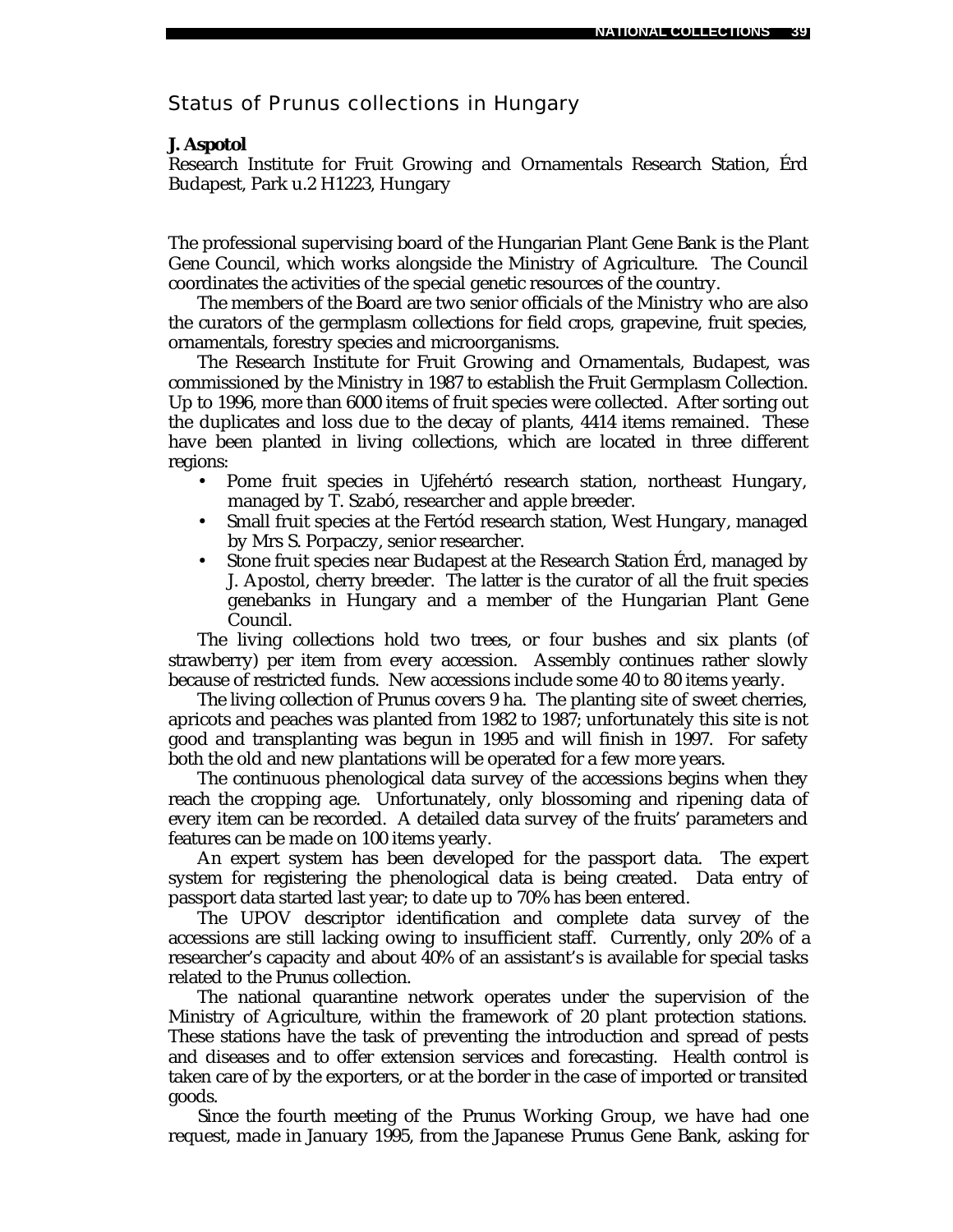one apricot accession.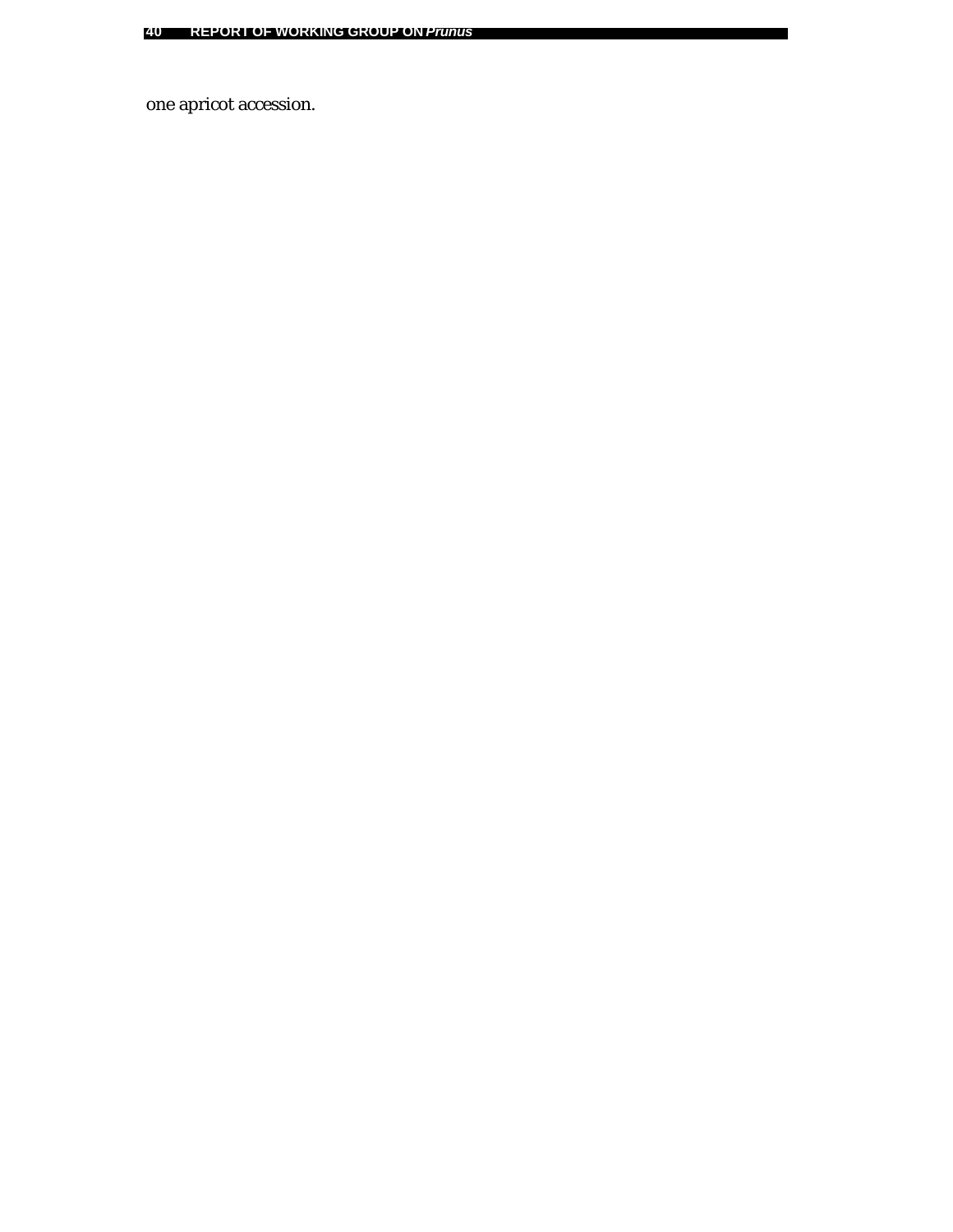| <b>Species</b>                                                     | <b>Accessions</b>       |
|--------------------------------------------------------------------|-------------------------|
| Apple (Malus sylvestris Mill. var. domestica/Borkh)                | 646                     |
| Pear ( <i>Pyrus communis</i> L.)                                   | 503                     |
| Quince (Cydonia oblonga L.)                                        | 51                      |
| Medlar (Mespilus germanica L.)                                     | 31                      |
| Sweet cherry (Prunus avium L.)                                     | 300                     |
| Sour cherry (Prunus cersus L.)                                     | 386                     |
| Apricot (Prunus armeniaca L.)                                      | 606                     |
| Peach (Prunus persica L.)                                          | 199                     |
| Plum and prune (Prunus domestica)                                  | 610                     |
| Almond (Prunus dulcis Mill. var. dulcis)                           | 166                     |
| <i>Prunus</i> rootstock                                            | 75                      |
| Hazelnut (Corillus avellana L)                                     | 67                      |
| Walnut (Juglans regia L., Juglans nigra L.)                        | 81                      |
| Strawberry ( <i>Fragaria vesca</i> L. var. <i>hortensis</i> Duch.) | 139                     |
| Raspberry (Rubus ideaus L.)                                        | 256                     |
| Bramble and interspecific hybrids                                  | 41                      |
| Red currant (Ribes rubrum L.)                                      | 65                      |
| Black currant (Ribes nigrum L.)                                    | 154                     |
| Elder (Sambucus nigra, S. ebulus L.)                               | 25                      |
| Buckthorn (Hippophae rhaemoides L.)                                | $\overline{5}$          |
| Mountain ash (Sorbus domestica L.)                                 | $\overline{\mathbf{4}}$ |
| Dogwood (Cornus mas. L.)                                           | $\overline{\mathbf{4}}$ |
| Total                                                              | 4414                    |

**Table 1.** Accessions in the field fruit genebank in Hungary, January 1996.

| Crop                  |      | <b>Total number of accessions</b> | 'Original' accessions |
|-----------------------|------|-----------------------------------|-----------------------|
| Almond                | 166  | $>150$ hybrids                    | 147                   |
| Apricot               | 606  | $>2500$ hybrids                   | 513                   |
| Cherry (sour)         | 386  | $>2100$ hybrids                   | 368                   |
| Cherry (sweet)        | 300  | $>4000$ hybrids                   | 198                   |
| Peach                 | 199  |                                   | 167                   |
| $Plum + prune$        | 610  | $>800$ hybrids                    | 586                   |
| Interspecific hybrids | 15   |                                   | 10                    |
| Prunus rootstocks     | 75   |                                   | 75                    |
| <b>Total</b>          | 2357 |                                   | 2064                  |

**Table 2.** *Prunus* collections in Hungary.

- complete entry of passport data
- enter all assessed data
- follow-up the survey on plants in the living collection
- continue and finish the transplanting of cherries, apricots and peaches to a more suitable site
- start the identification of accessions
- complete the collection
- characterization of passport data of 2357 accessions
- biological characterization of 200 accessions
- evaluation for resistance will be made of 2357 accessesions
- characterization and evaluation data for 200 accessions will be included in the European *Prunus* Database.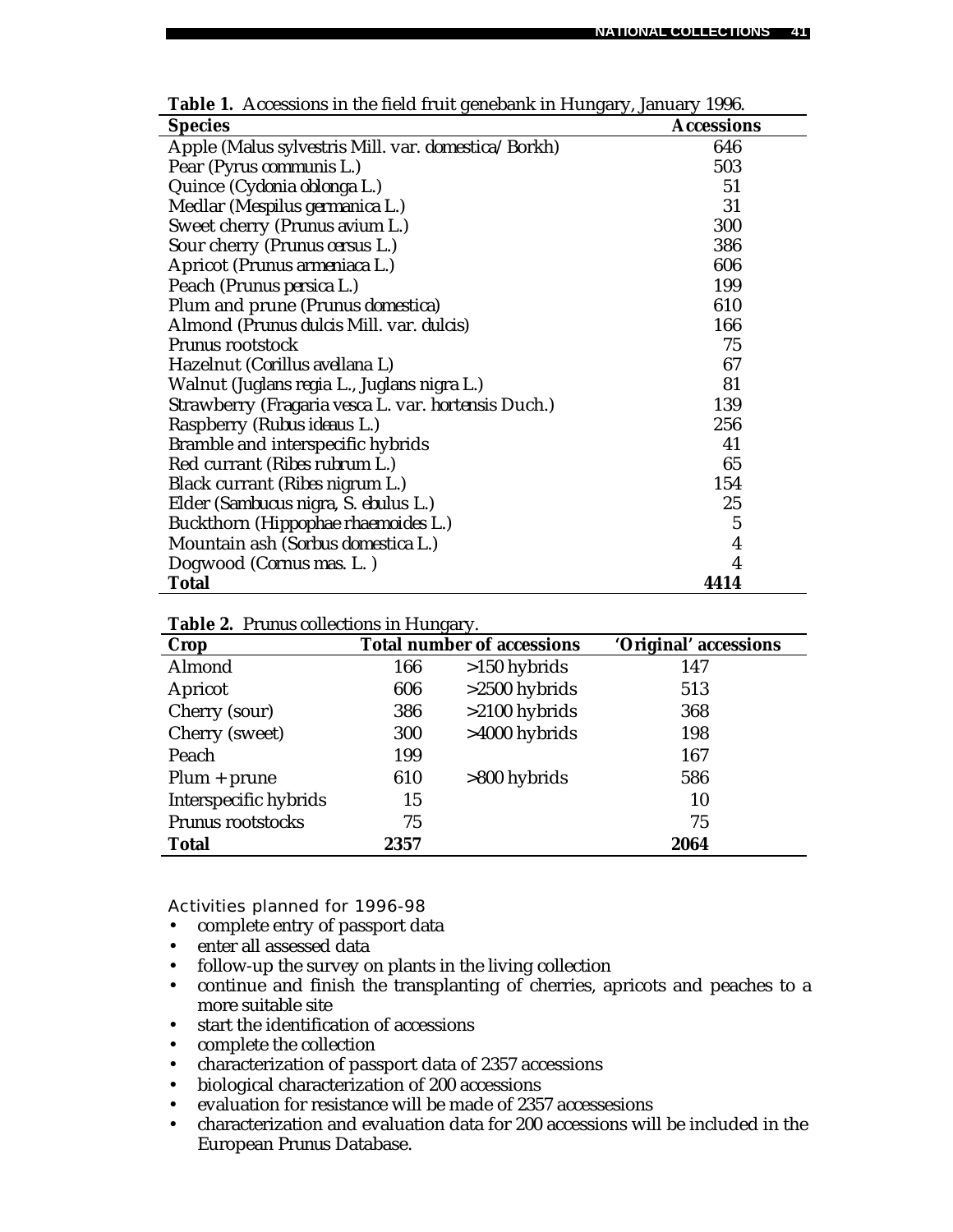# Status of *Prunus* collections in Italy

## *F. Grassi, G. Morico and G. Della Strada*

Istituto Sperimentale per la Frutticoltura, Via Fioranello, k52, 00040 Ciampino Aeroporto, Italy

Work on fruit variety evaluation and characterization has always been very active because of the importance of the fruit-growing industry in Italy. This is shown by the many monographs on fruit varieties published by scientists and research institutions operating in this field, the most famous of which was written by Gallesio at the beginning of the 19th centuary.

In 1978 the National Research Council funded research on the "Collection characterization and evaluation of woody crops" which involved 24 institutes belonging to three different administrations: the Ministry of Scientific Research, the National Research Council and the Ministry of Agriculture. This working group concentrated its efforts on the major woody crops present in our country – almond, apple, apricot, cherry, citrus, grape, olive, peach, pear, plum – and catalogued a total of 8471 accessions of the different species.

Since the end of the activity of the CNR Working Group, the Istituto Sperimentale per la Frutticoltura (ISF) of Rome informally began to coordinate germplasm conservation, characterization and evaluation of fruit tree germplasm. The last census of fruit tree accessions present in the field collections includes fruit from this activity.

For the *Prunus* species, 14 institutions were involved in updating the inventory (Table 1) and cataloguing a total of 6804 accessions including duplicates (Table 2).

The data reported show the breadth of activity carried out on fruit tree germplasm, but at this time there is no national coordination and, therefore, overlapping work often is carried out by the different institutes, which results in a waste of funds.

Accessions (duplicates excluded) that are actually present in Italy, the ones that are considered indigenous and the ones that have been safety-duplicated are reported in Table 3. Of the total accessions, 45% are considered original and 70% of these are safety-duplicated.

| <b>Institution</b>                                            | <b>Administration</b>          |
|---------------------------------------------------------------|--------------------------------|
| Istituto Sperimentale per la Frutticoltura                    | <b>Ministry of Agriculture</b> |
| (Roma, Trento, Forlì, Caserta) - (ISF, Rome)                  |                                |
| Dipartimento Colture Arboree, Bologna (DCA-BO)                | University                     |
| Istituto di Coltivazioni Arboree, Bari (ICA-BA)               | University                     |
| Istituto di Coltivazioni Arboree, Palermo (ICA-PA)            | University                     |
| Istituto di Coltivazioni Arboree, Padova (ICA-PD)             | University                     |
| Dipartimento di Colture Arboree, Torino (DCA-TO)              | University                     |
| Istituto di Coltivazioni Arboree, Piacenza (ICA-PC)           | University                     |
| Dipartimento di Ortoflorofrutticoltura, Firenze (DO-          | University                     |
| FI)                                                           |                                |
| Dipartimento Coltivazione e Difesa Specie Legnose, University |                                |
| Pisa (DCDSL-PI)                                               |                                |
| Istituto di Coltivazioni Arboree, Napoli (ICA-NA)             | University                     |
| Istituto Propagazione Specie Legnose, Firenze (IPSL-          | University                     |
| FI)                                                           |                                |

**Table 1.** Insitutions involved in updating the *Prunus* germplasm inventory, coordinated by the Istituto Sperimentale per la Frutticoltura, Rome (1993).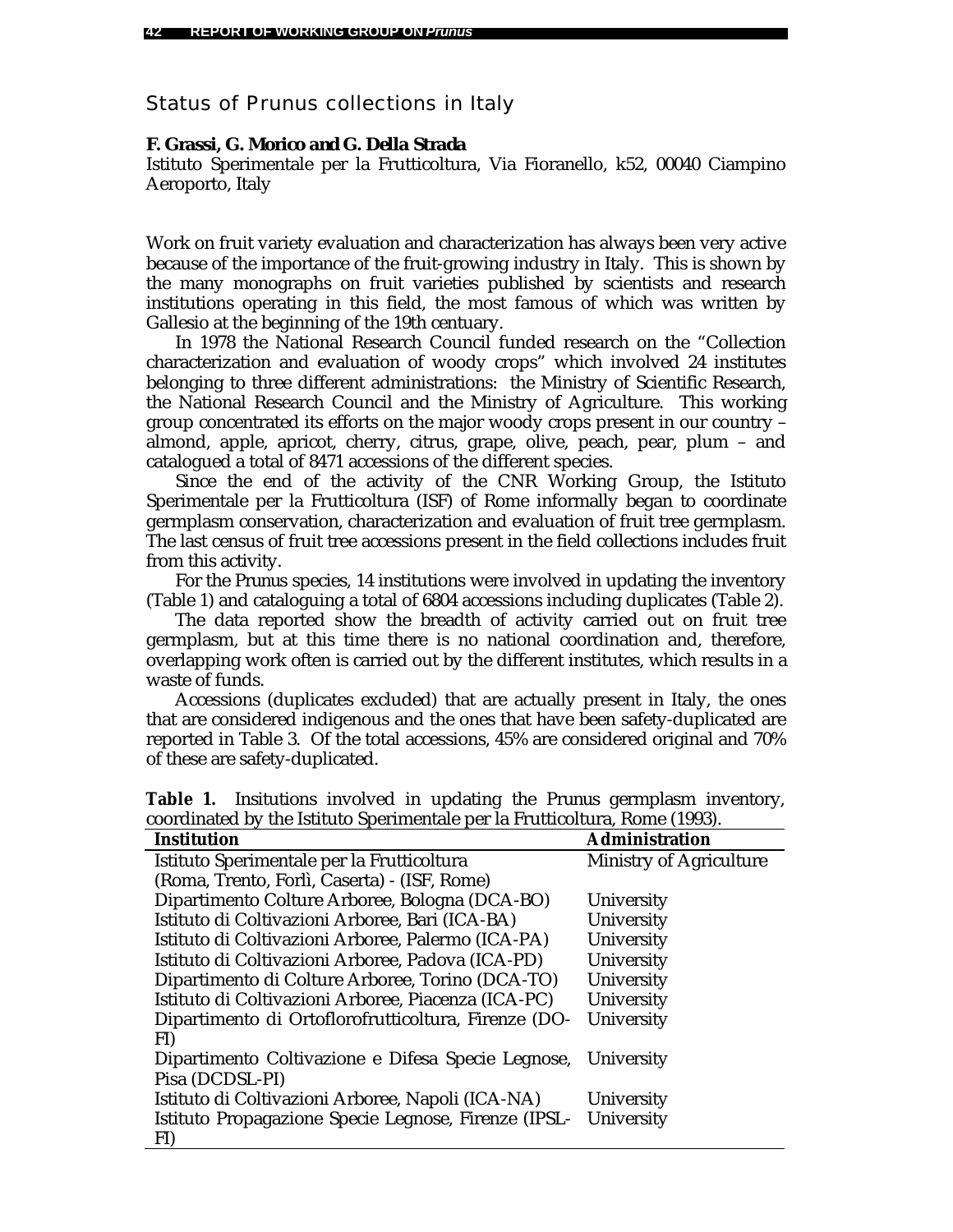$\overline{\phantom{0}}$ 

| Istituto di Colture Arboree Mediterranea, Sassari               | <b>National Research</b> |
|-----------------------------------------------------------------|--------------------------|
| $(ICAM-SS)$                                                     | Council (CNR)            |
| ERSO, Az. Marani, Ravenna (ERSO-RA)                             | Regional                 |
| Istituto Sperimentale di Frutticoltura, Verona (ISF- Provincial |                          |
| VR)                                                             |                          |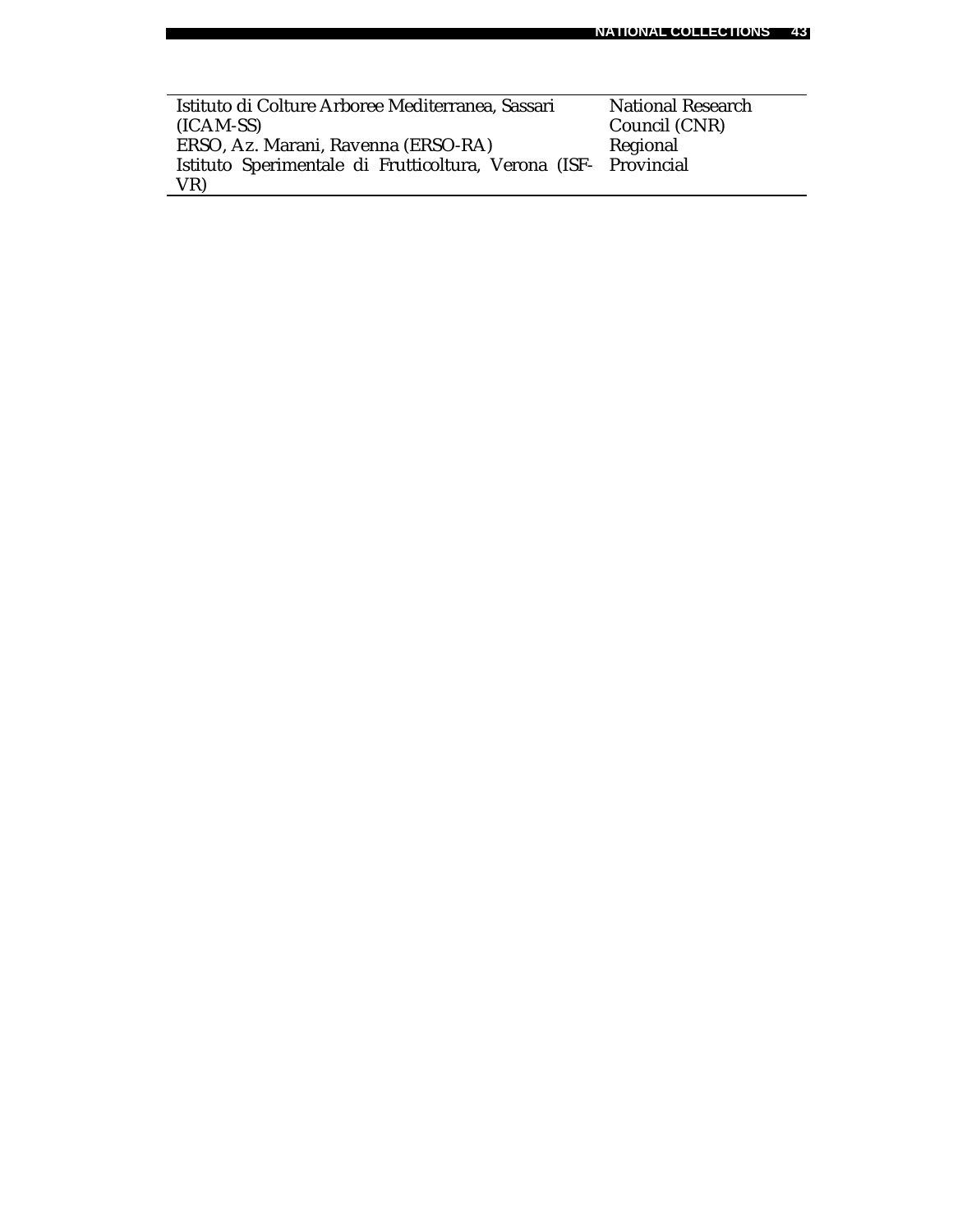| 1000J<br><b>Operative</b> | <b>Species</b> |                |       |      |                     |             |
|---------------------------|----------------|----------------|-------|------|---------------------|-------------|
|                           |                |                |       |      |                     |             |
| unit                      | <b>Almond</b>  | <b>Apricot</b> | Peach | Plum | <b>Sweet cherry</b> | Sour cherry |
| ISF, Rome                 | 90             |                | 405   |      |                     |             |
| <b>Trento</b>             |                |                |       |      | 360                 | 129         |
| Forlì                     |                |                | 326   | 114  |                     |             |
| Caserta                   |                | 287            | 246   |      | 192                 | 20          |
| <b>IPSL-FI</b>            |                |                | 1135  | 257  | 17                  | 7           |
| DCA-BO                    |                | 222            | 507   | 238  | 153                 |             |
| DCDSL-PI                  |                | 188            | 93    | 86   |                     |             |
| ISF-VR                    |                |                | 138   |      | 301                 |             |
| ERSO-RA                   |                | 11             | 204   | 34   |                     |             |
| DO-FI                     |                |                | 39    | 70   |                     |             |
| DCA-TO                    |                | 28             | 126   | 114  | 133                 | 23          |
| <b>ICA-PC</b>             |                |                |       |      | 72                  |             |
| <b>ICA-PD</b>             |                |                | 16    |      |                     |             |
| <b>ICA-BA</b>             | 100            |                |       |      | 102                 | 18          |
| <b>ICA-PA</b>             |                |                | 11    | 14   |                     |             |
| <b>ICAM-SS</b>            | 47             | 11             |       | 17   | 26                  |             |
| <b>ICA-NA</b>             |                | 30             | 23    | 24   |                     |             |
| Total                     | 237            | 777            | 3269  | 968  | 1356                | 197         |

**Table 2.** *Prunus* accessions in the first inventory conducted by the ISF, Rome (1993).

**Table 3.** Number of accessions, replications excluded and indigenous accessions present in field collections and accessions included in the European Database.

|                             |                                      | 'Original' accessions |                       |                       |              |                                    |
|-----------------------------|--------------------------------------|-----------------------|-----------------------|-----------------------|--------------|------------------------------------|
| Crop                        | Total no.<br>accessions <sup>1</sup> | No.                   | Safety-<br>duplicated | $%$ in<br><b>EPDB</b> | % identified | $%$ for<br>quarantine <sup>2</sup> |
| Almond                      | 190                                  | 122                   | 70                    | 11.5                  | 115          | 10                                 |
| Apricot                     | 504                                  | 225                   | 150                   | 77                    | 213          | 5                                  |
| Cherry (sour)               | 169                                  | 112                   | 100                   |                       | 106          | 3                                  |
| Cherry (sweet)              | 635                                  | 439                   | 250                   | 54                    | 417          | 5                                  |
| Cherry (related<br>species) | 52                                   |                       | 30                    |                       |              |                                    |
| Peach and<br>nectarine      | 1881                                 | 735                   | 550                   | 68                    | 698          | 4                                  |
| Plums                       | 521                                  | 151                   | 100                   | 40                    | 143          | 7                                  |
| <b>Total</b>                | 3952                                 | 1784                  | 1250                  |                       |              |                                    |

<sup>1</sup> Excluding duplicates.

 $^{\text{2}}\,$  Holdings for which quarantine requirements are met.

Activities for 1996-98 on *Prunus* germplasm

- characterization of passport data will be made on 200-250 accessions (6 species)
- morphological and biological charaterization will be made on 100-150 accessions (6 species)
- molecular characterization will be made of 60 accessions (peach and apricot)
- agronomic evaluation and evaluation for resistance will be made on 100-150 accessions (6 species)
- characterization data for 150-200 accessions (6 species) and evaluation data for 100-150 accessions (6 species) will be introduced into the European *Prunus*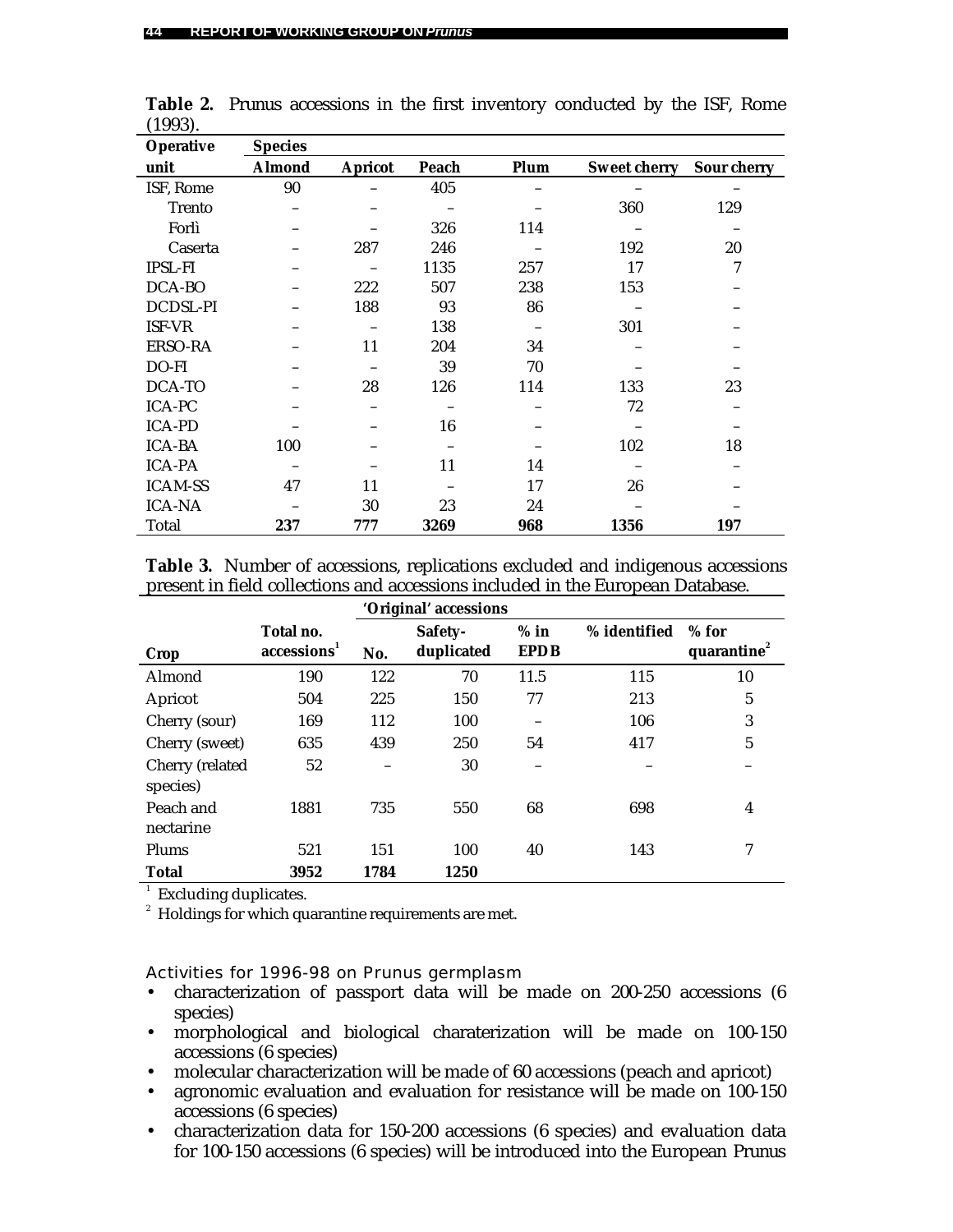Database

- safety-duplication is being completed on peach, cherry and almond; safetyduplication of plum and apricot will follow
- regeneration and multiplication for exchange and distribution will be done for six species.

Concurrent with conservation activities, research programmes are also carried out on *Prunus* spp. germplasm. The following are those relative to molecular markers and to the identification of sources of pest and disease resistance:

- identification of peach and nectarine cultivars using RAPDs; early singling out of resistance to *Fusicoccum amygdali* and *Verticillium dhaliae* in stone fruit species
- breeding early and late-ripening apricot cultivars resistant to diseases, Sharka in particular
- developing genetic markers and linkage maps to use in *Prunus* breeding programmes
- identifying genetic sources of resistance to *Monilia* spp. to use in breeding programmes
- breeding peach cultivars resistant to the green aphid (*Myzus persicae*).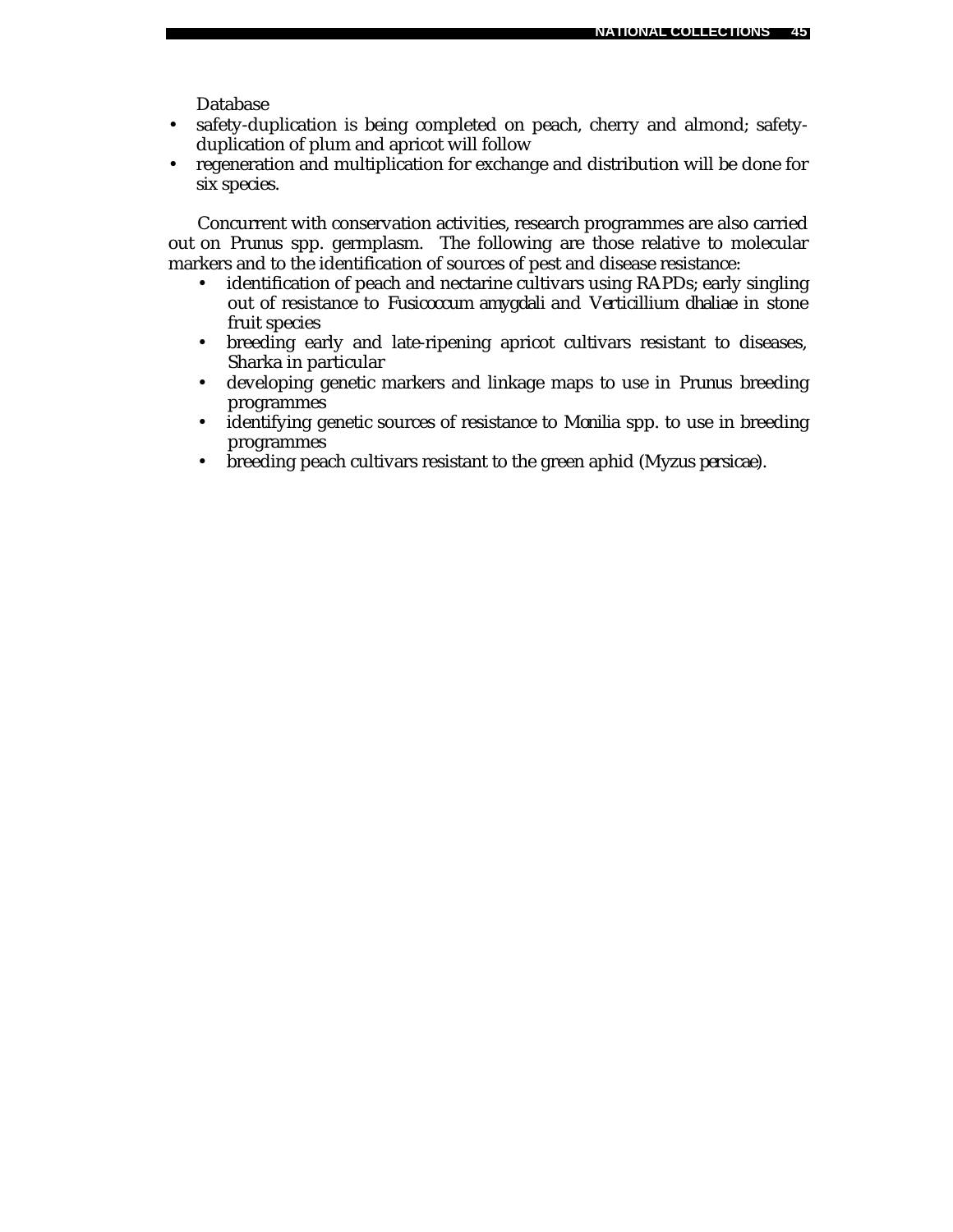# The genus *Prunus* in the Nordic countries

# *E. Bratberg*

Agricultural University of Norway, Boks 5022, 1432 As, Norway

Wild *Prunus* is found only in Denmark, Finland, Norway and Sweden. It is not found, either wild or cultivated, in Iceland. In addition to species listed below, 10 to 20 European and non-European *Prunus* species have been introduced. These are cultivated locally, mostly as ornamentals, or occur as escapees from older cultivations.

| <b>Native species</b>                              | <b>Commonly cultivated</b>                 | <b>Less commonly</b><br>cultivated |
|----------------------------------------------------|--------------------------------------------|------------------------------------|
| Prunus avium                                       | Prunus domestica (subsp.                   | Prunus spinosa                     |
| Prunus padus (subsp. padus<br>and subsp. borealis) | domestica and subsp.<br><i>insititia</i> ) | Prunus padus                       |
| Prunus spinosa                                     | Prunus avium                               |                                    |
|                                                    | Prunus cerasus                             |                                    |
|                                                    | Prunus cerasifera                          |                                    |

Fruit and berry collections of Denmark, Finland, Norway and Sweden

Collections are located in clonal archives at various educational and breeding institutions, county museums or private fruit orchards.

The Nordic Gene Bank (NGB) acts as a coordinator. It requests, collects, analyzes and presents data, but does not 'own' the material.

Each Nordic country has its own national programme and national coordinators who are responsible for conservation of material.

Special projects may receive extra funds from the NGB. A project concerned with genetic variation in wild or escaped species of *Prunus* (and *Hippopaë*) was started in 1992. Through this project a large number of accessions, both seeds and clones, have been collected. Final results are not yet available, but some of the clonal material from Finland has been included in this summary.

| 'Original' accessions |                         |               |         |                      |                 |  |  |
|-----------------------|-------------------------|---------------|---------|----------------------|-----------------|--|--|
| Crop                  | Total no.<br>accessions | <b>Number</b> | Safety- | duplicated % in EPDB | %<br>identified |  |  |
| Cherry (sour)         | 132                     | 121           | 49      |                      |                 |  |  |
| Cherry (sweet)        | 53                      |               |         | ~1                   | ~1              |  |  |
| Plum/prune            | 324                     | 220           | 62      | $\sim$ 10            | ~10             |  |  |
| <b>Total</b>          | 509                     | 348           | 111     |                      |                 |  |  |

|  |  |  | <b>Table 1.</b> The status of <i>Prunus</i> collections (DNK+FIN+NOR+SWE). |
|--|--|--|----------------------------------------------------------------------------|
|--|--|--|----------------------------------------------------------------------------|

<sup>1</sup> Excluding duplicates.

- results are expected from NGB's special *Prunus* project
- characterization, evaluation data for an unknown number of accessions of *Prunus avium, P. cerasus, P. domestica, P. spinosa and P. padus* (5 species), eventually leading to introduction of some accessions into the European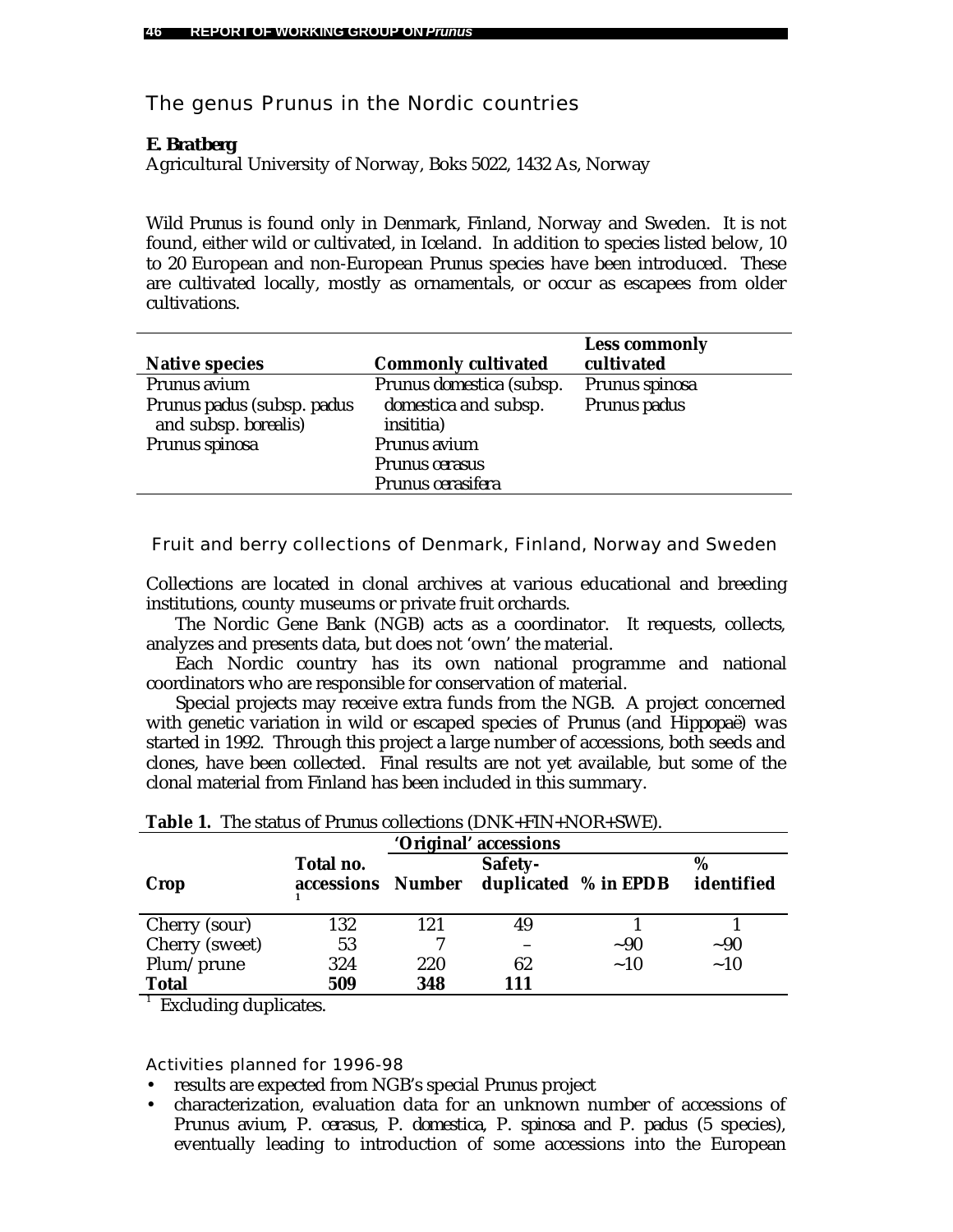*Prunus* Database.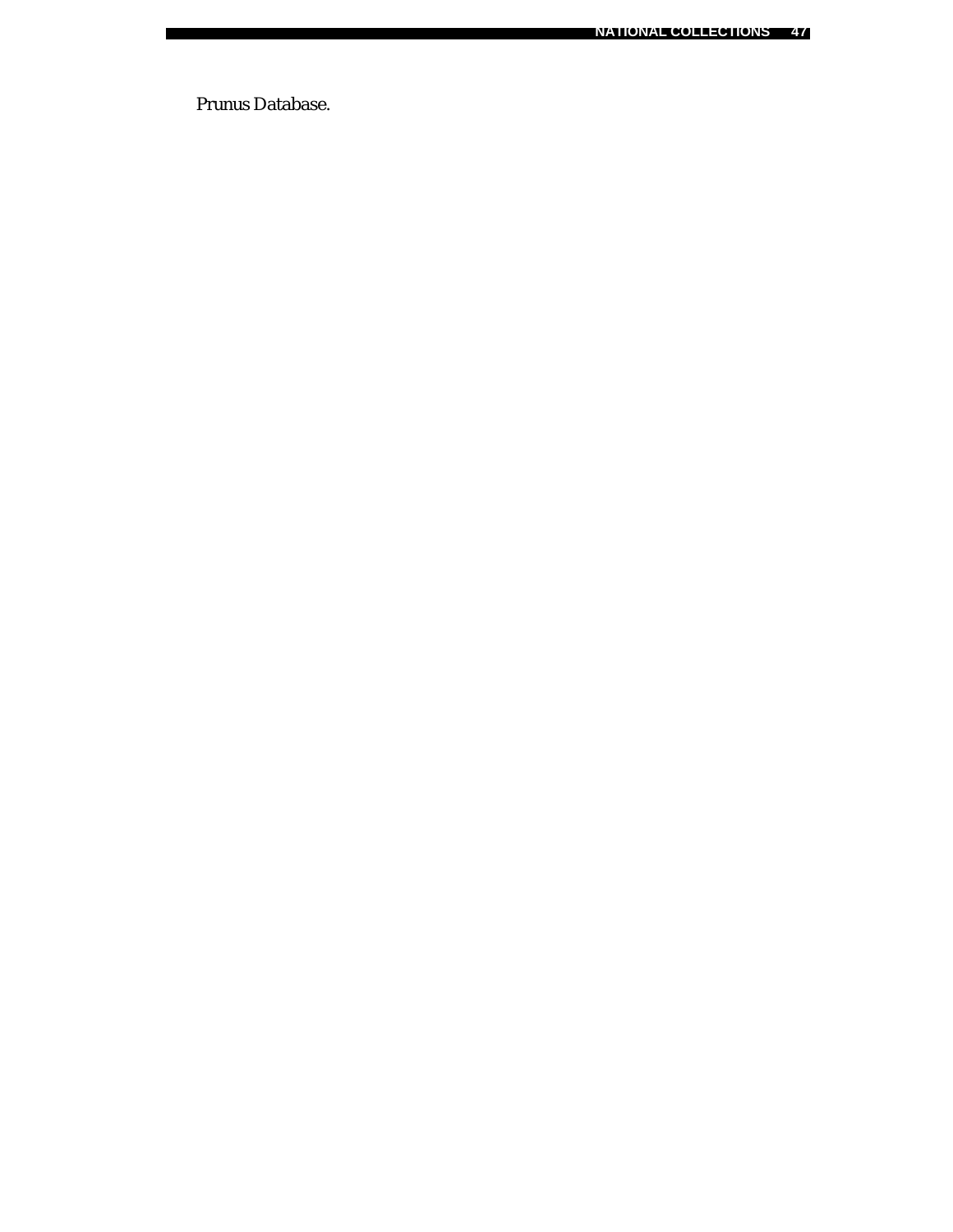# Status of Polish *Prunus* collections

# *Z.S. Grzyb*

Research Institute of Pomology and Floriculture, Skierniewice, Poland

The main collection of *Prunus* species is located in central Poland at the Research Institute of Pomology and Floriculture, Skierniewice. The collection consists of 445 cultivars, 52 local strains and 34 selected hybrids. The collection includes 126 cultivars of *Prunus cerasus,* 48 of *P. persica* and 40 of *P. armeniaca.* The collection also includes selected strains of *P. cerasifera* var. *divaricata, P. salienina, P. fruticosa, P. mahaleb, P. bessey, P. tomeantosi* and some interspecies hybrids.

Each cultivar strain is represented in the orchard by three trees in a field collection which occupies about 3 ha. Plums and apricots are grafted on seedlings of *P. cerasifera,* tart cherries are grafted on *P. mahaleb* and sweet cherries on cherries Mazard F 12/1. Peaches are grafted onto peach seedling rootstock *P. manhurica* seedlings.

Two observations are performed on the collection:

- evaluation of productive value
- character description according to UPOV descriptors.

About 35% of the collection has already been verified (evaluated). Evaluation includes time of blooming and fruit-ripening, tree vigour, tree shape, fruit size, skin colour, shape and other characters. During the past year tree health was tested, especially for virus diseases. The collection is gradually being increased with new local and foreign species. A computer database has been created for *Prunus* species.

| 'Original' accessions   |                         |               |    |          |                                   |  |  |  |
|-------------------------|-------------------------|---------------|----|----------|-----------------------------------|--|--|--|
| Total no. of<br>Safety- |                         |               |    |          |                                   |  |  |  |
| Crop                    | accessions <sup>1</sup> | <b>Number</b> |    |          | duplicated % in EPDB % identified |  |  |  |
| P. persica              | 48                      | 43            |    | 30       | 90                                |  |  |  |
| Apricot                 | 40                      | 33            |    | 25       | 90                                |  |  |  |
| Cherry (sour)           | 131                     | 121           | 6  | 56       | 92                                |  |  |  |
| Cherry (sweet)          | 140                     | 123           | 12 | 40       | 85                                |  |  |  |
| Cherry (related         | 26                      | $\bf{0}$      | 0  | 0        | 0                                 |  |  |  |
| spp.)                   |                         |               |    |          |                                   |  |  |  |
| $Plum + prune$          | 134                     | 120           | 15 | 49       | 95                                |  |  |  |
| Interspecific           | 6                       | 6             | 0  | $\bf{0}$ | 100                               |  |  |  |
| hybrids                 |                         |               |    |          |                                   |  |  |  |
| Wild related            | 6                       | 0             | 0  | 0        | 100                               |  |  |  |
| <i>Prunus</i> spp.      |                         |               |    |          |                                   |  |  |  |
| <b>Total</b>            | 531                     | 446           | 33 |          |                                   |  |  |  |

|  |  |  | Table 1. Status of Prunus collections in Poland. |  |  |
|--|--|--|--------------------------------------------------|--|--|
|--|--|--|--------------------------------------------------|--|--|

<sup>1</sup> Excluding duplicates.

- 140 accessions of three species will be characterized for passport data and morphological data
- 100 accessions of three species will be evaluated for agronomic features
- 20 accessions of two species will be evaluated for resistance
- characterization and evaluation data for 140 accessions of three species will be entered into the European *Prunus* database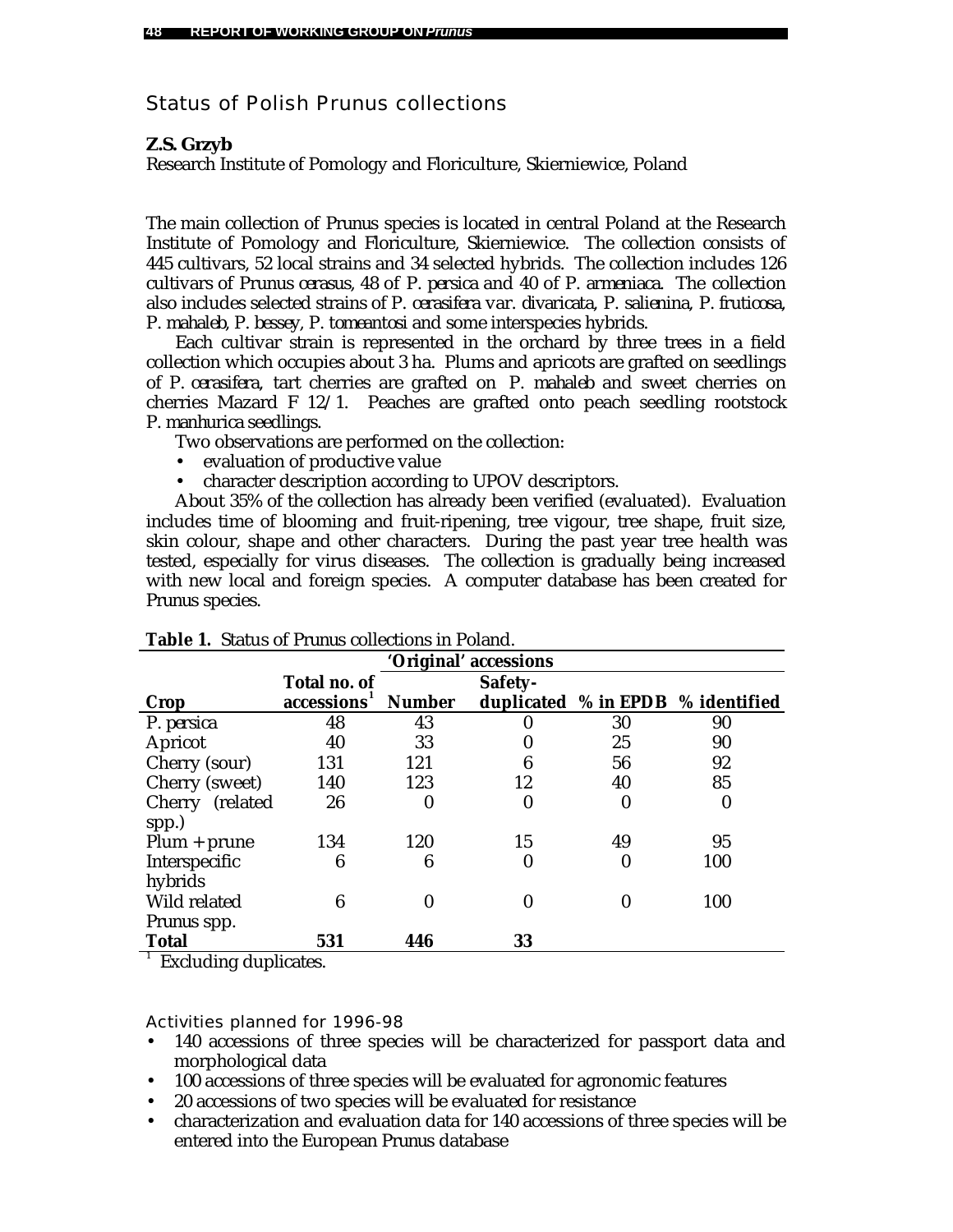• 350 accessions of three species will be safety-duplicated.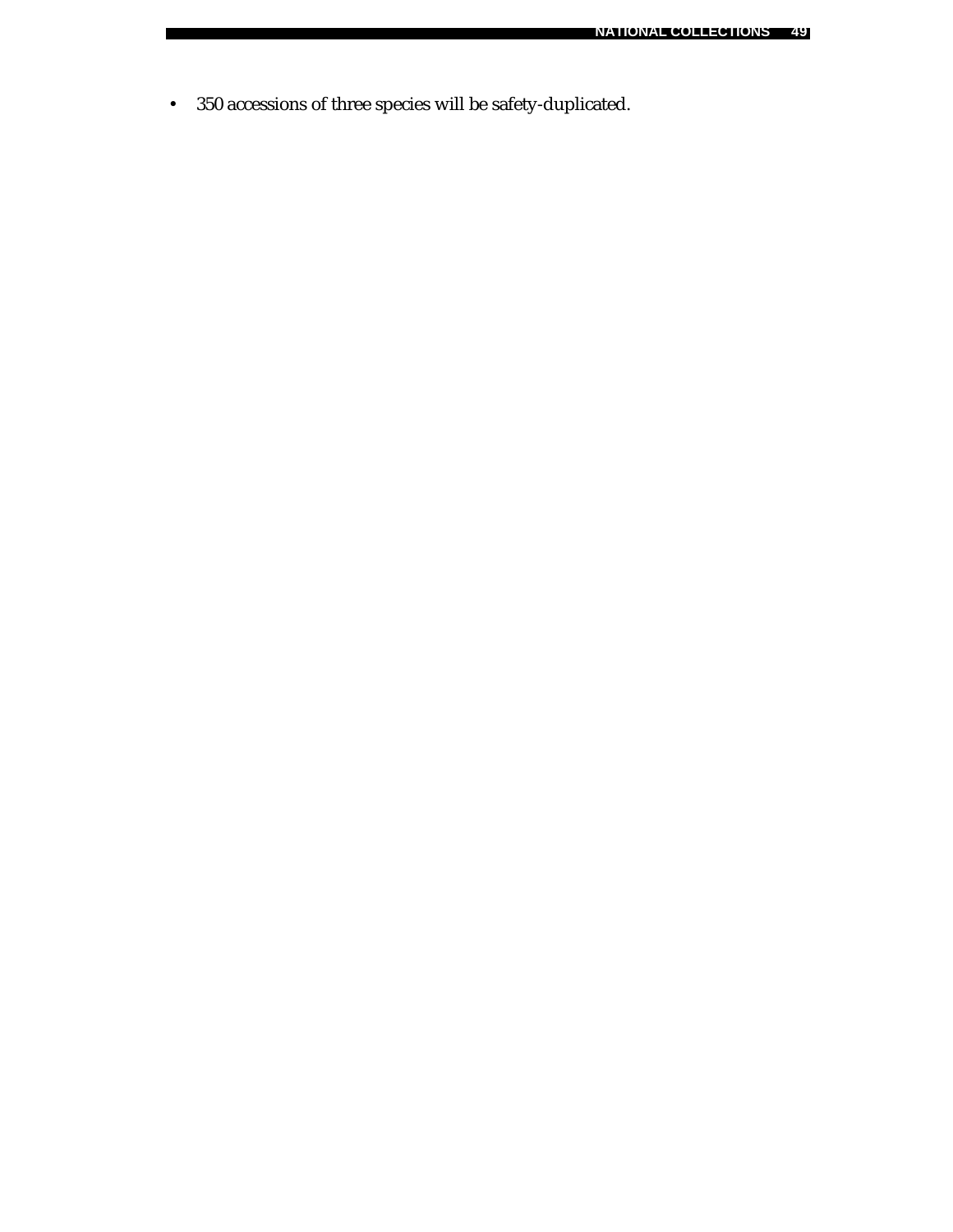# Status of the *Prunus* germplasm collections in Portugal

# *E. Bettencourt<sup>1</sup> and J. Olímpio<sup>2</sup>*

- <sup>1</sup> Genebank, Genetics Department, Estacao Agronomica Nacional, 2780 Oeiras, Portugal
- <sup>2</sup> Department of Pomoideae and Prunoideae, Estação Nacional de Fruticultura 'Vieira Natividade', Estrada de Leiria, Apartado 158, 2460 Alcobaça, Portugal

#### Introduction

Although Algarve, the most southern Province of Portugal, was once the main production region for almond, the crop is decreasing in importance owing to the abandonment of orchards and their replacement, in some cases, by irrigated crops. An old legend tells of an Arab Caliph, of the then-called Al-Gharb, who married a Nordic princess. The princess was very unhappy because she missed the snow she used to see in her home country. The Caliph, to please his beloved wife, ordered the planting of almond trees all over the region. When the trees were flowering, the princess would go to the highest tower of the castle and would see white all around her, just like the snow in her homeland.

*Prunus* species, namely plum, almond, cherry (sweet and sour), apricot and peach, are important fruit crops in Portuguese fruit production.

Although difficult to assess, because of the existence of many isolated trees upon which a large proportion of the production is based, the total area occupied by *Prunus* crops is estimated to be 65 922 ha with a production of 129 650 t (IMAIAA 1994). Table 1 shows the estimated area, total production, yield, main regions of production and respective percentages for each species, against the total area planted of each crop.

So far, eight *Prunus* germplasm collections have been identified in Portugal, holding a total of 1066 accessions belonging to 14 species and three interspecific hybrids, representing 3.5% of the total national germplasm holdings. It should be emphasized that for peach, sweet cherry and plums about 80% of the holdings are made up of introduced material, which for almonds is about 40% and for sour cherry is only about 10%.

Table 2 shows *Prunus* germplasm collections and Table 3 gives a summary of holdings (pomological characterization, quarantine requirements and percentage of national accessions) for which data are included in the European *Prunus* Database.

Portugal has been a full member of ECP/GR since it became operational in 1980. Since then it has been active in various working groups, through both Attending and Corresponding members. In order to facilitate the linkage between the national activities, and the ECP/GR Working Groups, similar working groups have been implemented in Portugal to include all scientists actively working on specific crops or crop groups.

The National Institute of Agricultural Research (INIA) is committed to establishing a coordinating structure to allow the coordination and rationalization of all efforts in the field of PGR.

The main source of information used in the preparation of the present work was the National Information System on Plant Genetic Resources (SNIRGV) implemented by INIA. The System builds upon a set of related databases holding data on the national collection's holdings, conditions of maintenance, staff involved and other related data relevant to the management of a national programme on plant genetic resources.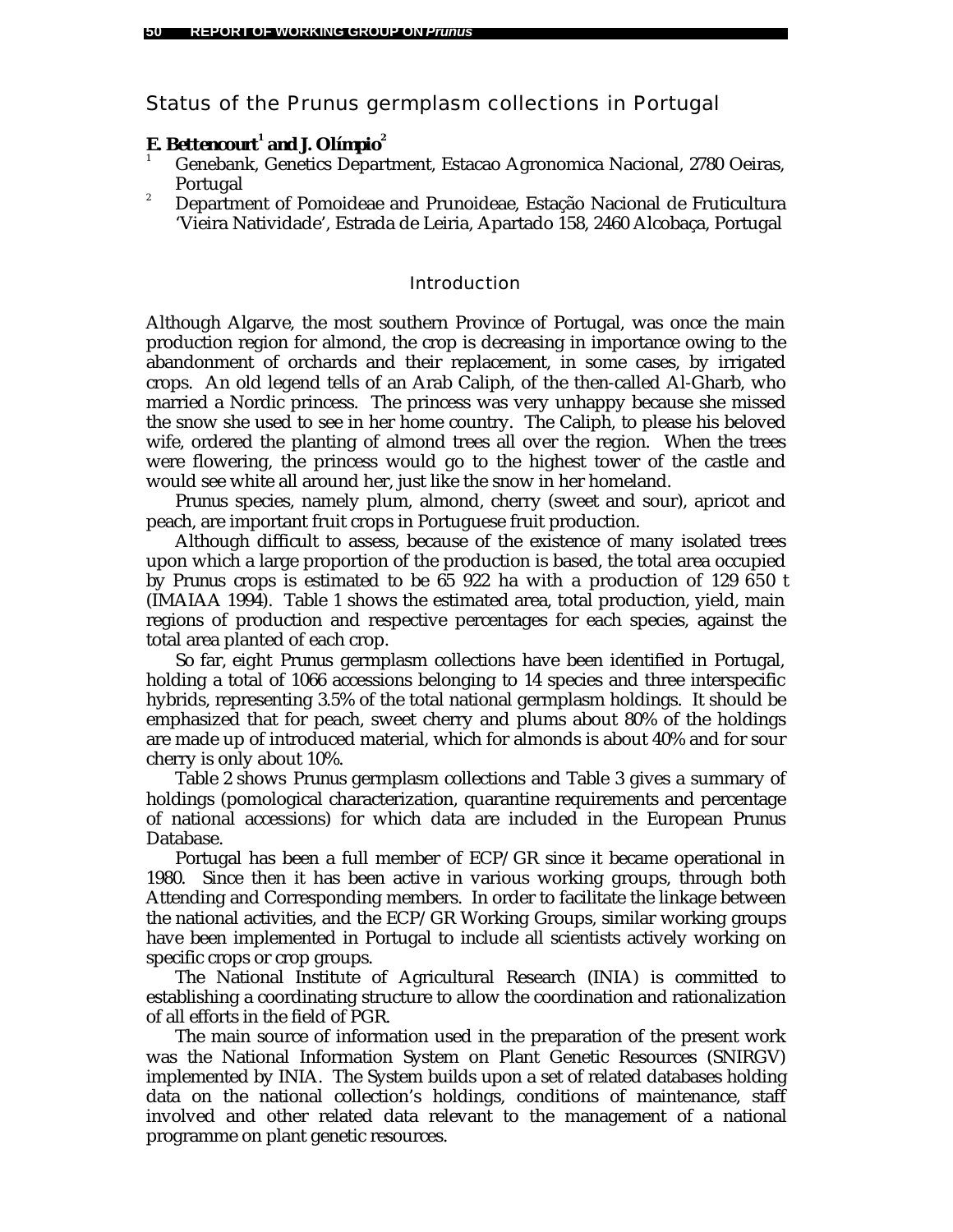|                  |         |                            |                       |               |                             | <b>Estimated % of</b> |
|------------------|---------|----------------------------|-----------------------|---------------|-----------------------------|-----------------------|
| <b>Species</b>   | Crop    | <b>Estimated area (ha)</b> | <b>Production (t)</b> | Yield (kg/ha) | <b>Region of production</b> | total area            |
| Prunus domestica | Plums   | 2 9 0 0                    | 13 500                | 5200          | Entre Douro e Minho         |                       |
|                  |         |                            |                       |               | Trás-os-Montes              | 3                     |
|                  |         |                            |                       |               | <b>Beira Interior</b>       | $\boldsymbol{2}$      |
|                  |         |                            |                       |               | <b>Beira Litoral</b>        | 3                     |
|                  |         |                            |                       |               | Ribatejo e Oeste            | 38                    |
|                  |         |                            |                       |               | Alentejo                    | 48                    |
|                  |         |                            |                       |               | Algarve                     | $5\phantom{.0}$       |
| Prunus dulcis    | Almond  | 42 712                     | 18 800                |               | Trás-os-Montes              | 30                    |
|                  |         |                            |                       |               | <b>Beira Interior</b>       | 30                    |
|                  |         |                            |                       |               | Ribatejo e Oeste            | $\boldsymbol{2}$      |
|                  |         |                            |                       |               | Alentejo                    | 10                    |
|                  |         |                            |                       |               | Algarve                     | 28                    |
| Prunus avium.    | Cherry  | 3 1 0 0                    | 10 800                |               | <b>Beira Interior</b>       | 50                    |
| P. cerasus       |         |                            |                       |               | Beira Alta                  | 40                    |
|                  |         |                            |                       |               | Alentejo                    | 10                    |
| Prunus armeniaca | Apricot | 710                        | 4 0 5 0               | 5700          | Trás-os-Montes              | $\boldsymbol{6}$      |
|                  |         |                            |                       |               | <b>Beira Interior</b>       | $\mathbf{1}$          |
|                  |         |                            |                       |               | <b>Beira Litoral</b>        | $\mathbf{5}$          |
|                  |         |                            |                       |               | Ribatejo e Oeste            | 63                    |
|                  |         |                            |                       |               | Alentejo                    | 10                    |
|                  |         |                            |                       |               | Algarve                     | 15                    |
| Prunus persica   | Peach   | 16 500                     | 82 500                |               | Trás-os-Montes              | $5\phantom{.0}$       |
|                  |         |                            |                       |               | <b>Beira Interior</b>       | 27                    |
|                  |         |                            |                       |               | <b>Beira Litoral</b>        | $\mathbf{5}$          |
|                  |         |                            |                       |               | Ribatejo e Oeste            | 51                    |
|                  |         |                            |                       |               | Alentejo                    | $\bf 8$               |
|                  |         |                            |                       |               | Algarve                     | 4                     |

**Table 1.** Estimated area, production, yield and percentage of area of production per region of *Prunus* species in Portugal.

[Portugal – p. 38]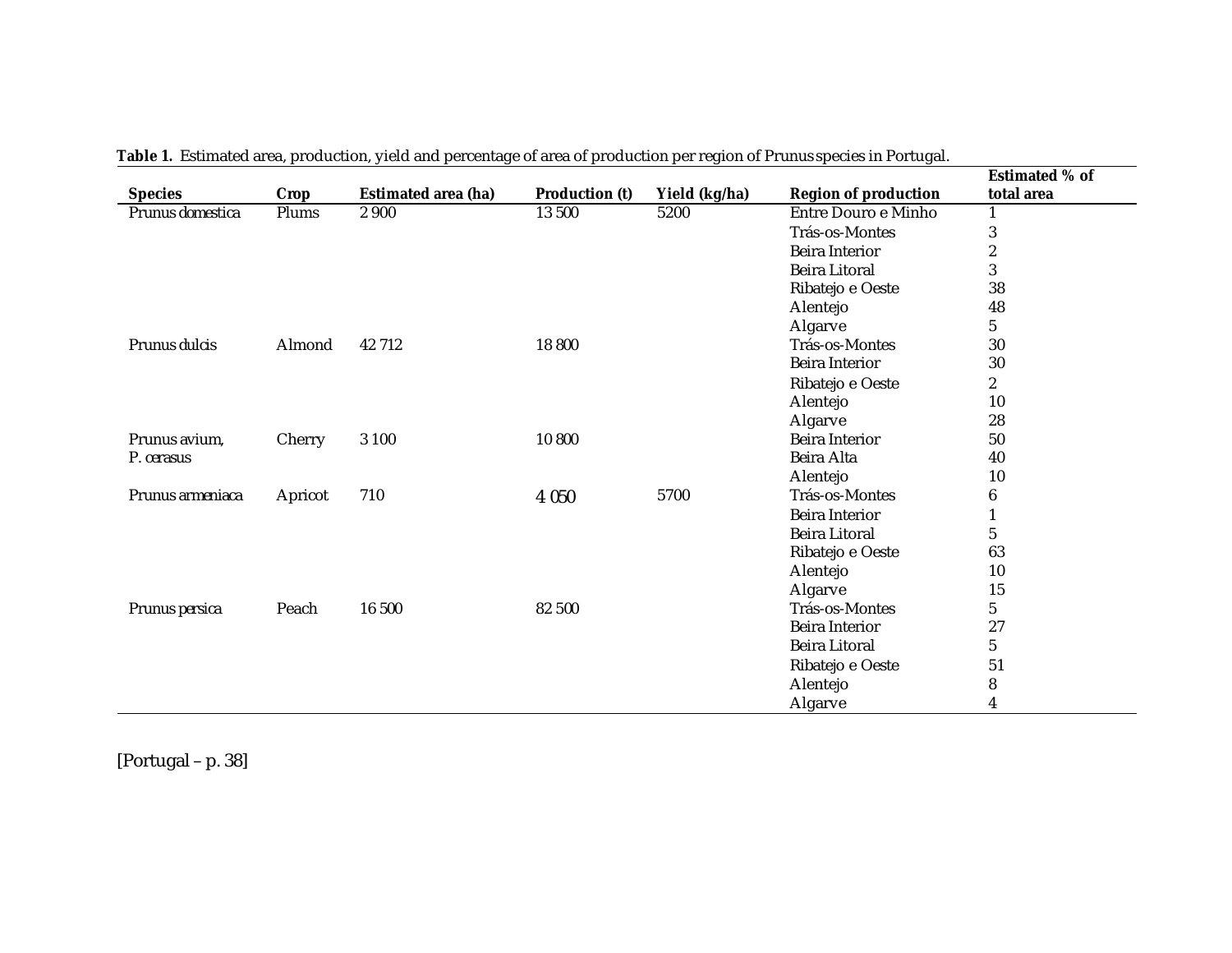| $\circ$                         | $\circ$<br><b>Collections and number of accessions</b> |              |             |                          |     |                          |         |    |  |
|---------------------------------|--------------------------------------------------------|--------------|-------------|--------------------------|-----|--------------------------|---------|----|--|
| <b>Species</b>                  | A                                                      | B            | $\mathbf C$ | $\mathbf D$              | E   | F                        | $\bf G$ | H  |  |
| Prunus armeniaca                | 97                                                     | 40           | 20          | $\overline{\phantom{m}}$ | 35  | $\overline{\phantom{0}}$ | 26      |    |  |
| P. avium                        | 32                                                     | 30           |             |                          | 32  |                          |         |    |  |
| P. canescens                    |                                                        |              |             |                          |     |                          |         |    |  |
| P. cerasifera                   |                                                        |              |             |                          |     |                          |         |    |  |
| P. cerasus                      |                                                        |              |             |                          |     |                          |         | 26 |  |
| P. dawychensis                  |                                                        |              |             |                          |     |                          |         |    |  |
| P. domestica                    | 18                                                     | 24           | 34          |                          |     |                          | 21      | 10 |  |
| P. dulcis                       | 26                                                     | <sup>"</sup> |             | 40                       |     | 72                       | 50      |    |  |
| P. mahaleb                      |                                                        |              |             |                          |     |                          |         |    |  |
| P. mariana (GF81)               |                                                        |              |             |                          |     |                          |         |    |  |
| P. mirobalana                   |                                                        |              |             |                          |     |                          |         |    |  |
| P. persica                      | 75                                                     |              |             |                          | 60  |                          | 57      |    |  |
| P. salicina                     | 29                                                     | 20           | 16          |                          | 11  |                          | 23      |    |  |
| P. spinosa                      |                                                        |              |             |                          |     |                          |         |    |  |
| Prunus avium x P. pseudocerasus |                                                        |              |             |                          |     |                          |         |    |  |
| Prunus incisa x P. serrulata    |                                                        |              |             |                          |     |                          |         |    |  |
| Prunus mahaleb x P. avium       |                                                        |              |             |                          |     |                          |         |    |  |
| <b>Total</b>                    | 287                                                    | 209          | 72          | 40                       | 160 | 72                       | 177     | 49 |  |

**Table 2.** *Prunus* germplasm collections in Portugal.

**A** Department of Pomoideae and Prunoideae, Estação Nacional de Fruticultura "Vieira Natividade", Estrada de Leiria, Apdo. 158, 2460 ALCOBAÇA Olímpio J. Salgueiro Pereira, J.A. Gomes Pereira **B** Regional Directorate of Agriculture of Beira Interior, Rua Amato Lusitano, Lt. 3, Apdo. 107, 6000 CASTELO BRANCO J.A. Teodósio Amaro **C** Department of Fruiticulture, University of Évora, Largo dos Colegiais, Apdo. 94, 7001 ÉVORA Codex J.M. Mota Barroso **D** Regional Directorate of Agriculture of Algarve, Apdo. 282 - Patacão, 8000 FARO Leopoldo Ferreira **E** Vitiviniculture and Fruiticulture Station, Regional Directorate of Agriculture of Entre-Douro e Minho, Sergude, Sendim, 4610 FELGUEIRAS B. Mota **F** Regional Directorate of Agriculture of Trás-os-Montes, Rua da República, 137, 5370 MIRANDELA A.M. Monteiro **G** Regional Directorate of Agriculture of Algarve, Cabeço do Mocho, 8500 PORTIMÂO V. Branco **H** Department of Biology, University of Trás-os-Montes and Alto Douro (UTAD), Quinta de Prados, Apdo. 202, 5001 VILA REAL Codex L. Torres de Castro

[Portugal – p. 39]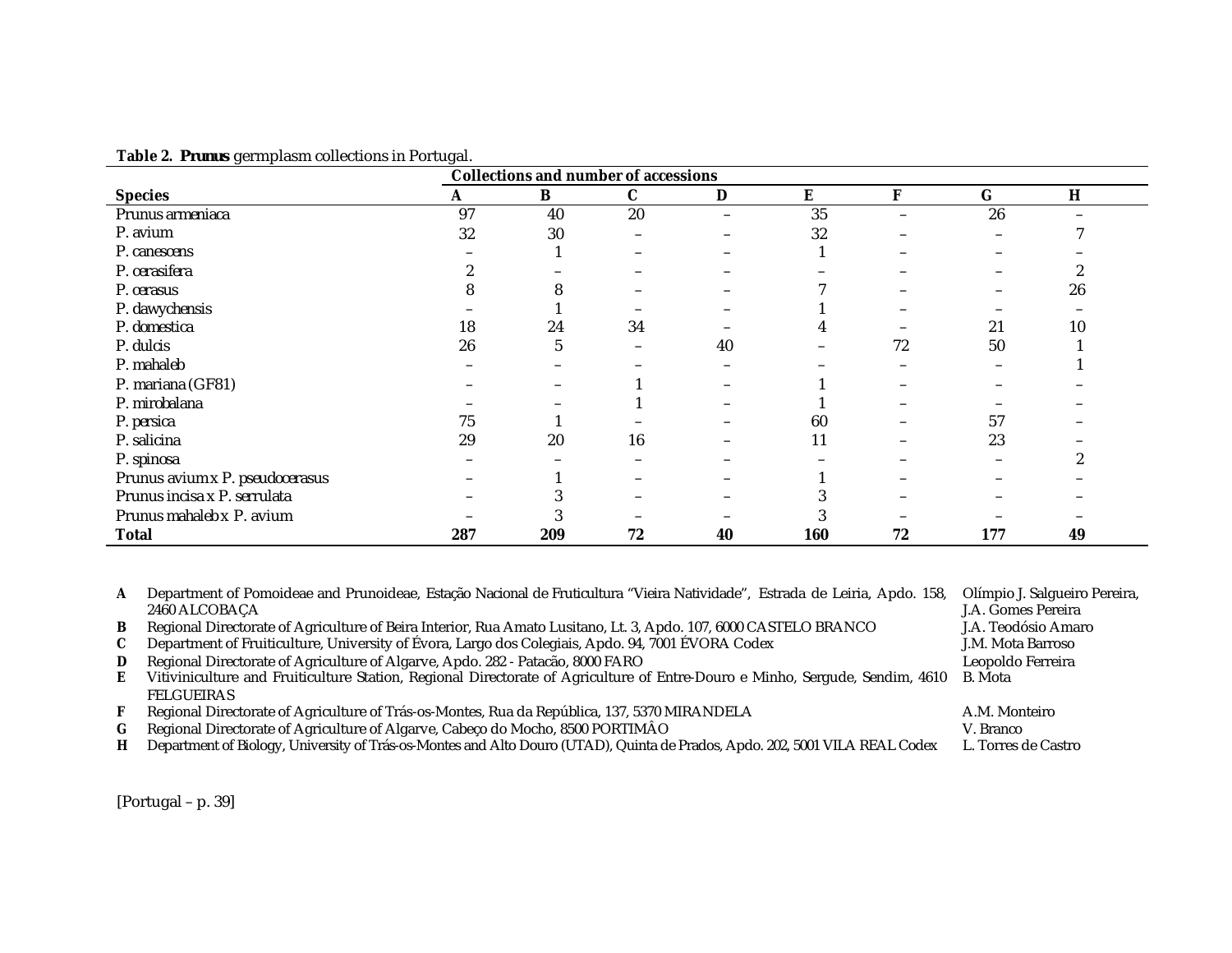|                         | Total no.  | 'Original' accessions |                                 |
|-------------------------|------------|-----------------------|---------------------------------|
| Crop                    | accessions | % identified          | $%$ for quarantine <sup>3</sup> |
| Almond                  | 194        | 100                   | Collections                     |
| Apricot                 | 218        | 100                   | for                             |
| Cherry (sour)           | 49         | 100                   | vegetative                      |
| Cherry (sweet)          | 101        | 100                   | propagation                     |
| Cherry (related spp.)   | 5          | 100                   | are virus free                  |
| $Plum + prune$          | 263        | 100                   |                                 |
| Peach                   | 210        | 100                   |                                 |
| Interspecific hybrids   | 14         | 100                   |                                 |
| Wild related to almond, | 6          | 100                   |                                 |
| apricot, peach and plum |            |                       |                                 |
| <b>Total</b>            | 1060       |                       |                                 |

<sup>1</sup> Number of accessions safety-duplicated is not known.

<sup>2</sup> Excluding duplicates.

 $^3$  Holdings for which quarantine requirements are met.

# Status of collections

#### Conservation

Without any exception, the Portuguese *Prunus* germplasm collections are maintained as field collections in organized orchards serving the multiple purpose of conservation, source of vegetative material (exchange and utilization) and field observations for morphological characterization and agronomic evaluation.

The holdings by collection, species and respective number of accessions, are shown in Table 2. Addresses for the collections and curator's names are given below the table.

### Characterization, evaluation and documentation

It is widely recognized that the value of a germplasm collection is greatly augmented when this collection is fully characterized, evaluated and thoroughly documented. A well-characterized, evaluated and documented collection clearly shows its potential for research and breeding, thus fulfilling one of the most important objectives of genetic resources activities; its utilization obviously should be done in a sustainable manner.

Few data are available on these activities. Therefore it is difficult to accurately state the situation concerning, mainly, the number of accessions for which characterization and evaluation are complete or ongoing, the number of characters observed and the descriptor list used.

However, Table 4 reveals that *Prunus* collections, in general, are well characterized and evaluated. The objectives of all the listed projects are either breeding or clone selection or both, which entails a good knowledge of the material and a systematic characterization and evaluation.

Regarding documentation, although not much information is available, it can be said that much more attention has to be paid to the documentation of the *Prunus* collections. Two collections are computerized; the others have manually recorded data. It is the priority of the Working Group to strengthen the documentation of the collections. A common, standard system will be sought, thus facilitating the exchange of data related to the collections, not only among the national collections, but between the national scientists and the international scientific community as well.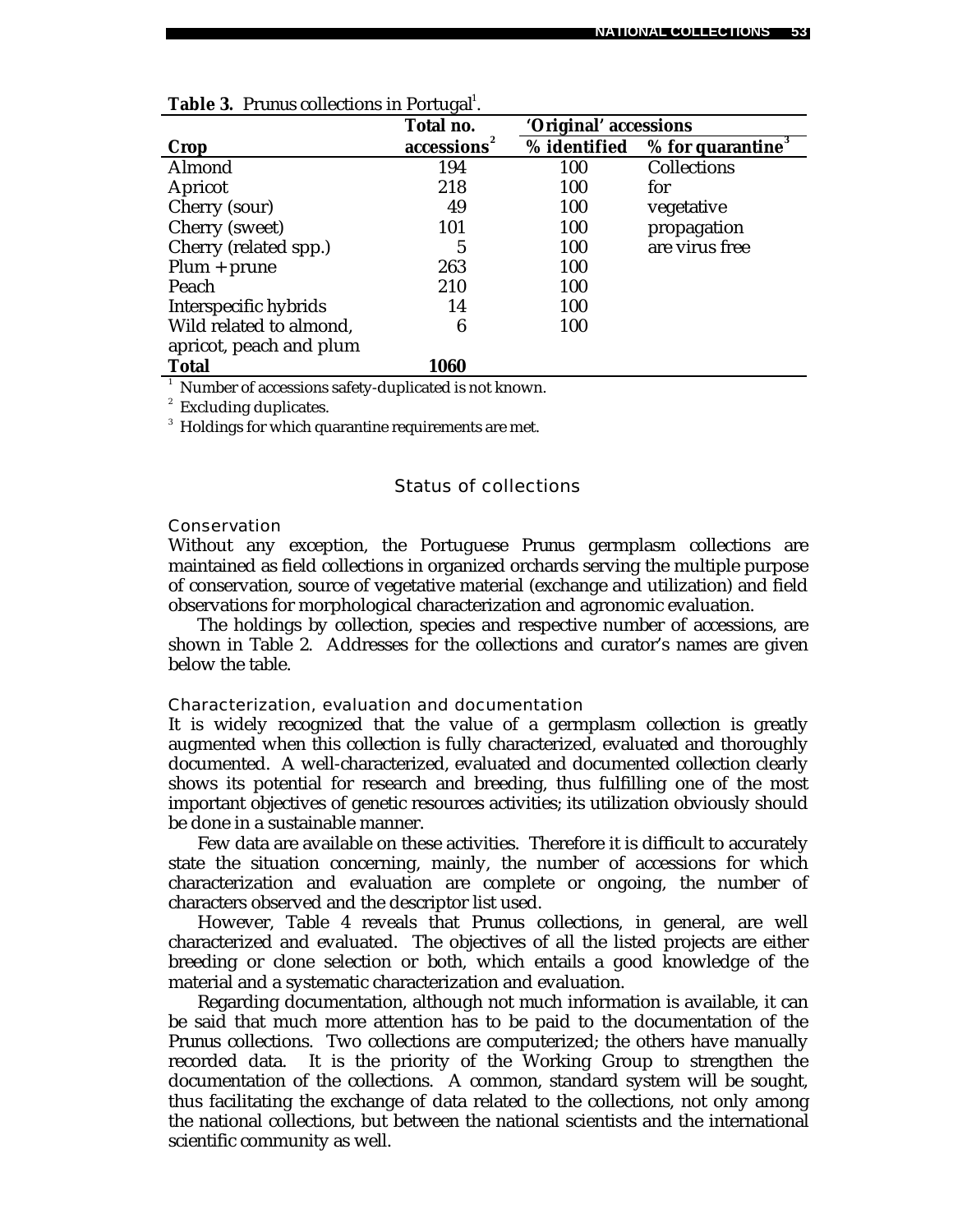| <b>Institution</b>                                                                                                                                                                                                                                                                       | <b>Project leader</b>                  | <b>Project title</b>                                                                                                          | <b>Objectives</b>                                                                                                                                                                                                                    |
|------------------------------------------------------------------------------------------------------------------------------------------------------------------------------------------------------------------------------------------------------------------------------------------|----------------------------------------|-------------------------------------------------------------------------------------------------------------------------------|--------------------------------------------------------------------------------------------------------------------------------------------------------------------------------------------------------------------------------------|
| Department of Pomoideae and Prunoideae<br>Estação Nacional de Fruticultura "Vieira<br>Natividade"<br>Estrada de Leiria, Apartado 158<br>2460 ALCOBAÇA                                                                                                                                    | Olímpio J.<br>Salgueiro<br>Pereira     | Varietal breeding for qualitative and<br>phytosanitary traits of apricot<br>$(CT-900016)$                                     | Obtain new cultivars resistant, or less<br>$\bullet$<br>sensitive, to the major pests and diseases<br>Good yield and good fruit quality for<br>$\bullet$<br>fresh consumption and industry                                           |
| Tel: (351-62)597188/98<br>Fax: (351-62)596221                                                                                                                                                                                                                                            | J.A. Gomes<br>Pereira                  | Almond, walnut and pistacio<br>breeding for the diversification of<br>fruit production in the developing<br>areas (CT-900023) | Revitalization of almond production<br>through the selection of well-adaptad<br>genotypes for dry conditions                                                                                                                         |
| Department of Horticulture<br>University of Évora<br>Largo dos Colegiais - Apt. 94<br>7001 ÉVORA Codex<br>Tel: (351-66)22106/23312<br>Fax: (351-66)711163                                                                                                                                | J.M. Mota<br><b>Barroso</b>            | Selection of 'Rainha Cláudia' plum<br>variety                                                                                 | Selection of 'Rainha Cláudia' clones and<br>rootstocks                                                                                                                                                                               |
| Department of Agricultural Techniques<br>University of Trás-os-Montes and Alto<br>Douro (UTAD)<br>Quinta de Prados - Apt. 202<br>5001 VILA REAL Codex<br>Tel: (351-59)320501; Fax: (351-59)320480<br>in collaboration with:<br>Regional Directorate of Agriculture of Trás-<br>os-Montes | <b>Alberto Santos</b><br>A.M. Monteiro | Cherry growth mechanisms and<br>yield valorization                                                                            | Study of varietal behaviour<br>Study of nutrient content in the cherry<br>$\bullet$<br>leaves<br>Protection against the fruit fly<br>$\bullet$<br>Identification and selection of the variety<br>'Lisboeta do Távora'                |
| Regional Directorate of Agriculture of Trás-<br>os-Montes<br>Rua da República, 137<br>5370 MIRANDELA<br>Tel: (351-78)27147; Fax: (351-78)27623                                                                                                                                           | A.M. Monteiro                          | Study of almond crop<br>Contribution to the development of<br>almond cultivation in the valley of                             | <b>Nutrition trials</b><br>Cultivar comparison trials<br>Drought resistance<br>Cultivar characterization<br>Establishment of a Field Genebank<br>Survey of the cultivars used in the region<br>Agronomical, physiological, biometric |

**Table 4.** Institutions, teams and research projects conducted in Portugal, relevant to *Prunus* genetic resources.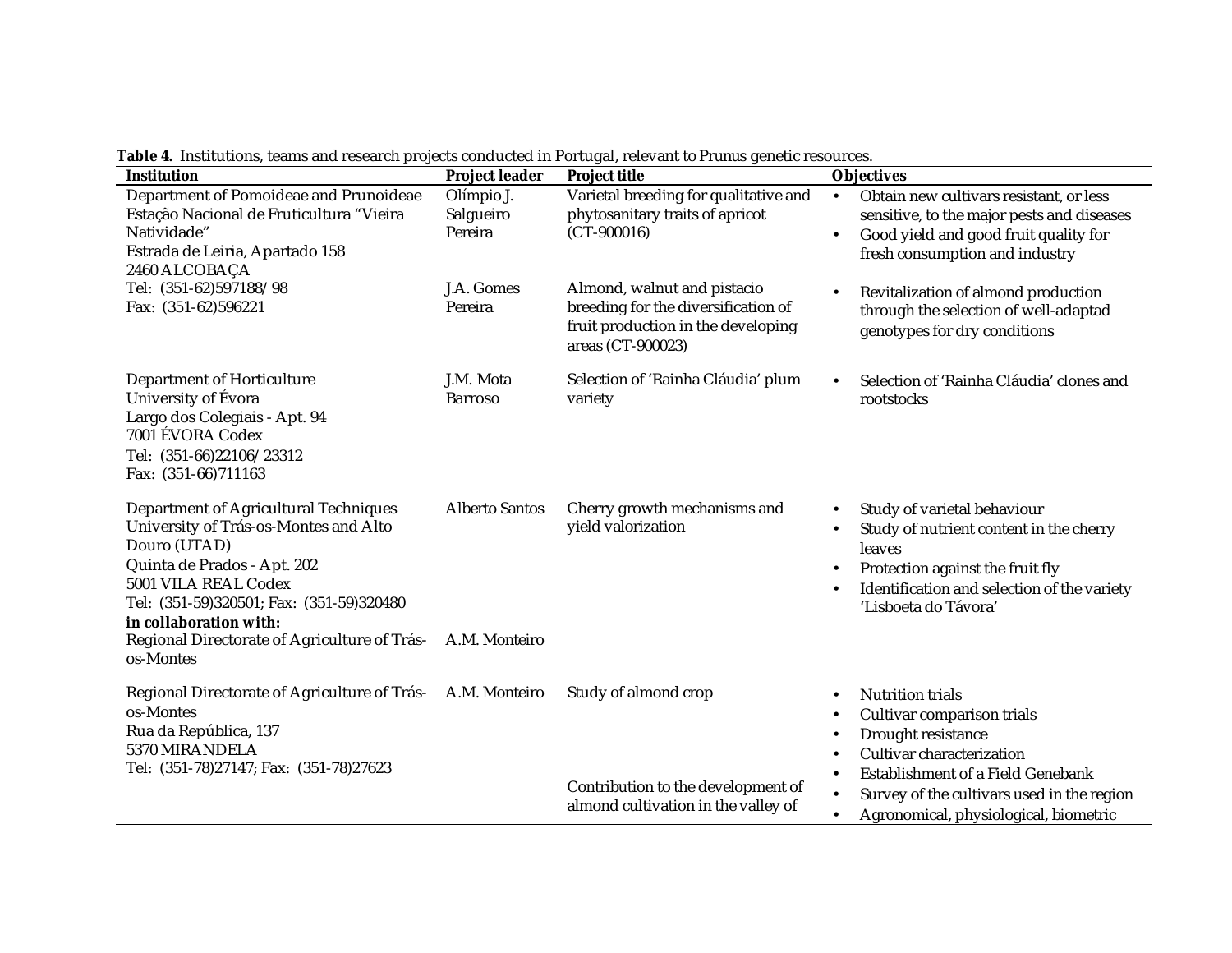| <b>Institution</b>                                                                                                                                              | <b>Project leader</b>  | <b>Project title</b>                                                                                                                                            | <b>Objectives</b>                                                                                                                                                                                                                                               |
|-----------------------------------------------------------------------------------------------------------------------------------------------------------------|------------------------|-----------------------------------------------------------------------------------------------------------------------------------------------------------------|-----------------------------------------------------------------------------------------------------------------------------------------------------------------------------------------------------------------------------------------------------------------|
|                                                                                                                                                                 |                        | 'Douro Superior' region                                                                                                                                         | and isozyme characterization<br>Study of rootstock multiplication<br>techniques appropriate for the region<br>N and P fertilization<br>$\bullet$<br>Comparative study of yields of the main<br>cultivars of interest for the region<br><b>Irrigation trials</b> |
|                                                                                                                                                                 |                        | Characterization of physiological<br>mechanisms of almond under dry<br>conditions for selection and<br>introduction in the valley of 'Douro<br>Superior' region | Adaptation trials under dry conditions                                                                                                                                                                                                                          |
| Regional Directorate of Agriculture of Beira<br>Interior<br>Rua Amato Lusitano, Lt. 3 - Apt. 107<br>6000 CASTELO BRANCO<br>Tel: (351-72)323263; Fax: (351-26021 | J.A. Teodósio<br>Amaro | Adaptation trials of cultivars and<br>rootstocks of sweet and sour cherry,<br>peach, plum, apricot and almond                                                   | Increasing the interest in the production of<br>these crops in 'Cova da Beira' region                                                                                                                                                                           |
| Regional Directorate of Agriculture of<br>Algarve<br>Cabeço do Mocho<br>8500 PORTIMÃO<br>Tel: (351-82)476676; Fax: (351-82)476221                               | V. Branco              | Regional fruit trees (almond, plum,<br>etc.)                                                                                                                    | Survey and collection of regional varieties<br>Establishment of a 'field collection'<br>Conservation, characterization and<br>evaluation<br>Identification of material with good<br>agronomic potential                                                         |

[Portugal – pp. 41-42]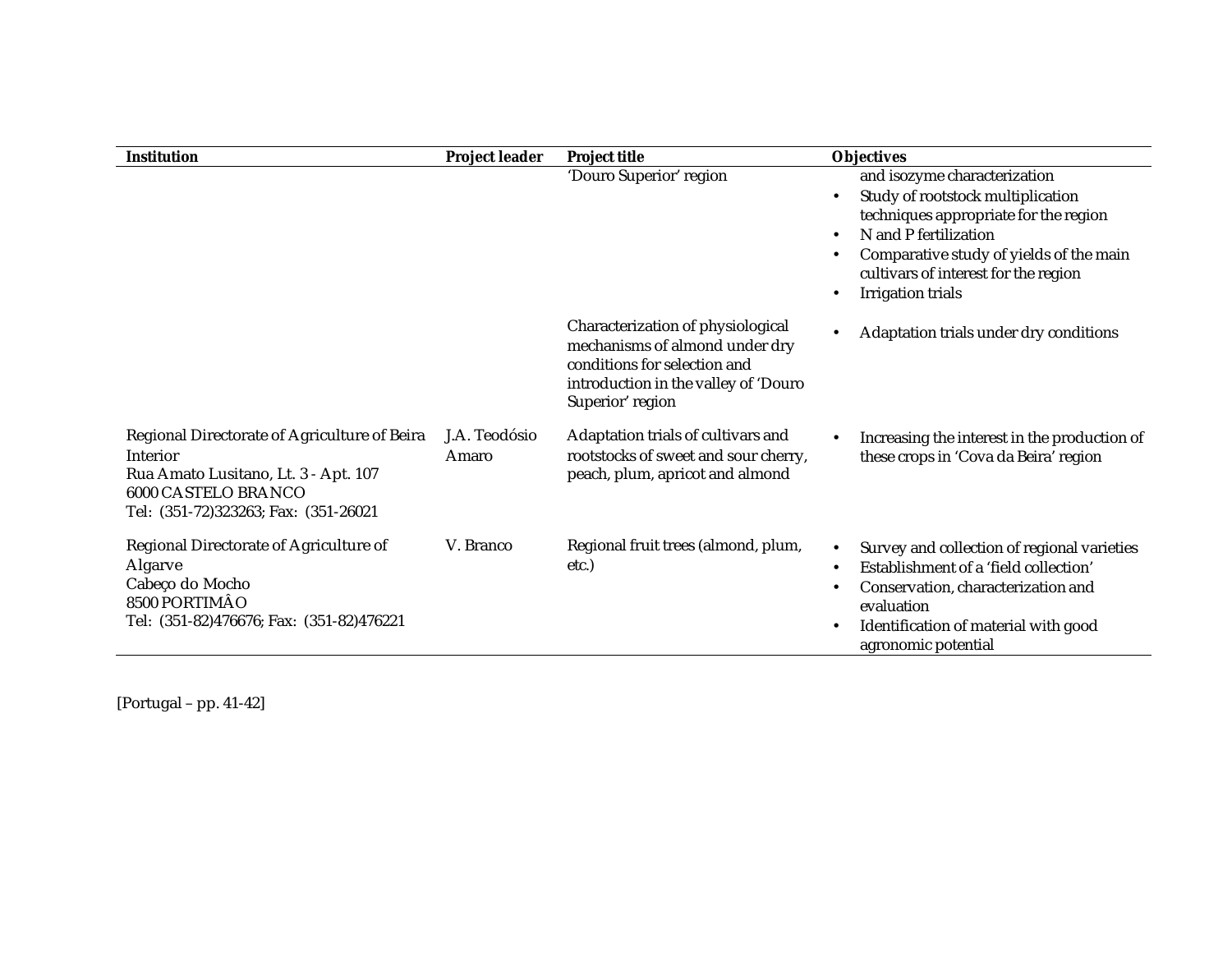#### Safety-duplication of collections

It is clear that a certain extent of duplication exists among the *Prunus* collections in Portugal. However, it was not possible to assess to what extent this is the case.

The existing duplication is more a result of the exchange of material rather than the declared intention of a safe duplication. This exchange is a result of the intense utilization of the material preserved in collections, namely for evaluation of its agronomical value, multisite varietal comparison and introduction into culture.

Consequently, a detailed analysis of the existing data related to each accession is essential, in order to facilitate the identification of the extension of the existing duplication (intentional or not) and to clearly document the status and promote a methodical and thorough safety-duplication of the Portuguese *Prunus* germplasm collections.

### **Conclusions**

*Prunus* genetic resources have been a very dynamic field of activity in Portugal, with the establishment of germplasm collections of autochthonous and exotic material, breeding and clone selection programmes and the utilization of genetic resources.

With the increase of plant genetic resources awareness and the development of new concepts concerning the conservation, management and utilization of germplasm, much attention has to be devoted to the whole programme, especially to characterization, evaluation, safety-duplication and, last but not least, the documentation of *Prunus* genetic resources.

#### Reference

IMAIAA. 1994. Anuário Hortofrutícola 94. Instituto dos Mercados Agrícolas e da Indústria Agro-Alimentar. Lisboa.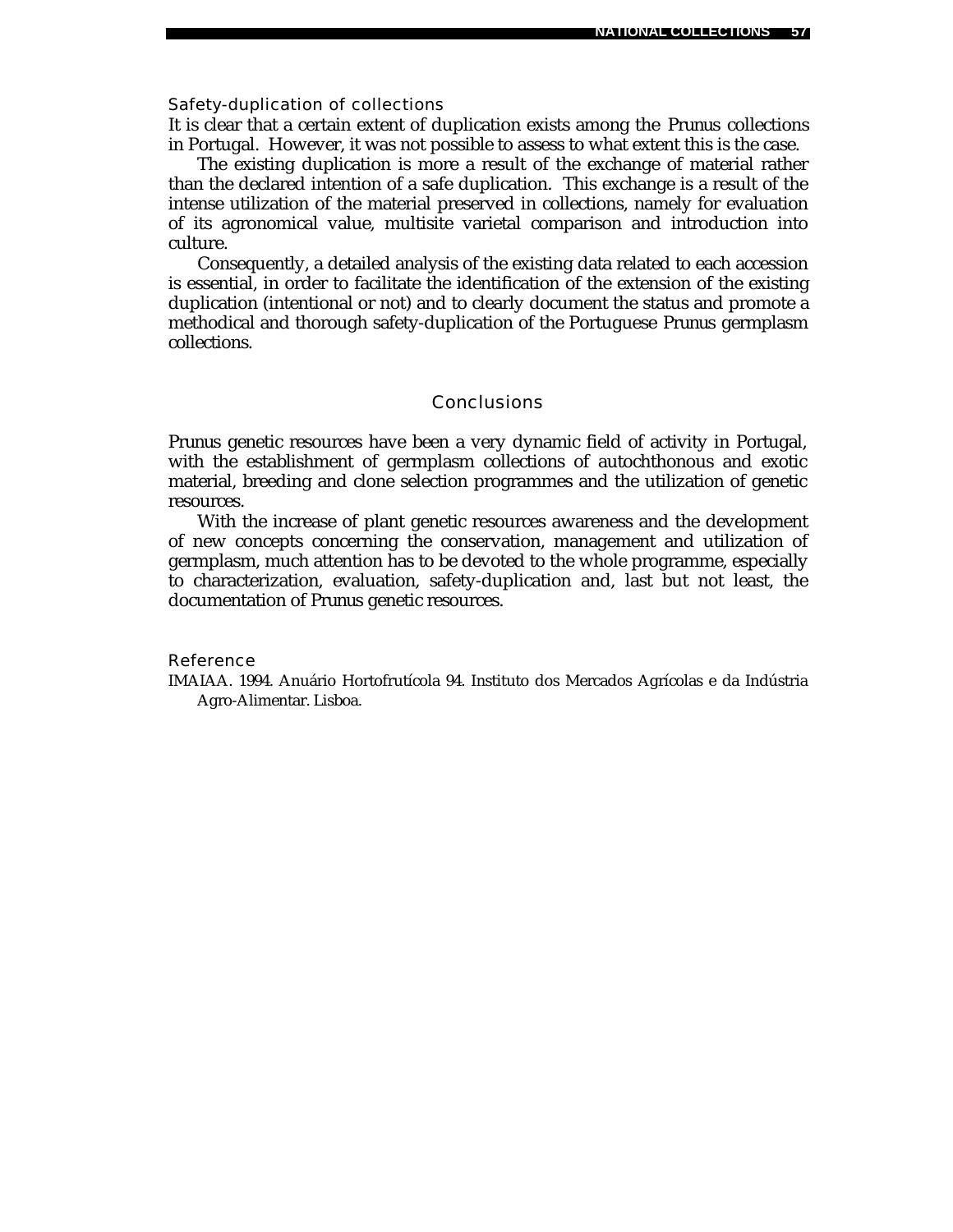# Status of *Prunus* collections in Romania

### *I. Botu*

Fruit Growing Research Station, Valcea, 464, Calea Traian Str., 1000 Valcea, Romania

| <b>Prunus species</b> | <b>Location of collections</b> | <b>Responsible curators</b> |
|-----------------------|--------------------------------|-----------------------------|
| Almond                | <b>Turnu Severin</b>           | Ioana Zaharia               |
| Apricot               | Constanta                      | Elena Topor, Viorica Balan  |
| Cherry                | Iasi, Pitesti, Baneasa         | L. Petre. S. Budan          |
| Peach                 | Constanta, Baneasa             | Pr. Ionescu, Antonia Ivascu |
| Plum                  | Vâlcea, Pitesti, Strejesti     | I. Botu, R. Roman, Mariana  |
|                       |                                | Nicolaescu                  |

Romania is concentrating on vegetal genetic resources. Besides the Gene Bank at Suceava, which is a national organization, there is a National Board for Vegetal Genetic Resources which has signed the establishment agreement with IPGRI, approved by the Ministry of Agriculture and Food, Romania.

*Prunus* collections are of major importance to Romania, if the importance of these crop types to the fruit-growing economy is taken into account. The total number of accessions is 3280, of which 821 are 'originals'. 'Original' accessions, obtained in Romania, include 659 locally cultivated forms, six local species, 65 interspecific hybrids, 91 varieties and rootstocks. There are 33 varieties and rootstocks created with autochthonous gene sources.

Germplasm maintenance for *Prunus* is *in situ*. Two to three collections for each crop type are held in different places. Each collection owns a certain number of accessions. The following tables show total accessions without duplicates. One curator is in charge of identification, collecting, introduction and evaluation in each collection. Organization of the collections in different centres was necessary to avoid the risk of losing some genotypes.

All collections are held at the Fruit Growing Research Stations, with financial support from the Ministry of Research and Technology. Expenses are generally large and financial support doesn't always cover them.

Genetic resources maintenance of the *in situ* collections also encounters technical and phytosanitary problems.

As genetic resources are utilized by breeders in the genetic and breeding programmes, long-term conservation of these resources is secondary.

Storing of genetic resources (virus-free plants) was begun during the last 6-7 years. The number of accessions is relatively small and includes varieties which have been multiplied in nurseries.

Emphasis was placed on the collecting and introduction of germplasm of species and varieties from other countries and less on local genotypes. Nevertheless, 25% of all accessions are considered 'original'.

Sixty percent of accessions were evaluated according to IPGRI and UPOV descriptors. There were a few difficulties concerning the correct identification of accessions.

Genotypes maintained in glasshouses are healthy and can be granted phytosanitary certificates, especially as virus-free, but those kept are continuously submitted to natural infection, although phytosanitary treatments are applied in accordance with the warnings.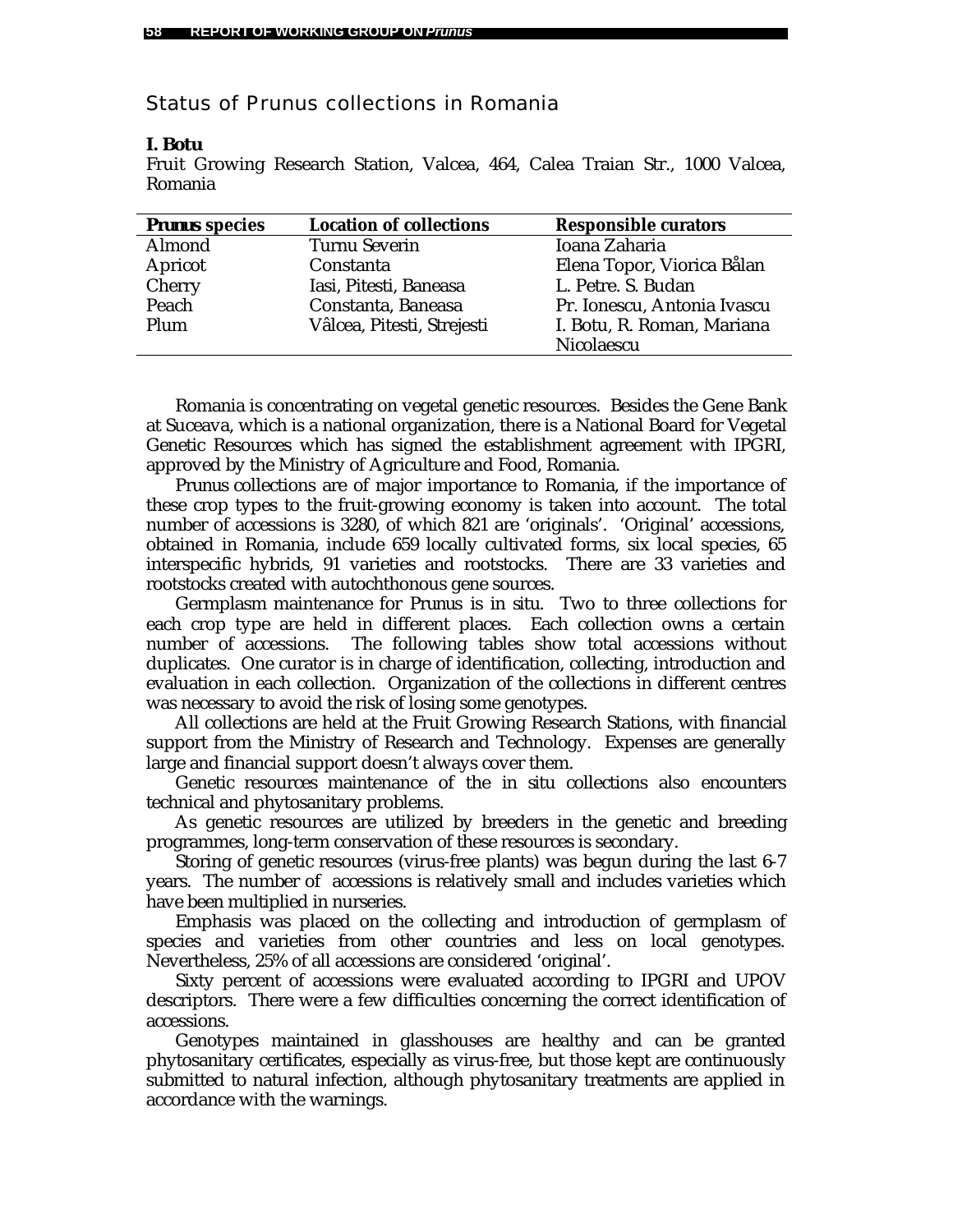|                                                              | Total no.               | 'Original' accessions |                 |              |                               |                                                |  |
|--------------------------------------------------------------|-------------------------|-----------------------|-----------------|--------------|-------------------------------|------------------------------------------------|--|
| Crop                                                         | accessions <sup>1</sup> | <b>Number</b>         | % characterized | % identified | % for quarantine $\epsilon^2$ | No. for phytosanitary certificate <sup>3</sup> |  |
| Almond                                                       | 170                     | 47                    | 80              | 94           | 75                            | 19                                             |  |
| Apricot                                                      | 659                     | 165                   | 64              | 80           | 79                            | 32                                             |  |
| Cherry (sour)                                                | 176                     | 72                    | 79              | 83           | 66                            | 35                                             |  |
| Cherry (sweet)                                               | 518                     | 151                   | 49              | 82           | 62                            | 42                                             |  |
| Cherry (related spp.)                                        | 10                      | 0                     | $\bf{0}$        | 100          | 86                            | 30                                             |  |
| Peach                                                        | 1023                    | 100                   | 64              | 84           | 78                            | 44                                             |  |
| $Plum + prune$                                               | 607                     | 215                   | 57              | 98           | 75                            | 38                                             |  |
| Interspecific hybrids                                        | 65                      | 65                    | $\bf{0}$        | 100          | 88                            | 78                                             |  |
| Wild related Prunus                                          | 52                      | 6                     | 43              | 100          | 72                            | 42                                             |  |
| spp.                                                         |                         |                       |                 |              |                               |                                                |  |
| <b>Total</b>                                                 | 3280                    | 821                   |                 |              |                               |                                                |  |
| Excluding known duplicates.                                  |                         |                       |                 |              |                               |                                                |  |
| $\alpha$ Holdings for which quarantine requirements are met. |                         |                       |                 |              |                               |                                                |  |
| Ready for issuance of phytosanitary certificate.             |                         |                       |                 |              |                               |                                                |  |

**Table 1.** *Prunus* collections in Romania.

[Romania – p. 45]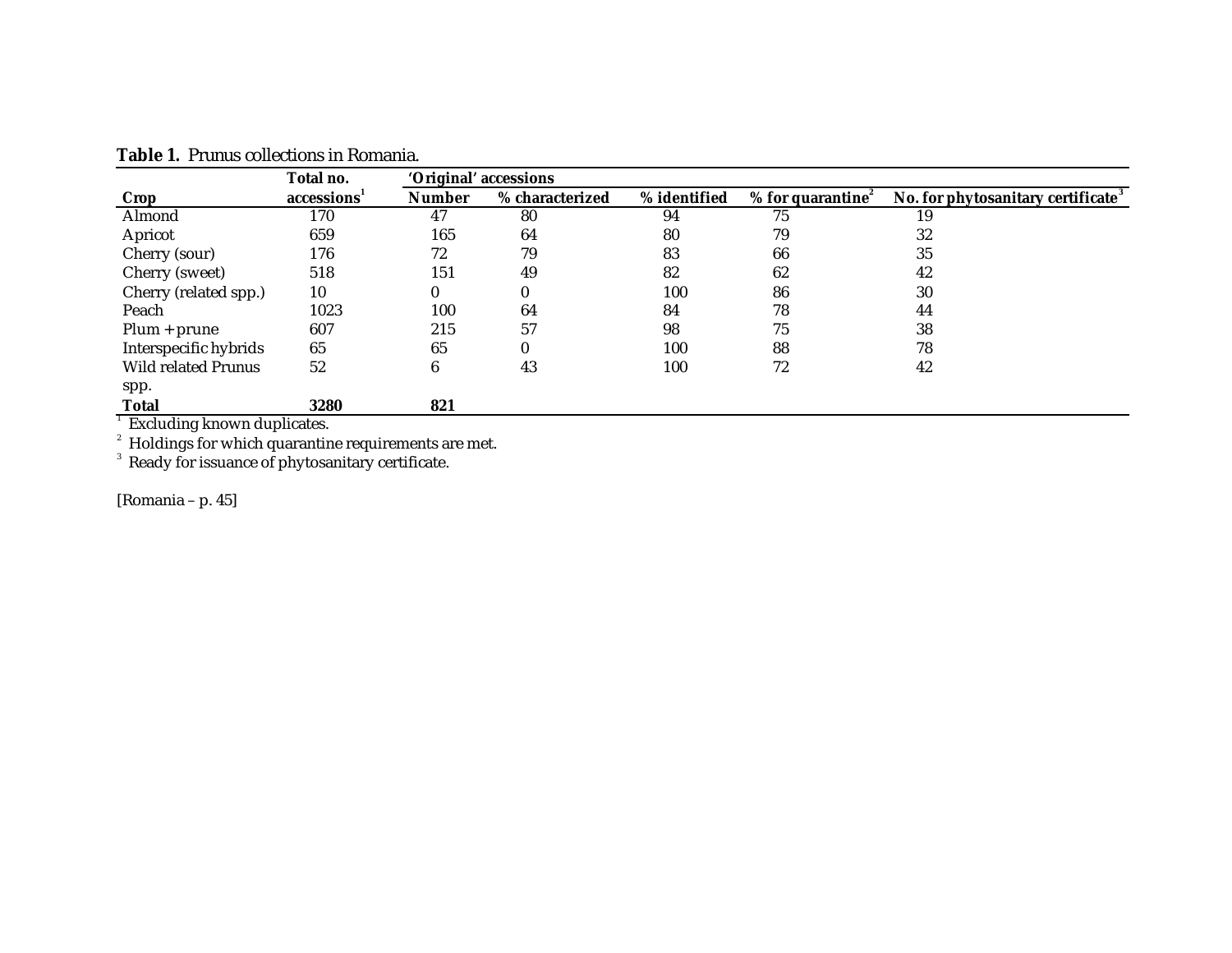The following outlines the general strategy of the National Programme for *Prunus* germplasm:

- reorganizing the collections for all *Prunus* crop types
- completion of collections through the introduction of new accessions
- utilization of local areas and drawing of zone maps charting genetic resources available, especially those for plum, prune, apricot, sour and sweet cherries
- complete evaluation for all accessions according to IPGRI descriptors and include these in the European *Prunus* Database
- organize, evaluate and preserve germplasm using modern means (*in vitro*, cryopreservation) in additon to the *in situ* collections.

- characterization of passport data and morphological and biological characterization of 1306 accessions of nine species
- molecular characterization of 40 accessions of five species
- 600 accessions of six species will be evaluated for agronomic features and resistance
- introduction to the European *Prunus* Database
	- in 1996, 200 accessions of five species
	- in 1997, 500 accessions of five species
	- in 1998, 606 accessions of five species
- 441 accessions of six species will be safety-duplicated
- 150 of nine species will be regenerated and multiplied for exchange and distribution.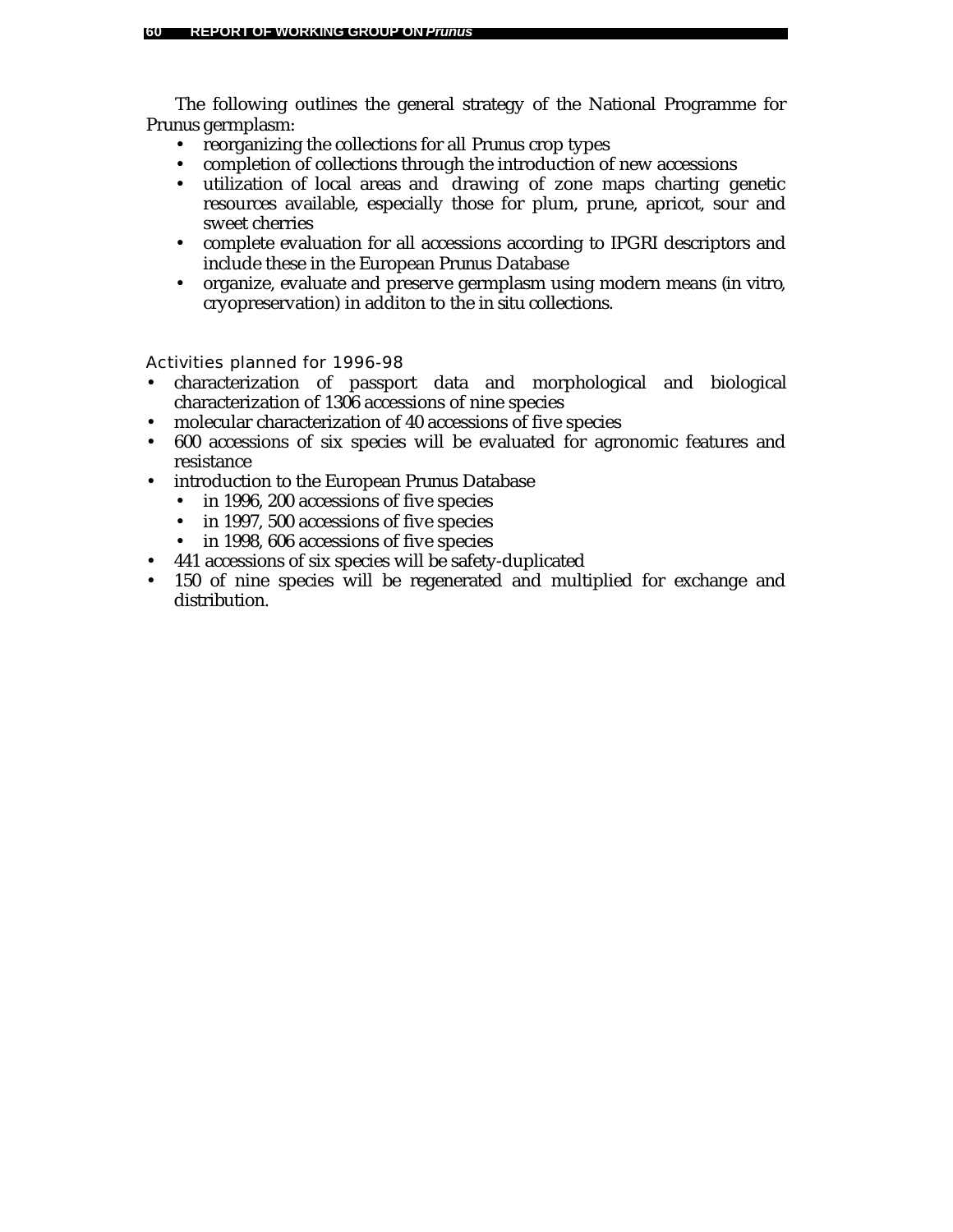# Status of *Prunus* collections in Russia

### *V.L. Vitkovsky*

Department of Fruit Crops, N.I. Vavilov Institute of Plant Industry, 42, Bolshaya Morskaya Str., 190000 St. Petersburg, Russia

All activities relating to the conservation and study of *Prunus* genetic resources are supervised and maintained by the Department of Fruit Crops, N.I. Vavilov Research Institute of Plant Industry (VIR). Conservation of viable collections is funded by the Russian Academy of Agricultural Sciences. The total number of conserved fruit germplasm samples is over 9800 accessions. These are maintained in viable conditions in orchard collections at the Institute's experimental stations. The leading station is Krymsk Experiment Breeding Station, being richest in both the number of accessions and in their genetic diversity. At Krymsk all the wild species, as well as local varieties and modern commercial cultivars, occurring throughout Russia and the C.I.S. are maintained.

The Far East Experiment Station stores indigenous germplasm collected in the Far Eastern region of Russia. Pavlovsk Experiment Station has accumulated northern winterhardy varieties of cherry and plum. In the framework of germplasm exchange agreements with the Ukraine, Uzbekistan and Turkmenia, VIR receives *Prunus* accessions available in the collections of those countries. VIR's Experiment Station supplies initial breeding materials to research institutions in Russia. Germplasm is furnished on request and is used in plant breeding programmes. Breeding programmes on stone fruit crops have been developed for, and performed in, all major climate regions of Russia.

Location of collections

Krymsk Experiment Breeding Station (Krymsk, Krasnodar Region) Maikop Experiment Station (Maikop, Krasnodar Region) Volgograd Experiment Station (Krasnoslobodsk, Volgograd Municipality) Far East Experiment Station (Pavlovsk, St. Petersburg Municipality).

| 'Original' accessions |            |      |            |              |                         |  |
|-----------------------|------------|------|------------|--------------|-------------------------|--|
|                       | Total no.  |      | Safety-    |              | $%$ for                 |  |
| Crop                  | accessions | No.  | duplicated | % identified | quarantine <sup>2</sup> |  |
| Almond                | 120        | 120  | 0          | 90           | 100                     |  |
| Apricot               | 260        | 260  | 0          | 80           | 100                     |  |
| Cherry (sour)         | 540        | 420  | 120        | 90           | 100                     |  |
| Cherry (sweet)        | 660        | 570  | 90         | 90           | 100                     |  |
| Cherry (related       | 670        | 670  | 0          | 100          | 100                     |  |
| spp.)                 |            |      |            |              |                         |  |
| $Plum + prune$        | 5300       | 4500 | 800        | $\bf{0}$     | 100                     |  |
| Interspecific         | 1700       | 1700 | 0          | 100          | 100                     |  |
| hybrids               |            |      |            |              |                         |  |
| Wild related          | 600        | 600  | 0          | 100          | 100                     |  |
| Prunus spp.           |            |      |            |              |                         |  |
| <b>Total</b>          | 9850       | 8840 | 1010       |              |                         |  |

## **Table 1.** *Prunus* collections in Russia.

<sup>1</sup> Excluding duplicates.

 $^{\text{2}}\,$  Holdings for which quarantine requirements are met.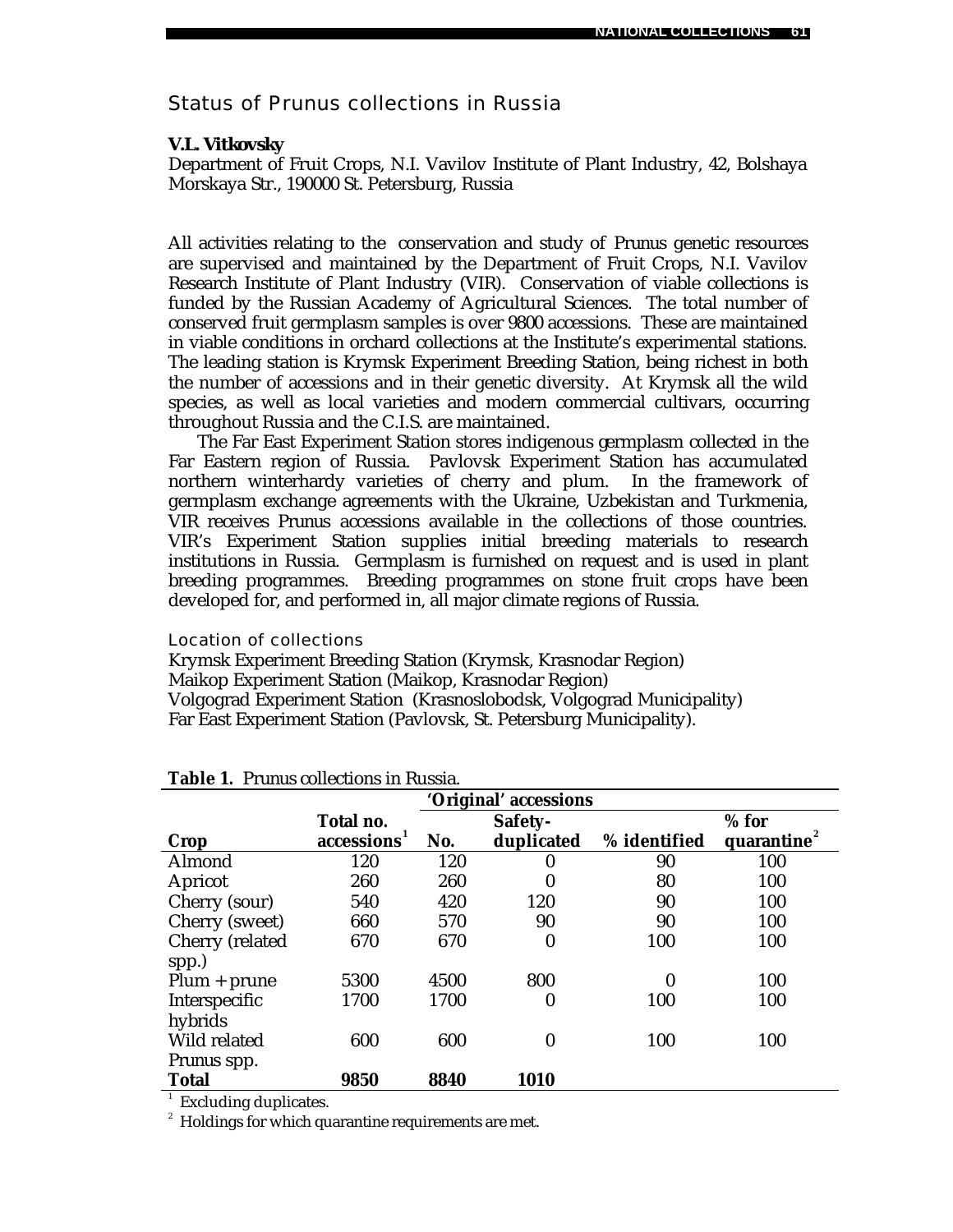| Curators and crops<br>Prof. Dr. V.L. Vitkovsky<br>Head of the Fruit Department | all fruit crop collections                |
|--------------------------------------------------------------------------------|-------------------------------------------|
| Prof. Dr. G.V Yeremin                                                          | plum varieties and species, interspecific |
| Krymsk Station of VIR                                                          | hybrids and apricot                       |
| Dr. A.A. Yushev, VIR                                                           | sweet and sour cherry                     |
| Dr. V.P. Denisov, VIR                                                          | almond.                                   |

- documentation of passport data for 5700 accessions and the data entered into the European *Prunus* Database
- 1000 accessions will be biologically characterized and safety-duplicated
- regeneration and multiplication for exchange and distribution as requested.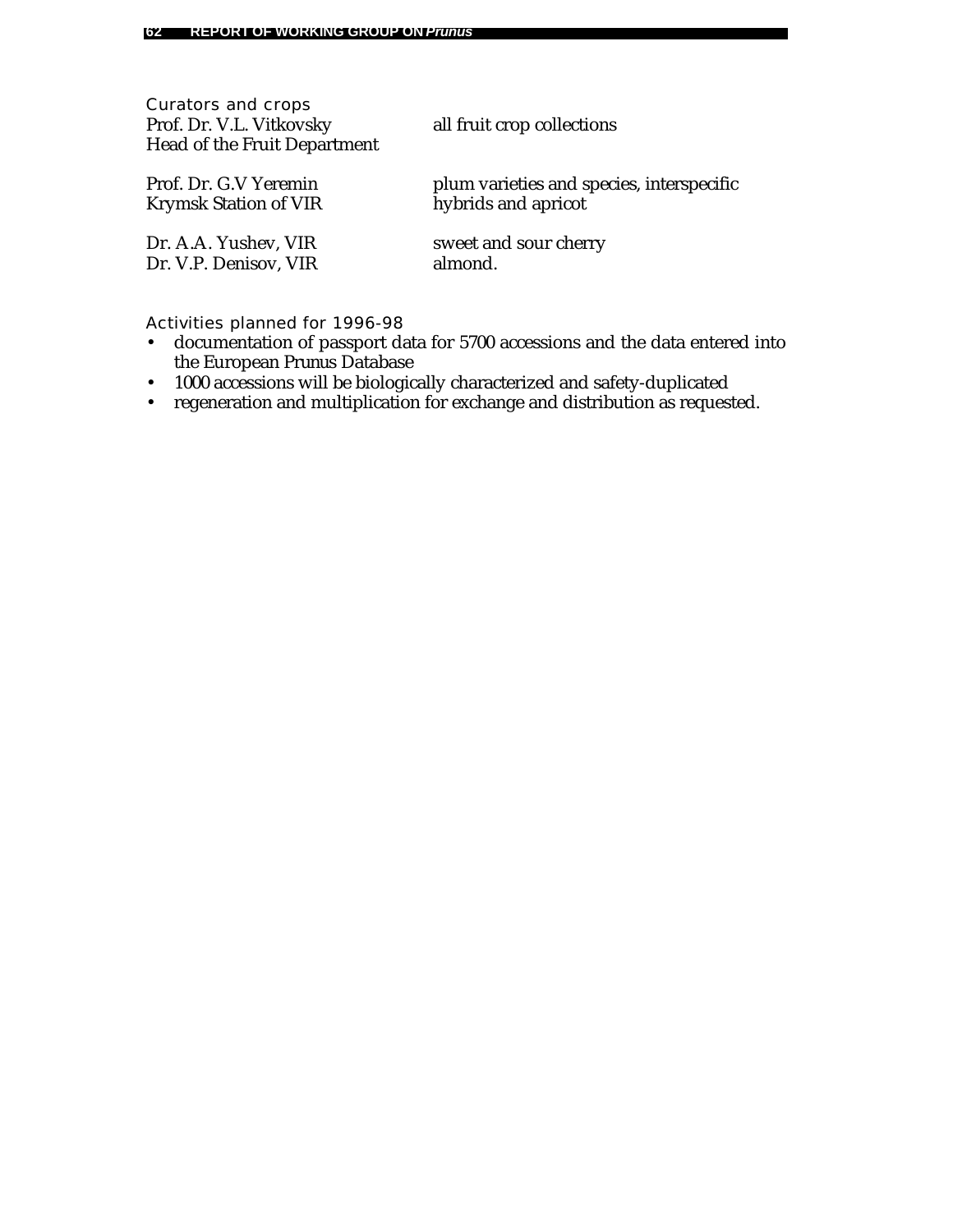*Prunus* germplasm in the Slovak Republic

### *D. Benediková*

Research Breeding Station Veselé, s.e. 92208 Veseskem, Slovakia

Conservation of plant genetic resources (PGR) is coordinated by The Research Institute of Plant Production, Piestany within the framework of the National programme for the conservation of plant genetic resources in the Slovak Republic. Collections of *Prunus* PGR are concentrated at four research institutes with different specializations and different ecoclimatic conditions:

- Research Breeding Station, Veselé temperate stone fruits: apricot, peach, almond
- Institute for Fruit and Ornamental Woody Plants, Bojnice prune, plum
- Research Breeding Station, Klov sour cherry, sweet cherry, plum, prune
- University of Agriculture, Nitra sour cherry, sweet cherry.

|                           | Veselé           | <b>Klov</b>      | <b>Bojnice</b>    |
|---------------------------|------------------|------------------|-------------------|
| Latitude                  | $49^\circ 34' N$ | $48^\circ 47' N$ | $49^{\circ}0'$ N  |
| Longitude                 | $17^\circ 45'$ E | 18° 37' E        | $20^{\circ}40'$ E |
| Elevation (m asl)         | 165              | 280              | 495               |
| Average temperature $(C)$ | 9.0              | 8.5              | 7.5               |
| April-Oct average (°C)    | 14.9             | 14.9             | 12.8              |
| Precipitation (mm)        | 625              | 700              | 619               |
| April-October monthly     | 58               | 58               | 52                |
| average (mm)              |                  |                  |                   |
| Soil type                 | black earth      | pseudoglei       | brown soil        |
| pH                        | 7.0              | $6.4 - 6.9$      | $5.0 - 6.5$       |

**Table 1.** Location of collections.

At these stations there are varieties of local origin, varieties introduced from other countries, clones and breeding selections. Evaluation and active study of genotypes is carried out at these research stations for agronomic and biologic characters using five trees per genotype and following the IPGRI Decriptors list for the above-mentioned *Prunus* species. Second stage long-term conservation of genotypes is done using three trees per one genotype.

Database software FoxPro SISGZ (Slovak Information System of Genetic resources) for statistical evidence of PGR is used.

The most important abiotic and biotic factors evaluated in the collection are:

- apricot: winter frost and late spring frost
- plum: Plum Pox Potyvirus, *Gnomonia erythrostoma*, *Taphrina deformans*, *Spaerotheca pannosa*, *Monilia laxa*
- peach: winter frost
- Cherry: cracking of fruits, *Monilia* sp.

An independent programme for the protection of widespread plant germplasm in Slovakia has been undertaken by a team at the University of Agriculture, Nitra. The team collects, records and evaluates important genotypes, including species of *Prunus*. Multiple genotypes are conserved in repositories of museum character in traditional regions of Slovakia. The aim of this programme is to use germplasm not only for research and plant breeding, but also for the cultural and educational use of the general public.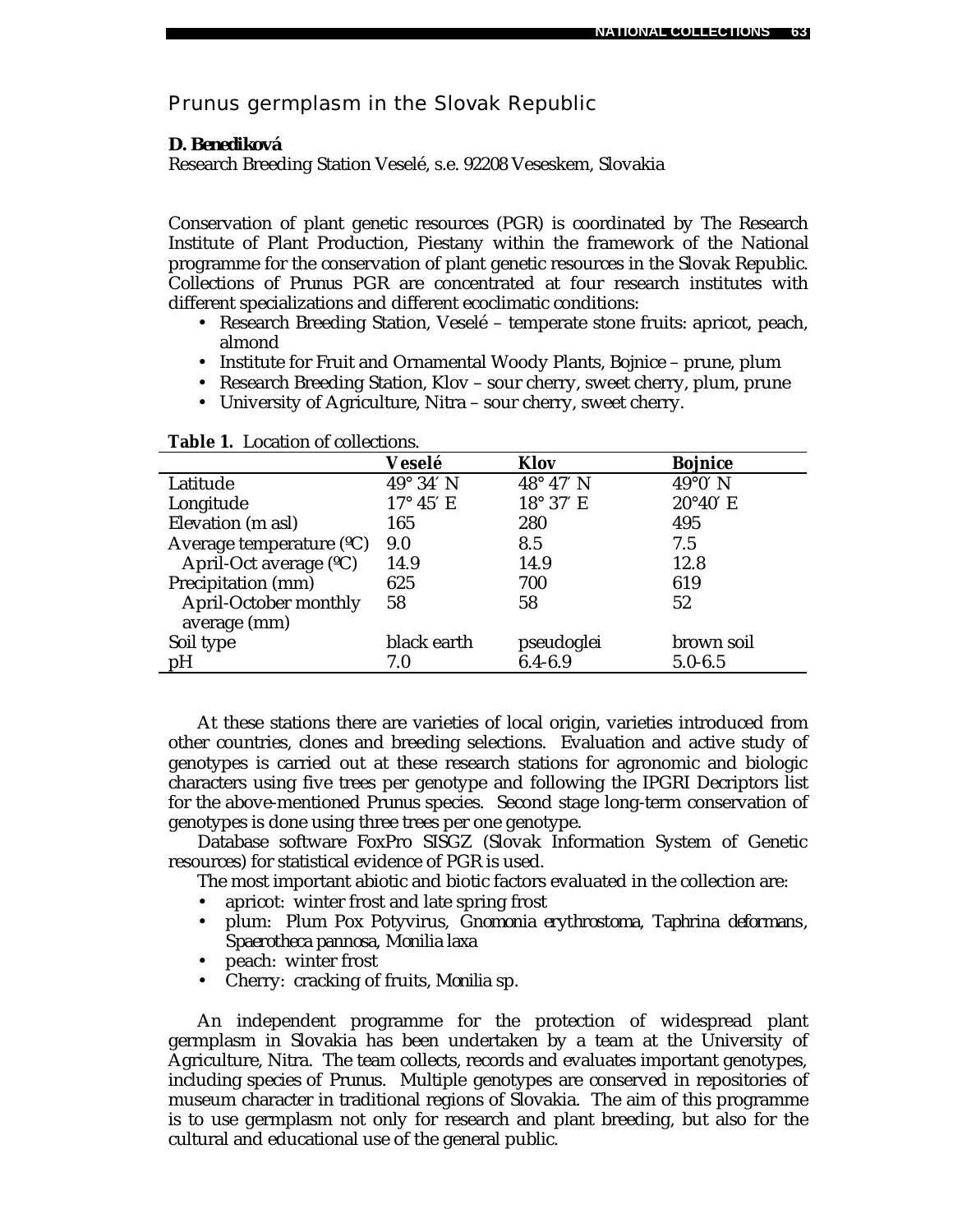| 'Original' accessions |                         |                  |                  |                  |            |            |
|-----------------------|-------------------------|------------------|------------------|------------------|------------|------------|
|                       | Total no.               |                  | Safety-          | $%$ in           | %          | $%$ for    |
| Crop                  | accessions <sup>1</sup> | No.              | duplicated EPDB  |                  | identified | quarantine |
|                       |                         |                  |                  |                  |            |            |
| Almond                | 27                      | 14               | 0                | 0                | 100        | 90         |
| Apricot               | 197                     | 6                | 0                | 59               | 100        | 80         |
| Cherry (sour)         | 17                      | 7                | 7                | 86               | 100        | 80         |
| Cherry (sweet)        | 22                      | 21               | 10               | 47               | 67         | 80         |
| Peach                 | 215                     | 41               | 0                | 52               | 100        | 75         |
| $Plum + prune$        | 112                     | 59               | 5                | 26               | 33         | 25         |
| Interspecific         | 9                       | $\boldsymbol{0}$ | 6                | $\boldsymbol{0}$ | 60         | 90         |
| hybrids               |                         |                  |                  |                  |            |            |
| Wild related          |                         | 7                | $\boldsymbol{0}$ | $\boldsymbol{0}$ | 100        | 70         |
| <i>Prunus</i> spp.    |                         |                  |                  |                  |            |            |
| <b>Total</b>          | 606                     | 155              | 28               |                  |            |            |

|  |  | Table 2. Prunus collections in the Slovak Republic. |  |  |  |
|--|--|-----------------------------------------------------|--|--|--|
|--|--|-----------------------------------------------------|--|--|--|

<sup>1</sup> Excluding duplicates.

 $^{\text{2}}\,$  Holdings for which quarantine requirements are met.

- the Slovak Government guarantees to continue the National programme for conservation of plant genetic resources in the Slovak Republic
- the University of Agriculture, Nitra and RBS, Veselé, will cooperate mainly on safety-duplication of original accessions for the repositories
- during the following years tests are planned on cryopreservation of apricot pollen and tests for the health of plant material (mainly virus)
- curative measures are planned.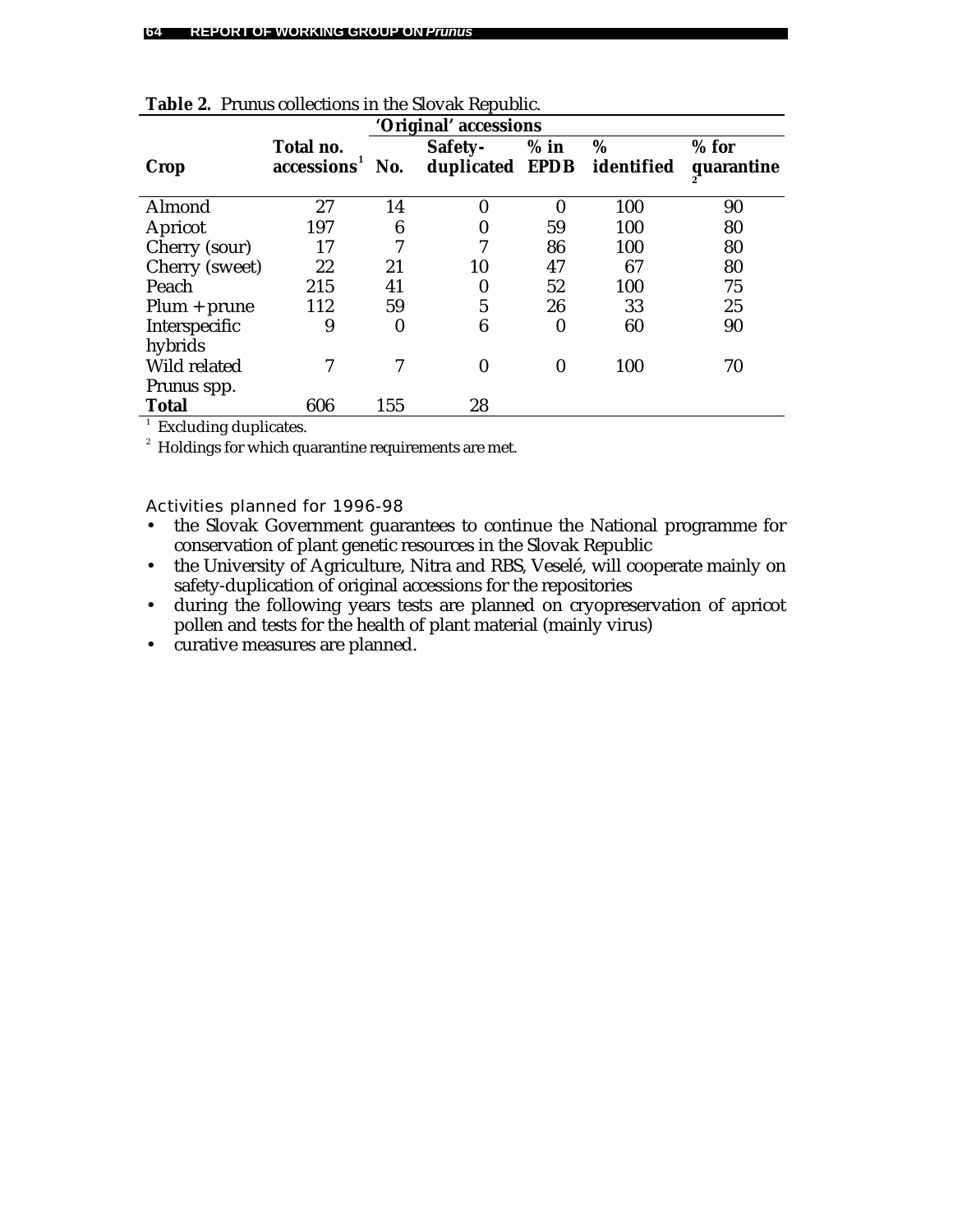# Status of *Prunus* germplasm in Spain

# *R. Socias i Company*

Unidad de Fruticultura, SIA-DGA, Apardato 727, 50080 Zaragoza, Spain

The Programme for Maintenance and Utilization of Plant Genetic Resources was established by an order the Spanish Ministry of Agriculture, Fisheries and Food on of 23 April 1993. All germplasm collections have since been reviewed under the terms of this new order. The following points have been decided upon, for the *Prunus* species only:

- only one reference collection will be considered as the species germplasm in Spain, thus receiving official support for its maintainance. Exceptionally, two collections are considered, owing to specific ecological conditions of the location and the requirements of the different clones of each species.
- only species representing original Spanish accessions are included; this would exclude Japanese plums.
- each collection is under the responsibility of a researcher who conducts different studies on this collection, independently of its maintenance, as a breeder or an agronomist, although assisting this work through the evaluation of the different accessions.

# Status of the collections

### Almond

Reference collection in Unidad de Fruticultura, SIA-DGA, Apartado 727, 50080- Zaragoza, Spain. Curators: A.J. Felipe and R. Socias i Company

More than 300 accessions including mostly cultivars of Spanish origin (62), selections from the almond breeding programme and cultivars from all the important almond-growing areas in the world (73). It is also the reference collection of the GREMPA (Groupe de Recherches et d'Etudes Méditerranéen pour l'Amandier). Periodic checks of virus status show the presence of some viruses. Virus-tested clones of the most important cultivars are maintained in a separate orchard with other fruit species such as the Spanish nuclear stock for virus-tested plants. Accessions are maintained as three trees per clone.

There are several other almond collections in Spain, of which three show particular relevance:

- IRTA-Mas Bové, Apartado 415, 43280-Reus (Tarragona). Curator: F.J. Vargas. It includes 58 Spanish accessions and 36 foreign cultivars, with three or four trees per clone, all of them well characterized; also includes a large number of selections of the almond breeding programme.
- CEBAS, Departamento de Mejora y Patología Vegetal, Apartado 4195, 30080 Murcia. Includes 25 Spanish and 25 foreign cultivars, with two trees per clone, well characterized.
- Conselleria d'Agricultura de les Illes Balears, C. Foners 10, 07006-La Ciutat de Mallorca. Curator: J. Rallo. Includes 46 accessions from the islands of Mallorca and Ibiza, a traditional growing area. The collection has five trees per clone and is partly characterized.

Most of the Spanish accessions of these three collections are also present at the reference collection of Zaragoza.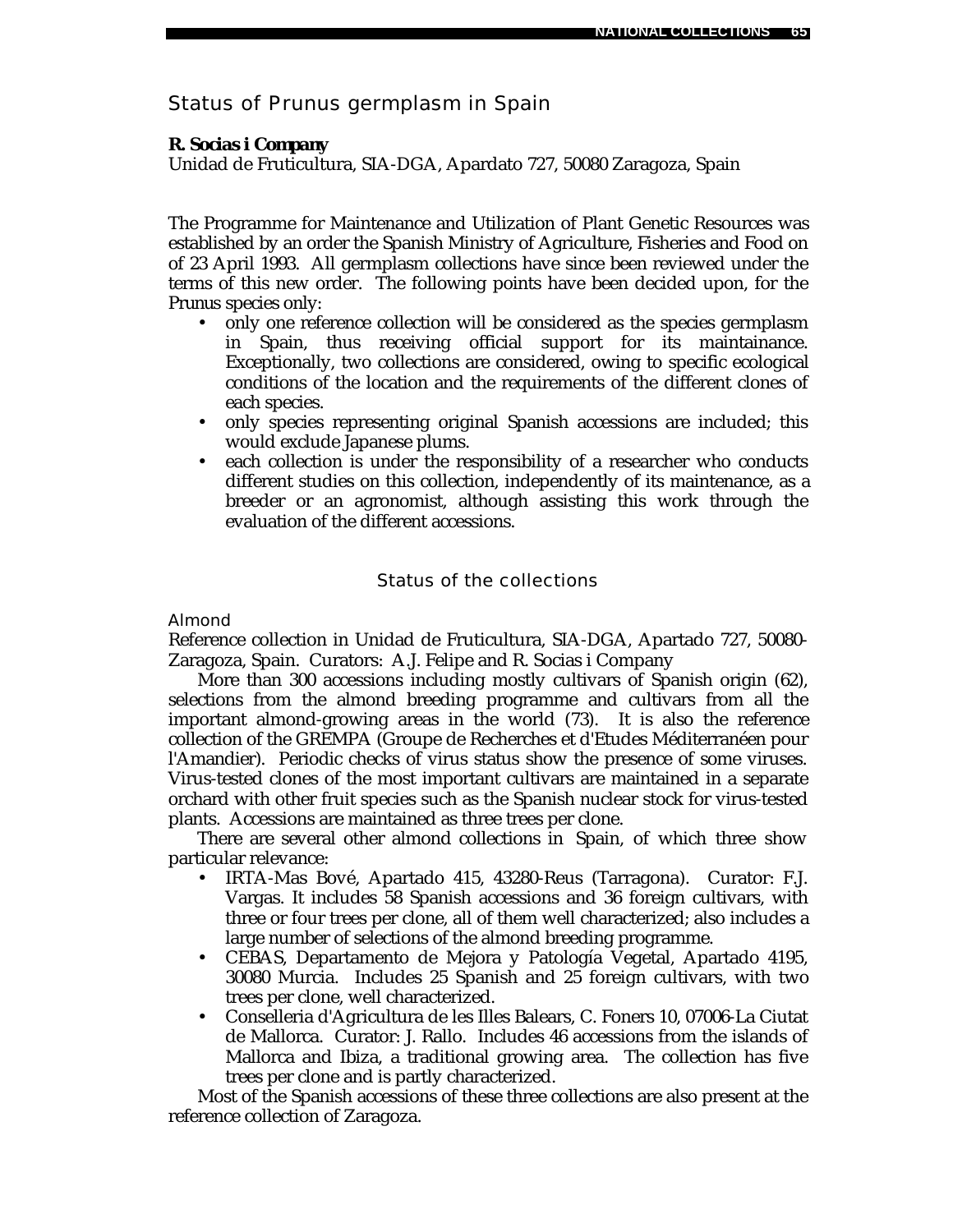#### Apricot

Reference collection is at the Centro de Investigación y Desarrollo Agroalimentario, Apartado Oficial, 30150-La Alberca (Murcia). Curator: J. Rodriguez Navarro.

The collection includes 215 clones, with two trees per clone, 152 of them of Spanish origin, 113 of them well characterized.

A second collection is located at CEBAS, Departamento de Mejora y Patologia Vegetal, Apartado 4195, 30080-Murcia. This includes 40 Spanish accessions and 50 foreign cultivars, with four trees per clone.

A third collection is at IVIA, Ctra. Moncada-Naquera, 46113-Moncada (Valencia). Curator: G. Llácer. It includes nearly 100 clones, half Spanish and half foreign. Most clones are the same as those in the CEBAS collection, but special attention has been given to 18 clones collected in the Valencia region. Virus status has been checked.

#### **Cherry**

Only sweet cherry is represented in Spain. The reference collection is at the Unidad de Fruticultura, S.I.A-D.G.A., Apartado 727, 50080-Zaragoza. Curator: R. Gella. About 60 clones, most of them commercial cultivars, all of them are well characterized. Virus status is checked periodically, with virus-tested clones in the Spanish nuclear stock.

A second collection is considered for the traditional Valle del Jerte growing area, with 36 clones of the zone and three trees per clone. Curator: F. Toribio, Finca La Orden, Apartado 22, 06187-Guadajira (Badajoz).

#### Peach

There are two reference collections, one in Zaragoza, a colder area, and the other in Murcia, with a mild climate. Unidad de Fruticultura, S.I.A.-D.G.A., Apartado 727, 50080-Zaragoza. Curator: M. Carrera.

Differentiation is established with clingstone peaches (108 accessions, mostly Spanish), freestone peaches (60 accessions, mostly foreign), nectarines (80 accessions mostly foreign) and flat peaches (11 accessions, all Spanish); two or three trees per clone. Virus status is periodically checked. The most important clones are maintained virus tested in the Spanish nuclear stock.

Centro de Investigación y Desarrollo Agroalimentario, Apartado Oficial, 30150-La Alberca (Murcia). It includes 97 clones, all of them of Spanish origin, with two trees per clone. Seventy of the clones are characterized and come from various local populations in several growing areas of southern Spain.

#### Plum and prune

Only *P. domestica* is considered in the Spanish germplasm network, because no Spanish representatives of the diploid plums are found. The reference collection is at Estación Experimental de Aula Dei, Apartado 202, 50080-Zaragoza. Curator: A. Arbeloa. It includes 41 clones, mostly foreign cultivars, which are well characterized. There are two trees per clone and virus status is checked periodically.

In Centro de Investigación y Desarrollo Agroalimentario, Apartado Oficial, 30150-La Alberca (Murcia), there is a collection of 40 cultivars of plums and prunes, with two trees per clone, but no Spanish representatives are included.

#### Interspecific hybrids

Only peach x almond hybrids are known in Spain. Their importance as rootstock has prompted their study in the past by Estación Experimental de Aula Dei and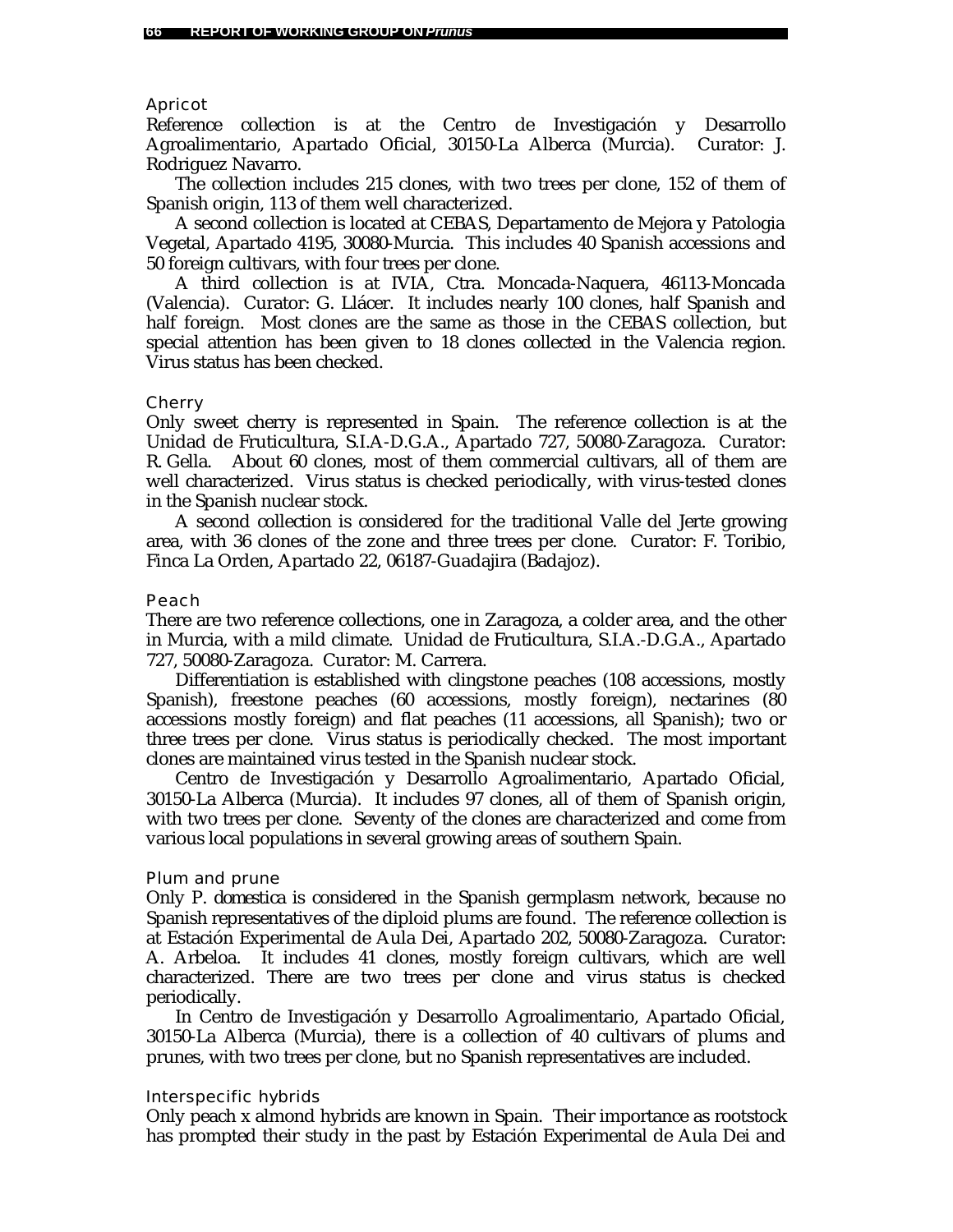CRIA-MURCIA, where several spontaneous hybrids are maintained.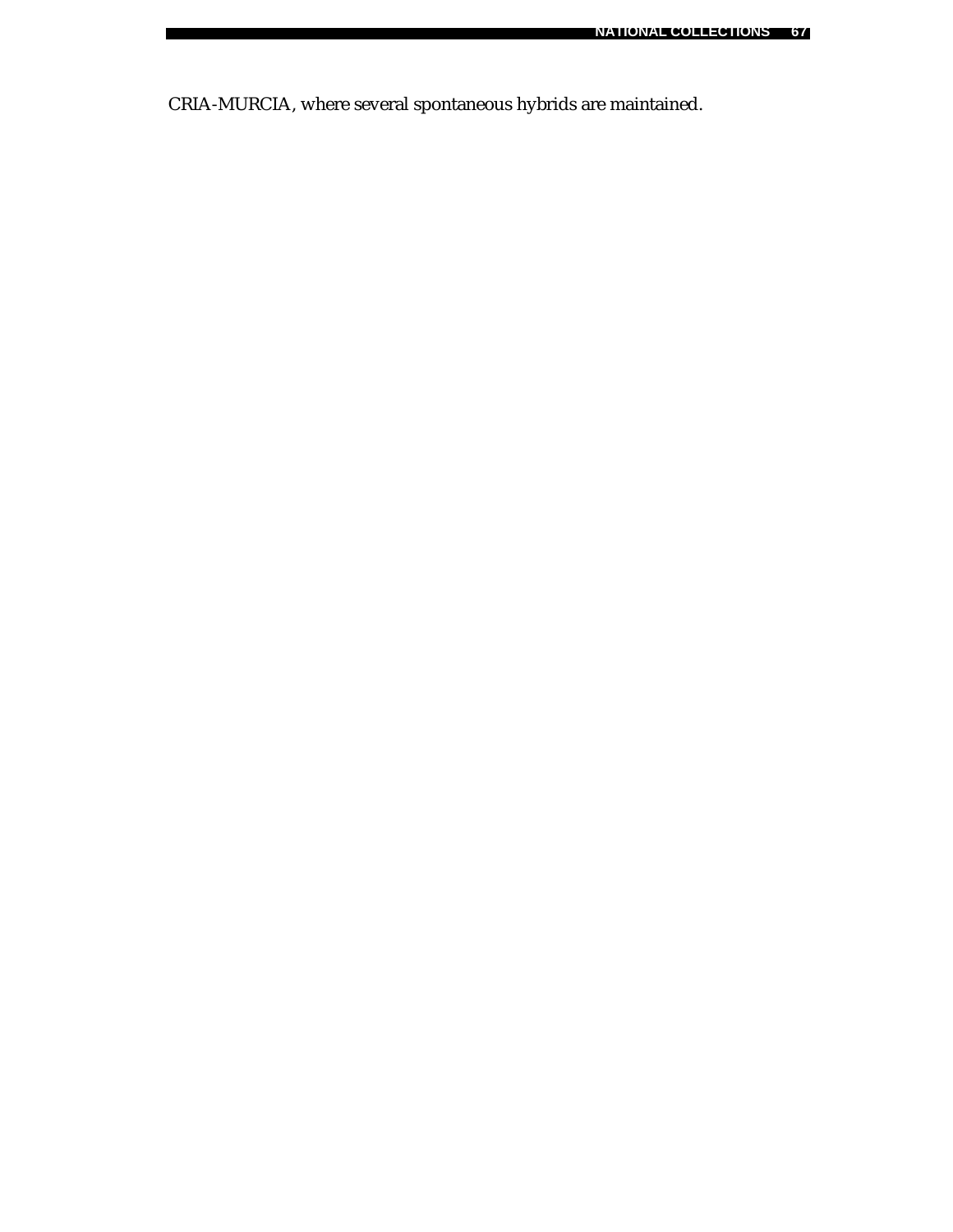Wild species

At the Unidad de Fruticultura, S.I.A.-D.G.A., Apartado 727, 50080-Zaragoza, a collection of eight wild species is maintained, which are mostly related to almond. The only Spanish representative is a population of *P. webbii* from central Spain.

### Other research

Presently there is no known cryopreservation of *Prunus* in Spain. More important is the work being done on molecular markers. Electrophoretic studies of isozyme variability, mostly on almond, have been carried out in the past at IRTA-Cabrils, IVIA and S.I.A.-Zaragoza. Presently, work is being carried out on genetic markers at IRTA-Cabrils, IVIA and CIMA-Vitoria. There are scattered references to resistance of some clones to pests and diseases and some abiotic factors, such as chlorosis, but no systematic survey has been carried out.

#### Wild species

There are two quite important wild *Prunus* species in Spain. One is *Prunus webbii* (Spach) Vierh. (although not mentioned in Flora Europea) from Central Spain, first described by Felipe and Socias i Company. The species has some representatives in Zaragoza and shows large variability probably due to hybridization with cultivated almond.

The other is *Prunus ramburii* Boiss., from Sierra Nevada (southern Spain), which is not as important for breeding purposes and the habitat is not endangered, although they are endemic.

|                                    | Total no.       |     | 'Original' accessions |                                 |
|------------------------------------|-----------------|-----|-----------------------|---------------------------------|
| Crop                               | accessions<br>1 | No. | % identified          | % for quarantine $\overline{e}$ |
| Almond                             | 305             | 70  | 95                    | 70                              |
| Apricot                            | 215             | 152 | 75                    |                                 |
| Cherry (sour)                      |                 |     |                       |                                 |
| Cherry (sweet)                     | 60              | 40  | 95                    | 80                              |
| Cherry (related<br>spp.)           |                 |     |                       |                                 |
| Peach                              | 346             | 200 | 85                    |                                 |
| $Plum + prune$                     | 65              | 6   | 100                   | 100                             |
| Interspecific<br>hybrids           | 10              | 10  | 100                   | 100                             |
| Wild related<br><i>Prunus</i> spp. | 8               | 1   |                       |                                 |
| <b>Total</b>                       | 1009            | 479 |                       |                                 |

**Table 1.**The *Prunus* collection in Spain.

<sup>1</sup> Excluding duplicates.

 $^{\text{2}}\,$  Holdings for which quarantine requirements are met.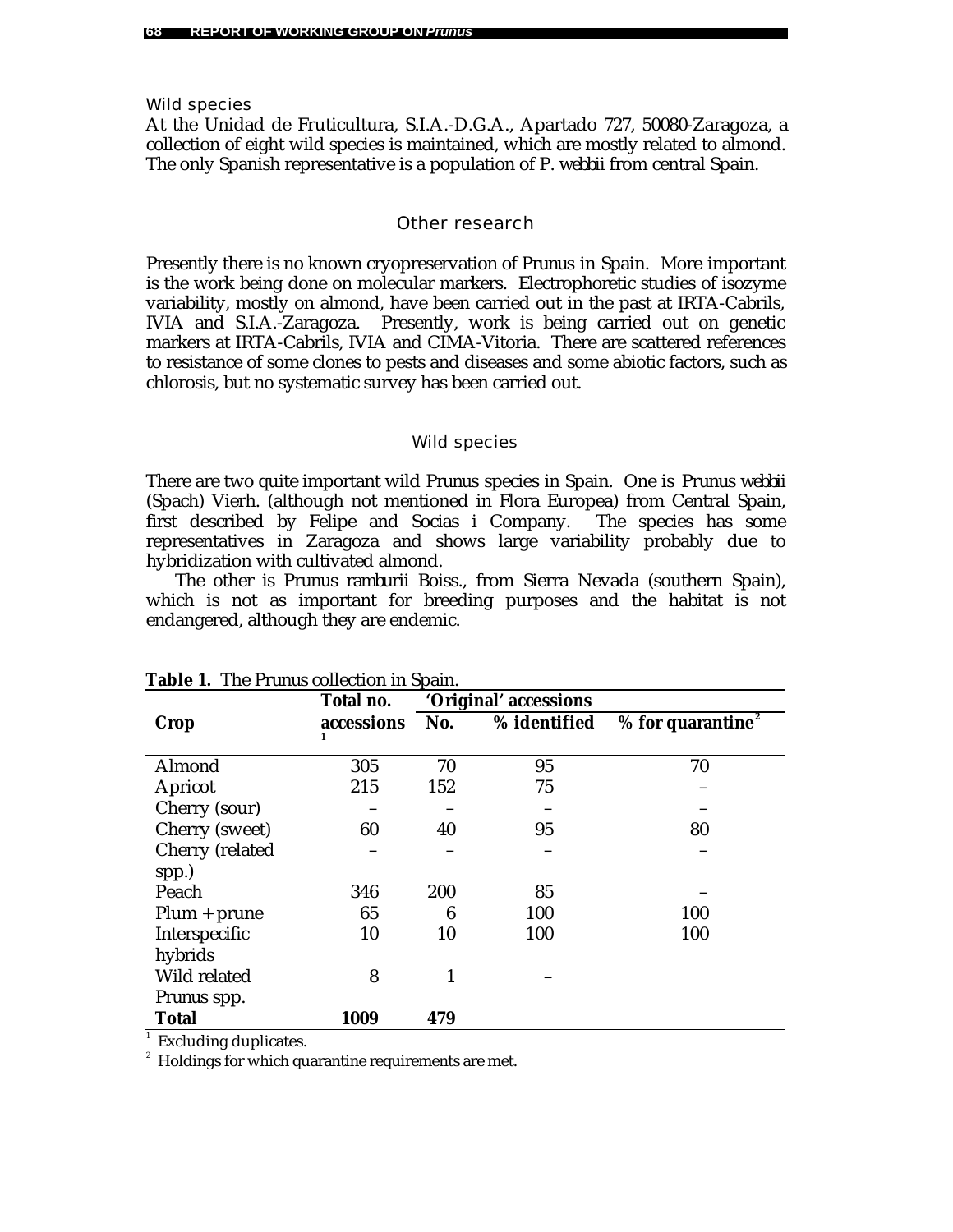# Status of *Prunus* collections in Switzerland

### *M. Kellerhals*

Federal Research Station for Fruit Growing, Viticulture and Horticulture, 8820 Wadenswil, Switzerland

A number of curators are responsible for the *Prunus* collections in Swizerland. For more information contact Dr Gert Kleijer, RAC, Rte. de Duillier, Case postale 254, CH-1260 Nyon 1 (SKEK, Swiss Commission for the conservation of cultivated plants).

The *Prunus* collections include indigenous older cultivars and wild material originating in Switzerland. They are maintained at different locations by national institutions or local NGOs. Safety is relatively good but still low.

A major step forward was undertaken during a joint project of the Swiss Federal Research Station Wädenswil, the Federal Office for Environment, Forest and Landscape and Local Fruit Advisory services on the occasion of the European Year of Nature Protection. A total of 5500 questionnaires on local sweet cherry varieties were sent to farmers, of which 1464 (26%) were filled out and returned. The data were registered on computer and analyzed.

A variety list was established that contains 365 distinct varieties of which 188 varieties were mentioned only once, 62 varieties only twice. These must all be considered threatened. Sixteen percent of all varieties were considered 'unknown'. During picking season more than 150 varieties were examined and characterized on site; some work on DNA fingerprinting of accessions was undertaken.

A discussion is currently in progress on the development of a conservation strategy for this genetically rich material. A request for prolongation and extension of the project has been submitted.

Otherwise, the situation concerning *Prunus* genetic resources in Switzerland has not changed considerably since the last meeting of the *Prunus* Working Group in 1992. The NGOs 'Fructus' and 'Pro Specie Rara' continue to collect, save and characterize traditional fruit varieties; these NGOs are concerned predominantly with apples and pears.

The Swiss Commission for the conservation of cultivated plants (SKEK), founded in 1991, with its office located at the Research Station Changins (Nyon), continues to coordinate the activities and to collect data from the different

organizations.

The Federal Research Stations Wädenswil and Changins and the Institute for organic agriculture at Oberwil are collaborating on the development of a relational fruit variety database on Access, in collaboration with 'Fructus' and 'Pro Specie Rara'. It should include information on genetic resources for apple, pear, plum and cherry, as well as data on modern varieties and selections. The first priority is apple. Interconnection with the *Prunus* database at INRA Bordeaux is envisaged.

- characterization of passport, morphological and biological data of 500 accessions
- molecular characterization of 200 accessions of one species of sweet cherry
- 300 accessions of one species will be evaluated for agronomic features and resistance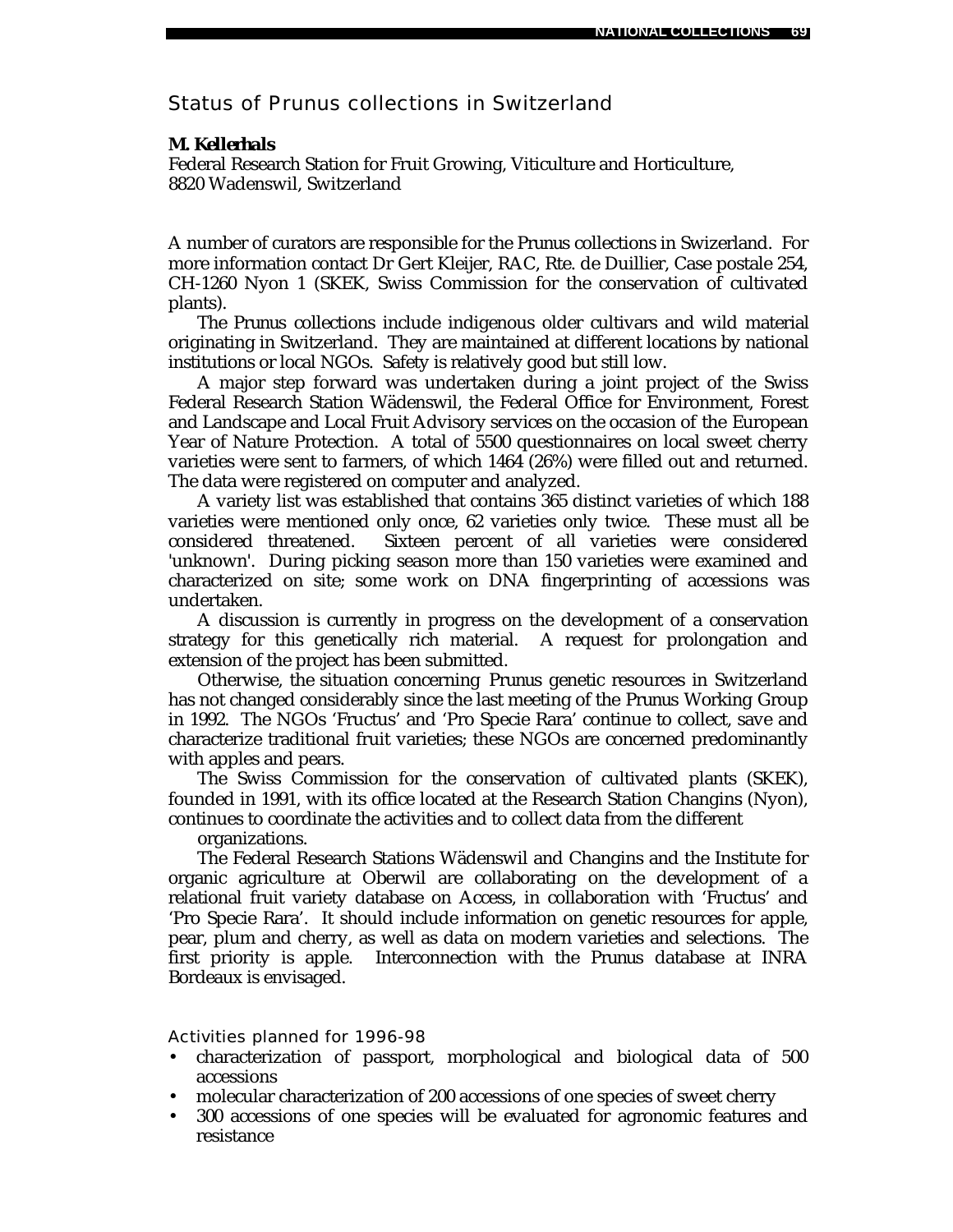• characterization data on 500 accessions and evaluation data for 300 accessions will be introduced into the European *Prunus* Database • 100 accessions of one species will be safety-duplicated.

|                                                     |                                      | 'Original' accessions |                       |                       |                 |                       |  |  |
|-----------------------------------------------------|--------------------------------------|-----------------------|-----------------------|-----------------------|-----------------|-----------------------|--|--|
| <b>Crop</b>                                         | Total no.<br>accessions <sup>1</sup> | No.                   | Safety-<br>duplicated | $%$ in<br><b>EPDB</b> | %<br>identified | $%$ for<br>quarantine |  |  |
| Almond                                              |                                      | 0                     | 0                     |                       |                 | 0                     |  |  |
| Apricot                                             | 68                                   | 9                     | 0                     | 0                     |                 |                       |  |  |
| Cherry (sour)                                       | 9                                    | 9                     |                       | 9                     |                 |                       |  |  |
| Cherry (sweet)                                      | 350                                  | $210*$                | $30*$                 | $70*$                 | $40*$           | $5*$                  |  |  |
| Cherry<br>(related spp.)                            | 2                                    | 0                     | 0                     | 0                     | 0               | 0                     |  |  |
| Plums and<br>prunes                                 | 326                                  | $50*$                 | $20*$                 | $90*$                 | $30*$           | $5*$                  |  |  |
| Peach                                               | 77                                   | 10                    | 0                     | $\mathbf{5}$          |                 | 0                     |  |  |
| Interspecific<br>hybrids                            |                                      | 0                     | 0                     | $\boldsymbol{0}$      | 0               | 0                     |  |  |
| <b>Total</b>                                        | 832                                  | 288                   | 50                    |                       |                 |                       |  |  |
| Excluding duplicates.                               |                                      |                       |                       |                       |                 |                       |  |  |
| Holdings for which quarantine requirements are met. |                                      |                       |                       |                       |                 |                       |  |  |

**Table 1.** *Prunus* collections in Switzerland.

\* Estimated.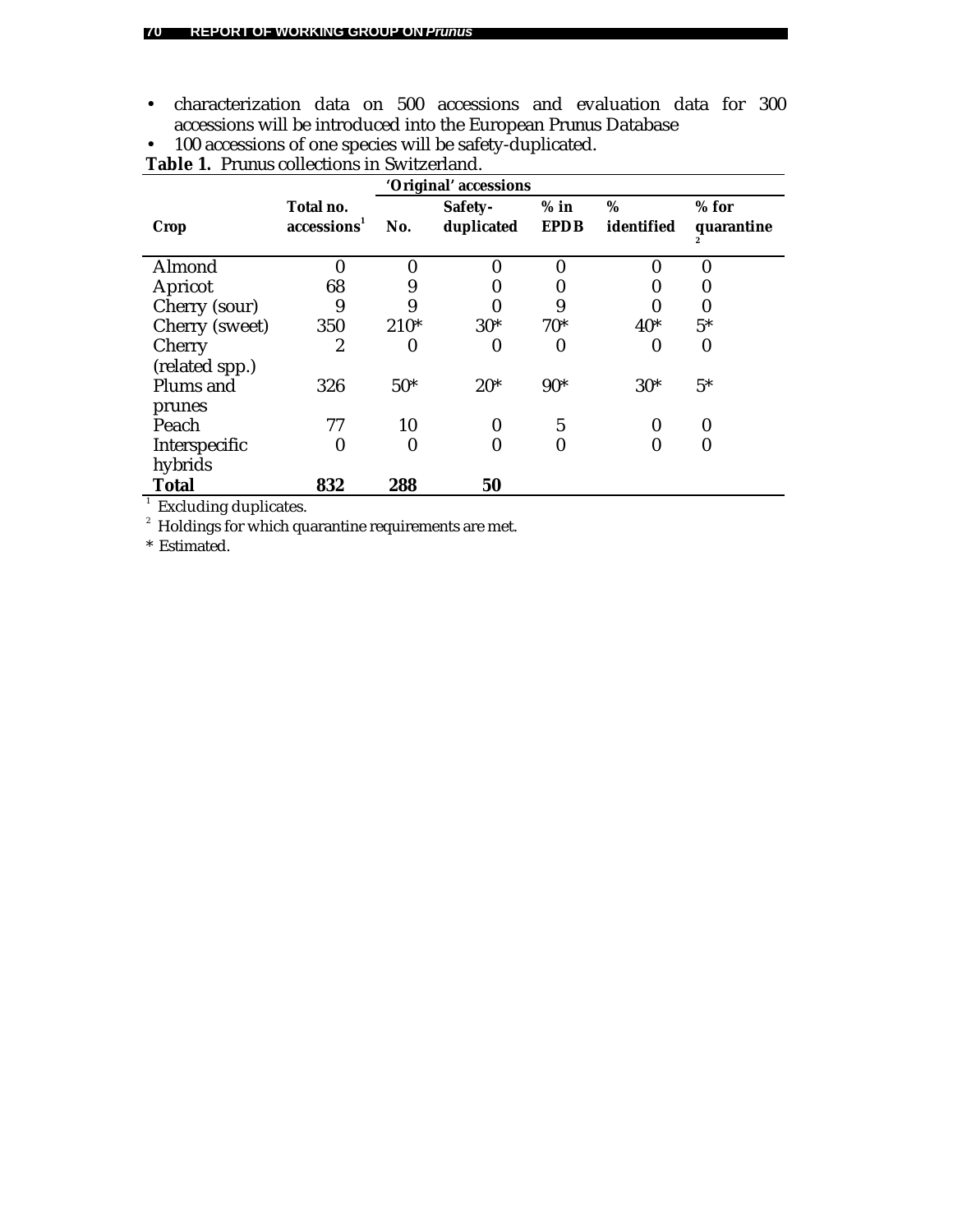## *Prunus* germplasm in Turkey

### *N. Gönülsen*

Aegean Agricultural Research Institute, PO Box 9, Menemen, Izmir, Turkey

### Introduction

Plant genetic resources activities began in 1964, with a joint project between the Turkish Government and FAO. At that time the National Plant Genetic Resources Project (NPGRP) was also approved by the Government. NPGRP cooperates with the related plant breeding units of AARI and other Agricultural Research Institutes and Agricultural Faculties in Turkey.

NPGRP has three service units (seed physiology and preservation, documentation, taxonomy) and eight plant groups (cereals, vegetables, food legumes, ornamental plants, forage crops, medicinal and aromatic plants, industrial crops, fruit trees and grapes). Endemic plants are considered a subgroup. Each plant group is responsible for the exploration, collecting, conservation, regeneration and or multiplication, evaluation and documentation of plant genetic resources.

Several species of tree fruits or their wild relatives are indigenous to Turkey, including apple, cherry (mahaleb, sour and sweet), grape, hazelnut, pear, pistachio, plum, pomegranate, quince and walnut.

*Prunus* germplasm studies have an important place in the 'Fruit Tree Genetic Resources' Project.

The names and distribution of different fruit tree species belonging to the *Prunus* group in Turkey are shown in Table 1. A total of 28 species have been determined. These species are widely distributed throughout Anatolia, west to east and south to north.

#### *Prunus* genetic resources activities

Survey and collecting

Since 1964 different parts of Turkey such as the Aegean, central, eastern, northern and southeastern parts of Anatolia have been explored.

Survey and collecting programmes are arranged according to the urgent needs of breeding programmes and the amount of genetic erosion threatened. Every year an AARI working committee and a National Working Group consisting of breeders, horticulturists, pathologist, technologists, etc. meet to discuss the programme proposal prepared by the fruit tree genetic resources group. In this way, present and future germplasm needs and the collecting programme for the following year are decided, e.g., which species will be studied and the regions or locations to be explored.

Accessions are generally collected as budwood or cuttings. The collecting format is used for each accession.

A new project for almond germplasm was started in cooperation with AARI and IPGRI's Regional Office for West Asia and North Africa (WANA) group in 1995. The aim of this project is to survey, collect and document almond germplasm in Turkey. Collecting germplasm in the western part of Anatolia was completed in 1995, where 107 accessions were collected. It was planned to collect almond material from the southern part of Anatolia in 1996.

A new project, supported by The World Bank, named *In situ* Conservation of Genetic Diversity in Turkey, was started in 1993. The aim of this project is to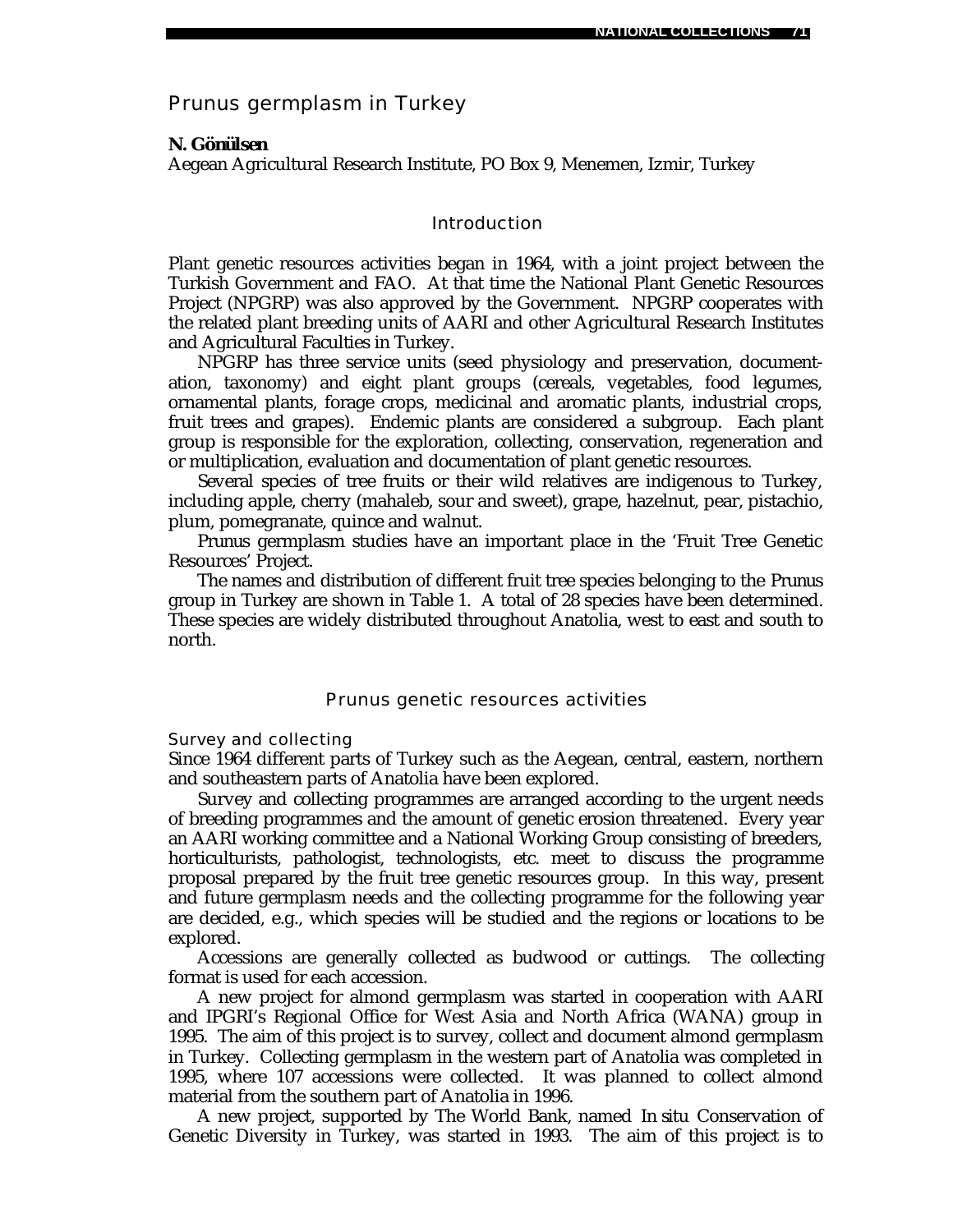identify and establish *in situ* conservation areas in Turkey for protection of genetic resources and wild relatives of important crops and forest tree species originating in Turkey. *Prunus divericata* L. is one of the species given priority in this project.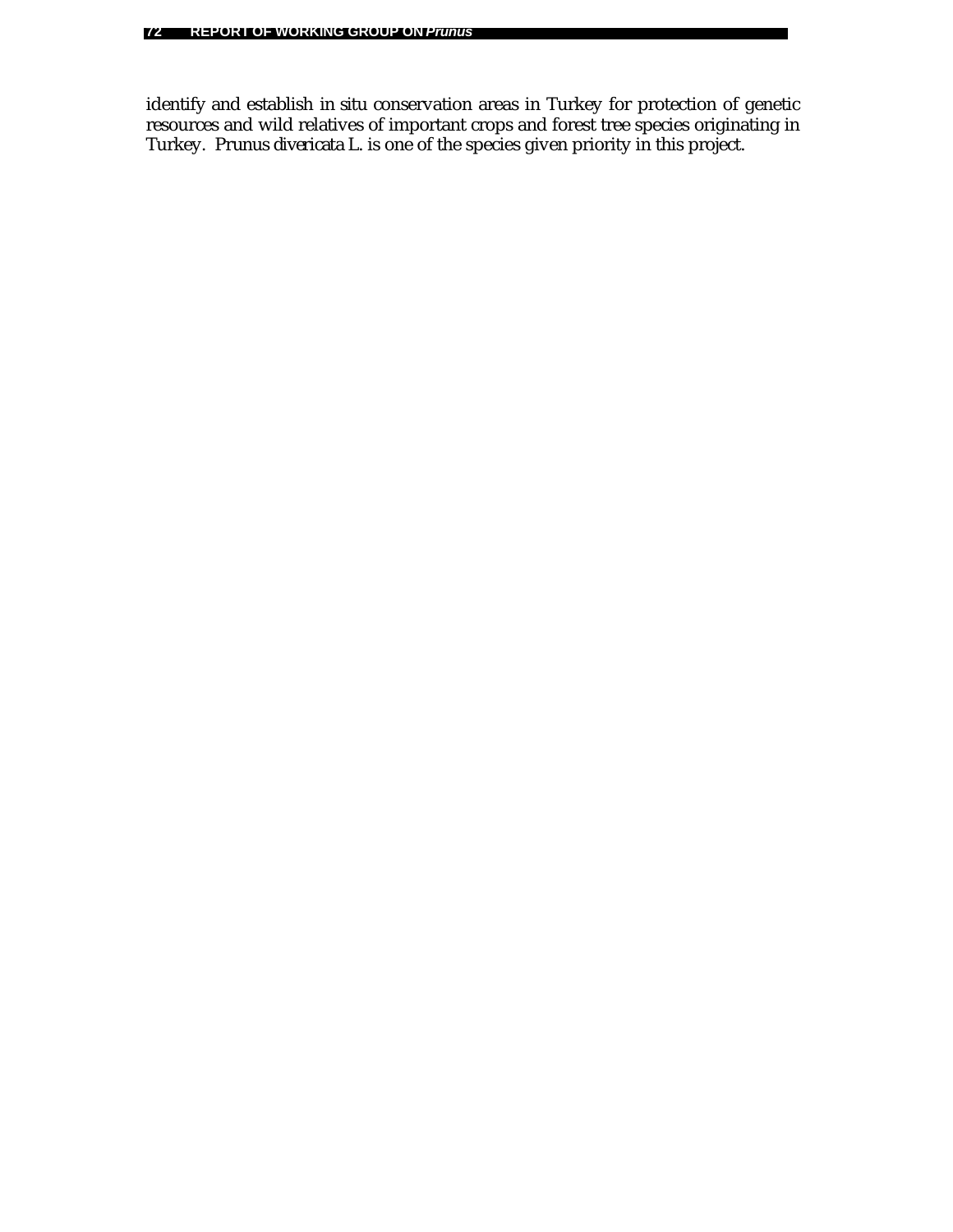|                  | Table 1. Prunus species and their distribution in Turkey.                     |                                |
|------------------|-------------------------------------------------------------------------------|--------------------------------|
|                  | <b>Species name</b>                                                           | <b>Distribution area</b>       |
| Plum             |                                                                               |                                |
| $\mathbf{1}$     | Prunus spinosa L.                                                             | N, W, S and Central Anatolia   |
| $\boldsymbol{2}$ | Prunus kurdica Fenzl.                                                         | E Anatolia (endemic)           |
| 3                | Prunus domestica L.                                                           | Widespread in Turkey,          |
|                  | (P. spinosa L. x P. divericata Led.)                                          | common in north                |
| 4                | Prunus divaricata Led.                                                        |                                |
|                  | Syn: Prunus cerasifera Ehrh.                                                  | Widespread in Turkey           |
| $\mathbf 5$      | Prunus cocomilia Ten.                                                         |                                |
|                  | Prunus cocomilia Ten. var. cocomilia                                          |                                |
|                  | Syn: P. pseudoarmeniaca Heldr. and Sart.                                      | W Anatolia                     |
|                  | Prunus cocomilia Ten. var. puberula (Schneider) Browicz                       |                                |
|                  | Syn: P. pseudoarmeniaca Heldr. and Sart. var. puberula                        |                                |
|                  | Schneider                                                                     | W and SW Anatolia (endemic)    |
|                  |                                                                               |                                |
| <b>Cherry</b>    |                                                                               |                                |
| $\mathbf{1}$     | Prunus prostrata Lab.                                                         | W, S, SW Anatolia and          |
|                  | Syn: Cerasus prostrata (Lab.) Ser.                                            | <b>Transitional region</b>     |
| $\boldsymbol{2}$ | Prunus brachypetala (Boiss.) Walp.                                            |                                |
|                  | Syn: Cerasus brachypetala Boiss.                                              | <b>SE</b> Anatolia             |
| 3                | Prunus incana (Pallas) Batsch.                                                |                                |
|                  | Cerasus incana (Pallas)<br>Syn:                                               | N, C, and S Anatolia (endemic) |
| 4                | Prunus incana (Pallas) Batsch var. angustifolia (Spach)<br>Schneider          |                                |
|                  |                                                                               | NE and E Anatolia              |
| 5                | Cerasus angustifolia (Spach) Browicz.<br>Syn:<br>Prunus microcarpa C.A. Mayer |                                |
|                  | Syn: Cerasus microcarpa (C.A.Mayer) Boiss.                                    | S and E Anatolia               |
| 6                | Prunus hippophaeoides (Bornm.)Bornm.                                          |                                |
|                  | Cerasus hippophaeoides (Bornm.) Bornm.<br>Syn:                                |                                |
|                  | Syn:<br>Amygdalus hippophaeoides (Bornm.) Bornm.                              | C Anatolia (endemic, rare)     |
| 7                | Prunus avium L.                                                               |                                |
|                  | Syn: Cerasus avium L. Moench                                                  | Widespread, mainly N Anatolia  |
| 8                | Prunus cerasus L.                                                             |                                |
|                  | Syn: Cerasus vulgaris Miller                                                  | Cultivated, N and E Anatolia   |
| 9                | Prunus mahaleb L.                                                             |                                |
|                  | Cerasus mahaleb (L.) Miller. var. mahaleb.<br>Syn:                            | Widespread                     |
|                  |                                                                               |                                |
|                  | <b>Apricot</b>                                                                |                                |
| $\mathbf{1}$     | Prunus armeniaca L.                                                           |                                |
|                  | Syn: Armeniaca vulgaris Lam.                                                  | Cultivated, widespread         |
|                  |                                                                               |                                |
| Peach<br>1       | Prunus persica (L.) Batsch                                                    |                                |
|                  | Syn: Persica vulgaris Miller                                                  |                                |
|                  | Syn: Amygdalus persica L.                                                     | Cultivated, widespread         |
|                  |                                                                               |                                |
|                  | <b>Almond</b>                                                                 |                                |
| 1                | Prunus amygdalus Batsch.                                                      |                                |
|                  | Syn: P. communis (L.) Arc.                                                    |                                |
|                  | Amygdalus communis L.<br>Syn:                                                 | Widespread                     |
| $\boldsymbol{2}$ | Prunus korchinskii Hand-Mazz.                                                 |                                |

Syn: *Amygdalus korchinskii* (Hand-Mazz) Bornm. S Anatolia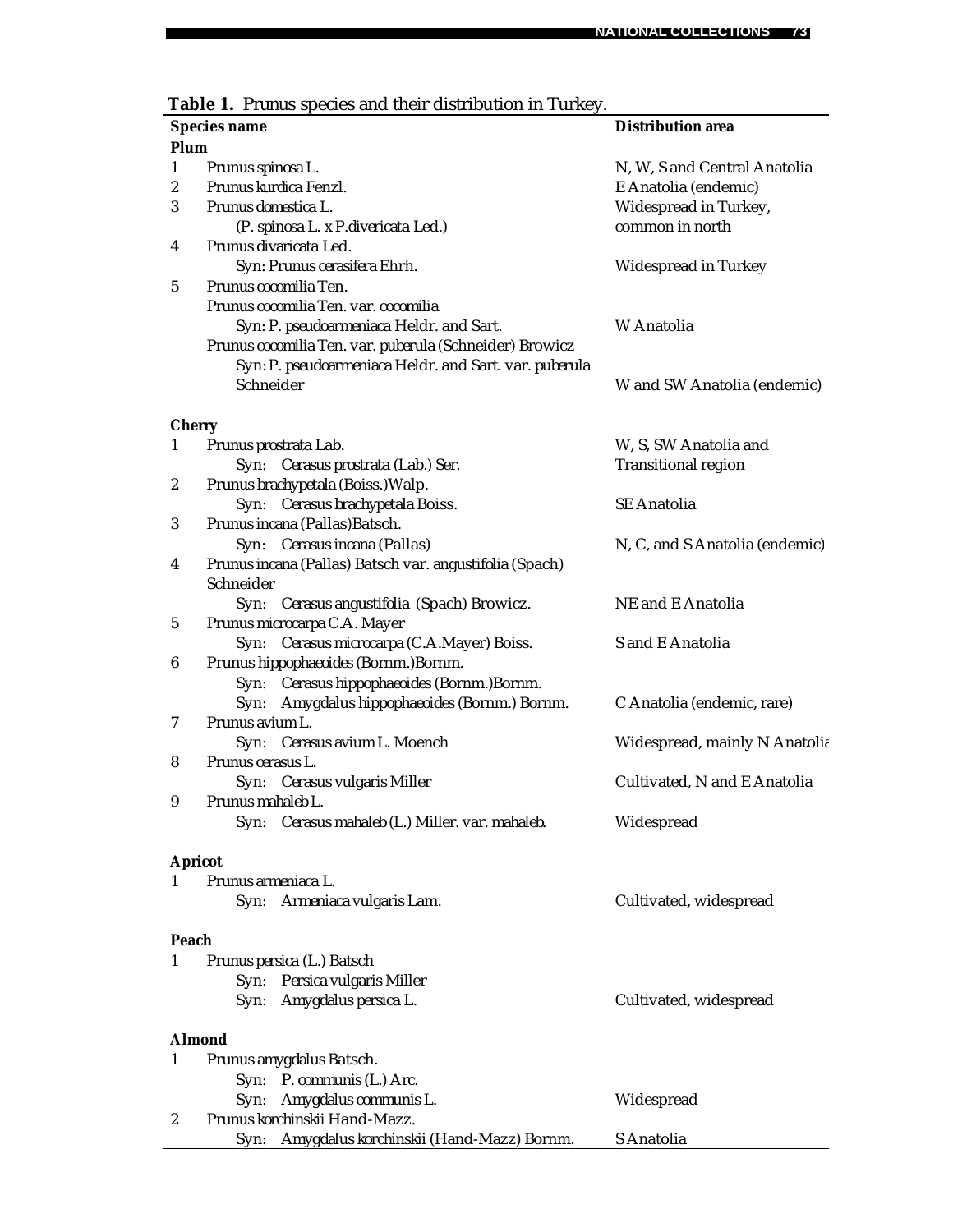|    | <b>Species name</b> |                                                        | <b>Distribution area</b>         |
|----|---------------------|--------------------------------------------------------|----------------------------------|
| 3  |                     | Prunus fenzliana Fritch                                |                                  |
|    |                     | Syn: Amygdalus fenzliana (Fritsh)Lipsky                |                                  |
| 4  |                     | Prunus webbii (Spach) Vieh.                            |                                  |
|    |                     | Syn: Amygdalus webbii Spach                            |                                  |
|    |                     | Syn: Amygdalus salicifolia Boiss.                      |                                  |
|    |                     | Syn: Amygdalus webbii Spach var. salicifolia           | W, NW and C Anatolia             |
| 5  |                     | Prunus trichamygdalus Hand-Mazz.                       |                                  |
|    |                     | Syn: Amygdalus trichamygdalus (Hand-Mazz.)             |                                  |
|    | Woronow.            |                                                        | S, E and SE Anatolia             |
| 6  |                     | Prunus orientalis (Miller) Koehne                      |                                  |
|    |                     | Syn: Amygdalus orientalis Miller                       | C, S and E Anatolia              |
| 7  |                     | Prunus discolor (Spach) Schneider                      |                                  |
|    |                     | Syn: Amygdalus graeca Lindley                          | N, W, C and SW Anatolia          |
| 8  |                     | Amygdalus x balansae Boiss                             |                                  |
|    |                     | Syn: Amygdalus balansae Boiss. var. süpervestita Bornm |                                  |
|    |                     | Prunus amygdalus x P. orientalis (?)                   | C Anatolia (endemic)             |
| 9  |                     | Prunus kotschyi (Boiss .& Hohen.) Nab.                 |                                  |
|    |                     | Syn: Amygdalus Kotschyi Boiss. & Hohen.                | SE Anatolia; very local, rare.   |
| 10 |                     | Prunus carduchorum (Bornm.) Meikle                     |                                  |
|    |                     | Syn: Amygdalus carduchorum Bornm. subsp. serrate       | SE Anatolia (endemic), very loca |
|    | <b>Browicz</b>      |                                                        |                                  |
| 11 |                     | Prunus arabica (Oliv.) Meikle                          |                                  |
|    |                     | Syn: Amygdalus arabica Oliv.                           | S and E Anatolia                 |
| 12 |                     | Prunus lycioides (Spach) Schneider                     |                                  |
|    |                     | Syn: Amygdalus lycioides Spach var. lycioides          | E Anatolia, local                |

### **Conservation**

The conservation of fruit trees belonging to the *Prunus* group has been achieved mainly in the two stages. During the first stage, 1964-85, some material was kept in the AARI orchards and others in horticultural research institutes, agricultural schools, state farms and agricultural faculties, a total of 57 locations. An inventory of these collections was published (Çetiner 1981) and later revised (Gönülsen 1986). Unfortunately, most of the institutions had tended to keep the commercial varieties, instead of *Prunus* germplasm, in their collections. After the evaluation programmes, these institutions eliminated expensive, but valuable, genetic resources which have now been lost. Additionally, some modern cultivars were introduced and have replaced old cultivars. This situation caused the extinction of many locally developed and climatically well-adapted old cultivars.

From 1985 to date, conservation maintenance of all *Prunus* materials has been centralized at the same research institutes. Every institution is involved as a centre for one or more fruit species under the patronage of AARI.

The new conservation organization for *Prunus* species is shown in Table 2. Six research institutions have already been made responsible for the *Prunus* conservation activities.

The number of accessions and the source of *Prunus* germplasm material are shown Table 3. As can be seen, most of the accessions are original and included in the European *Prunus* Database.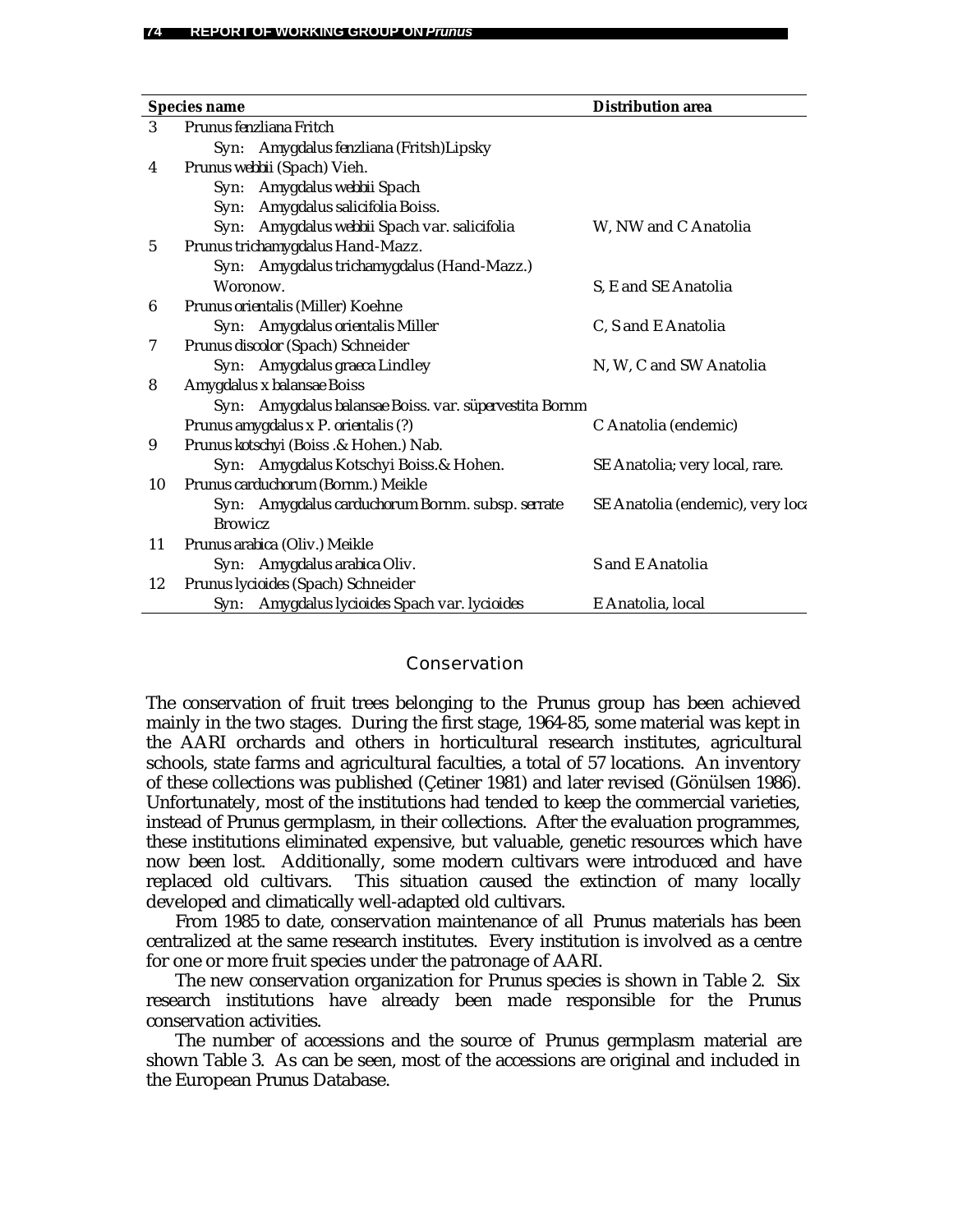| <b>Fruit</b> | $\Gamma$<br><b>Primary institution</b> | <b>Secondary institution</b>     |
|--------------|----------------------------------------|----------------------------------|
| Plum         | Aegean Agric. Res. Inst. (AARI) Izmir  | Alata Hort. Res. Inst. Mersin    |
|              |                                        | Egirdir Hort. Res. Inst. Isparta |
| Almond       | Aegean Agric. Res. Inst. (AARI) Izmir  | Alata Hort. Res. Inst. Mersin    |
| Sour cherry  | Aegean Agric. Res. Inst. (AARI) Izmir  | Hort. Res. Inst. Erzincan        |
|              |                                        | Egirdir Hort. Res. Inst. Isparta |
| Sweet cherry | Atatürk Hort. Res. Inst.-Yalova        | Fruit Res. Inst. Malatya         |
| Peach        | Atatürk Hort, Res. Inst.-Yalova        | Alata Hort. Res. Inst. Mersin    |
| Apricot      | Fruit Res. Inst. Malatya               | Alata Hort. Res. Inst. Mersin    |

**Table 2.** Organization of *Prunus* genetic resources conservation in Turkey.

### Evaluation

*Prunus* group genetic resources have been evaluated systematically for their potential use as rootstock or variety. These studies are carried out through cooperation with the National Breeding Programmes. Both IPGRI and UPOV descriptors are used as much as possible for evaluation. Almost 100% of the accessions have been evaluated (Table 3.)

|                  | 'Original' accessions <sup>1</sup> |     |         |     |                                  |
|------------------|------------------------------------|-----|---------|-----|----------------------------------|
|                  | Total no.                          |     | Safety- |     |                                  |
| Crop             | accessions                         | No. |         |     | duplicated % in EPDB% identified |
| Almond           | 53                                 | 53  | 53      | 100 | 53                               |
| Apricot          | 228                                | 203 | 203     | 100 | 93                               |
| Cherry (sour)    | 122                                | 117 | 117     | 100 | 100                              |
| Cherry (sweet)   | 80                                 | 41  | 41      | 100 | 100                              |
| Peach            | 85                                 | 10  | 10      | 10  | 10                               |
| Myrobolan plum   | 120                                | 120 | 120     | 100 | 100                              |
| European plum    | 74                                 | 14  | 14      | 100 | 100                              |
| Japanese plum    | 38                                 |     |         |     |                                  |
| Wild spp. (plum) | 38                                 | 38  | 35      | 100 | 100                              |
| <b>Total</b>     | 838                                | 596 | 593     |     |                                  |

**Table 3.** *Prunus* germplasm conserved in Turkey.

<sup>1</sup> Excluding duplicates.

### Current evaluation work on *Prunus* germplasm

### Plum

The cultivation of plum is a very ancient tradition in Turkey and the crop is widespread. Various plum species are widely distributed throughout the country (Table 1). *P. domestica* L. and *P. cerasifera* Ehrh. species grow throughout Turkey from sea level to about 2000 m altitude. The latter is an early maturing species. Genetic resources of *P. cerasifera* accessions have been evaluated for their potential as rootstock and cultivar.

Part of the evaluation work has been to determine the fruit characteristics of collected materials from the Aegean region, where 72 collected accessions were evaluated. Pomological observations such as fruit size, attractiveness, taste, flesh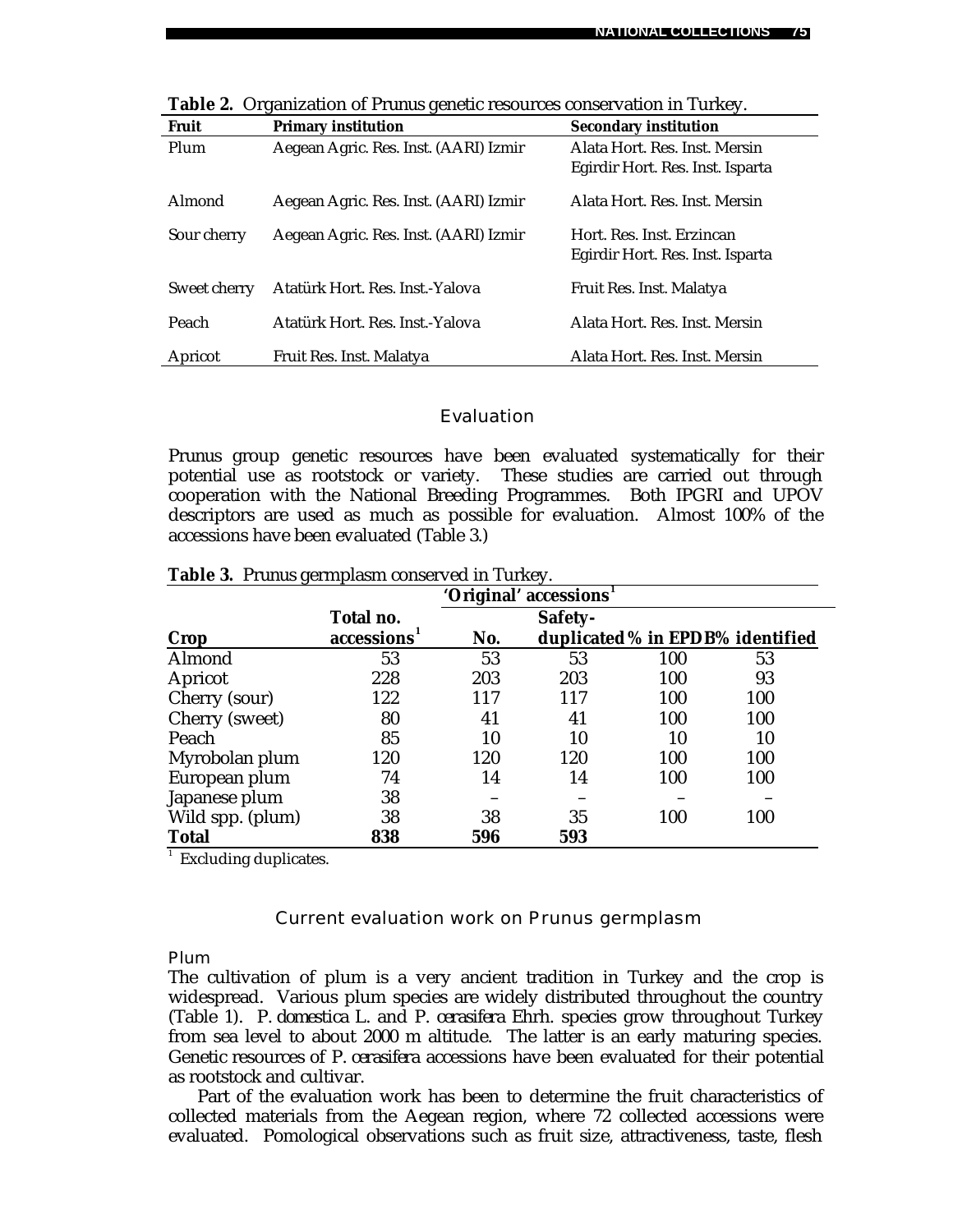firmness, juiciness, texture and harvesting time were performed. These characteristics were used as selection criteria. Other characteristics such as fruit shape, skin colour, flesh/seed ratio and pH value of juice were also examined. With the results of these evaluation studies 11 candidates were selected and registered as cultivars (Önal *et al*. 1990).

At the end of the survey programmes, conducted in the south of Anatolia, 89 different plum types were determined. Pomological and phenological characteristics of these types were investigated and 27 accessions were selected for their fruit quality and precocity (Ayanoglu *et al*. 1992; Ayanoglu and Yilmaz 1995).

Other evaluation work was performed on rootstock potential of the collected material: the propagation capability of the 47 accessions belonging to *P. cerasifera*, seed germination and rooting capacity of cuttings, uniformity in height, trunk diameter of seedling, thickness of seedling for budding in the same year, and growth habit. After all these investigations, eight accessions were selected as the most promising rootstock types (Gönülsen *et al.* 1992)

#### Sour cherry, *P. cerasus* L.

This species is indigenous to Turkey and there is a wide range in variation of fruit characteristics. One hundred and fifteen different types of *P. cerasus* L*.* were collected from the Aegean, central and northern Anatolia and Marmara regions of Turkey. Some pomological and technological characteristics such as percentage of fruit juice, juice colour, taste and attractiveness were determined. Besides these characters, fruit shape, size, skin colour, flesh colour, stalk length and proportion of flesh to seed, plus fruit stalk, and pH value of fruit juice were examined. As a result, 13 accessions were selected from the whole collection as being the most promising. These were registered as new cultivars (Önal and Gönülsen 1992).

### Almond, *P. amygdalus* Batsch.

Anatolia is considered a secondary centre of almond diversity. Almond now grows throughout Turkey, except in the northeast and areas at high elevation in eastern Anatolia. It is widely grown in the Aegean, Mediterranean and southeastern regions of the country. Almost all the treees have been grown from seed, which provides a very rich source for selection studies. Almond trees may differ widely in vigour, yield, nut and kernel quality, and flowering time.

One of the programmes evaluating almond was carried out by the Pomology Department in Aegean University at Izmir. One hundred and sixteen different types of *P. amygdalus* Batsch were collected from the western part of Anatolia. Tree vigour, tree habit, duration of flowering, cropping efficiency, nut size, shell colour, suture opening of the shell, softness of shell, kernel colour, kernel taste and the percentage of double kernels were characteristics used in evaluation. Sixteen of the most promising types were selected at the end of the evaluation programmes (Dokuzoguz and Gülcan 1973).

Two other evaluation programmes with almond were carried out in the eastern part of Anatolia; 27 accessions out of 750 types and 20 accessions out of 217 types were selected according to morphological and pomological characters (Bostan *et al*. 1995; Aslantas and Güleryüz 1995).

#### Apricot, *P. armeniaca* L.

Apricot is an important fruit crop which was introduced to Turkey 2000-4000 years ago. It is now widely distributed. Until 10-15 years ago, most of the apricot trees were grown from seed; budding or grafting was not employed. This is the reason there is such great variation in the apricot populations of Turkey.

Collected apricot material was evaluated from different ecological regions. For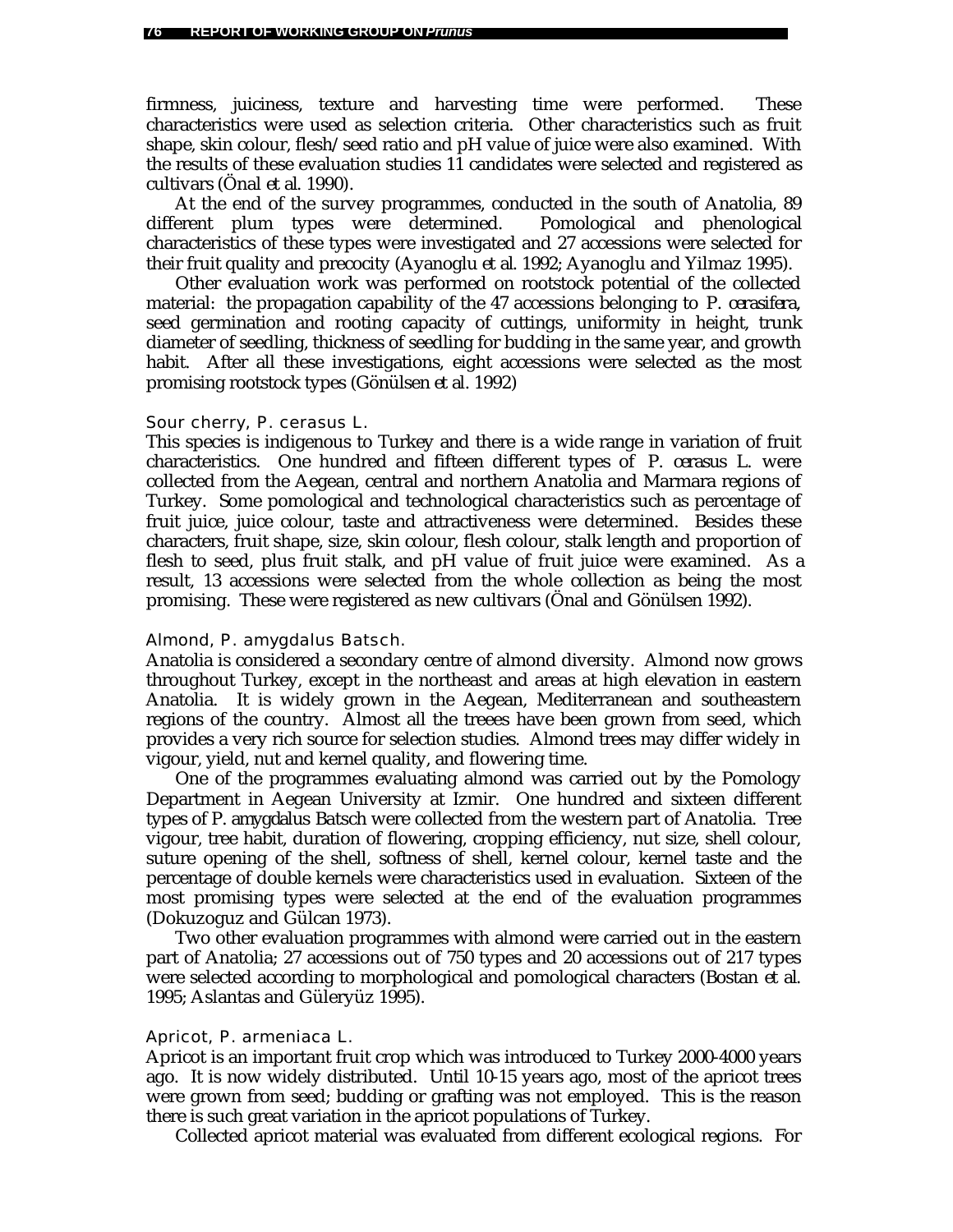example, while earliness is important in the western part of Turkey, late-maturing forms are preferred in the eastern part. The most important characteristics used for evaluation are: season of flowering and maturing, cropping efficiency (productivity); tree vigour and chilling requirement; fruit size, shape, attractiveness; flesh colour, firmness, juiciness, texture; stone size, shape and separation of stone; ground colour, over colour, eating quality, kernel taste and aroma.

Different types of accessions were collected and evaluated – 22 accessions from the Aegean Region, 51 from the south, 120 from the east – by AARI, Alata Horticultural Research Institute and Atatürk University Horticultural Department respectively (Özvardar *et al*. 1991; Ayanoglu and Kaska 1993; Bolat and Güleryüz 1993). Ten types that are relatively resistant to frost were also determined in East Anatolia (Güleryüz 1993).

### Sweet cherry, *P. avium* L.

Sweet cherry is indigenous to Turkey. Various wild forms have been found, especially in northern and northeastern Turkey. Season of flowering, selfcompatability of flowers, fruit size and shape, fruit juice and flesh colour, taste, firmness of flesh, skin cracking susceptibilty, length of fruit stalk, and precocity of bearing are the most important characteristics studied during evaluation. Twenty accessions and six local cultivars were studied by Aegean and Çukurova Universities respectively (Özçagiran 1966; Küden and Kaska 1995)

Pomological and phenological characteristics of red and yellow mahaleb *Prunus mahaleb* L. types were studied at Tokat, growing under ecological conditions existing in the north of Turkey (Gerçekçioglu and Günes 1995).

### Quarantine regulations

There is no restriction on the availability of *Prunus* genetic resources materials, although tobacco, fig, grape, hazelnut and pistachio are subject to certain existing regulations and laws.

Activities planned for 1996-98

- survey, collecting, conservation and evaluation activities will be continued during the next 3 years
- survey and collecting of almonds from the southern part of Anatolia has been planned for 1996; approximately 100 to 125 accessions will be collected
- A survey and collecting programme has been planned for apricot in 1997 and 1998; nearly 100 accessions will be collected during this programme
- evaluation studies of apricot and plum will be continued
- characterization of passport data and biological characters is planned for 200 accessions of two species (*P. amygdalus, P. armeniaca*)
- molecular characterization of 160 accessions of one species (*P. divericata*)
- 97 accessions of two species (*P. armeniaca, Prunus* spp.) will be evaluated for agronomic features
- the information on 360 accessions of three species will be entered into the European *Prunus* Database
- safety-duplication depends on propagation results
- and regeneration and multiplication for exchange and distribution will be determined according to requirements.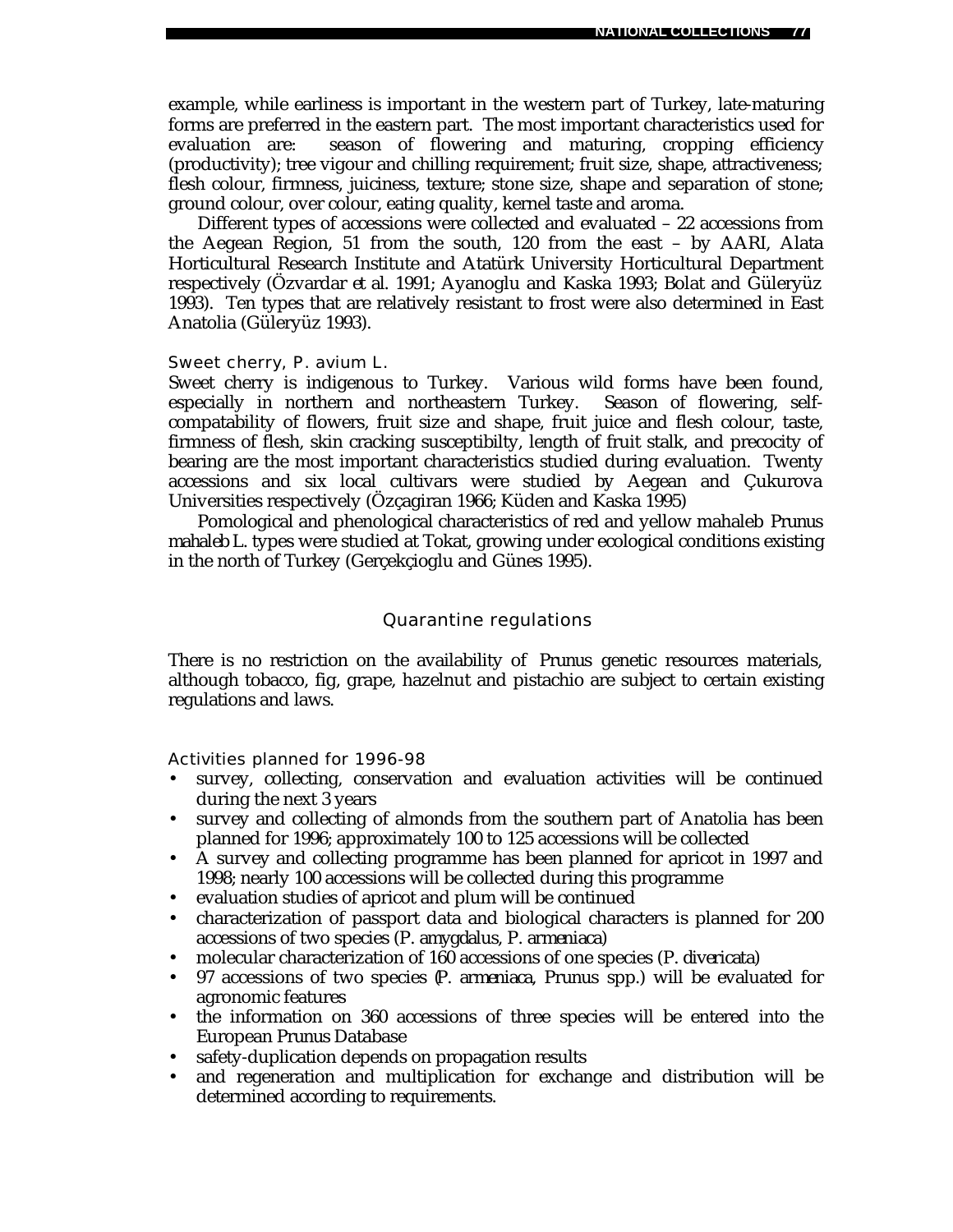References

- Aslantas, R. and M. Güleryüz. 1995. Research on selection breeding of almond (*Amygdalus communis* L.) grown in Kemaliye-Erzincan [in Turkish[. II. Turkish National Horticultural Plant Congress, 3-6 Oct. 1995, Adana.
- Ayanoglu, H. and N. Kaska. 1993. Apricot selection in the Mediterranean Region in Turkey [in Turkish]. X. Int. Symposium on Apricot Culture and Decline, 20-24 Sept. 1993, Izmir-Turkey.
- Ayanoglu, H. and M. Yìlmaz. 1995. Selection of plums from east Mediterranean region [in Turkish]. II. Turkish National Horticultural Plant Congress, 3-6 Oct. 1995, Adana.
- Ayanoglu, H., M. Saglamer and C. Onur. 1992. Selection of cherry plums in Mediterranean region [in Turkish]. I Turkish National Horticultural Congress. 13-16 Oct. 1992, Ýzmir.
- Bolat, I. and M. Güleryüz. 1993. Selection of late maturation wild apricot (*P. armeniaca* L.) forms in Erzincan plain [in Turkish]. X. International symposium on Apricot Culture and Decline, 20- 24 Sept. 1993, Izmir, Turkey.
- Bostan, S.K., R. Cangi and H. Ibrahim Oguz. 1995. Almond selection studies in Akdamar island [in Turkish]. II Turkish National Horticultural Plant Congress, 3-6 Oct. 1995, Adana.
- Çetiner, E. 1981. Inventory of Turkish Fruit Tree and Grapes. [in Turkish]. Publ. No: 19. Aegean Regional Agricultural Research Inst., Izmir, Turkey.
- Dokuzoguz, M. and R. Gülcan. 1973. Research on selection breeding of almond grown in Aegean Region and their adaptability. [in Turkish]. TBTAK: TOAG: Publication.
- Gerçekçioglu, R. and M. Günes. 1995. Research on phenological and pomological characteristics of yellow and red mahalebs (*P mahaleb* L.), [in Turkish]. II. Turkish National Horticultural Plant Congress, 3-6 Oct. 1995, Adana.
- Gönülsen, N. 1986. Inventory of Turkish Fruit Tree and Grapes. (Revised edition). [in Turkish]. Publ. No: 73. Aegean Agricultural Research Inst., Izmir, Turkey.
- Gönülsen, N., S. Özvardar and I. Özkarakas. 1992. Plum rootstock research [in Turkish]. I. Turkish National Horticultural Plant Congress, 13-16 Oct. 1992, Ýzmir.
- Güleryüz, M. 1993. Selection of the quality fruited wild apricot (*P.armeniaca* L.) forms resistant spring late frost in Erzincan plain [in Turkish]. II. Turkish National Horticultural Plant Congress, 3-6 Oct. 1995, Adana.
- Küden, A. and N. Kaska. 1995. Sweet cherry variety and selection studies (In Turkish). II. Turkish National Horticultural Plant Congress, 3-6 Oct. 1995, Adana.
- Önal, K. and N. Gönülsen, N. 1992. Sour cherry variety research [in Turkish]. I. Turkish National Horticultural Plant Congress, 13-16 Oct. 1992, Ýzmir.
- Önal, K., S. Özvardar, N. Gönülsen and N. Karabiyik. 1990. The selection of Myrobolan (*P. cerasifera* Ehrh.) in Aegean Region of Turkey. XXIII. International Horticultural Congress, Firenze (Italy).
- Özçagiran, R. 1966. Pomological and Biological Studies on some Sweet Cherry Cultivars [in Turkish]. Publ. No: 115. Aegean Univ. Agric. Fac.
- Özvardar, S., K. Önal and E. Baldiran. 1991. Selection of apricot cultivar suitable for Aegean Region. [in Turkish]. Anadolu, J. of AARI 2:36-52.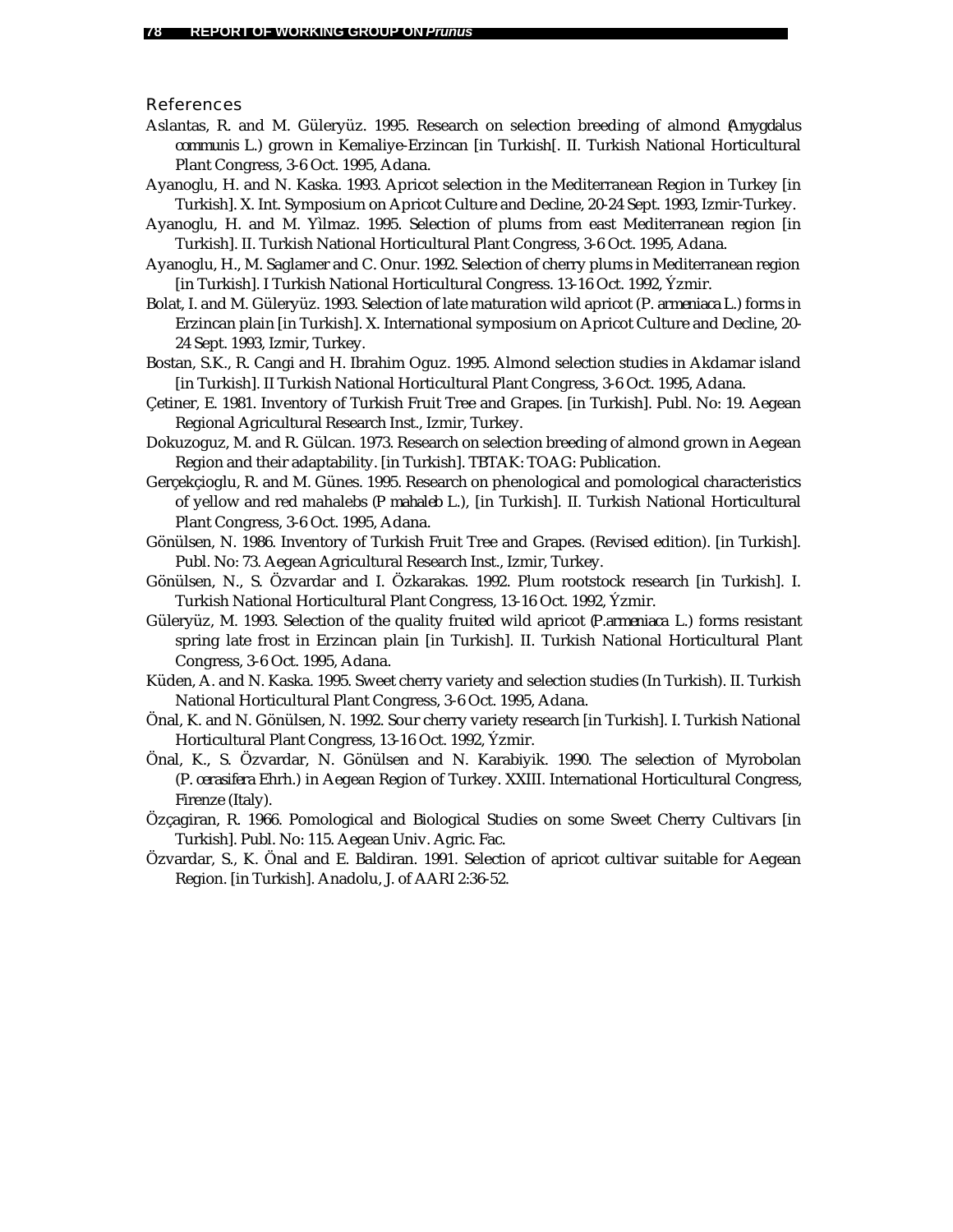Status of *Prunus* collections in the United Kingdom

### *K.R. Tobutt*

Horticulture Research International East Malling, West Malling, Kent ME 19 6BE, UK

### UK collections

The principal *Prunus* collections in the UK are those at Brogdale (especially plum and cherry fruit cultivars), East Malling (cherry fruit cultivars, wild cherry selections, plum and cherry rootstocks, *Prunus* species, breeders' selections), Edinburgh (*Prunus* species, ornamental cultivars), Kew (*Prunus* species, ornamental cultivars), Westonbirt (*Prunus* species) and Wisley (plum scion cultivars, *Prunus* species, ornamental cultivars). The first five are funded by the state, the last privately. Between them they hold an estimated 1490 distinct accessions.

All the collections are well organized, with computerized lists of accessions. Characterization is unlikely to be a high priority without additional funding. Collaboration between the collections and overseas proceeds satisfactorily on an *ad hoc* basis. Exchange of most material within western Europe is relatively straightforward with the plant passport system; for further afield, phytosanitary certificates and possibly import permits are necessary. One collection is not considered free of Plum Pox Potyvirus and is unable to distribute plums, peach or apricot. A few *Prunus* cultivars are available as certified virus-free clones from East Malling.

Of economic importance in the UK are the fruit crops European plum and sweet cherry, the ornamental cherries, plums and laurels, and wild cherry as a timber tree.

Most, if not all, *Prunus* breeding in the UK is conducted at East Malling, which has breeding programmes for cherry and plum (scions as well as rootstocks) and for timber cherry. Breeders are sceptical about the need for extensive computerization of characterization data, especially data that are very susceptible to environmental factors.

Activities planned for 1996 to 1998 are molecular characterization of 200 accessions from one species.

| 'Original' accessions <sup>1</sup> |                         |                |                       |                       |                 |                       |  |
|------------------------------------|-------------------------|----------------|-----------------------|-----------------------|-----------------|-----------------------|--|
| Crop                               | Total no.<br>accessions | No.            | Safety-<br>duplicated | $%$ in<br><b>EPDB</b> | %<br>identified | $%$ for<br>quarantine |  |
| Almond                             | ~10                     | $\bf{0}$       |                       |                       |                 |                       |  |
| Apricot                            | ~140                    | $\overline{c}$ |                       | 100                   | 100             | 100                   |  |
| Cherry (sour)                      | ~1                      | 5              |                       | 100                   | 100             | 100                   |  |
| Cherry                             | $~1 - 590$              | 80             |                       | 70                    | 100             | 100                   |  |
| (sweet)                            |                         |                |                       |                       |                 |                       |  |
| Cherry                             | $~1 - 300$              | 10             |                       | 100                   | 100             | 100                   |  |
| (related spp.)                     |                         |                |                       |                       |                 |                       |  |
| Peach                              | $~1$ - 50               | $\sim$ 3       |                       | 100                   | 100             | 100                   |  |
| $Plum +$                           | $-380$                  | 130            | 90                    | 90                    | 100             | 100                   |  |
| prune                              |                         |                |                       |                       |                 |                       |  |
| Wild spp.                          | $-80$                   | 10             |                       | 100                   | 100             | 100                   |  |

### **Table 1.** Summary of main UK holdings.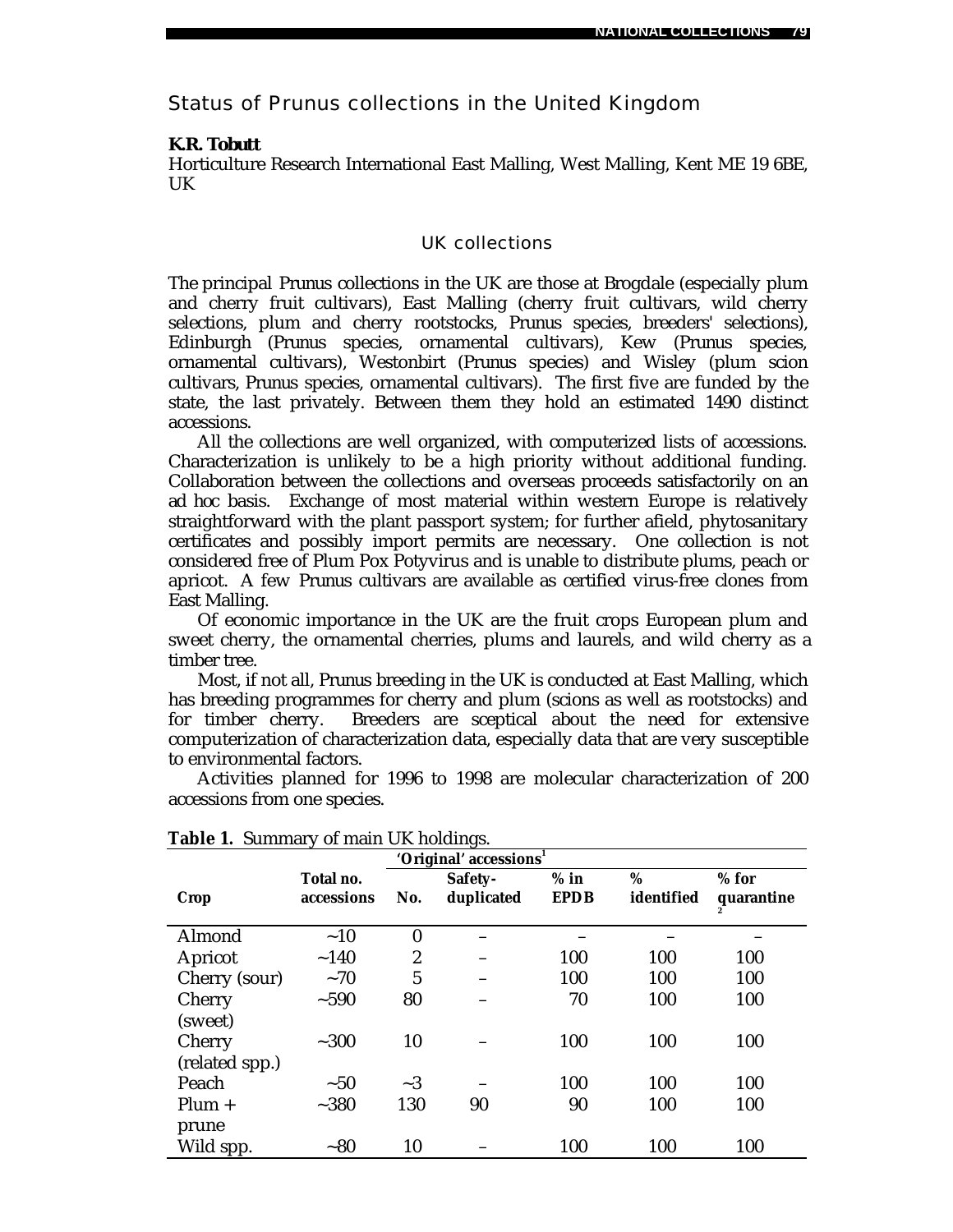# **80 REPORT OF WORKING GROUP ON** *Prunus*

| related to                                                       |       |            |    |  |  |  |
|------------------------------------------------------------------|-------|------------|----|--|--|--|
| almond,                                                          |       |            |    |  |  |  |
| apricot,                                                         |       |            |    |  |  |  |
| peach and                                                        |       |            |    |  |  |  |
| plum                                                             |       |            |    |  |  |  |
| <b>Total</b>                                                     | ~1620 | $~1 - 240$ | 90 |  |  |  |
|                                                                  |       |            |    |  |  |  |
| <sup>1</sup> Excluding duplicates.                               |       |            |    |  |  |  |
| <sup>2</sup> Holdings for which quarantine requirements are met. |       |            |    |  |  |  |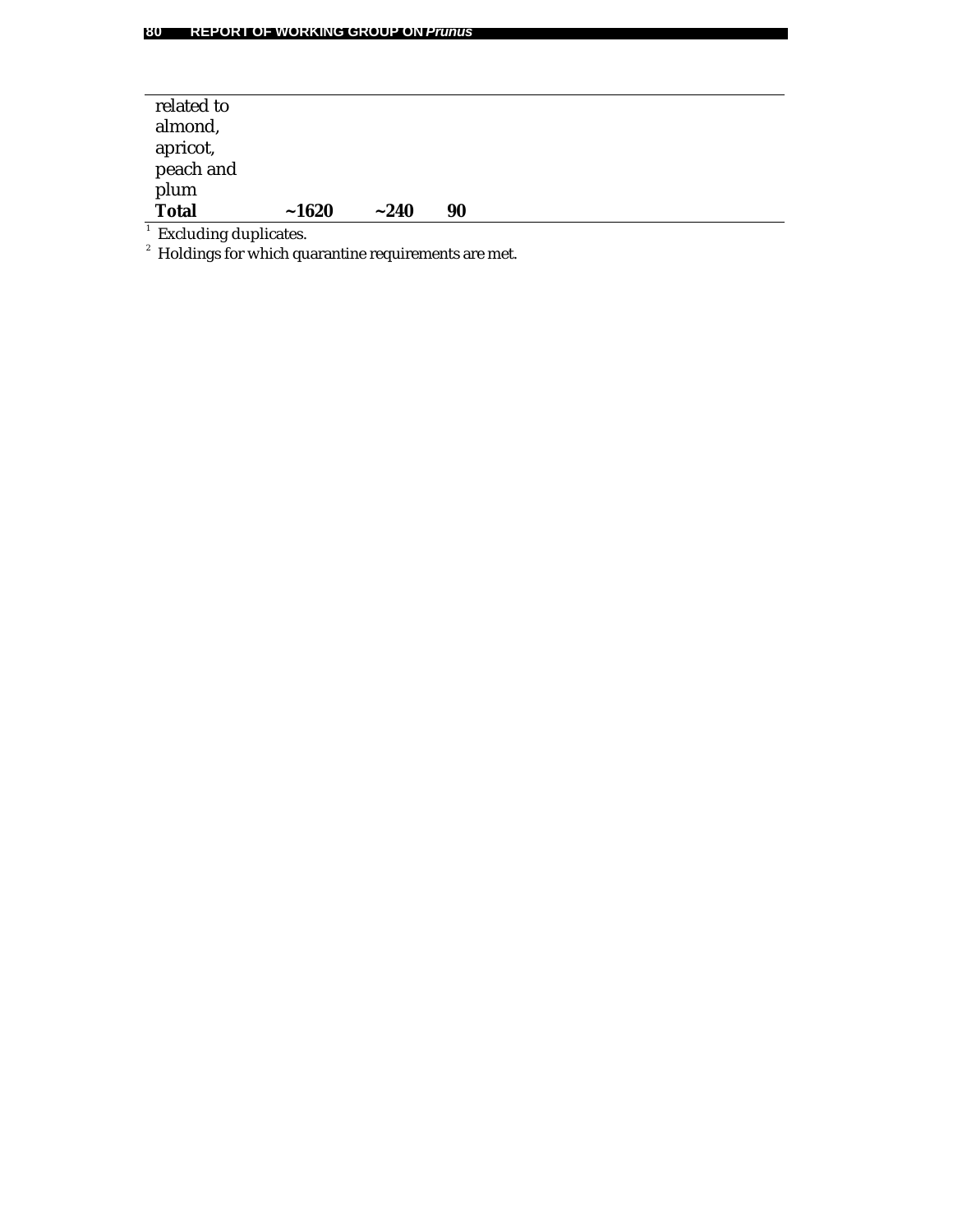### UK research relevant to conservation

East Malling is working on *Prunus* molecular markers, especially in cherry. Some of this work is funded by the EU, in addition to the UK Ministry of Agriculture, as part of an international European project on *Prunus* mapping. Most work has been with isoenzymes using polyacrylamide gel electrophoresis and, to a lesser extent, isoelectric focusing. Two interspecific progenies have been analyzed for about 48 enzyme systems. Of the 68 segregating loci, 44 have proved to be linked and thus make up an outline genetic map. Fourteen cultivars of sweet cherry analyzed for the same systems are polymorphic for just 25 loci. The same progenies are being analyzed for DNA markers, RAPDs and RFLPs but DNA polymorphism in cultivars has yet to be studied. Some work also has been undertaken on almond, peach and plum. This East Malling work is the only work on *Prunus* molecular markers in the UK.

East Malling is also screening cherry cultivars, wild selections and cherry species for resistance to bacterial canker (*Pseudomonas morsprunorum* and *P. syringae*) and to cherry blackfly (*Myzus cerasi*).

No work on *Prunus* cryopreservation is in progress in the UK.

# UK surveys

*Prunus* species considered native to the UK flora are *P. spinosa* (blackthorn), *P. avium* (wild cherry) and *P. padus* (bird cherry). The wild populations of these species are not considered to be endangered. Introduced species established in the wild are *P. domestica* (plum), *P. insititia* (damson and bullace), *P. cerasifera* (cherry plum) and *P. laurocerasus* (cherry laurel).

The only recent surveying of wild *Prunus* in the UK seems to be that currently undertaken by East Malling on *P. avium*. East Malling is seeking outstanding wild cherry trees, vigorous, straight trunked with light branching, to propagate for trial as timber trees and to add to its collection of genotypes for breeding.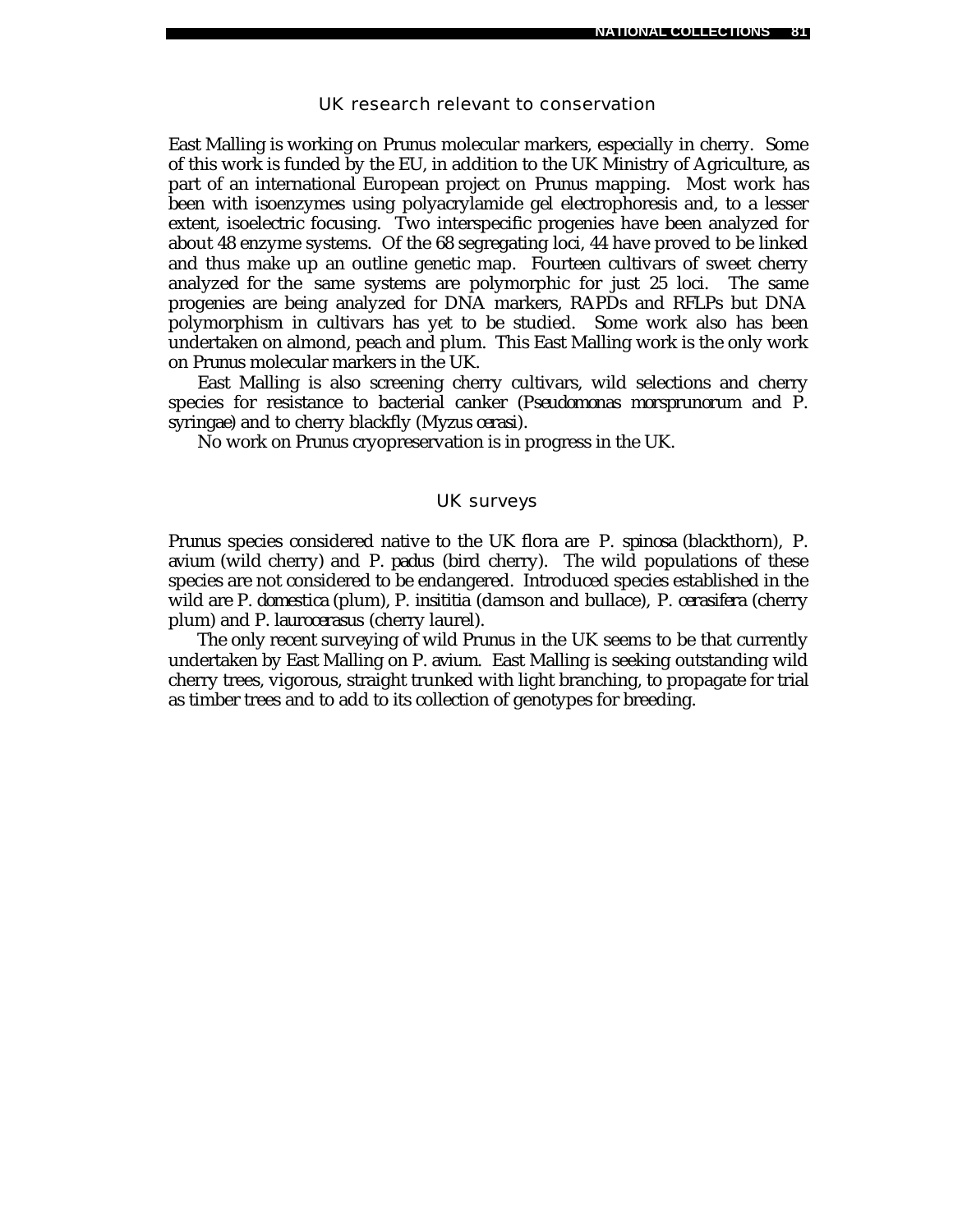Status of the *Prunus* collection in the Federal Republic of Yugoslavia

### *D. Ogasanovic*

Agricultural and Research Institute, 'Serbia', Fruit and Grape Research Centre, 32000 Cacak, F.R. Yugoslavia

The status of *Prunus* collections in the Federal Republic of Yugoslavia was studied and the following number of *Prunus* species and originals were selected: *Prunus domestica* L. and *Prunus insititia* L., 47; *Prunus cerasifera* L. (Myro-balan), 44; *Prunus persica* subsp. *vulgaris* (peach), 49; *Prunus armeniaca* L., 17; sweet cherry, 17; sour cherry, 16 and almond, 4.

The following autochthonous cultivars of different *Prunus* species were studied *ex situ:* plum and prune, 58; apricot, 36; peach, 57; sweet cherry, 17; sour cherry, 7.

The following foreign cultivars are held in collections: plum and prune, 160; apricot, 274; peach, 484; nectarine, 54; peach for canning, 35; sweet cherry, 138; sour cherry, 137.

Approximately 47% of the selected original accessions are included in collections. The embargo during 1992-95 halted almost all activities on investigation and preservation of genetic resources. The status of the collections *in situ* is not known; some of them may be lost, especially plums and peaches.

No duplication of collections of original cultivars was made. However, there are some duplicated cultivars of foreign collections, especially plums, apricots and peaches.

Funding of Yugoslav plant genetic resources bank started in 1990 but is incomplete because of the splitting up of the former Yugoslavia. During the last 3- 4 years little research has been done on *Prunus* genetic resources. Cryopreservation will be possible after construction of the Yugoslav plant genetic resources bank in Beograd, Zemun.

Much more research was done on pest and disease resistance and tolerance to abiotic factors. There are some peaches which are tolerant to drought and resistant or tolerant to peach leaf-curl. No plum or peach cultivar showed resistance to Plum Pox Potyvirus except two foreign varieties: 'Scoldus' and 'Z'Itabutilco-vidna'.

In the Federal Republic of Yugoslavia there are 19 wild *Prunus* species. Most interesting are *Prunus avium* L. genotypes. Rankovic singled out some virus-free genotypes. In *Prunus spinosa* wild populations there are many genotypes resistant to PPV which may be used as dwarfing rootstocks or interstocks for plums and apricots.

|                       | Total no.               |     | 'Original' accessions |              |
|-----------------------|-------------------------|-----|-----------------------|--------------|
| Crop                  | accessions <sup>1</sup> | No. | % in EPDB             | % identified |
| Almond                |                         |     | 100                   | 100          |
| Apricot               | 461                     | 59  | 100                   | 40           |
| Cherry (sour)         | 74                      | 23  | 100                   | 80           |
| Cherry (sweet)        | 175                     | 36  | 100                   | 47           |
| Cherry (related spp.) |                         | 0   |                       | O            |
| Peach                 | 1208                    | 149 | 100                   | 35           |
| $Plum + prune$        | 446                     | 149 | 100                   | 35           |
| Interspecific hybrids |                         |     |                       |              |

**Table 1.** *Prunus* collections in the Federal Republic of Yugoslavia.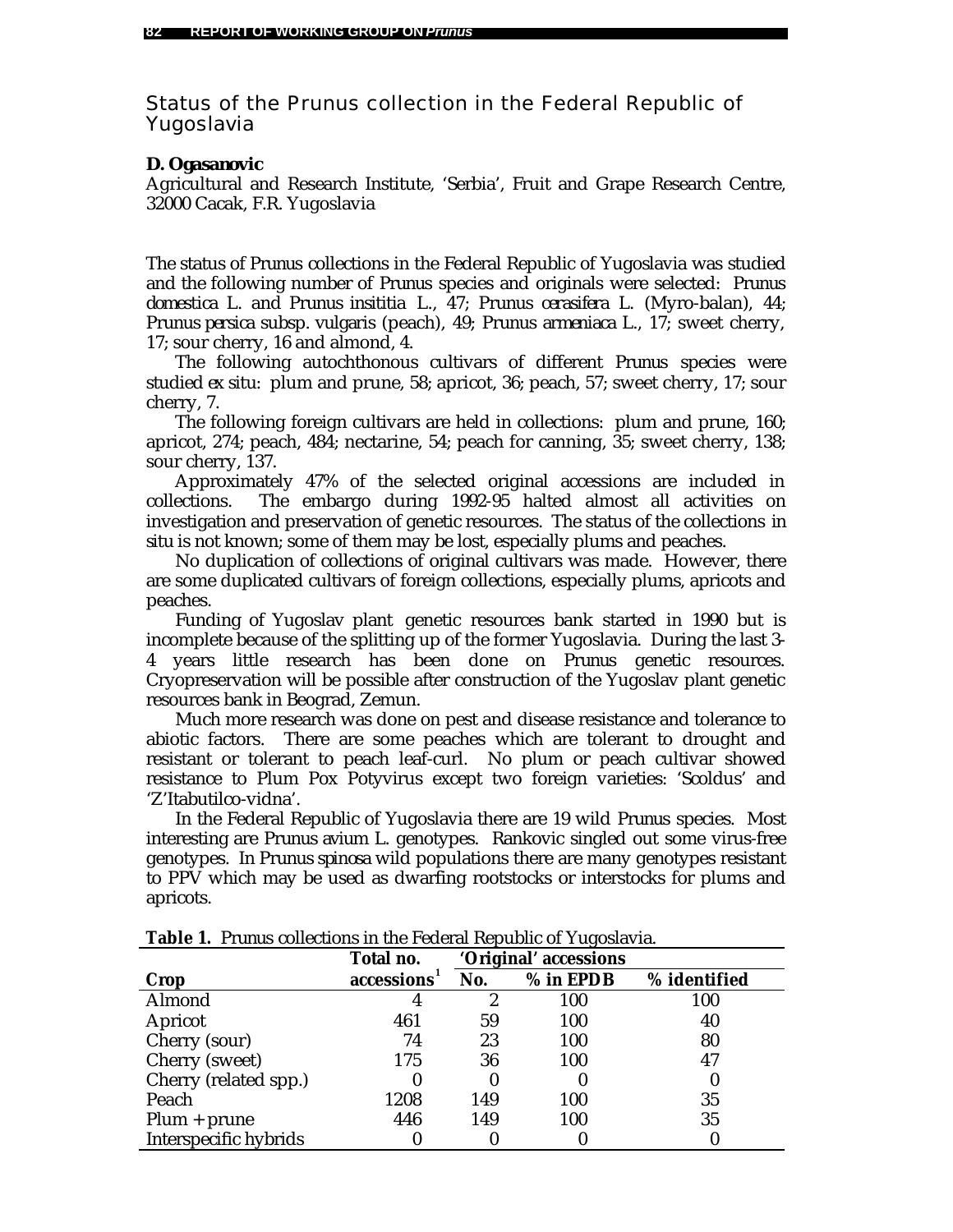| Wild related <i>Prunus</i> spp. |      |     |  |  |
|---------------------------------|------|-----|--|--|
| <b>Total</b>                    | 2368 | 418 |  |  |

<sup>1</sup> Excluding duplicates.

Activities planned for 1996-98

- characterization for passport data and morphological and biological characteristics 120 accessions of five species, which will be included in the European *Prunus* Database
- agronomic evaluation and evaluation for disease resistance and safetyduplication for 200 accessions of six species
- regeneration and multiplication for exchange and distribution are made upon request.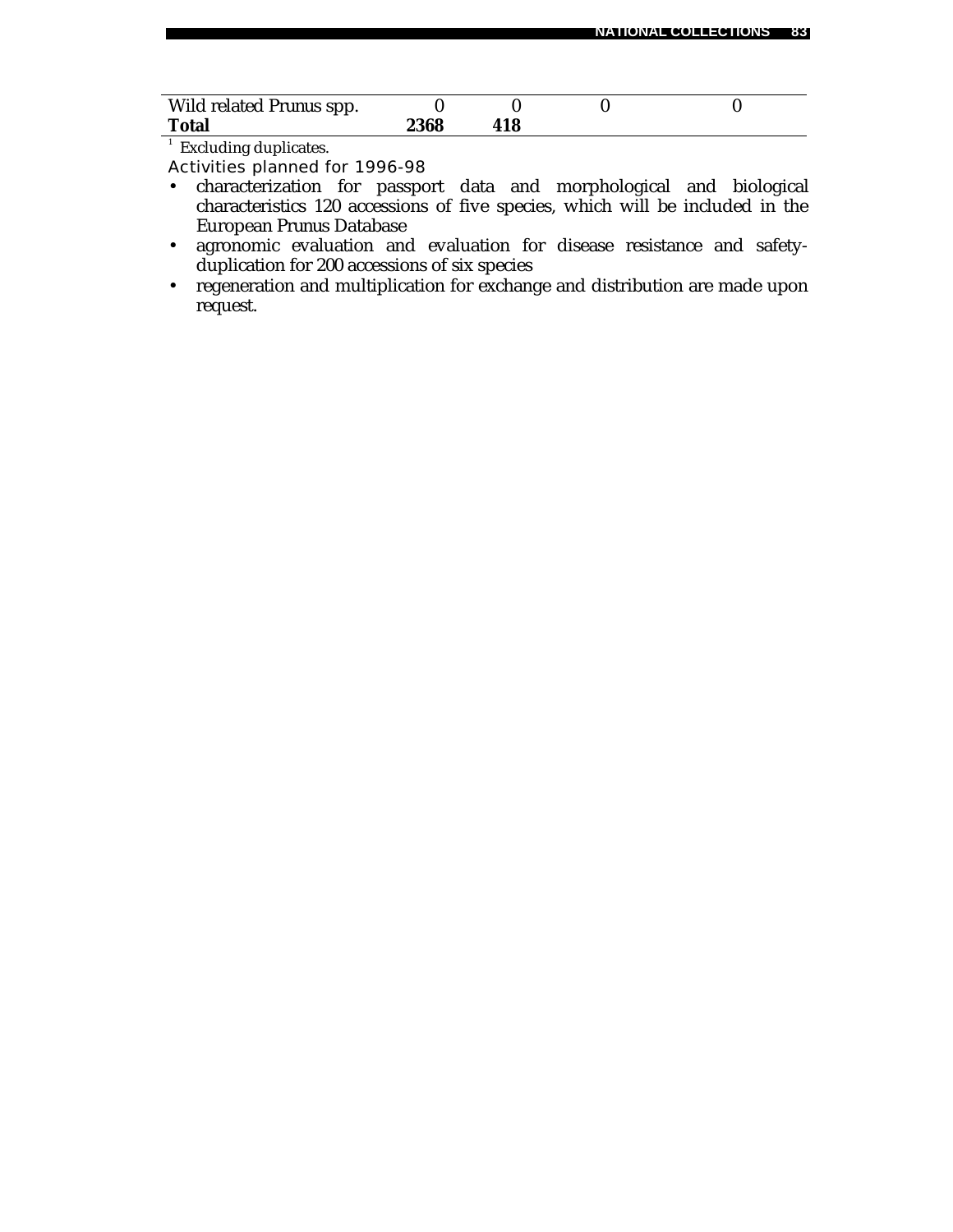Establishment of a gene management zone (GMZ) for an *in situ* conservation programme in Turkey

### *A. Tan*

Aegean Agricultural Research Institute, PO Box 9, Menemen-Izmir, Turkey

This information is the product of the gene management zones (GMZ) Workshop held on 7-8 September, 1996 in Camliyayla, Turkey within the framework of the Turkish *In situ* Conservation of Genetic Diversity Project.

# Concept of a GMZ

The objective of establishing a Gene Management Zone (GMZ) is to support the continuation of evolution within and between populations of plant species with vulnerable/endangered as well as high and unique diversity. The areas are set aside to maintain genetic diversity for target species in selected natural or seminatural habitats.

GMZs should also take into consideration the locations with appropriate sizes where conservation is possible.

# Criteria for choosing a GMZ

Target species must have primary consideration. They may be economically important both locally and globally, such as medicinal, aromatic and ornamental plants. These species must have their centre of diversity or centre of origin within the country. Additionally, target species may be either native or endemic, but they should be threatened or endangered species.

Appropriate size and number of target species should be determined in terms of their evolutionary potential, genetic integrity and protection values. GMZs should capture as much genetic variation and species richness as possible.

The establishment of a GMZ can be in either natural or semi-natural environments. Sites under consideration should be accessible, suitable and sustainable for populations and for efficient management. Their number and size may vary according to the availability of resources.

### Management strategies for GMZs

Establishment and management of GMZs require a clear legislative basis; the manager should be the owner of the land.

An overall management plan will be required for each target species and a specific plan will need to be developed for each GMZ.

The management plan for each GMZ should take account of the following:

- Maintenance of genetic diversity is the most important objective of the management plan. Maintenance of the ecosystems within which the species occur is also essential.
- The management plan should recognize the possible conflict that may arise between species richness and diversity within the target species.
- Manipulations of various kinds will be necessary within GMZs (e.g. limited grazing, selective logging, fire).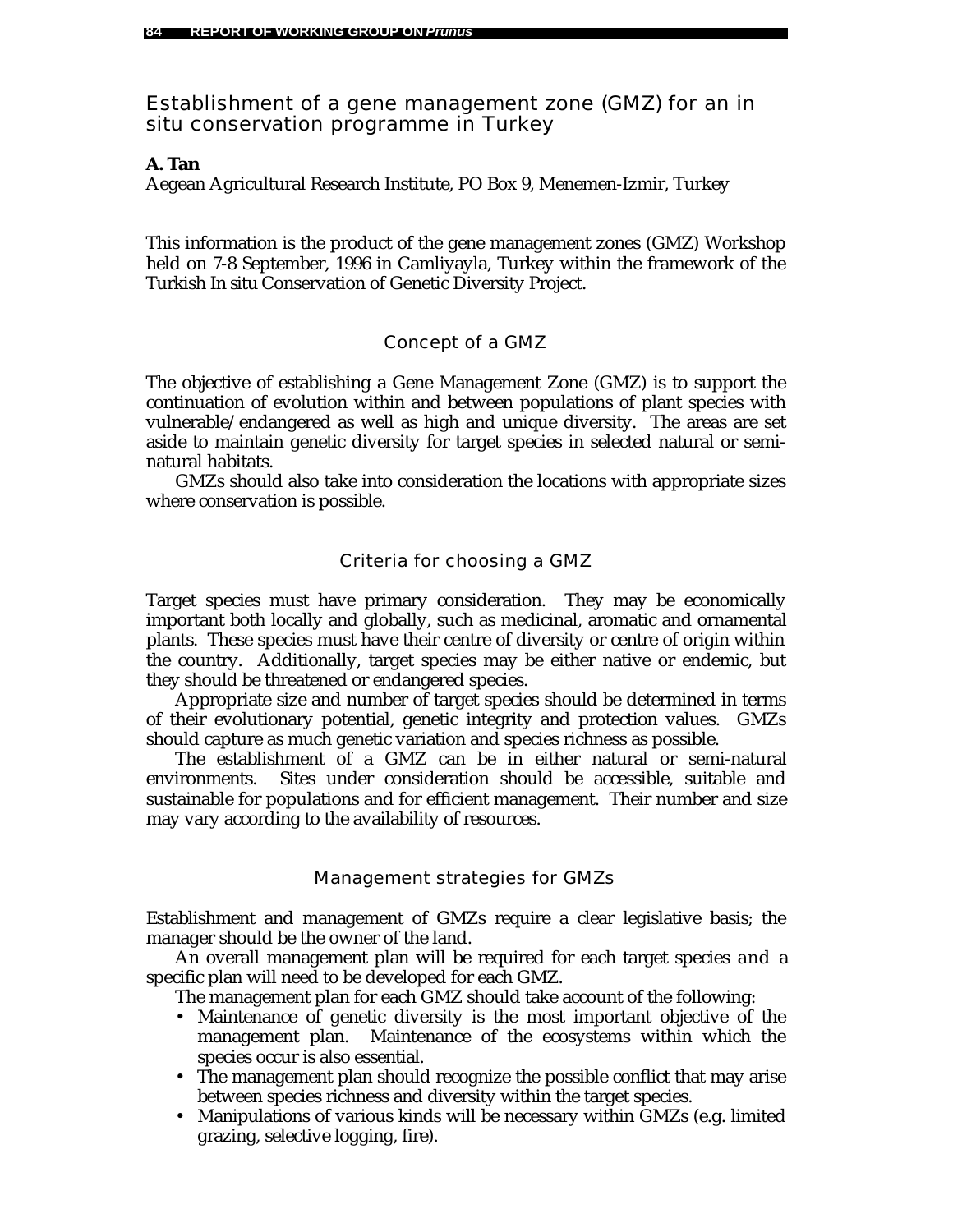- Since the best practices are still unknown, various alternative treatments will need to be tested and compared as part of the management regime.
- The plan should address the amount of interference that would be acceptable in the face of severe potential damage to the target species (even its elimination).
- Buffer zones should be a component of all GMZs and their management included in the plan.
- Community participation and support will be vital to effective maintenance of GMZs.
- GMZs must be supported by complementary *ex situ* conservation activities.
- GMZs should be accessible to researchers, both within and outside Turkey whenever possible.

It is recognized that management plans will vary from species to species and there may be some differences between wild crop relatives and forestry species. However, the above points are broadly applicable to both groups.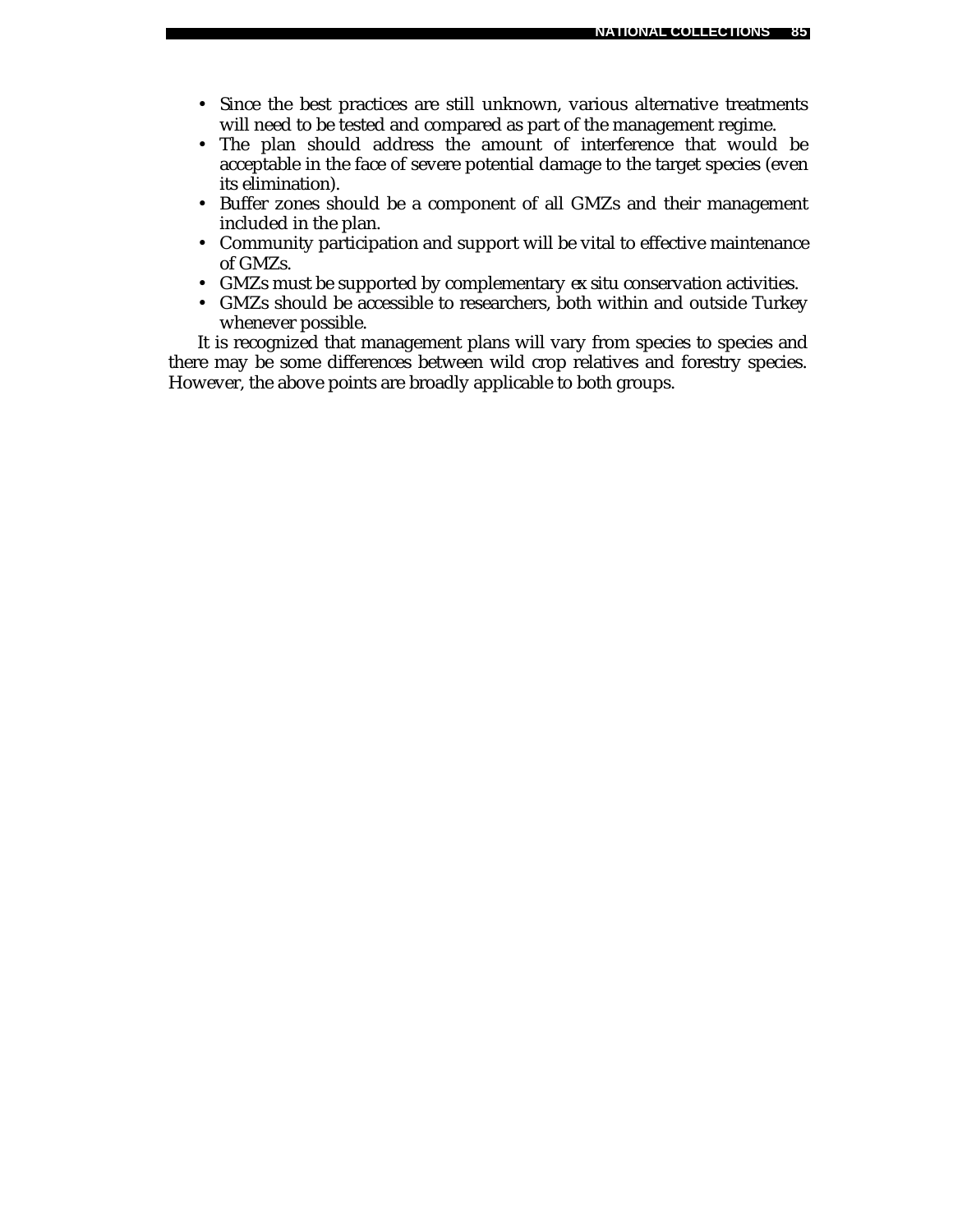# List of Participants

# **Chairperson**

Ms Françoise Dosba ENSAM/INRA Centre de Bordeaux Unité de Formation et de Recherches d'arboriculture fruitiere 2, Place Pierre Viala 34060 Montpellier, cedex 1 **France** Tel: +33-67 61 27 81 Fax: +33-67 61 26 16 Email: Dosba@ensam.inra.fr

Mr Stefan Mader Hohere Bundeslehranstalt und Bundesant für Wien-und Obstbau Wiener Strasse 74 3400 Klosterneuburg **Austria** Tel: +43-2243-379 10 Fax: +43-2243-867 05

Mr Charles Populer (*unable to attend, represented by* Mr Marc Lateur) Station de Phytopathologie de l'Etat Chemin de Liroux 5030 Gembloux **Belgium** Tel: +32- 81 612099 Fax: +32- 81 613511

Mr Jan Blazek Research and Breeding Institute of Pomology 50751 Holovousy **Czech Republic** Tel: +42 435 92121 Fax: +42 435 92433

Ms Anne Zanetto INRA Unite de recherches sur les especes fruitieres, et la vigne 33883 Villenave d'Ornon, cedex **France** Tel:+ 33 56 84 30 89 Fax: 33 56 84 30 83 Email:

# zanetto@bordeaux.inra.fr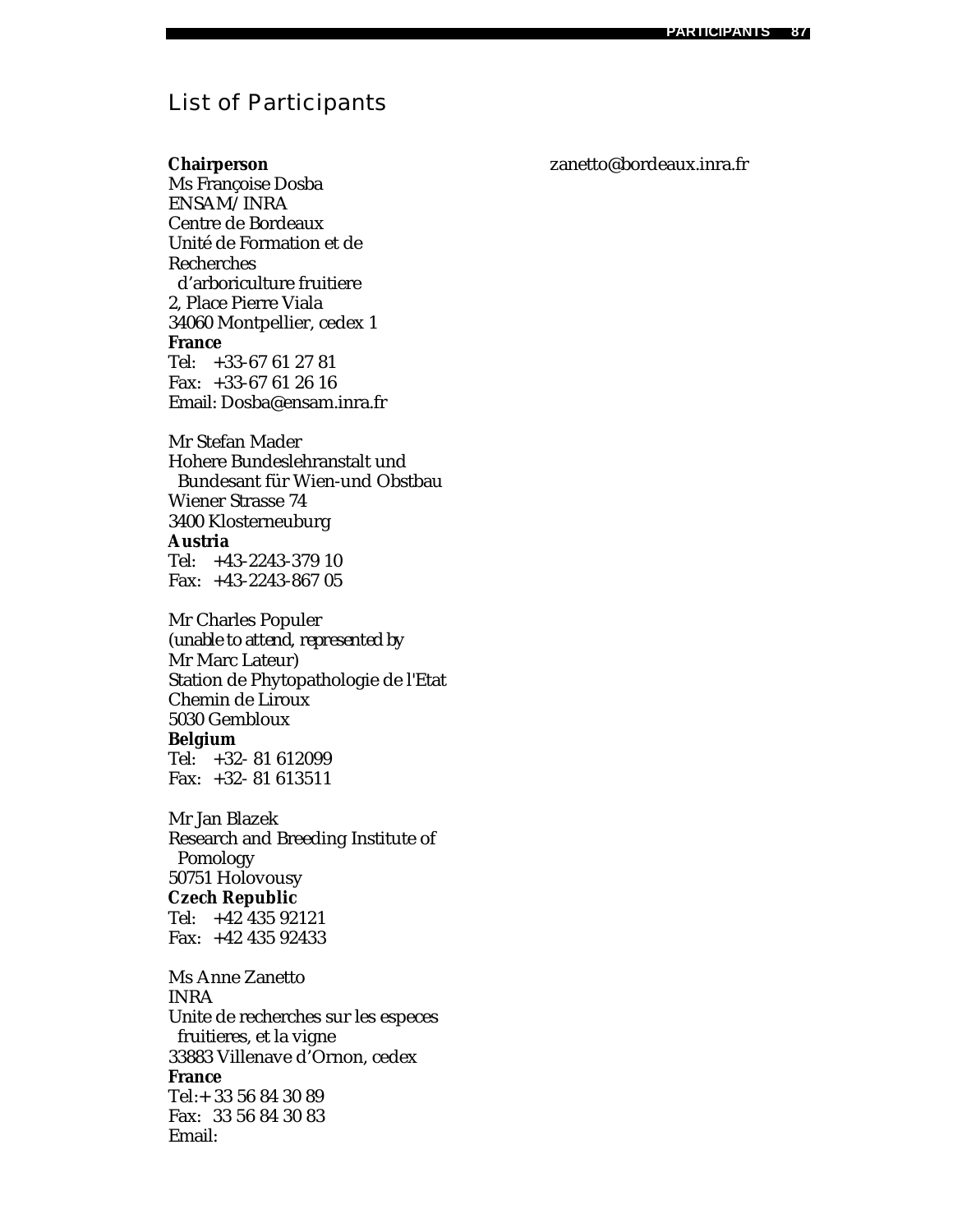Mr Manfred Fischer Fruit Genebank Dresden-Pillnitz Dorfplatz 2 01326 Dresden **Germany** Tel: +49 351 2610076 Fax: +49 351 2610075

Mr Ioannis Hatziharisis Pomology Institute of Naoussa Sidir. Stathmos Naoussas 38 **Greece** Tel: +30-332-41 548 and 43179 Fax: +30-332-41 178

Mr Janos Apostol Research Institute for Fruit Growing and Ornamentals Research Station Ujfeherto Érd, Budapest Park u.2, 1223 [PO Box 108, H-1775] **Hungary** Tel: +36 1 22 68035 Fax: +36 1 22 68037

Mr Fabrizio Grassi Istituto Sperimentale per la Frutticoltura Via Fioranello, 52 00040 Ciampino Aeroporto Roma **Italy** Tel: +39-6 79 34 02 51 Fax: +39-6 79 34 01 58

Mr Even Bratberg Norwegian Agricultural Advisory Service Agricultural University of Norway Boks 5022 1432 As **Norway** Tel: +47 6494 7804 Fax: +47 6494 7802 Email: even.bratberg@ipf.nlh.no Mr Zygmunt Grzyb Research Institute of Pomology and Floriculture PO Box 105, ul. Pomologiczna 18 96-100 Skierniewice **Poland** Tel: +48 40 33 20 21 Fax: +48 40 33 32 28

Mr Eliseu Bettencourt GENEBANK Genetic Dept Estação Agronomica Nacional 2780 Oeiras **Portugal** Tel: +351-1 441 6855 Fax: +351-1 442 0867

Mr Ion Botu Fruit Growing Research Station Valcea 464, Calea Traian Str. 1000 Valcea **Romania** Tel: +40 50 74 08 85 Fax: +40 50 74 08 85

Mr Vsevolod L. Vitovsky Department of Fruit Crops N.I. Vavilov Institute of Plant **Industry** 42, Bolshaya Morskaya Str. 190000 St. Petersburg **Russia** Tel: +7-812-314 48 48

Fax: +7-812 311 87 62 Email: vir@glas.apc.org

Ms Daniela Benediková Research Breeding Station Veselé, s.e. 92208 Veselé **Slovakia** Tel: +42-838 961 34 Fax: +42-838 961 14

Mr Rafael Socias i Company Unidad de Fruticultura, SIA - DGA Apartado 727 50080 Zaragoza **Spain** Tel: +34-76-57 63 11 Fax: +34-76-57 55 01